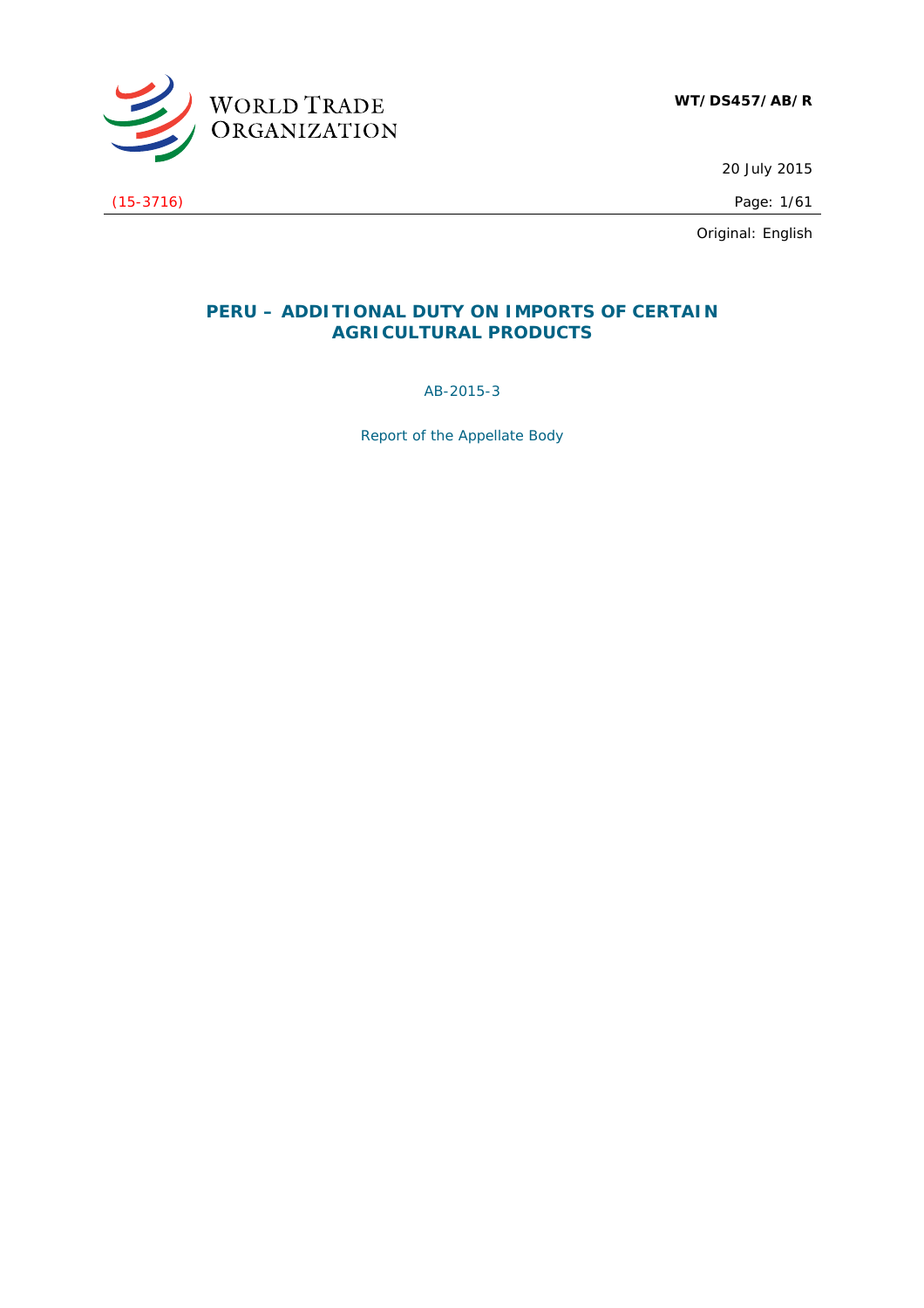$- 2 -$ 

# **Table of Contents**

| 1     |         |                                                                                                                                                                 |  |
|-------|---------|-----------------------------------------------------------------------------------------------------------------------------------------------------------------|--|
| 2     |         |                                                                                                                                                                 |  |
| 3     |         |                                                                                                                                                                 |  |
| 4     |         |                                                                                                                                                                 |  |
| 5     |         |                                                                                                                                                                 |  |
| 5.1   |         |                                                                                                                                                                 |  |
| 5.2   |         |                                                                                                                                                                 |  |
| 5.2.1 |         | Whether Peru advances new claims, arguments, or defences on appeal 15                                                                                           |  |
| 5.2.2 |         | Whether panels and the Appellate Body have the authority to examine a<br>Member's exercise of its judgement under Article 3.7 of the DSU 17                     |  |
| 5.2.3 |         | Whether the Panel erred in finding that there was no evidence that Guatemala<br>brought these proceedings in a manner contrary to good faith under Articles 3.7 |  |
|       |         | 5.3 Peru's appeal: Article 4.2 of the Agreement on Agriculture and                                                                                              |  |
| 5.3.1 |         | Article 4.2 of the Agreement on Agriculture - variable import levies 22                                                                                         |  |
|       | 5.3.1.1 | The Panel's findings regarding the interpretation and application of "variable                                                                                  |  |
|       | 5.3.1.2 |                                                                                                                                                                 |  |
|       | 5.3.1.3 | Peru's claim that the Panel erred in its assessment of the "variability" of the                                                                                 |  |
|       | 5.3.1.4 | Peru's claim that the Panel erred in its assessment of the "additional features"                                                                                |  |
|       | 5.3.1.5 | Peru's claim that the Panel acted inconsistently with Article 11 of the DSU 31                                                                                  |  |
| 5.3.2 |         | Article II: 1(b) of the GATT 1994 and Article 4.2 of the Agreement on Agriculture 33                                                                            |  |
|       | 5.3.2.1 | Peru's claim that the Panel erred in finding that the measure at issue is not an<br>"ordinary customs duty" under Article II: 1(b) of the GATT 1994 34          |  |
|       | 5.3.2.2 | Peru's claim that the Panel acted inconsistently with Article 11 of the DSU 35                                                                                  |  |
| 5.3.3 |         |                                                                                                                                                                 |  |
|       | 5.3.3.1 |                                                                                                                                                                 |  |
|       | 5.3.3.2 |                                                                                                                                                                 |  |
|       | 5.3.3.3 |                                                                                                                                                                 |  |
| 5.3.4 |         |                                                                                                                                                                 |  |
| 5.4   |         | Guatemala's appeal: Article 4.2 of the Agreement on Agriculture -                                                                                               |  |
| 5.4.1 |         |                                                                                                                                                                 |  |
| 5.4.2 |         | Guatemala's claim that the Panel erred in its interpretation and application of                                                                                 |  |
|       | 5.4.2.1 |                                                                                                                                                                 |  |
|       | 5.4.2.2 |                                                                                                                                                                 |  |
| 5.4.3 |         | Guatemala's claim that the Panel erred in its interpretation and application of                                                                                 |  |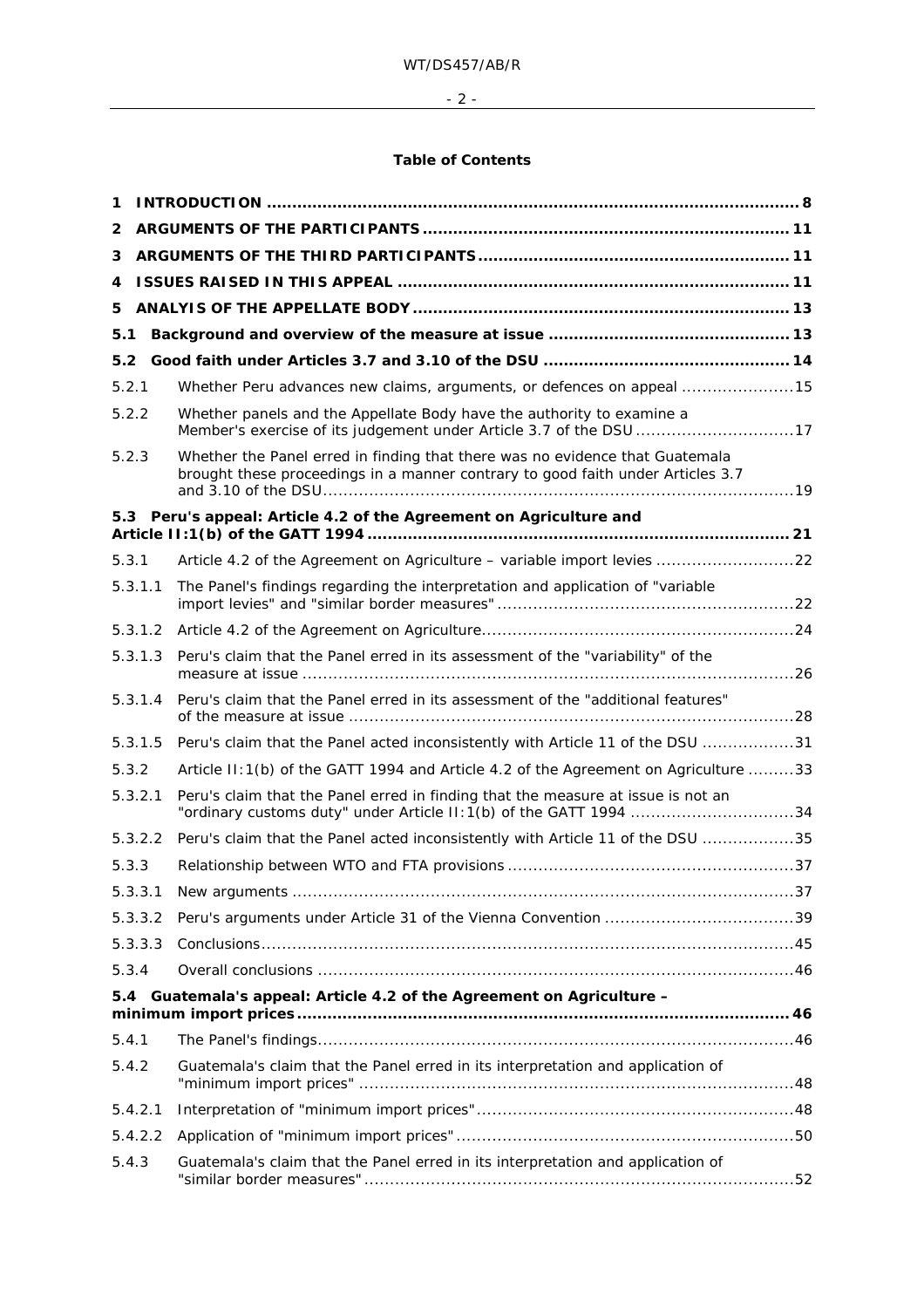### - 3 -

### **List of Annexes (WT/DS457/AB/R/Add.1)**

### **ANNEX A**

## NOTICES OF APPEAL

| <b>Contents</b> |                                    | Page |
|-----------------|------------------------------------|------|
| Annex A-1       | Peru's Notice of Appeal            | A-2  |
| Annex A-2       | Guatemala's Notice of Other Appeal | А-4  |

#### **ANNEX B**

# ARGUMENTS OF THE PARTICIPANTS

| <b>Contents</b> |                                                               |        |
|-----------------|---------------------------------------------------------------|--------|
| Annex B-1       | Executive summary of Peru's appellant's submission            | $B-2$  |
| Annex B-2       | Executive summary of Guatemala's other appellant's submission | $B-7$  |
| Annex B-3       | Executive summary of Peru's appellee's submission             | $B-9$  |
| Annex B-4       | Executive summary of Guatemala's appellee's submission        | $B-10$ |

# **ANNEX C**

# ARGUMENTS OF THE THIRD PARTICIPANTS

| <b>Contents</b> |                                                                          |       |
|-----------------|--------------------------------------------------------------------------|-------|
| Annex C-1       | Executive summary of Brazil's third participant's submission             | $C-2$ |
| Annex C-2       | Executive summary of Colombia's third participant's submission           | $C-3$ |
| Annex C-3       | Executive summary of the European Union's third participant's submission | $C-4$ |
| Annex C-4       | Executive summary of the United States' third participant's submission   | $C-6$ |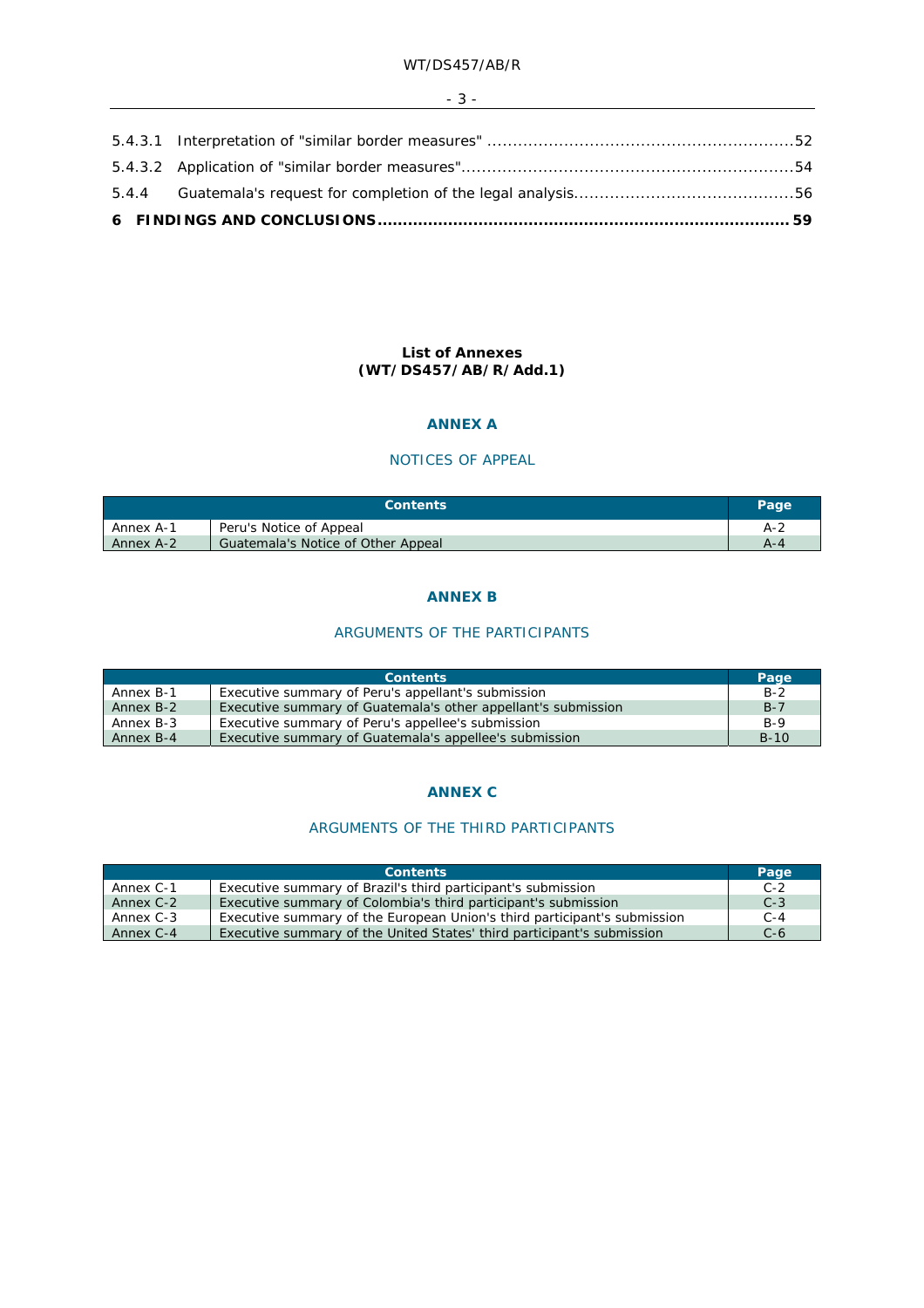# $-4$  -

# **ABBREVIATIONS USED IN THIS REPORT**

| <b>Abbreviation</b>                   | <b>Description</b>                                                                                                                                                                                                                                                               |
|---------------------------------------|----------------------------------------------------------------------------------------------------------------------------------------------------------------------------------------------------------------------------------------------------------------------------------|
| <b>ACP</b>                            | African, Caribbean, and Pacific Group of States                                                                                                                                                                                                                                  |
| c.i.f.                                | cost, insurance, and freight                                                                                                                                                                                                                                                     |
| <b>Customs Valuation</b><br>Agreement | Agreement on Implementation of Article VII of the General Agreement<br>on Tariffs and Trade 1994                                                                                                                                                                                 |
| Doha Ministerial Decision             | Doha WTO Ministerial 2001: Ministerial Declarations and Decisions                                                                                                                                                                                                                |
| <b>DSB</b>                            | Dispute Settlement Body                                                                                                                                                                                                                                                          |
| <b>DSU</b>                            | Understanding on Rules and Procedures Governing the Settlement of<br><b>Disputes</b>                                                                                                                                                                                             |
| <b>Enabling Clause</b>                | GATT 1979 Decision on Differential and More Favourable Treatment,<br>Reciprocity, and Fuller Participation of Developing Countries, L/4903,<br>28 November 1979, BISD 26S, p. 203                                                                                                |
| f.o.b.                                | free on board                                                                                                                                                                                                                                                                    |
| <b>FTA</b>                            | Free Trade Agreement between Peru and the Republic of Guatemala<br>(Tratado de libre comercio entre la República del Perú y la República<br>de Guatemala), 6 December 2011                                                                                                       |
| <b>GATS</b>                           | General Agreement on Trade in Services                                                                                                                                                                                                                                           |
| <b>GATT 1947</b>                      | General Agreement on Tariffs and Trade 1947                                                                                                                                                                                                                                      |
| <b>GATT 1994</b>                      | General Agreement on Tariffs and Trade 1994                                                                                                                                                                                                                                      |
| <b>ILC</b>                            | <b>International Law Commission</b>                                                                                                                                                                                                                                              |
| <b>ILC Articles</b>                   | International Law Commission, Articles on Responsibility of States for<br>Internationally Wrongful Acts, adopted by the ILC at its fifty-third<br>session, in 2001, published in Yearbook of the International Law<br>Commission, 2001, Vol. II, Part Two                        |
| Lomé Convention                       | The Fourth ACP-EC Convention of Lomé, Decision of the<br>CONTRACTING PARTIES of 9 December 1994, L/7604, 19 December<br>1994; extended by EC - The Fourth ACP-EC Convention of Lomé,<br>Extension of Waiver, Decision of the WTO General Council of<br>14 October 1996, WT/L/186 |
| Lomé Waiver                           | EC - The Fourth ACP-EC Convention of Lomé, Extension of Waiver,<br>Decision of the WTO General Council of 14 October 1996, WT/L/186,<br>18 October 1996                                                                                                                          |
| Panel Report                          | Panel Report, Peru - Additional Duty on Imports of Certain<br>Agricultural Products, WT/DS457/R                                                                                                                                                                                  |
| <b>PRS</b>                            | price range system                                                                                                                                                                                                                                                               |
| <b>SCM Agreement</b>                  | Agreement on Subsidies and Countervailing Measures                                                                                                                                                                                                                               |
| <b>TBT Agreement</b>                  | Agreement on Technical Barriers to Trade                                                                                                                                                                                                                                         |
| <b>USD</b>                            | <b>United States dollars</b>                                                                                                                                                                                                                                                     |
| Vienna Convention                     | Vienna Convention on the Law of Treaties, done at Vienna, 23 May<br>1969, UN Treaty Series, Vol. 1155, p. 331                                                                                                                                                                    |
| <b>Working Procedures</b>             | Working Procedures for Appellate Review, WT/AB/WP/6, 16 August<br>2010                                                                                                                                                                                                           |
| <b>WTO</b>                            | World Trade Organization                                                                                                                                                                                                                                                         |
| <b>WTO Agreement</b>                  | Marrakesh Agreement Establishing the World Trade Organization                                                                                                                                                                                                                    |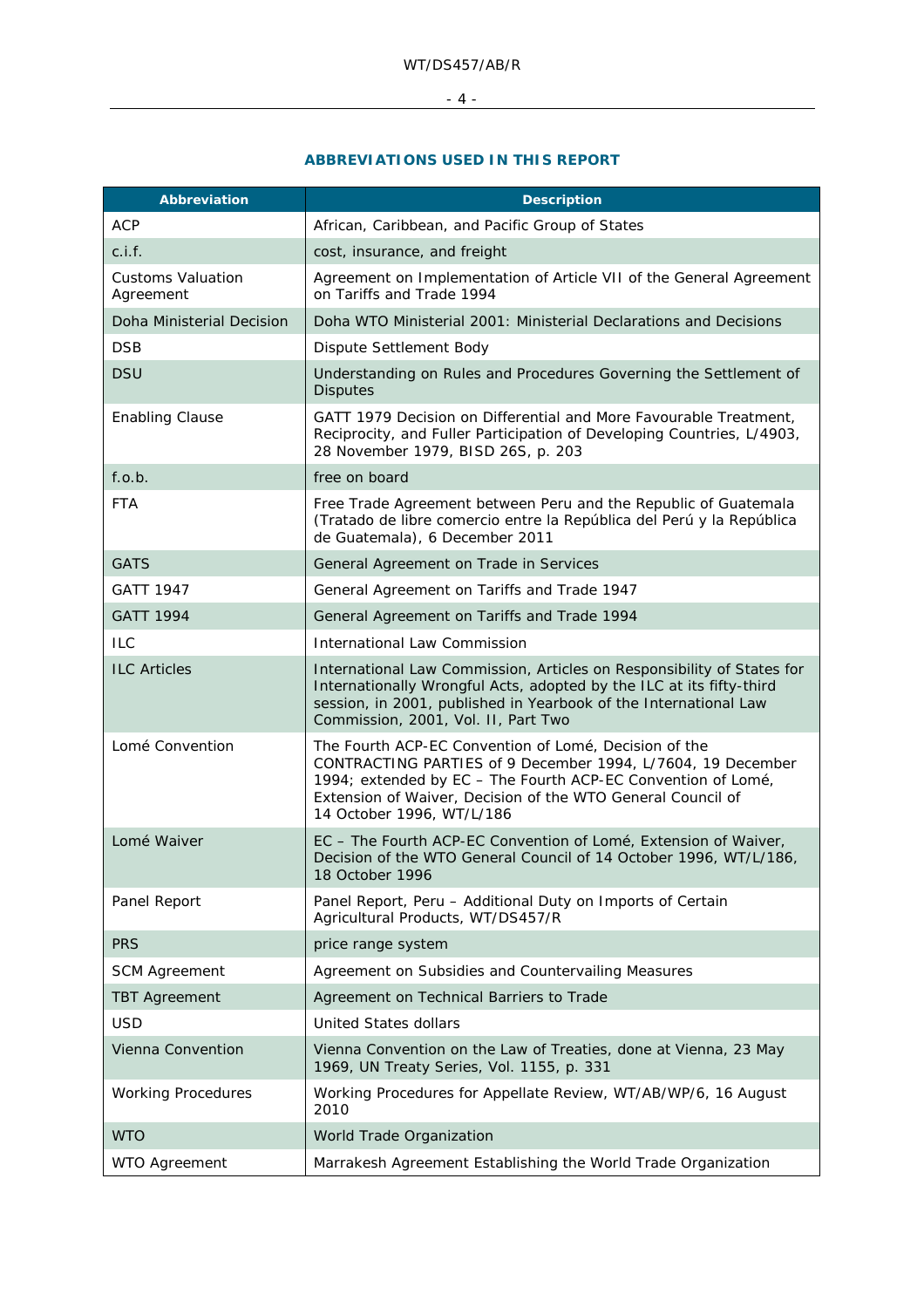# $-5 -$

# **CASES CITED IN THIS REPORT**

| <b>Short Title</b>                                               | <b>Full Case title and citation</b>                                                                                                                                                                                                                                                    |
|------------------------------------------------------------------|----------------------------------------------------------------------------------------------------------------------------------------------------------------------------------------------------------------------------------------------------------------------------------------|
| Australia - Apples                                               | Appellate Body Report, Australia - Measures Affecting the Importation of Apples<br>from New Zealand, WT/DS367/AB/R, adopted 17 December 2010, DSR 2010: V,<br>p. 2175                                                                                                                  |
| Australia - Salmon                                               | Appellate Body Report, Australia - Measures Affecting Importation of Salmon,<br>WT/DS18/AB/R, adopted 6 November 1998, DSR 1998: VIII, p. 3327                                                                                                                                         |
| <b>Brazil - Retreaded Tyres</b>                                  | Appellate Body Report, Brazil - Measures Affecting Imports of Retreaded Tyres,<br>WT/DS332/AB/R, adopted 17 December 2007, DSR 2007: IV, p. 1527                                                                                                                                       |
| Canada - Aircraft                                                | Appellate Body Report, Canada - Measures Affecting the Export of Civilian<br>Aircraft, WT/DS70/AB/R, adopted 20 August 1999, DSR 1999: III, p. 1377                                                                                                                                    |
| Canada - Aircraft<br>$(Article 21.5 - Brazil)$                   | Appellate Body Report, Canada - Measures Affecting the Export of Civilian<br>Aircraft - Recourse by Brazil to Article 21.5 of the DSU, WT/DS70/AB/RW,<br>adopted 4 August 2000,: IX, p. 4299                                                                                           |
| Canada - Autos                                                   | Appellate Body Report, Canada - Certain Measures Affecting the Automotive<br>Industry, WT/DS139/AB/R, WT/DS142/AB/R, adopted 19 June 2000,<br>DSR 2000: VI, p. 2985                                                                                                                    |
| Canada - Periodicals                                             | Appellate Body Report, Canada - Certain Measures Concerning Periodicals,<br>WT/DS31/AB/R, adopted 30 July 1997, DSR 1997:1, p. 449                                                                                                                                                     |
| Canada – Renewable Energy/<br>Canada - Feed-in Tariff<br>Program | Appellate Body Reports, Canada - Certain Measures Affecting the Renewable<br>Energy Generation Sector / Canada - Measures Relating to the Feed-in Tariff<br>Program, WT/DS412/AB/R / WT/DS426/AB/R 24 May 2013                                                                         |
| Canada - Wheat Exports and<br>Grain Imports                      | Appellate Body Report, Canada - Measures Relating to Exports of Wheat and<br>Treatment of Imported Grain, WT/DS276/AB/R, adopted 27 September 2004,<br>DSR 2004: VI, p. 2739                                                                                                           |
| Chile - Price Band System                                        | Appellate Body Report, Chile - Price Band System and Safeguard Measures<br>Relating to Certain Agricultural Products, WT/DS207/AB/R, adopted 23 October<br>2002, DSR 2002: VIII, p. 3045 (Corr.1, DSR 2006: XII, p. 5473)                                                              |
| Chile - Price Band System                                        | Panel Report, Chile - Price Band System and Safeguard Measures Relating to<br>Certain Agricultural Products, WT/DS207/R, adopted 23 October 2002, as<br>modified by Appellate Body Report WT/DS207AB/R, DSR 2002: VIII, p. 3127                                                        |
| Chile - Price Band System<br>(Article 21.5 - Argentina)          | Appellate Body Report, Chile - Price Band System and Safeguard Measures<br>Relating to Certain Agricultural Products - Recourse to Article 21.5 of the DSU<br>by Argentina, WT/DS207/AB/RW, adopted 22 May 2007, DSR 2007: II, p. 513                                                  |
| Chile - Price Band System<br>(Article 21.5 - Argentina)          | Panel Report, Chile - Price Band System and Safeguard Measures Relating to<br>Certain Agricultural Products - Recourse to Article 21.5 of the DSU by<br>Argentina, WT/DS207/RW and Corr.1, adopted 22 May 2007, upheld by<br>Appellate Body Report WT/DS207/AB/RW, DSR 2007:11, p. 613 |
| China - GOES                                                     | Appellate Body Report, China - Countervailing and Anti-Dumping Duties on<br>Grain Oriented Flat-Rolled Electrical Steel from the United States,<br>WT/DS414/AB/R, adopted 16 November 2012, DSR 2012: XII, p. 6251                                                                     |
| China – Rare Earths                                              | Appellate Body Reports, China - Measures Related to the Exportation of Rare<br>Earths, Tungsten, and Molybdenum, WT/DS431/AB/R / WT/DS432/AB/R /<br>WT/DS433/AB/R, adopted 29 August 2014                                                                                              |
| China - Raw Materials                                            | Appellate Body Reports, China - Measures Related to the Exportation of Various<br>Raw Materials, WT/DS394/AB/R / WT/DS395/AB/R / WT/DS398/AB/R, adopted<br>22 February 2012, DSR 2012: VII, p. 3295                                                                                    |
| EC - Asbestos                                                    | Appellate Body Report, European Communities - Measures Affecting Asbestos<br>and Asbestos-Containing Products, WT/DS135/AB/R, adopted 5 April 2001,<br>DSR 2001: VII, p. 3243                                                                                                          |
| EC - Bananas III                                                 | Appellate Body Report, European Communities - Regime for the Importation,<br>Sale and Distribution of Bananas, WT/DS27/AB/R, adopted 25 September<br>1997, DSR 1997: II, p. 591                                                                                                        |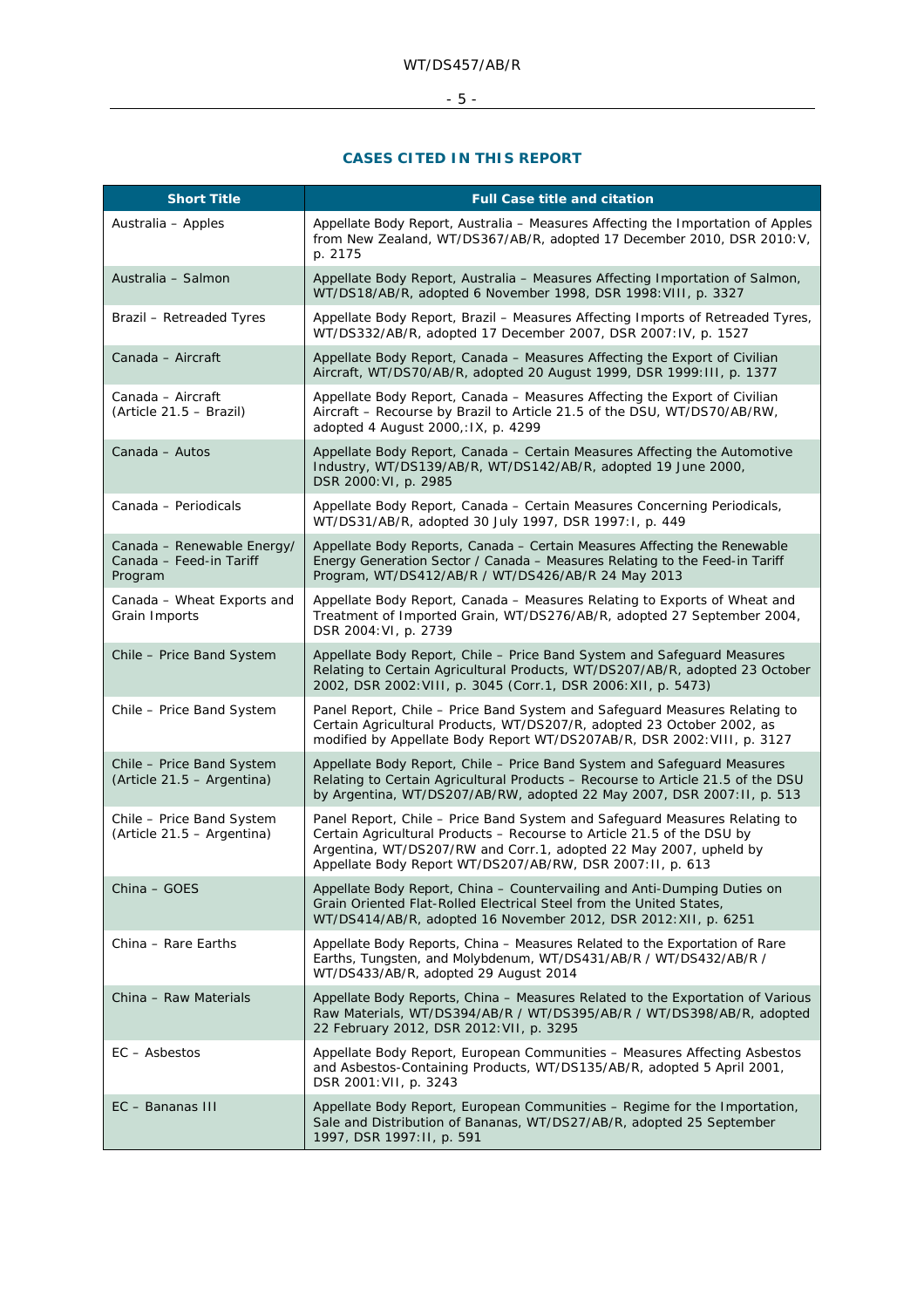# $-6 -$

| <b>Short Title</b>                                                                             | <b>Full Case title and citation</b>                                                                                                                                                                                                                                                                                                                                                                                                                                                |
|------------------------------------------------------------------------------------------------|------------------------------------------------------------------------------------------------------------------------------------------------------------------------------------------------------------------------------------------------------------------------------------------------------------------------------------------------------------------------------------------------------------------------------------------------------------------------------------|
| EC - Bananas III<br>(Article 21.5 – Ecuador II) /<br>EC – Bananas III<br>$(Article 21.5 - US)$ | Appellate Body Reports, European Communities – Regime for the Importation,<br>Sale and Distribution of Bananas - Second Recourse to Article 21.5 of the DSU<br>by Ecuador, WT/DS27/AB/RW2/ECU, adopted 11 December 2008, and Corr.1 /<br>European Communities - Regime for the Importation, Sale and Distribution of<br>Bananas - Recourse to Article 21.5 of the DSU by the United States,<br>WT/DS27/AB/RW/USA and Corr.1, adopted 22 December 2008,<br>DSR 2008: XVIII, p. 7165 |
| EC - Export Subsidies on<br>Sugar                                                              | Appellate Body Report, European Communities - Export Subsidies on Sugar,<br>WT/DS265/AB/R, WT/DS266/AB/R, WT/DS283/AB/R, adopted 19 May 2005,<br>DSR 2005: XIII, p. 6365                                                                                                                                                                                                                                                                                                           |
| EC - Fasteners (China)                                                                         | Appellate Body Report, European Communities - Definitive Anti-Dumping<br>Measures on Certain Iron or Steel Fasteners from China, WT/DS397/AB/R,<br>adopted 28 July 2011, DSR 2011: VII, p. 3995                                                                                                                                                                                                                                                                                    |
| $EC$ – Hormones                                                                                | Appellate Body Report, EC Measures Concerning Meat and Meat Products<br>(Hormones), WT/DS26/AB/R, WT/DS48/AB/R, adopted 13 February 1998,<br>DSR 1998: I, p. 135                                                                                                                                                                                                                                                                                                                   |
| EC and certain member<br>States - Large Civil Aircraft                                         | Appellate Body Report, European Communities and Certain Member States<br>- Measures Affecting Trade in Large Civil Aircraft, WT/DS316/AB/R, adopted<br>1 June 2011, DSR 2011:1, p. 7                                                                                                                                                                                                                                                                                               |
| $EC$ – Poultry                                                                                 | Appellate Body Report, European Communities - Measures Affecting the<br>Importation of Certain Poultry Products, WT/DS69/AB/R, adopted 23 July<br>1998, DSR 1998: V, p. 2031                                                                                                                                                                                                                                                                                                       |
| EC - Selected Customs<br><b>Matters</b>                                                        | Appellate Body Report, European Communities - Selected Customs Matters,<br>WT/DS315/AB/R, adopted 11 December 2006, DSR 2006: IX, p. 3791                                                                                                                                                                                                                                                                                                                                          |
| Japan - Alcoholic<br>Beverages II                                                              | Appellate Body Report, Japan - Taxes on Alcoholic Beverages, WT/DS8/AB/R,<br>WT/DS10/AB/R, WT/DS11/AB/R, adopted 1 November 1996, DSR 1996:1,<br>p. 97                                                                                                                                                                                                                                                                                                                             |
| Korea – Dairy                                                                                  | Appellate Body Report, Korea - Definitive Safeguard Measure on Imports of<br>Certain Dairy Products, WT/DS98/AB/R, adopted 12 January 2000,<br>DSR 2000:1, p. 3                                                                                                                                                                                                                                                                                                                    |
| Korea - Various Measures on<br>Beef                                                            | Appellate Body Report, Korea - Measures Affecting Imports of Fresh, Chilled<br>and Frozen Beef, WT/DS161/AB/R, WT/DS169/AB/R, adopted 10 January<br>2001, DSR 2001:1, p. 5                                                                                                                                                                                                                                                                                                         |
| Mexico - Corn Syrup<br>$(Article 21.5 - US)$                                                   | Appellate Body Report, Mexico - Anti-Dumping Investigation of High Fructose<br>Corn Syrup (HFCS) from the United States - Recourse to Article 21.5 of the<br>DSU by the United States, WT/DS132/AB/RW, adopted 21 November 2001,<br>DSR 2001: XIII, p. 6675                                                                                                                                                                                                                        |
| Turkey - Textiles                                                                              | Appellate Body Report, Turkey - Restrictions on Imports of Textile and Clothing<br>Products, WT/DS34/AB/R, adopted 19 November 1999, DSR 1999: VI, p. 2345                                                                                                                                                                                                                                                                                                                         |
| US - Anti-Dumping and<br>Countervailing Duties (China)                                         | Appellate Body Report, United States - Definitive Anti-Dumping and<br>Countervailing Duties on Certain Products from China, WT/DS379/AB/R, adopted<br>25 March 2011, DSR 2011: V, p. 2869                                                                                                                                                                                                                                                                                          |
| US - Carbon Steel (India)                                                                      | Appellate Body Report, United States - Countervailing Measures on Certain<br>Hot-Rolled Carbon Steel Flat Products from India, WT/DS436/AB/R, adopted 19<br>December 2014                                                                                                                                                                                                                                                                                                          |
| US - Clove Cigarettes                                                                          | Appellate Body Report, United States - Measures Affecting the Production and<br>Sale of Clove Cigarettes, WT/DS406/AB/R, adopted 24 April 2012, DSR 2012:<br>XI, p. 5751                                                                                                                                                                                                                                                                                                           |
| US - Continued Zeroing                                                                         | Appellate Body Report, United States - Continued Existence and Application of<br>Zeroing Methodology, WT/DS350/AB/R, adopted 19 February 2009,<br>DSR 2009: III, p. 1291                                                                                                                                                                                                                                                                                                           |
| US – COOL                                                                                      | Appellate Body Reports, United States - Certain Country of Origin Labelling<br>(COOL) Requirements, WT/DS384/AB/R / WT/DS386/AB/R, adopted 23 July<br>2012, DSR 2012: V, p. 2449                                                                                                                                                                                                                                                                                                   |
| US – COOL<br>(Article 21.5 - Canada and<br>Mexico)                                             | Appellate Body Reports, United States - Certain Country of Origin Labelling<br>(COOL) Requirements - Recourse to Article 21.5 of the DSU by Canada and<br>Mexico, WT/DS384/AB/RW / WT/DS386/AB/RW, adopted 29 May 2015                                                                                                                                                                                                                                                             |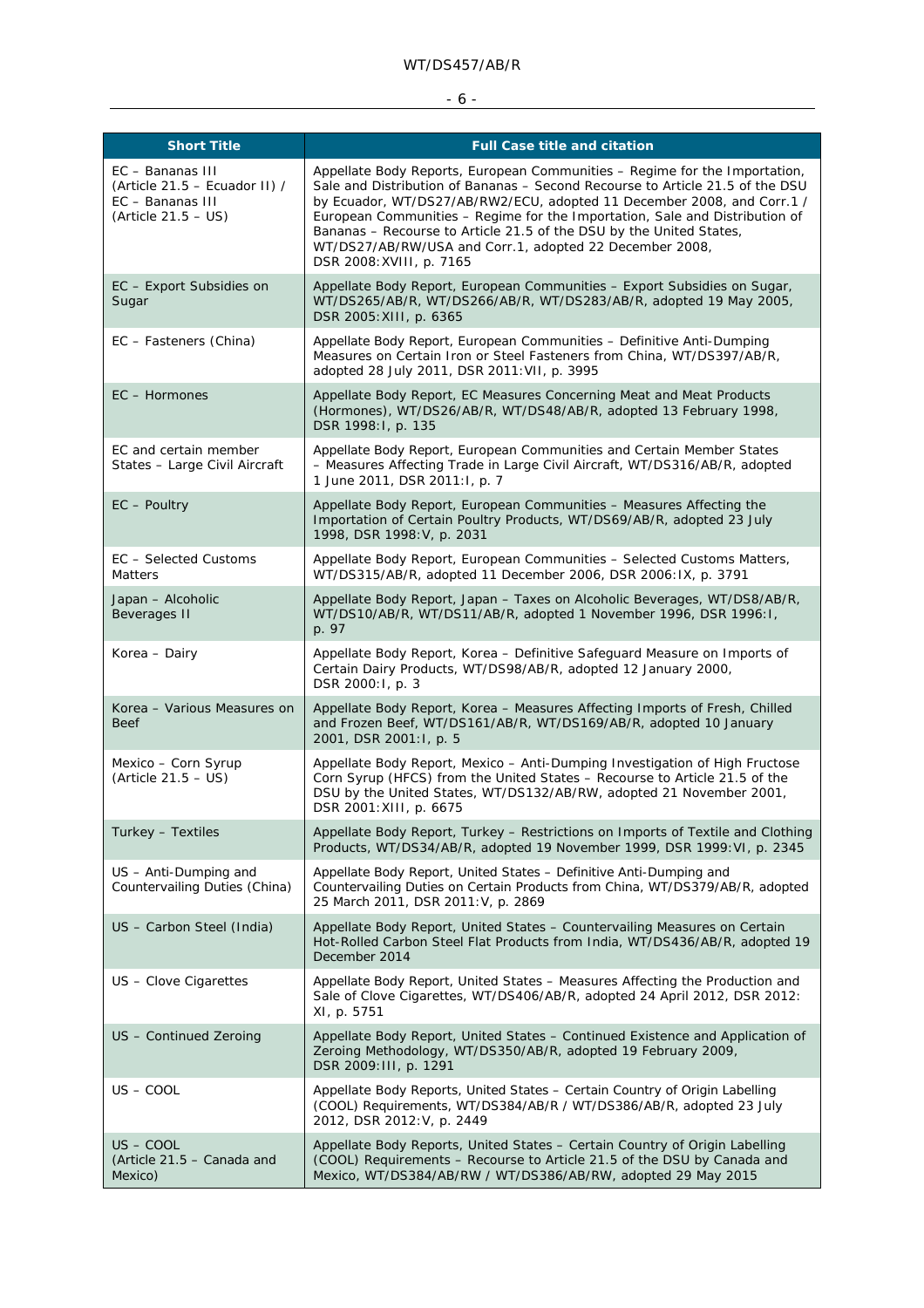# - 7 -

| <b>Short Title</b>                                                 | <b>Full Case title and citation</b>                                                                                                                                                                                                                                                             |
|--------------------------------------------------------------------|-------------------------------------------------------------------------------------------------------------------------------------------------------------------------------------------------------------------------------------------------------------------------------------------------|
| US - Countervailing and<br><b>Anti-Dumping Measures</b><br>(China) | Appellate Body Report, United States - Countervailing and Anti-Dumping<br>Measures on Certain Products from China, WT/DS449/AB/R and Corr.1,<br>adopted 22 July 2014                                                                                                                            |
| $US - FSC$                                                         | Appellate Body Report, United States - Tax Treatment for "Foreign Sales"<br>Corporations", WT/DS108/AB/R, adopted 20 March 2000, DSR 2000: III,<br>p. 1619                                                                                                                                      |
| US - Gambling                                                      | Appellate Body Report, United States - Measures Affecting the Cross-Border<br>Supply of Gambling and Betting Services, WT/DS285/AB/R, adopted 20 April<br>2005, DSR 2005: XII, p. 5663 (Corr.1, DSR 2006: XII, p. 5475)                                                                         |
| US - Gasoline                                                      | Appellate Body Report, United States - Standards for Reformulated and<br>Conventional Gasoline, WT/DS2/AB/R, adopted 20 May 1996, DSR 1996:1, p. 3                                                                                                                                              |
| US - Hot-Rolled Steel                                              | Appellate Body Report, United States - Anti-Dumping Measures on Certain<br>Hot-Rolled Steel Products from Japan, WT/DS184/AB/R, adopted 23 August<br>2001, DSR 2001: X, p. 4697                                                                                                                 |
| $US - Lamb$                                                        | Appellate Body Report, United States - Safeguard Measures on Imports of<br>Fresh, Chilled or Frozen Lamb Meat from New Zealand and Australia,<br>WT/DS177/AB/R, WT/DS178/AB/R, adopted 16 May 2001, DSR 2001:1X,<br>p. 4051                                                                     |
| US - Large Civil Aircraft<br>$(2^{nd}$ complaint)                  | Appellate Body Report, United States - Measures Affecting Trade in Large Civil<br>Aircraft (Second Complaint), WT/DS353/AB/R, adopted 23 March 2012, DSR<br>2012:1, p. 7                                                                                                                        |
| US - Oil Country Tubular<br><b>Goods Sunset Reviews</b>            | Appellate Body Report, United States - Sunset Reviews of Anti-Dumping<br>Measures on Oil Country Tubular Goods from Argentina, WT/DS268/AB/R,<br>adopted 17 December 2004, DSR 2004: VII, p. 3257                                                                                               |
| US - Section 211<br>Appropriations Act                             | Appellate Body Report, United States - Section 211 Omnibus Appropriations<br>Act of 1998, WT/DS176/AB/R, adopted 1 February 2002, DSR 2002: II, p. 589                                                                                                                                          |
| $US$ – Shrimp                                                      | Appellate Body Report, United States - Import Prohibition of Certain Shrimp<br>and Shrimp Products, WT/DS58/AB/R, adopted 6 November 1998,<br>DSR 1998: VII, p. 2755                                                                                                                            |
| US - Softwood Lumber IV                                            | Appellate Body Report, United States - Final Countervailing Duty<br>Determination with Respect to Certain Softwood Lumber from Canada,<br>WT/DS257/AB/R, adopted 17 February 2004, DSR 2004: II, p. 571                                                                                         |
|                                                                    |                                                                                                                                                                                                                                                                                                 |
| US – Softwood Lumber VI<br>(Article 21.5 - Canada)                 | Appellate Body Report, United States - Investigation of the International Trade<br>Commission in Softwood Lumber from Canada - Recourse to Article 21.5 of the<br>DSU by Canada, WT/DS277/AB/RW, adopted 9 May 2006, and Corr.1,<br>DSR 2006: XI, p. 4865                                       |
| US - Steel Safeguards                                              | Appellate Body Report, United States - Definitive Safeguard Measures on<br>Imports of Certain Steel Products, WT/DS248/AB/R, WT/DS249/AB/R,<br>WT/DS251/AB/R, WT/DS252/AB/R, WT/DS253/AB/R, WT/DS254/AB/R,<br>WT/DS258/AB/R, WT/DS259/AB/R, adopted 10 December 2003,<br>DSR 2003: VII, p. 3117 |
| US - Tuna II (Mexico)                                              | Appellate Body Report, United States - Measures Concerning the Importation,<br>Marketing and Sale of Tuna and Tuna Products, WT/DS381/AB/R, adopted<br>13 June 2012, DSR 2012: IV, p. 1837                                                                                                      |
| US - Upland Cotton                                                 | Appellate Body Report, United States - Subsidies on Upland Cotton,<br>WT/DS267/AB/R, adopted 21 March 2005, DSR 2005:1, p. 3                                                                                                                                                                    |
| US - Wheat Gluten                                                  | Appellate Body Report, United States - Definitive Safeguard Measures on<br>Imports of Wheat Gluten from the European Communities, WT/DS166/AB/R,<br>adopted 19 January 2001, DSR 2001: II, p. 717                                                                                               |
| $US$ – Zeroing (EC)                                                | Appellate Body Report, United States - Laws, Regulations and Methodology for<br>Calculating Dumping Margins ("Zeroing"), WT/DS294/AB/R, adopted 9 May<br>2006, and Corr.1, DSR 2006:11, p. 417                                                                                                  |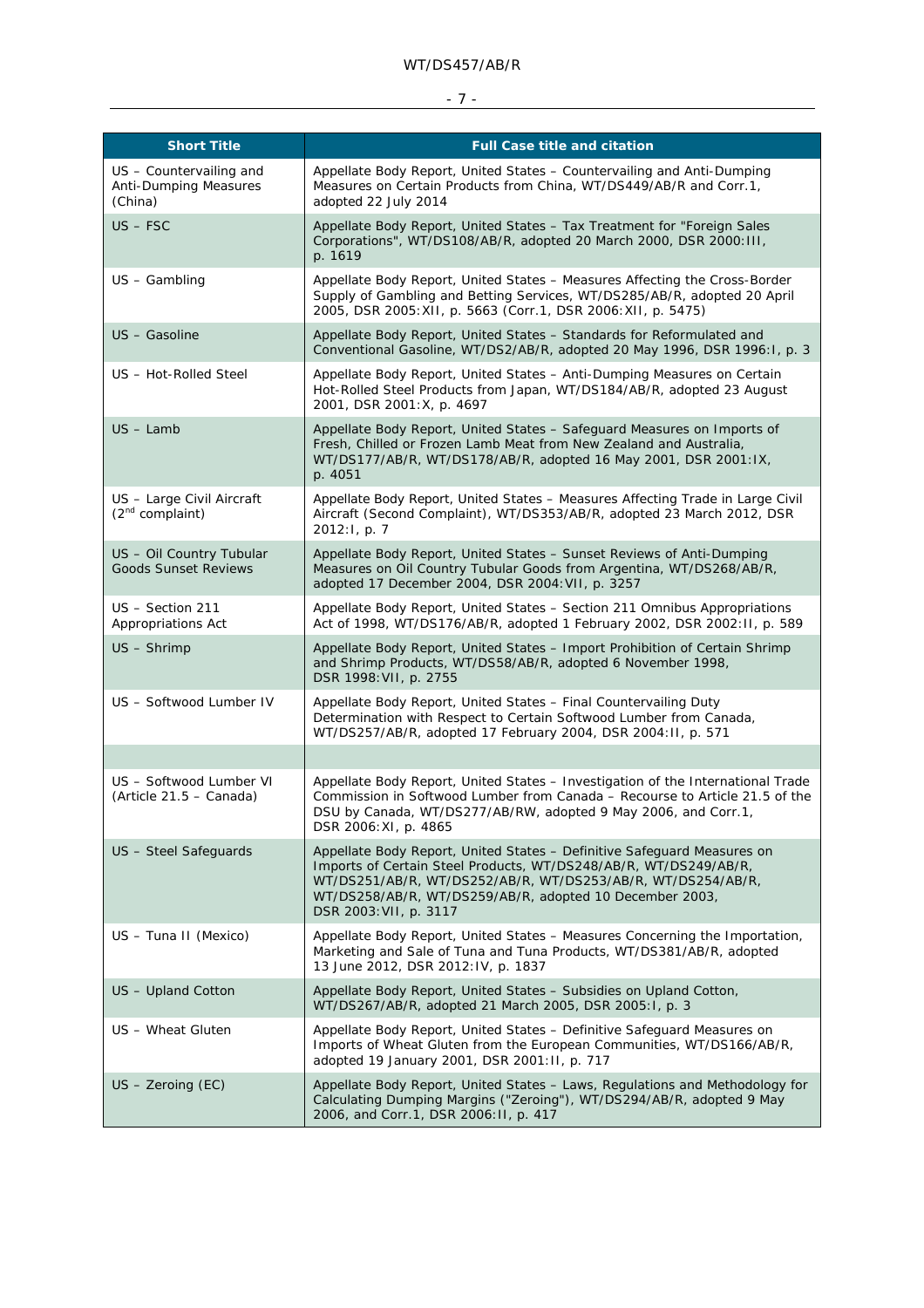- 8 -

WORLD TRADE ORGANIZATION APPELLATE BODY

#### **Peru – Additional Duty on Imports of Certain Agricultural Products**

Peru, *Appellant/Appellee* Guatemala, *Other Appellant/Appellee*

Argentina, *Third Participant* Brazil, *Third Participant* China, *Third Participant* Colombia, *Third Participant* Ecuador, *Third Participant* El Salvador, *Third Participant* European Union, *Third Participant* Honduras, *Third Participant* India, *Third Participant* Korea, *Third Participant* United States, *Third Participant*

AB-2015-3

Appellate Body Division:

Bhatia, Presiding Member Graham, Member Zhang, Member

#### **1 INTRODUCTION**

1.1. Peru appeals certain issues of law and legal interpretations developed in the Panel Report, Peru - Additional Duty on Imports of Certain Agricultural Products<sup>1</sup> (Panel Report). The Panel was established to consider a complaint by Guatemala<sup>2</sup> with respect to a measure taken by Peru affecting imports of certain agricultural products.

1.2. In its request for the establishment of a panel, Guatemala identified the measure at issue in this dispute as the additional duties imposed by Peru on imports of a number of agricultural products (certain types of milk, maize, rice, and sugar). As described by Guatemala, these duties are determined using a mechanism known as the "Price Range System" (PRS) (*Sistema de Franja de Precios*), which operates on the basis of: (i) a floor price and a ceiling price, respectively reflecting averages of international prices over a recent past period of 60 months for each of the specified products; and (ii) a cost, insurance, and freight (c.i.f.) reference price, reflecting the average international price over a recent past period of two weeks for each of the specified products. An additional duty is applied if the reference price of the specified product is lower than the floor price. If the reference price is above the floor price but below the ceiling price, no additional duty is applied. If the reference price exceeds the ceiling price, the applicable tariff is reduced.<sup>3</sup>

1.3. The factual aspects of this dispute are set forth in greater detail in paragraphs 2.1 to 2.3, 7.30 to 7.42, and 7.97 to 7.167 of the Panel Report.

1.4. Guatemala claimed before the Panel that the additional duties imposed as a result of Peru's PRS are inconsistent with Article 4.2 of the Agreement on Agriculture because they constitute variable import levies and minimum import prices, or similar border measures. Moreover, Guatemala claimed that the duties at issue are duties or charges inconsistent with the second sentence of Article II:1(b) of the General Agreement on Tariffs and Trade 1994 (GATT 1994). Guatemala also claimed that Peru had acted inconsistently with Articles X:1 and X:3(a) of the GATT 1994 respectively by: (i) failing to publish certain essential elements of the measure at issue; and (ii) administering the PRS in a manner that is not reasonable. In addition, Guatemala raised alternative claims under Articles 1, 2, 3, 5, 6, and 7 of the Agreement on Implementation of Article VII of the General Agreement on Tariffs and Trade 1994 (Customs Valuation Agreement), in the event that the Panel were to consider the duties resulting from the PRS to be ordinary customs duties. Finally, Guatemala requested the Panel to suggest, under the second sentence of

 $\frac{1}{1}$ WT/DS457/R, 27 November 2014.

<sup>&</sup>lt;sup>2</sup> Request for the Establishment of a Panel by Guatemala, WT/DS457/2, 13 June 2013.

<sup>&</sup>lt;sup>3</sup> Panel Report, paras. 2.2 and 7.99.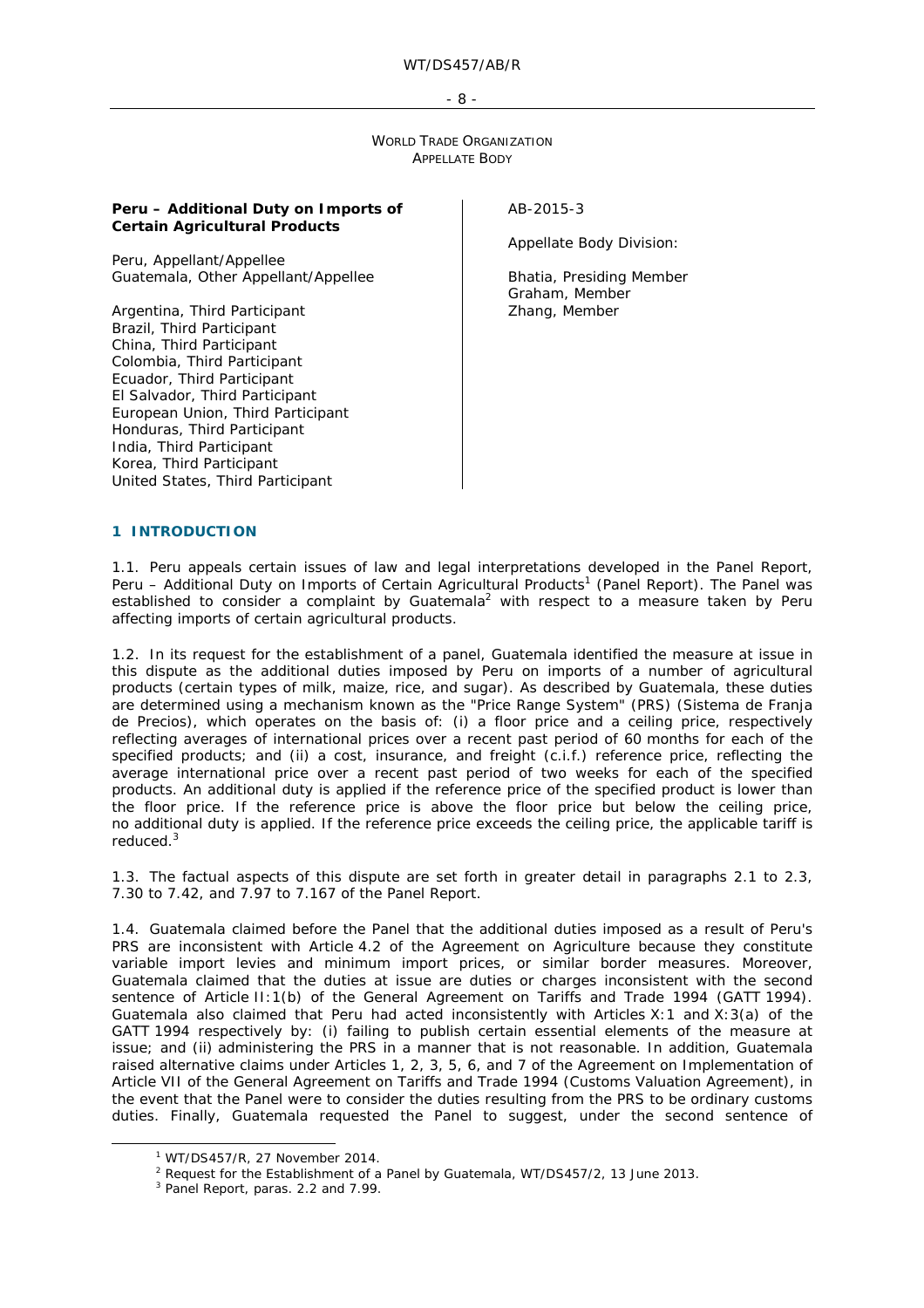Article 19.1 of the Understanding on Rules and Procedures Governing the Settlement of Disputes (DSU), that Peru completely dismantle the measure at issue and eliminate the duties resulting from the PRS and the PRS itself.<sup>4</sup>

1.5. In response, Peru requested the Panel to find that Guatemala had not initiated these dispute settlement proceedings in good faith, contrary to Guatemala's obligations under Articles 3.7 and 3.10 of the DSU, because Guatemala had allegedly accepted the maintenance of the PRS in a free trade agreement (FTA) signed between Peru and Guatemala on 6 December 2011.<sup>5</sup> Peru also asserted that the duties resulting from the PRS are: (i) ordinary customs duties within the meaning of the first sentence of Article II:1(b) of the GATT 1994; and (ii) outside the scope of Article 4.2 of the Agreement on Agriculture and the second sentence of Article II:1(b) of the GATT 1994. Peru contended that it had complied with the obligations under Articles X:1 and X:3(a) of the GATT 1994, and that Guatemala's claims under the Customs Valuation Agreement must be rejected because that Agreement does not apply to specific duties. Finally, in the event that the Panel were to find that the measure at issue is not WTO-consistent, Peru contended that this would generate an inconsistency between the covered agreements of the World Trade Organization (WTO) and the FTA between Peru and Guatemala, and that, in such a case, the terms of the FTA should prevail.<sup>6</sup>

1.6. In the Panel Report, circulated to WTO Members on 27 November 2014, the Panel found that:

- a. there is no evidence that Guatemala had brought these dispute settlement proceedings in a manner contrary to good faith, and, therefore, there was no reason for the Panel to refrain from assessing the claims put forward by Guatemala<sup>7</sup>;
- b. the duties resulting from the PRS constitute "variable import levies" or, at the least, share sufficient characteristics with variable import levies to be considered a border measure "similar" to a "variable import levy" within the meaning of footnote 1 of Article 4.2 of the Agreement on Agriculture<sup>8</sup>;
- c. the duties resulting from the PRS do not constitute "minimum import prices" and do not share sufficient characteristics with minimum import prices to be considered a border measure "similar" to a "minimum import price" within the meaning of footnote 1 of Article 4.2 of the Agreement on Agriculture<sup>9</sup>;
- d. by maintaining measures that constitute "variable import levies" or, at the least, are border measures "similar" to a "variable import levy", and which are thus "measures of the kind which have been required to be converted into ordinary customs duties", Peru is acting inconsistently with its obligations under Article 4.2 of the Agreement on Agriculture<sup>10</sup>;
- e. the additional duties resulting from the PRS constitute "other duties or charges … imposed on or in connection with the importation", within the meaning of the second sentence of Article II: 1(b) of the GATT 1994; and, in applying measures that constitute "other duties or charges", without having recorded them in its Schedule of Concessions, Peru is acting inconsistently with its obligations under the second sentence of Article II: 1(b) of the GATT  $1994^{11}$ ; and
- f. inasmuch as the FTA between Peru and Guatemala had not entered into force, it was not necessary for the Panel to rule on whether the parties could, by means of the FTA,

 $\frac{1}{4}$ <sup>4</sup> Panel Report, paras. 3.1-3.3.

<sup>5</sup> Free Trade Agreement between the Republic of Peru and the Republic of Guatemala (*Tratado de libre comercio entre la República del Perú y la República de Guatemala*), 6 December 2011.

<sup>&</sup>lt;sup>6</sup> Panel Report, paras. 3.5-3.7.

<sup>7</sup> Panel Report, para. 8.1.a.

<sup>&</sup>lt;sup>8</sup> Panel Report, para. 8.1.b.

<sup>&</sup>lt;sup>9</sup> Panel Report, para. 8.1.c.

<sup>&</sup>lt;sup>10</sup> Panel Report, para. 8.1.d.<br><sup>11</sup> Panel Report, para. 8.1.e.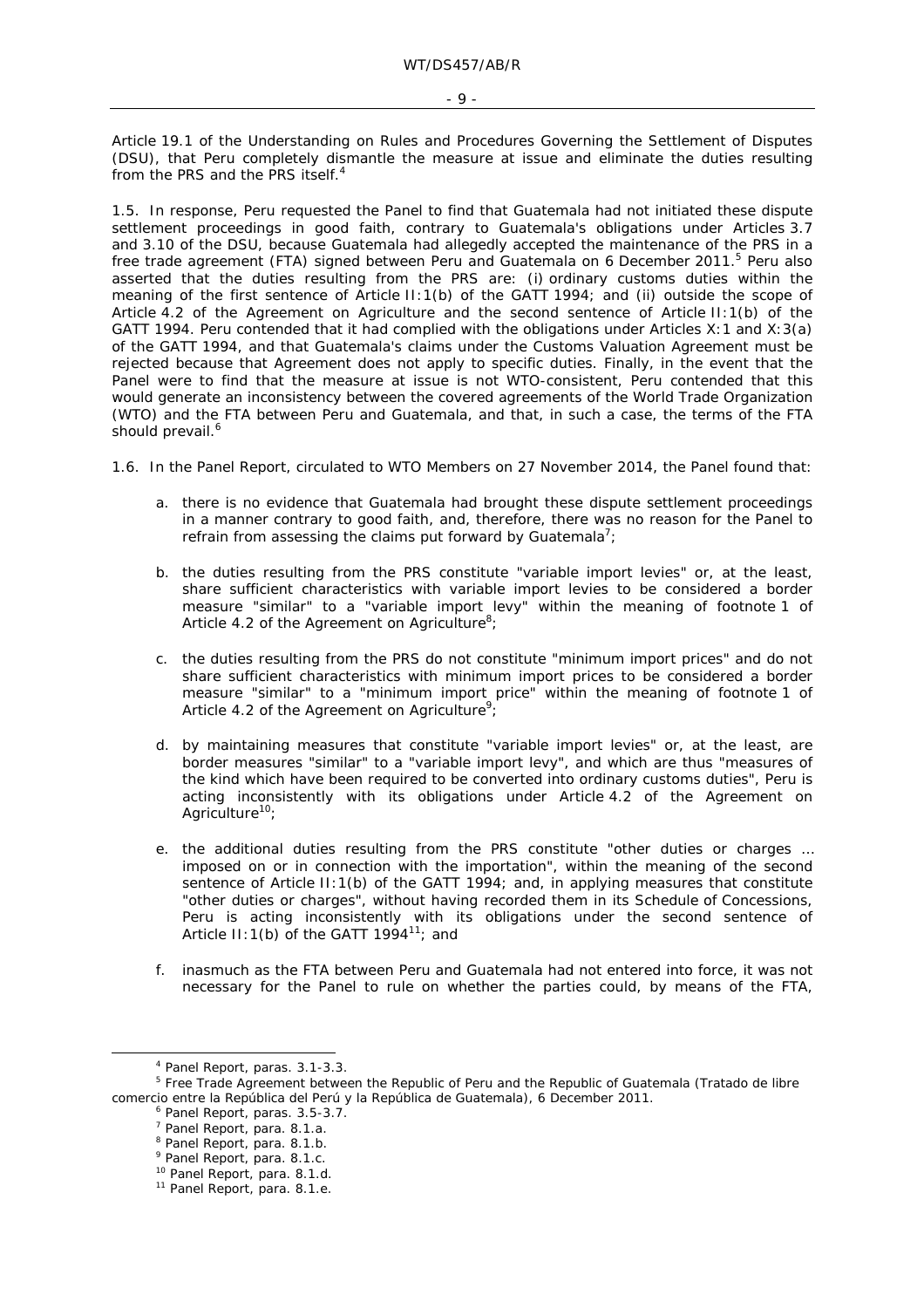modify as between themselves their rights and obligations under the WTO covered agreements.<sup>12</sup>

1.7. In the light of these findings, the Panel did not consider it necessary to rule on Guatemala's claims that:

- a. Peru's actions are inconsistent with its obligations under Article X:1 of the GATT 1994 because Peru had failed to publish certain elements of the measure at issue that Guatemala considers essential $13$ ; and
- b. Peru's actions are inconsistent with its obligations under Article X:3(a) of the GATT 1994 because Peru administers the measure at issue in a manner that is not reasonable, given that Peru fails to observe the requirements of its own legislation.<sup>14</sup>

1.8. Moreover, the Panel did not consider it relevant to address Guatemala's claims that Peru has acted inconsistently with its obligations under Articles 1, 2, 3, 5, 6, and 7 of the Customs Valuation Agreement inasmuch as these claims were made by Guatemala as alternative claims, in case the Panel were to find that the additional duties resulting from the PRS are ordinary customs duties.<sup>15</sup>

1.9. The Panel thus found that, pursuant to Article 3.8 of the DSU, and to the extent that Peru has acted inconsistently with the provisions of the Agreement on Agriculture and the GATT 1994, Peru has nullified or impaired benefits accruing to Guatemala under those Agreements.<sup>16</sup>

1.10. With respect to Guatemala's request under the second sentence of Article 19.1 of the DSU, the Panel did not consider it appropriate to suggest that the proper way of implementing its recommendation would be through the elimination of the underlying mechanism for calculating the additional duties. Pursuant to Article 19.1 of the DSU, and having found that Peru is acting inconsistently with the provisions of the Agreement on Agriculture and the GATT 1994, the Panel recommended that Peru bring the challenged measure into conformity with its obligations under those Agreements.<sup>17</sup>

1.11. On 25 March 2015, Peru notified the Dispute Settlement Body (DSB), pursuant to Articles 16.4 and 17 of the DSU, of its intention to appeal certain issues of law covered in the Panel Report and certain legal interpretations developed by the Panel, and filed a Notice of Appeal and an appellant's submission pursuant to Rules 20 and 21, respectively, of the Working Procedures for Appellate Review<sup>18</sup> (Working Procedures). On 30 March 2015, Guatemala notified the DSB, pursuant to Articles 16.4 and 17 of the DSU, of its intention to appeal certain issues of law covered in the Panel Report and certain legal interpretations developed by the Panel, and filed a Notice of Other Appeal and an other appellant's submission pursuant to Rule 23 of the Working Procedures. On 13 April 2015, Peru and Guatemala each filed an appellee's submission.<sup>19</sup> On 15 April 2015, Brazil, Colombia, the European Union, and the United States each filed a third participant's submission.<sup>20</sup> On the same day, Argentina, China, El Salvador, Honduras, and India each notified its intention to appear at the oral hearing as a third participant.<sup>21</sup> On 22 May 2015, Ecuador and Korea also notified the Secretariat of their intention to appear at the oral hearing.<sup>22</sup>

<sup>&</sup>lt;sup>12</sup> Panel Report, para. 8.1.f.<br><sup>13</sup> Panel Report, para. 8.2.a.<br><sup>14</sup> Panel Report, para. 8.2.b.<br><sup>15</sup> Panel Report, para. 8.3.<br><sup>16</sup> Panel Report, para. 8.3.<br><sup>17</sup> Panel Report, paras. 8.7-8.8.<br><sup>17</sup> Panel Report, paras. 8.7-Secretariat and the participants and third participants in this dispute. For the purposes of this appeal, we have interpreted these actions as notifications expressing the intention of Ecuador and Korea to attend the oral hearing pursuant to Rule 24(4) of the Working Procedures.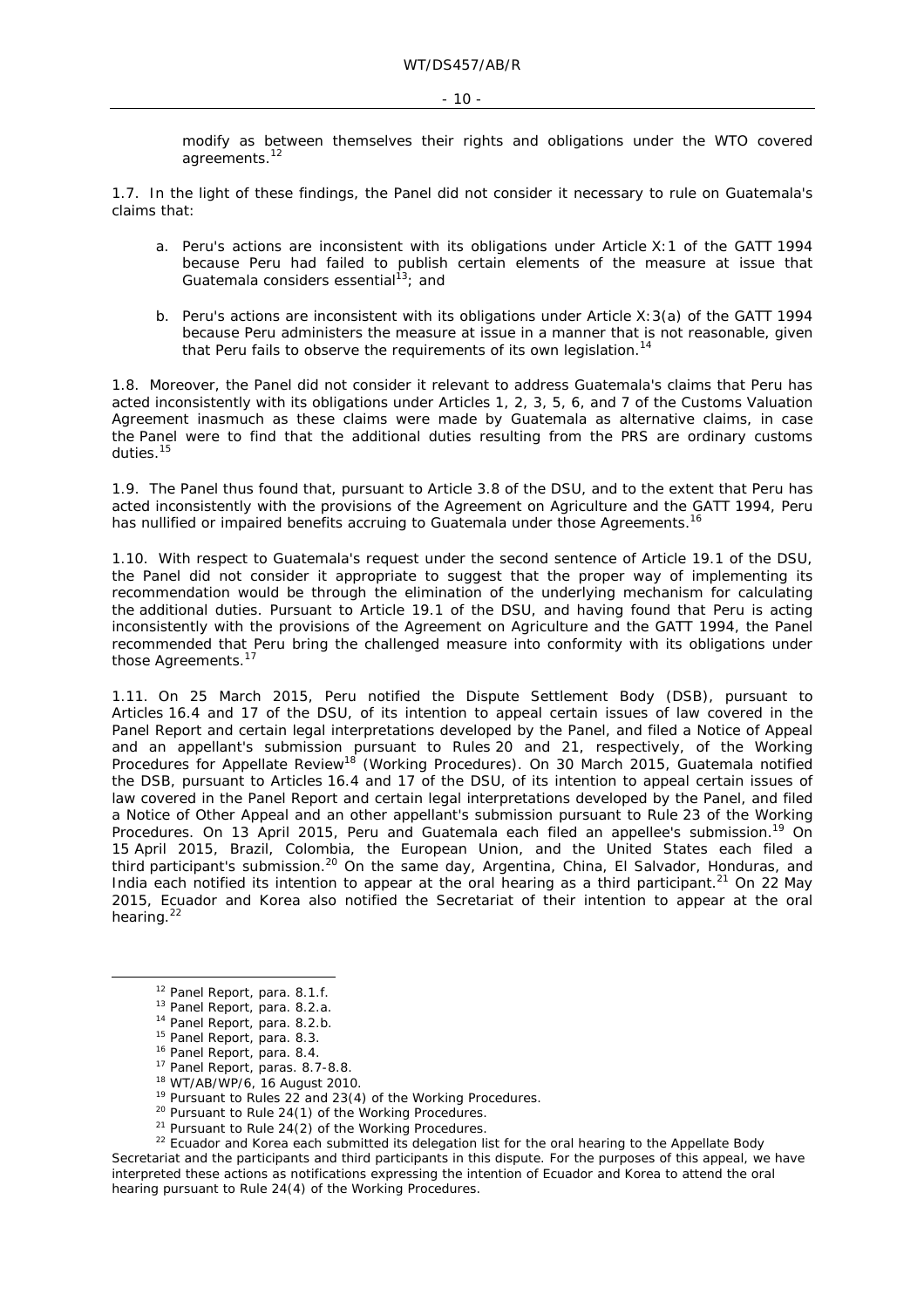1.12. The oral hearing in this appeal was held on 26-27 May 2015. The participants and four of the third participants (Argentina, Brazil, Colombia, and India) made oral statements. The participants and the third participants responded to questions posed by the Members of the Appellate Body Division hearing this appeal.

1.13. By letter dated 22 May 2015, the Chair of the Appellate Body notified the Chair of the DSB that the Appellate Body would not be able to circulate its Report in this appeal within the 60-day period stipulated in Article 17.5 of the DSU, or within the 90-day period pursuant to the same provision, and informed the Chair of the DSB that the Appellate Body report in this appeal would be circulated no later than 20 July 2015.<sup>23</sup>

#### **2 ARGUMENTS OF THE PARTICIPANTS**

2.1. The claims and arguments of the participants are reflected in their executive summaries, provided to the Appellate Body pursuant to its communication on "Executive Summaries of Written Submissions in Appellate Proceedings" and "Guidelines in Respect of Executive Summaries of Written Submissions in Appellate Proceedings".<sup>24</sup> The Notices of Appeal and Other Appeal, and the executive summaries of the participants' claims and arguments, are contained in Annexes A and B of the Addendum to this Report, WT/DS457/AB/R/Add.1.

#### **3 ARGUMENTS OF THE THIRD PARTICIPANTS**

3.1. The arguments of Brazil, Colombia, the European Union, and the United States are reflected in their executive summaries, provided to the Appellate Body pursuant to its communication on "Executive Summaries of Written Submissions in Appellate Proceedings" and "Guidelines in Respect of Executive Summaries of Written Submissions in Appellate Proceedings<sup>"25</sup>, and are contained in Annex C of the Addendum to this Report, WT/DS457/AB/R/Add.1.

#### **4 ISSUES RAISED IN THIS APPEAL**

- 4.1. The following issues are raised in this appeal:
	- a. with respect to Articles 3.7 and 3.10 of the DSU:
		- i. whether Peru's arguments that Guatemala acted inconsistently with Articles 3.7 and 3.10 of the DSU are "new claims" that are not within the scope of this appeal (raised by Guatemala); and
		- ii. whether the Panel erred in finding that there was "no evidence that Guatemala brought these proceedings in a manner contrary to good faith" under Articles 3.7 and 3.10 of the DSU, and that there was, therefore, "no reason for the Panel to refrain from assessing the claims put forward by Guatemala" (raised by Peru);
	- b. with respect to the additional duties resulting from the PRS in connection with Guatemala's claim that the measure at issue constitutes a "variable import levy" within the meaning of footnote 1 of Article 4.2 of the Agreement on Agriculture:
		- i. whether the Panel erred in its assessment of the "variability" of the measure at issue (raised by Peru);

 $23$  WT/DS457/9. The Chair of the Appellate Body explained that the Appellate Body had faced a substantial workload in the first half of 2015, with several appeals proceeding in parallel, and that there was overlap in the composition of the Divisions hearing these different appeals during this period. The Chair added that, due to scheduling issues arising from these circumstances and the number and complexity of the issues raised in this and concurrent appeal proceedings, together with the demands that these concurrent appeals placed on the WTO Secretariat's translation services, and the shortage of staff in the Appellate Body Secretariat, the Appellate Body would not be able to circulate its report in this dispute within the timeframe provided for in

Article 17.5 of the DSU.<br><sup>24</sup> WT/AB/23, 11 March 2015.<br><sup>25</sup> WT/AB/23, 11 March 2015.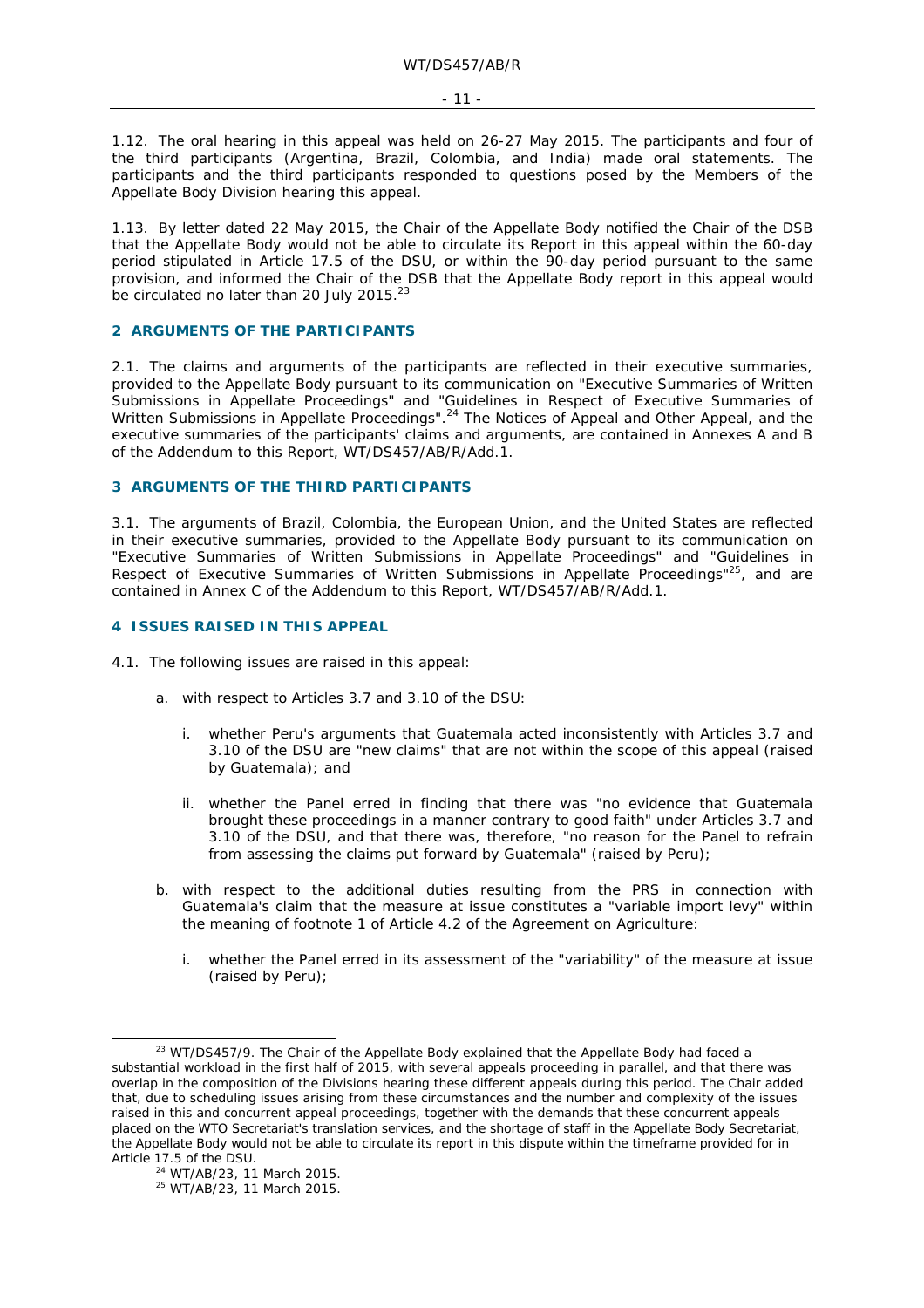- ii. whether the Panel erred in its assessment of the "additional features" of the measure at issue (raised by Peru); and
- iii. whether the Panel failed to make an objective assessment of the matter before it, contrary to Article 11 of the DSU, by failing to properly compare the measure with "ordinary customs duties" and "variable import levies" when examining Guatemala's claim under Article 4.2 of the Agreement on Agriculture (raised by Peru);
- c. with respect to the additional duties resulting from the PRS in connection with Guatemala's claim that the measure at issue is an "other duty or charge" inconsistent with the second sentence of Article II: 1(b) of the GATT 1994:
	- i. whether the Panel erred in finding that the additional duties are not "ordinary customs duties" under the first sentence of Article II:1(b) of the GATT 1994 on the basis of its finding under Article 4.2 of the Agreement on Agriculture (raised by Peru); and
	- ii. whether the Panel failed to make an objective assessment of the matter before it, contrary to Article 11 of the DSU, by failing to examine evidence submitted in connection with Guatemala's claim under Article II:1(b) of the GATT 1994 (raised by Peru);
- d. with respect to the interpretation of Article 4.2 of the Agreement on Agriculture and Article II:1(b) of the GATT 1994 in accordance with Article 31 of the Vienna Convention:
	- i. whether Peru's arguments that the Panel should have taken into account the FTA between Peru and Guatemala and ILC Articles 20 and 45 under Article 31(3) of the Vienna Convention are within the scope of this appeal (raised by Guatemala);
	- ii. whether the Panel erred by failing to take into consideration the FTA between Peru and Guatemala as a "subsequent agreement between the parties regarding the interpretation of the treaty" under Article 31(3)(a) of the Vienna Convention (raised by Peru); and
	- iii. whether the Panel erred by failing to take into consideration the FTA between Peru and Guatemala and ILC Articles 20 and 45 as "relevant rules of international law applicable in the relations between the parties" under Article 31(3)(c) of the Vienna Convention (raised by Peru);
- e. whether the Panel erred in finding that, since the FTA between Peru and Guatemala had not entered into force, it was not necessary for the Panel to rule on whether the parties could, by means of the FTA, modify as between themselves their rights and obligations under the WTO covered agreements (raised by Peru);
- f. with respect to the additional duties resulting from the PRS in connection with Guatemala's claim that the measure at issue constitutes a "minimum import price" or a "similar border measure" within the meaning of footnote 1 of Article 4.2 of the Agreement on Agriculture:
	- i. whether the Panel erred in its interpretation of "minimum import prices", within the meaning of footnote 1 of the Agreement on Agriculture, by adopting an excessively narrow legal standard (raised by Guatemala);
	- ii. whether the Panel erred in finding that Peru's measure does not constitute a "minimum import price" within the meaning of footnote 1 of the Agreement on Agriculture (raised by Guatemala);
	- iii. whether the Panel erred in its interpretation of "similar border measures", within the meaning of footnote 1 of the Agreement on Agriculture, by conflating the legal standard for "minimum import prices" with the legal standard for border measures "similar" to "minimum import prices" (raised by Guatemala); and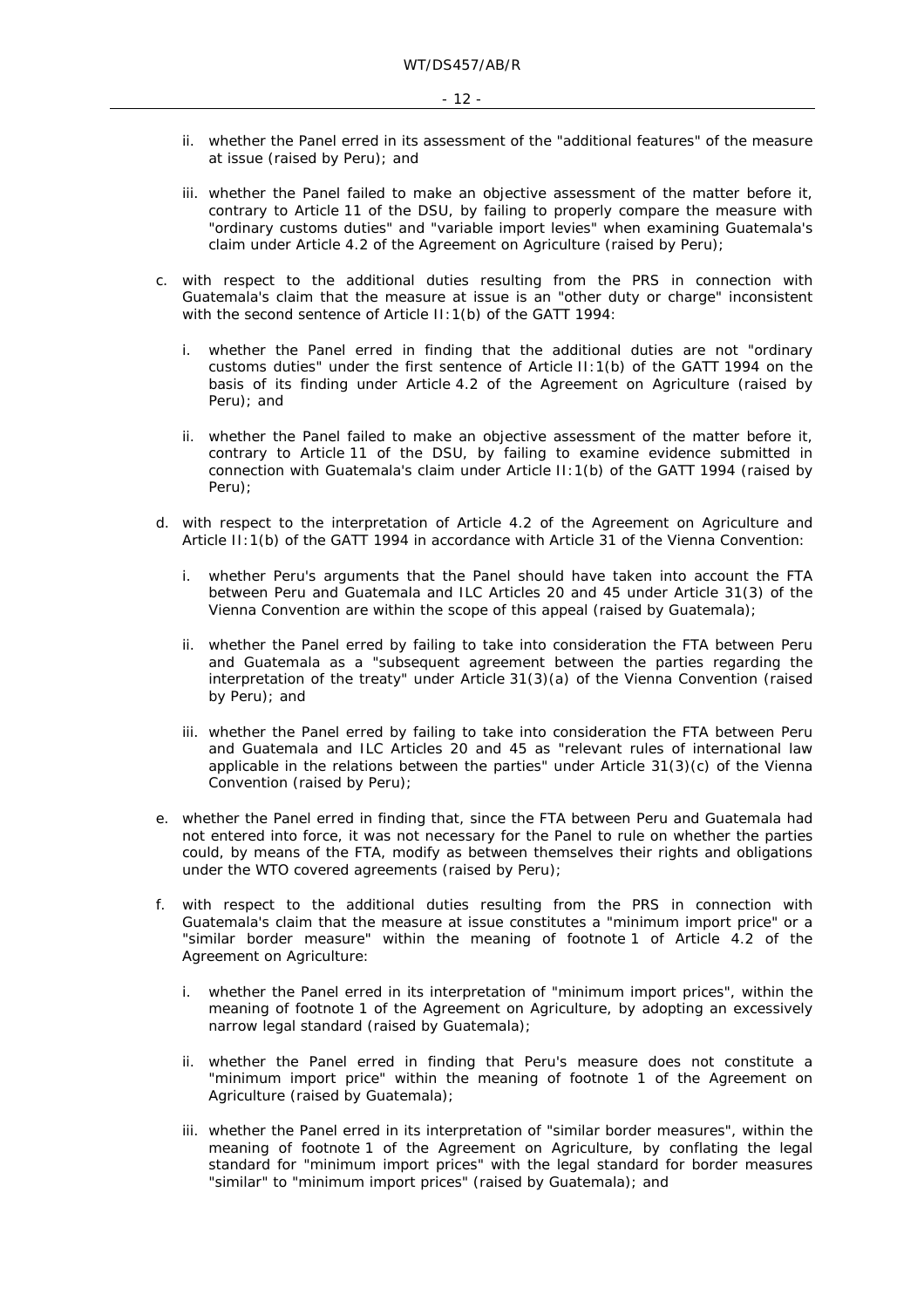iv. whether the Panel erred in finding that Peru's measure is not a border measure "similar" to a "minimum import price" within the meaning of footnote 1 of the Agreement on Agriculture (raised by Guatemala).

#### **5 ANALYIS OF THE APPELLATE BODY**

#### **5.1 Background and overview of the measure at issue**

5.1. Peru maintains a price range system  $(PRS)^{26}$  that may result in the imposition of additional duties or rebates on certain types of imported rice, sugar, maize, and milk. Peru applies the PRS in addition to the tariffs that, pursuant to Article II:1 of the GATT 1994, Peru has bound at 68% *ad valorem* for the products subject to the PRS.27 The PRS operates on the basis of the difference between (i) a floor price and a ceiling price and (ii) a reference price. The floor and ceiling prices are, respectively, averages of international prices in a specified international market<sup>28</sup> over a recent past period of 60 months.<sup>29</sup> The reference price is an average of international price quotations in the same international market over a recent past period of two weeks.<sup>30</sup>

5.2. The PRS imposes an additional duty on the transaction value of imports when the reference price is below the floor price.<sup>31</sup> The amount of the additional duty is based on the difference between the floor price and the reference price.<sup>32</sup> The additional duties resulting from the PRS plus Peru's *ad valorem* duties may not exceed Peru's bound tariff rate.<sup>33</sup> The PRS also provides for tariff

 $^{29}$  Before calculating the floor price, a confidence interval is applied to the monthly average free on board (f.o.b.) prices, which are adjusted for inflation. Outlier values above and below the confidence interval are discarded. The floor price is determined by calculating a new average with the values recorded within the confidence interval. (Panel Report, paras. 7.129-7.131) The ceiling price is obtained by adding to the floor price the standard deviation used to determine the confidence interval. (Panel Report, para. 7.132) Floor and ceiling prices, expressed in f.o.b. terms, are converted into c.i.f. terms by applying the freight and insurance costs specified in Annex V to Supreme Decree No. 115-2001-EF. (Panel Report, para. 7.133; Annexes II and V to Supreme Decree No. 115-2001-EF (Panel Exhibit GTM-4), pp. 204889-204890)

 $30$  The reference prices are converted into c.i.f. terms by applying the freight and insurance costs specified in Annex V to Supreme Decree No. 115-2001-EF. (Panel Report, para. 7.137; Article 5 and Annex V to Supreme Decree No. 115-2001-EF (Panel Exhibit GTM-4), pp. 204888 and 204890).<br><sup>31</sup> Panel Report, para. 7.140; Annex III to Supreme Decree No. 115-2001-EF (Panel Exhibit GTM-4),

p. 204889. The PRS divides the tariff lines into "marker products" and "associated products". "Marker products" are defined as products whose international prices are used for calculating the floor, ceiling, and reference prices, while "associated products" are defined as products obtained by processing or mixing of marker products or those that are capable of replacing a marker product for industrial use or consumption. Each of the current four "marker products" corresponds respectively to a specific tariff line for maize, rice, sugar, and milk. Thus, pursuant to the PRS, the floor and reference prices, and ultimately the additional duty, are only calculated for each of the "marker products". The same additional duty applicable for each "marker product" is then applied to their respective "associated products". (Panel Report, paras. 7.121-7.122 and 7.125;<br>Annexes I, II, and III to Supreme Decree No. 115-2001-EF (Panel Exhibit GTM-4))

 $32$  The precise amount of the additional duty is the difference between the floor price and the reference price multiplied by a factor associated with import costs. (Panel Report, paras. 7.140-7.141; Annex III to Supreme Decree No. 115-2001-EF (Panel Exhibit GTM-4), p. 204889)<br><sup>33</sup> Panel Report, para. 7.142 (referring to Article 4 of Supreme Decree No. 153-2002-EF of

26 September 2002 (Panel Exhibit GTM-5) p. 147).

<sup>&</sup>lt;sup>26</sup> Panel Report, para. 7.115 (referring to Supreme Decree No. 115-2001-EF (Panel Exhibit GTM-4)). The parties disagree over the year in which the PRS was established. Peru maintains that it established a system of specific duties in 1991 and has applied it ever since, and that the PRS is merely a revised system. Guatemala rejects this assertion and maintains that Supreme Decree No. 115-2001-EF, from 2001, tacitly repealed the 1991 system of specific duties and established the PRS. (Panel Report, para. 7.101)

Panel Report, para. 7.166. Except for three tariff lines for maize, to which a 6% *ad valorem* tariff is applied, Peru does not impose an *ad valorem* tariff on the products subject to the PRS. (Panel Report,

para. 7.167 and fn 231 to para. 7.145)<br><sup>28</sup> The relevant international market for each product is specified in Supreme Decree No. 115-2001-EF.<br>(Panel Report, paras. 7.128 and 7.136)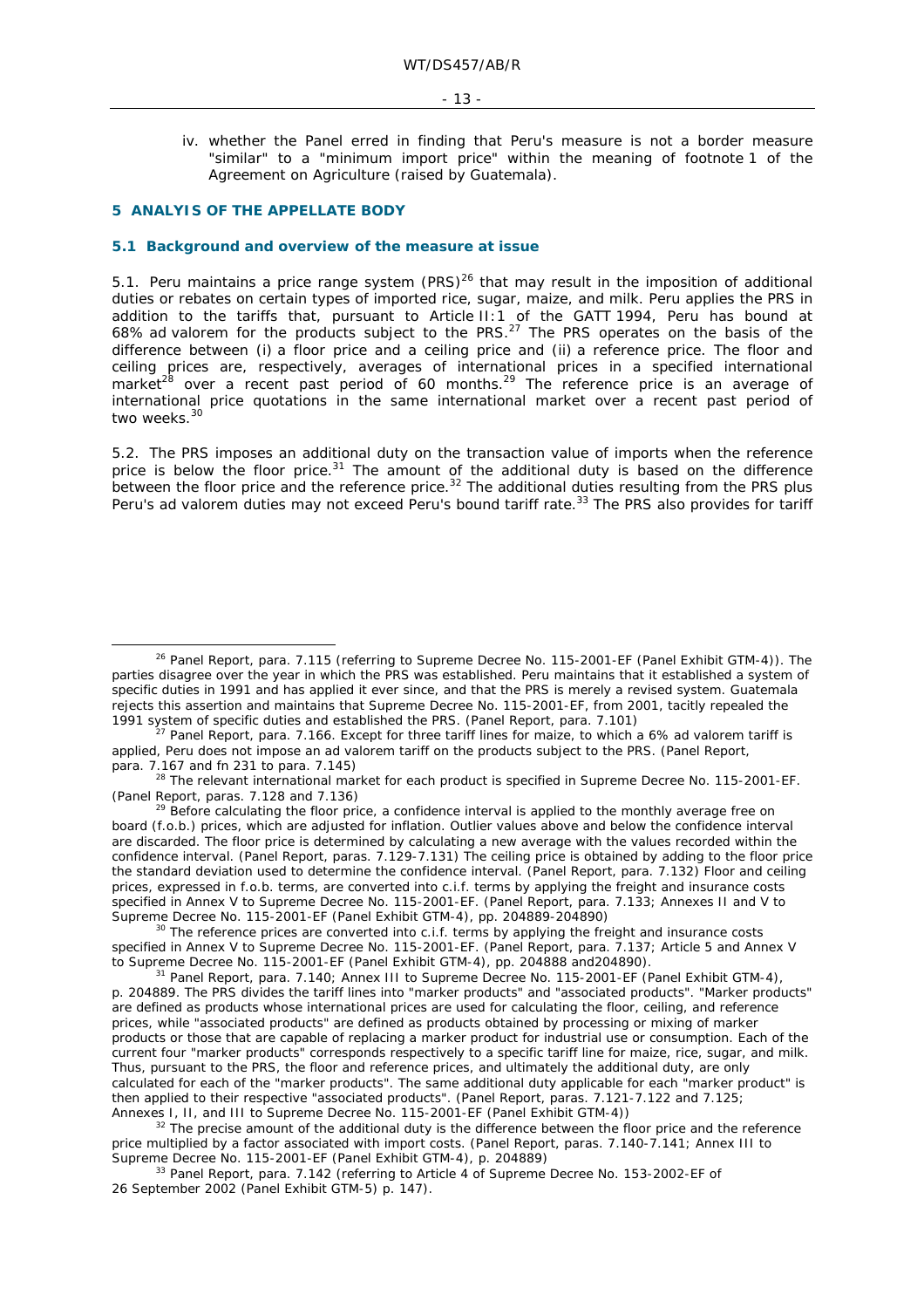rebates when the reference price is higher than the ceiling price.<sup>34</sup> A detailed description of the Panel's understanding of the scope and content of the PRS is set forth in the Panel Report.<sup>35</sup>

5.3. Guatemala filed a complaint against Peru claiming that Peru maintains: (i) "variable import levies" and "minimum import prices", or "similar border measures", prohibited under footnote 1 of Article 4.2 of the Agreement on Agriculture; and (ii) "other duties or charges" inconsistent with Article II:1(b) of the GATT 1994. The Panel found that the additional duties resulting from the PRS are: (i) "variable import levies", or at least a "similar border measure", inconsistent with Article 4.2 of the Agreement on Agriculture; and (ii) "other duties or charges" inconsistent with Article II:1(b) of the GATT 1994. Peru and Guatemala have appealed the Panel's findings.

5.4. Peru and Guatemala disagree on whether the measure at issue is limited to only the additional duties resulting from the PRS, or whether it also includes the PRS calculation methodology to determine the additional duties.<sup>36</sup> Peru suggests that the Panel could not have examined the PRS calculation methodology because it was outside the Panel's terms of reference.37 In its request for the establishment of a panel, Guatemala identified the measure at issue as "[t]he additional duty imposed by Peru on imports of certain agricultural products".  $38$ Guatemala also explained that, *inter alia*, this additional duty "is determined by using a mechanism known as the 'Price Band System'[,] which ... operates on the basis of two components: (i) a band made up of a floor price and a ceiling price ... [and] (ii) a c.i.f. reference price".<sup>39</sup> The PRS calculation methodology is thus included in Guatemala's request for the establishment of a panel. Moreover, as the additional duties result from the operation of the PRS, it is clear that the PRS calculation methodology is a key component of the system. We therefore consider that the measure before the Panel comprised both the additional duties resulting from the PRS and the PRS calculation methodology.<sup>40</sup> We refer below to the measure at issue as the "additional duties resulting from the PRS" or the "additional duties".

#### **5.2 Good faith under Articles 3.7 and 3.10 of the DSU**

5.5. Peru appeals the Panel's conclusion that there was "no evidence that Guatemala brought these proceedings in a manner contrary to good faith" under Articles 3.7 and 3.10 of the DSU.<sup>41</sup> According to Peru, Guatemala waived in the FTA<sup>42</sup> its right to challenge the PRS through the WTO dispute settlement mechanism, and Guatemala thus acted contrary to its good faith obligations under Articles 3.7 and 3.10 when it initiated the present proceedings. We begin by first addressing Guatemala's contention that Peru's arguments in respect of good faith under Article 3.7 and 3.10 constitute "new arguments" or "new claims" that are not within the scope of this appeal. We then proceed to consider whether panels and the Appellate Body may review a Member's "exercise of its judgement as to whether action under these procedures would be fruitful" under Article 3.7. Thereafter, we determine whether the Panel erred in concluding that there was

<sup>&</sup>lt;sup>34</sup> The tariff rebate is the difference between the reference price and the ceiling price multiplied by a factor associated with import costs, and may not exceed "the sum payable by the importer as the *ad valorem*  duty and additional tariff surcharge corresponding to each product". (Panel Report, paras. 7.143 and 7.145 (referring to Article 8 of Supreme Decree No. 115-2001-EF (Panel Exhibit GTM-4)))

<sup>&</sup>lt;sup>35</sup> See Panel Report, paras. 7.97-7.167.<br><sup>36</sup> Peru did not raise any issues, in this respect, under Article 6.2 of the DSU before the Panel, nor on appeal. Rather, in its appellant's submission, Peru argues that, when examining the "variability" of the measure at issue in the context of Guatemala's claim under Article 4.2 of the Agreement on Agriculture, the Panel confused the measure at issue with the methodology used to calculate the additional duty. Peru contends that the measure at issue is limited to only the additional duties resulting from the PRS. (Peru's appellant's submission, paras. 248-250) We also note that the Panel did not make any explicit finding on whether the PRS

calculation methodology falls within its terms of reference.<br><sup>37</sup> Peru's appellant's submission, paras. 248-251.<br><sup>38</sup> Panel Report, para. 7.98 (referring to Request for the Establishment of a Panel by Guatemala,<br>WT/DS457/2

<sup>&</sup>lt;sup>39</sup> Request for the Establishment of a Panel by Guatemala, WT/DS457/2, p. 1. In its request, Guatemala also referred to the fact that the floor, ceiling, and reference prices vary periodically as a result of the application of certain formulas to the changing international prices for the products in question. (Request for the Establishment of a Panel by Guatemala, WT/DS457/2, pp. 1-2).

 $40$  We further explain below that the Panel had to examine the PRS calculation methodology in order to assess whether the additional duties resulting from the PRS are "variable import levies" within the meaning of footnote 1 of Article 4.2 of the Agreement on Agriculture. (See para. 5.43 of this Report)<br><sup>41</sup> Panel Report, para. 8.1.a.<br><sup>42</sup> Peru refers mainly to paragraph 9 of Annex 2.3 to the FTA between Guatemala and Peru.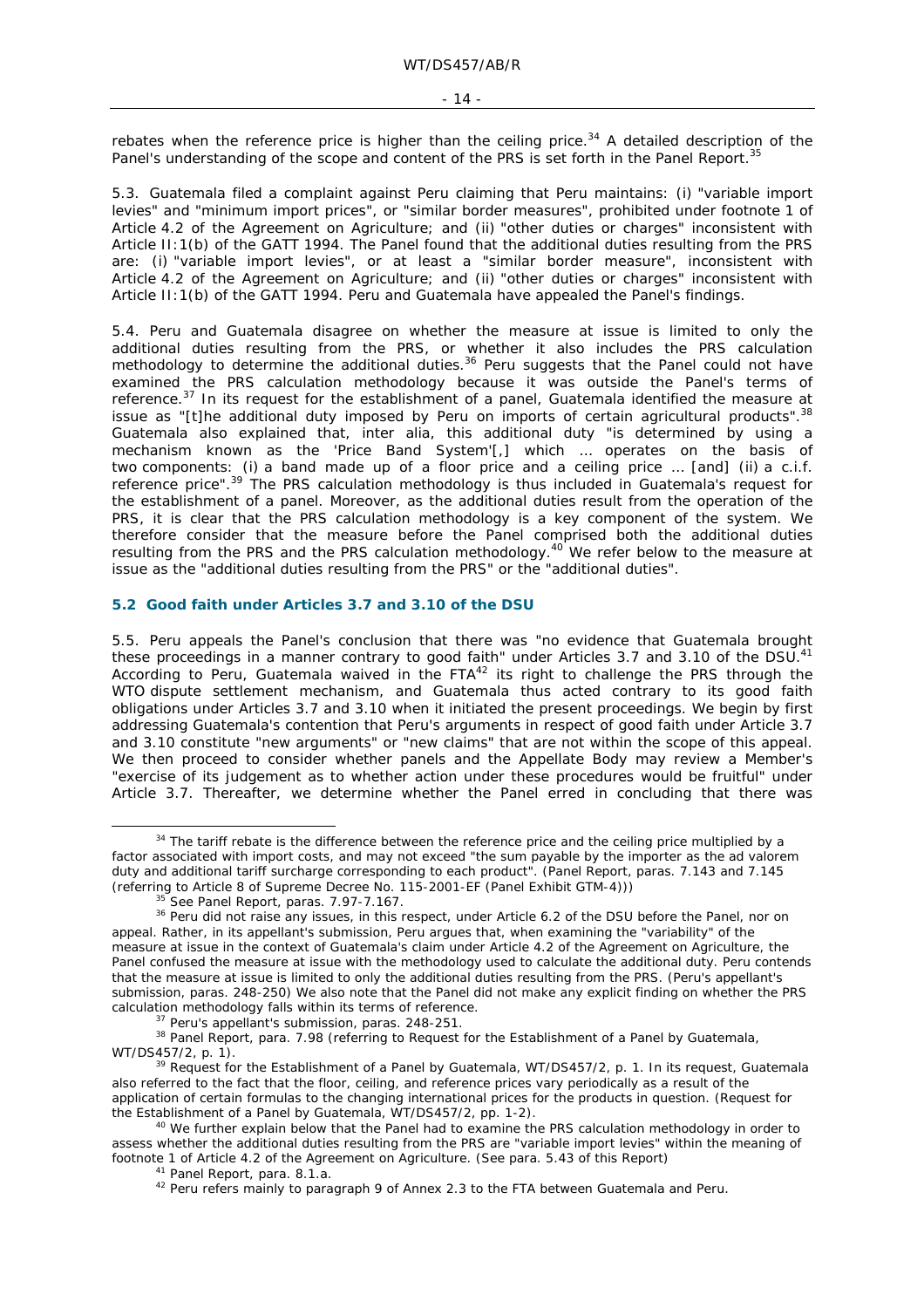no evidence that Guatemala acted inconsistently with its good faith obligations under Articles 3.7 and 3.10.

### **5.2.1 Whether Peru advances new claims, arguments, or defences on appeal**

5.6. Guatemala contends that, while Peru raised its challenge under Articles 3.7 and 3.10 of the DSU before the Panel as an issue of jurisdiction, Peru advances this argument on appeal as a substantive claim. In particular, Guatemala asserts that Peru had argued before the Panel that Articles 3.7 and 3.10 were relevant to the issue of whether the Panel was "*procedurally barred* from engaging in a substantive consideration of the claims made by Guatemala".<sup>43</sup> Guatemala notes that Peru now states on appeal that "Peru does not consider that Guatemala is procedurally barred from bringing a WTO claim against the PRS".44 Guatemala thus argues that, "*independently of the question of the Panel's jurisdiction* to hear Guatemala's claims, Peru appears to be advancing new and wholly different 'claims' of its own that Guatemala has acted inconsistently with Articles 3.7 and 3.10".<sup>45</sup> Guatemala maintains that Peru is not appealing a finding by the Panel; rather, Peru's new "claim" is not an issue of law covered in the Panel Report or a legal interpretation developed by the Panel within the meaning of Article 17.6 of the DSU.<sup>46</sup> Guatemala, therefore, contends that Peru's "claim" on appeal that Guatemala has acted inconsistently with Articles 3.7 and 3.10 of the DSU is "outside the competence of the Appellate Body to consider".<sup>47</sup>

5.7. At the oral hearing, Peru maintained that its arguments on appeal do not raise issues different from those presented before the Panel and addressed in the Panel Report. According to Peru, it never questioned Guatemala's right to bring a case to the WTO, but instead pointed out that Articles 3.7 and 3.10 impose certain requirements that need to be met before Guatemala's case can be considered on the merits.<sup>48</sup>

5.8. In previous disputes, the Appellate Body has considered that "new arguments are not *per se*  excluded from the scope of appellate review, *simply because they are new*."49 While, in principle, new arguments are not excluded from the scope of appellate review, the ability of the Appellate Body to consider new arguments is circumscribed by its mandate under Article 17 of the DSU to address "*issues of law* covered in the panel report and *legal interpretations* developed by the panel".<sup>50</sup> Thus, the Appellate Body has found that it would not be able to consider new arguments if such arguments required it "to solicit, receive and review new facts", or if a new argument did "not involve either an 'issue of law covered in the panel report' or 'legal

<sup>&</sup>lt;sup>43</sup> Guatemala's appellee's submission, para. 322. (emphasis added)<br><sup>44</sup> Guatemala's appellee's submission, para. 323 (quoting Peru's appellant's submission, para. 41). Peru argued before the Panel that "Guatemala is not acting in good faith by having recourse to the WTO dispute settlement procedure". In Peru's view, Guatemala committed an "abuse of right" when it initiated the WTO dispute settlement proceedings challenging the PRS, which Guatemala expressly accepted in the FTA. Further, Peru contended that Guatemala frustrated the object and purpose of the FTA within the meaning of Article 18 of the Vienna Convention on the Law of Treaties, which gives expression to the principle of good faith. Thus, Peru asserted that "the conditions laid down by the DSU for initiating a dispute settlement proceeding are not met in this case", and consequently "request[ed] the Panel not to continue with the analysis of Guatemala's claims". (Panel Report, Annex B-3, First Part of the Executive Summary of the Arguments of Peru, para. 3.9) 45 Guatemala's appellee's submission, para. 324. (emphasis added) Peru argues on appeal that: (i) the

presumption of good faith enjoyed by Members can be rebutted; (ii) the legal status of the FTA had no relevance to the Panel's task of determining whether Guatemala's use of the WTO dispute settlement system to nullify a provision in the FTA was consistent with Articles 3.7 and 3.10 of the DSU; (iii) the Panel incorrectly limited its analysis to the situation in which Guatemala expressly waived its right to challenge the PRS before the WTO dispute settlement system, when waivers may be made explicitly or by necessary implication; and (iv) Articles 20 and 45 of the International Law Commission's Articles on Responsibility of States for Internationally Wrongful Acts (ILC Articles) support the position that Members may waive their rights expressly or by necessary implication, which Guatemala had done in this case. (Peru's appellant's submission, paras. 50, 54, 59, 67, and 69-92)<br>
<sup>46</sup> Guatemala's appellee's submission, para. 324.<br>
<sup>47</sup> Guatemala's appellee's submission, para. 324.<br>
<sup>48</sup> Peru's response to questioning at the oral hearing.<br>
<sup>49</sup> Appellate Body Repo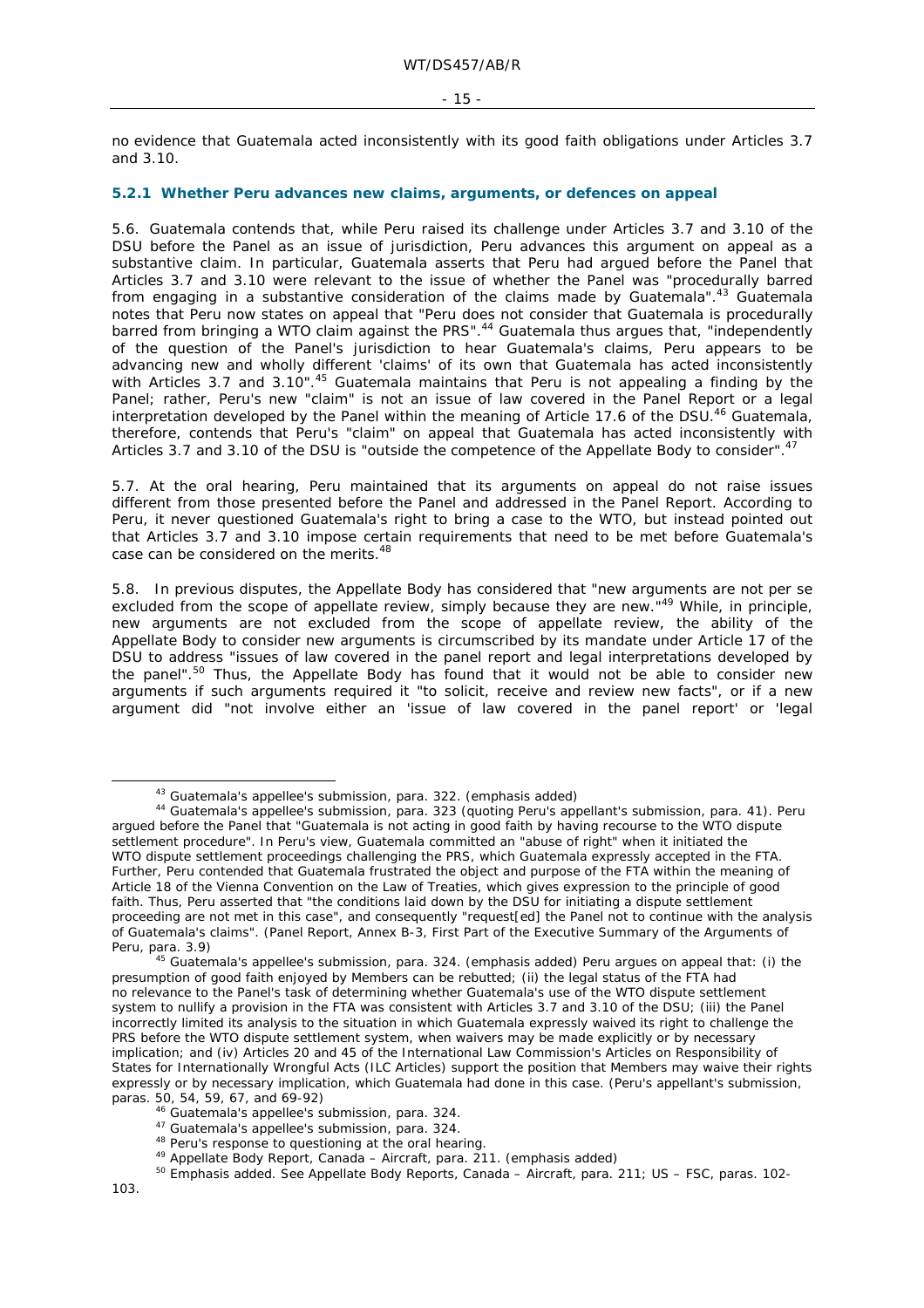#### - 16 -

interpretations developed by the panel"<sup>51</sup> Further, these principles have a due process dimension, in that a party must be given a fair opportunity to defend itself adequately.<sup>52</sup>

5.9. The questions before us in this respect are: (i) whether Peru's arguments on appeal relate to issues of law covered in the Panel Report and legal interpretations developed by the Panel; and (ii) whether these arguments require consideration of new facts. Before the Panel, Peru argued that Guatemala had not acted in good faith by "expressly accepting the [PRS] of Peru in the bilateral FTA and then resorting to the WTO dispute settlement system".53 Peru further contended that "[g]ood faith is a requirement for initiating proceedings under the DSU, in accordance with the provisions of Articles 3.7 and 3.10 of the DSU".<sup>54</sup> Peru recognized that the FTA has not yet entered into force, and, therefore, referred to Article 18 of the Vienna Convention on the Law of Treaties<sup>55</sup> (Vienna Convention) to assert that signatories could not act contrary to the object and purpose of a treaty prior to its entry into force. On the basis of its reading of Article 18 of the Vienna Convention and Articles 3.7 and 3.10 of the DSU, Peru maintained that "a claim that is inconsistent with good faith cannot proceed."<sup>56</sup> Peru, therefore, requested the Panel "not to continue with the analysis of Guatemala's claims".<sup>57</sup>

5.10. In its Report, the Panel discussed the following issues: (i) the presumption of good faith on the part of Guatemala in exercising its judgement as to whether the initiation of this procedure would be fruitful in accordance with Article 3.7 of the DSU<sup>58</sup>; (ii) how to determine whether a Member initiated a procedure in a manner contrary to good faith within the context of Article 3.10 of the DSU<sup>59</sup>, including whether Guatemala "expressly waived the right to bring a case with respect to the PRS or recognized the consistency of that measure with the WTO agreements" $60$ ; and (iii) the implication of the fact that the FTA had not yet entered into force vis-à-vis Article 18 of the Vienna Convention.<sup>61</sup> The Panel found, among other things, that: (i) Guatemala's good faith was presumed<sup>62</sup>; (ii) Peru's argument that Guatemala undertook in the FTA not to challenge the PRS was limited by the undisputed fact that the FTA was not yet in force<sup>63</sup>; (iii) the Panel was "not convinced that the violation by a Member of the obligation contained in Article 18 of the Vienna Convention with respect to a treaty that does not form part of the WTO covered agreements can constitute evidence of lack of the good faith required by Articles 3.7 and 3.10"64; and (iv) determining the object and purpose of the FTA would go beyond the Panel's terms of reference.<sup>65</sup> The Panel concluded that it found no evidence that Guatemala acted inconsistently with its good faith obligations under Articles 3.7 and 3.10, and thus there was no reason for it to refrain from assessing Guatemala's claims.<sup>66</sup>

5.11. On appeal, while "Peru does not consider that Guatemala is procedurally barred from bringing a WTO claim against the PRS", Peru argues that "Guatemala's actions – using the

 <sup>51</sup> Appellate Body Report, *US – FSC*, paras. 102-103. Similarly, in *US – COOL (Article 21.5 – Canada and Mexico)*, the Appellate Body noted its report in *US – FSC* and declined to consider a new argument on appeal that would have required it "to address legal issues quite different from those which confronted the [p]anel and which may well [have] require[d] proof of new facts". (Appellate Body Reports, *US – COOL (Article 21.5 – Canada and Mexico)*, para. 5.349 (quoting Appellate Body Report, *US – FSC*, para. 103.))

<sup>&</sup>lt;sup>52</sup> Appellate Body Report, *US – Gambling*, para. 270. Moreover, the Appellate Body has also ruled that, on appeal, "due process requires that the legal basis of a claim be sufficiently clear to allow an appellee to respond effectively." (Appellate Body Report, *Canada – Wheat Exports and Grain Imports,* para. 177) In *US – COOL (Article 21.5 – Canada and Mexico)*, the Appellate Body also held that "[c]onsideration of a defence raised for the first time at interim review would give rise to due process concerns." Thus, a "defence raised for the first time" that would "require[] examination of an issue for which [the parties] have [not] provided specific evidence or arguments" should likewise be excluded. (Appellate Body Reports, *US – COOL (Article 21.5 –* 

Canada and Mexico), para. 5.379)<br><sup>53</sup> Panel Report, Annex B-3, First Part of the Executive Summary of the Arguments of Peru, para. 3.3.<br><sup>54</sup> Panel Report, Annex B-3, First Part of the Executive Summary of the Arguments of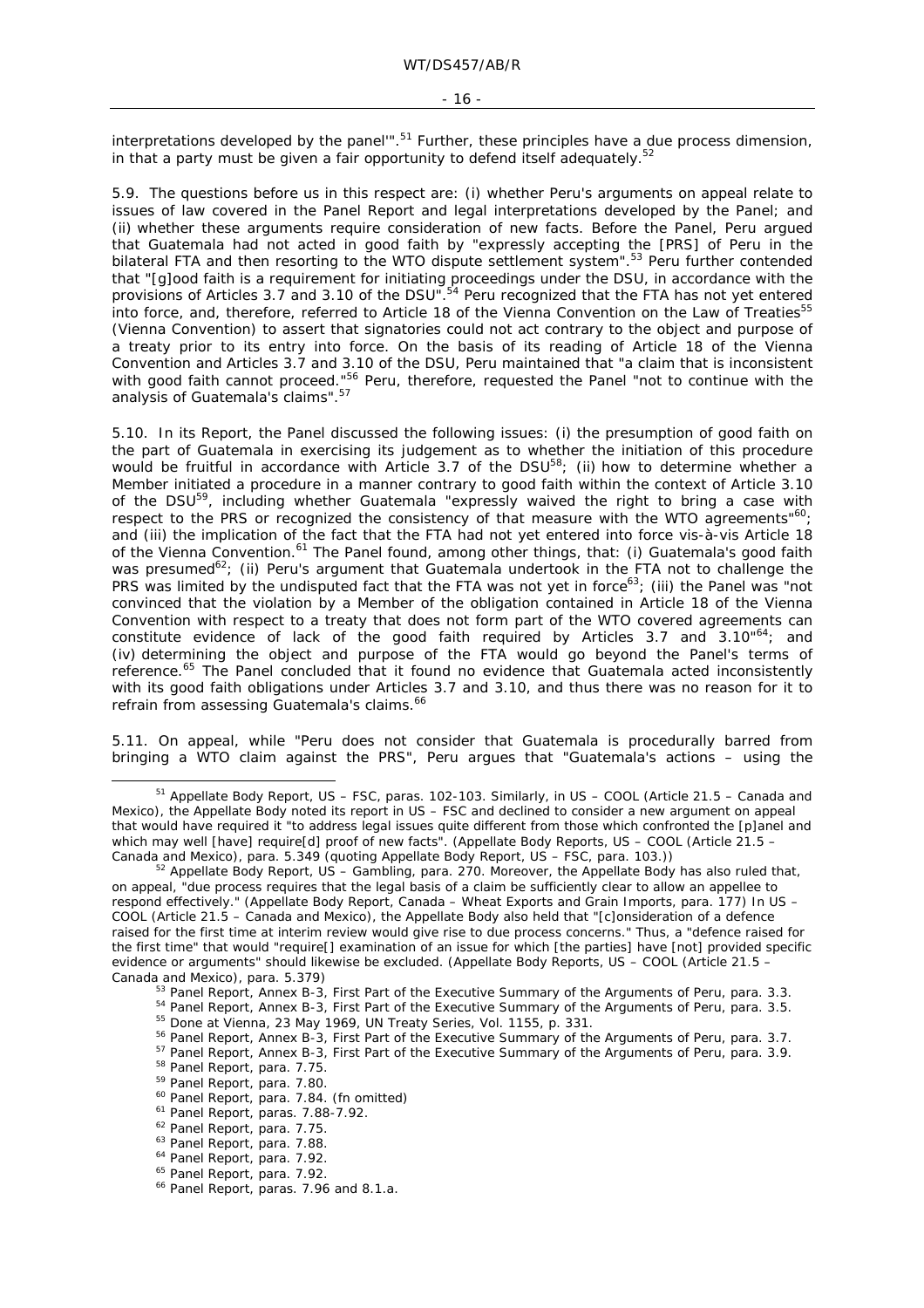WTO dispute settlement system to nullify a provision of the FTA – were contrary to Guatemala's good faith obligations under DSU Article 3.7 and 3.10".<sup>67</sup> Peru contends, among other things, that: (i) the presumption of good faith can be rebutted<sup>68</sup>; (ii) Members may waive their rights explicitly or by necessary implication<sup>69</sup>; and (iii) the fact that the FTA has not yet entered into force is not dispositive of the issue of good faith. $70$ 

5.12. Comparing Peru's arguments before the Panel and the Panel's consideration thereof with the arguments raised by Peru on appeal, we find that the arguments challenged by Guatemala as new relate to the same legal issues that were before the Panel and were addressed in the Panel Report. In particular, the questions both before the Panel and on appeal relate to the scope of Guatemala's good faith obligations under the DSU, the content of the FTA and its effect on Guatemala's good faith obligations, the legal significance of international instruments that have not yet entered into force, and the extent to and manner in which Members may waive their rights to institute WTO dispute settlement proceedings. Based on our review of the Panel Report and the participants' submissions on appeal, we consider that, regardless of whether Peru's objections to Guatemala's initiation of these proceedings before the Panel were viewed as procedural or substantive, Peru's arguments on appeal relate to legal issues no different from those that were before the Panel and are covered by the Panel's reasoning and findings in its Report. These arguments relate to whether Guatemala acted inconsistently with its good faith obligations under Articles 3.7 and 3.10 of the DSU when it instituted these proceedings after having allegedly waived in the FTA, either explicitly or by necessary implication, its right to have recourse to WTO dispute settlement. Thus, these arguments do not constitute new "claims", as Guatemala alleges, or a new "defence" raised by Peru as the respondent.

5.13. In addition, while Guatemala contends that we would be required to consider new facts in addressing Peru's arguments<sup>71</sup>, it does not appear that Peru's arguments directly relating to good faith under Articles 3.7 and 3.10 involve new factual elements.<sup>72</sup>

5.14. In the light of the above, we find that Peru's arguments on appeal that Guatemala acted inconsistently with Articles 3.7 and 3.10 of the DSU pertain to issues of law covered in the Panel Report and legal interpretations developed by the Panel. Since these arguments relate to the same issues that were before and considered by the Panel, they do not constitute "new claims" or a "new defence". Moreover, since Peru's arguments on good faith under Articles 3.7 and 3.10 relate to the same legal issues and do not require us to solicit, receive, and review new facts, we are of the view that such arguments do not adversely affect Guatemala's due process rights, and are thus properly raised on appeal.

### **5.2.2 Whether panels and the Appellate Body have the authority to examine a Member's exercise of its judgement under Article 3.7 of the DSU**

5.15. Citing Appellate Body jurisprudence, the Panel stated that good faith must be presumed, and in principle it is not for a panel to question a Member's exercise of its judgement as to whether initiation of a procedure would be fruitful.<sup>73</sup> Thus, the Panel concluded that it "d[id] not find any support either in the text of Article 3.7 of the DSU or in panel or Appellate Body reports that would

<sup>&</sup>lt;sup>67</sup> Peru's appellant's submission, para. 41. (fn omitted)<br><sup>68</sup> Peru's appellant's submission, para. 50.<br><sup>69</sup> Peru's appellant's submission, subheading III.b.1. On this matter, Peru also argues that

ILC Articles 20 and 45 (on "Consent" to an act of another state as precluding wrongfulness and the "Loss of the right to invoke responsibility") provide additional support for Peru's contention that WTO Members may waive their rights under the DSU both expressly and by necessary implication. (Peru's appellant's submission,

subheading III.b.1.b)<br><sup>70</sup> Peru's appellant's submission, subheading III.b.<br><sup>71</sup> Guatemala's appellee's submission, paras. 49-51 and 382.<br><sup>72</sup> According to Guatemala, these factual elements include statements or practice o within and outside the WTO; facts relating to the negotiating history or circumstances of the conclusion of the Vienna Convention, or evidence of domestic practice and judicial decisions in the respective jurisdictions of WTO Members, especially as far as ILC Articles 20 and 45 are concerned. (Guatemala's appellee's submission, paras. 49 and 382) Guatemala, however, does not specifically identify any factual elements as far as Peru's arguments regarding good faith and Articles 3.7 and 3.10 of the DSU are concerned.<br><sup>73</sup> Panel Report, para. 7.75 (referring to Appellate Body Report, *Mexico – Corn Syrup (Article 21.5 –* 

*US)*, para. 74).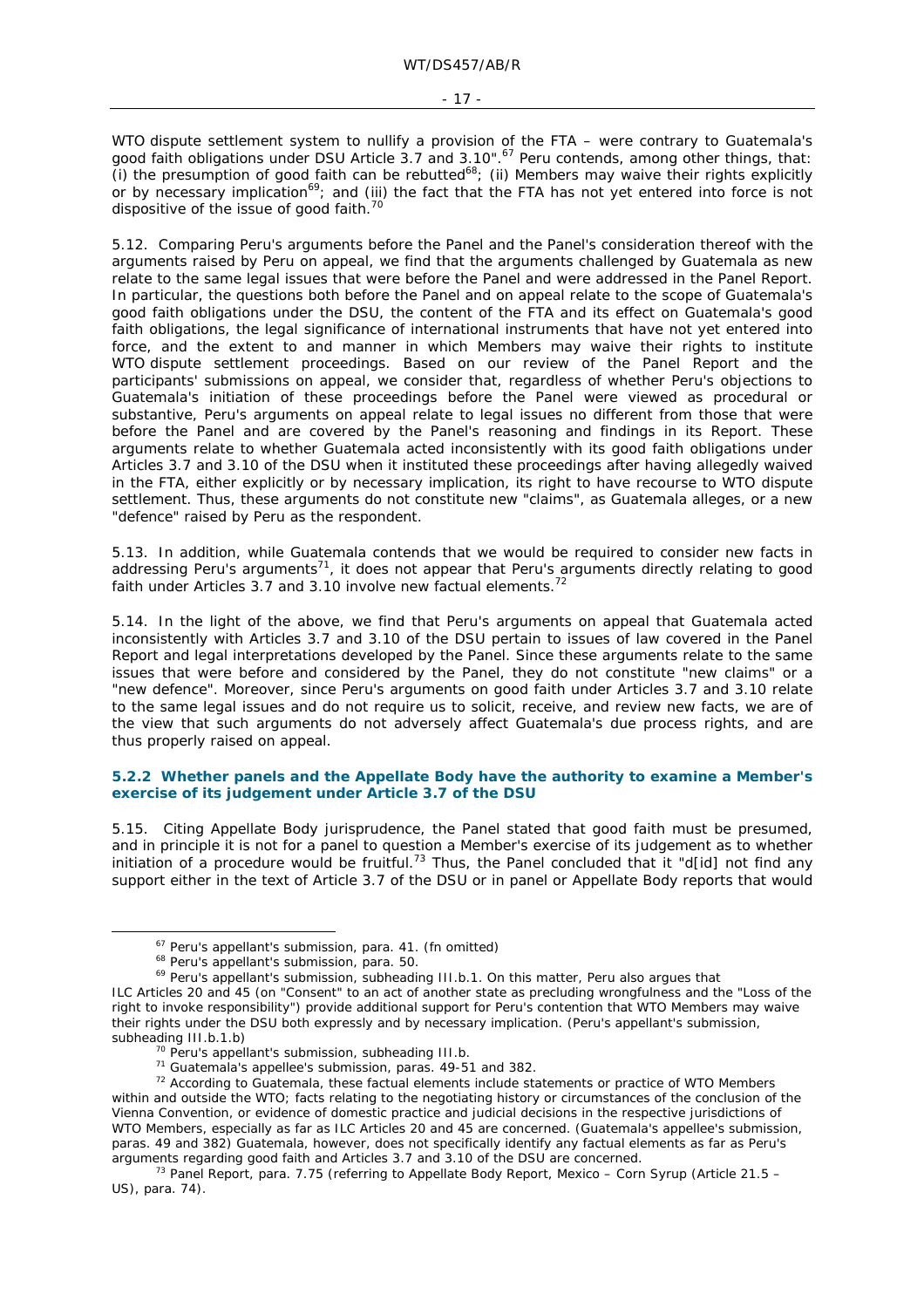allow it … to do anything other than presume that Guatemala duly exercised its judgement as to whether the initiation of this procedure would be fruitful."74

5.16. Peru argues on appeal that, contrary to the Panel's ruling, dispute settlement panels have the authority to determine whether WTO Members have brought a claim contrary to the principle of good faith.<sup>75</sup> In Peru's view, the presumption of good faith can be rebutted.<sup>76</sup> In response, Guatemala contends that, while there may be exceptional cases in which it may be clear that a Member failed to exercise its judgement, it is hard to envisage a situation in which a panel would be in a position to conclude that a Member did so, and there is no basis in the DSU for panels to engage in such an exercise.<sup>77</sup>

5.17. Article 3.7 of the DSU reads in relevant part:

Before bringing a case, a Member shall exercise its judgement as to whether action under these procedures would be fruitful. The aim of the dispute settlement mechanism is to secure a positive solution to a dispute. A solution mutually acceptable to the parties to a dispute and consistent with the covered agreements is clearly to be preferred.

5.18. The Appellate Body has previously held that Members enjoy discretion in deciding whether to bring a case, and are thus expected to be "largely self-regulating" in deciding whether any such action would be "fruitful".<sup>78</sup> The "largely self-regulating" nature of a Member's decision to bring a dispute is "borne out by Article 3.3, which provides that the prompt settlement of situations in which a Member, *in its own judgement*, considers that a benefit accruing to it under the covered agreements is being impaired by a measure taken by another Member is essential to the effective functioning of the WTO".<sup>79</sup> Moreover, the Appellate Body has interpreted the first sentence of Article 3.7 as "reflect[ing] a basic principle that Members should have recourse to WTO dispute settlement in good faith, and not frivolously set in motion the procedures contemplated in the DSU."80

5.19. In our view, although the language of the first sentence of Article 3.7 of the DSU states that "a Member shall exercise *its judgement*"81, the considerable deference accorded to a Member's exercise of its judgement in bringing a dispute is not entirely unbounded. For example, in order to ascertain whether a Member has relinquished, by virtue of a mutually agreed solution in a particular dispute, its right to have recourse to WTO dispute settlement in respect of that dispute, greater scrutiny by a panel or the Appellate Body may be necessary. This was the issue before the Appellate Body in *EC – Bananas III (Article 21.5 – Ecuador II / Article 21.5 – US)*, where it ascertained whether a Member had relinquished its right to have recourse to the WTO dispute settlement mechanism. In that case, the Appellate Body had to determine whether that Member was precluded from initiating compliance proceedings.<sup>82</sup> In this dispute, Peru alleges that Guatemala waived in the FTA its right to have recourse to WTO dispute settlement in respect of the PRS, and consequently acted contrary to good faith when it initiated the present proceedings. Thus, in assessing whether Guatemala acted in conformity with its good faith obligations under Articles 3.7 and 3.10 of the DSU, we address below the issue of whether Guatemala has waived or relinquished its right to challenge the PRS before the WTO dispute settlement mechanism.

<sup>&</sup>lt;sup>74</sup> Panel Report, para. 7.75.<br><sup>75</sup> Peru's appellant's submission, para. 44.<br><sup>76</sup> Peru's appellant's submission, para. 50.<br><sup>77</sup> Guatemala's appellee's submission, paras. 344-345.<br><sup>78</sup> Appellate Body Report, *EC* – *Banana* (emphasis added)<br><sup>80</sup> Appellate Body Report, *Mexico – Corn Syrup (Article 21.5 – US)*, para. 73.<br><sup>81</sup> Emphasis added.<br><sup>82</sup> Appellate Body Reports, *EC – Bananas III (Article 21.5 – Ecuador II / Article 21.5 – US),* para.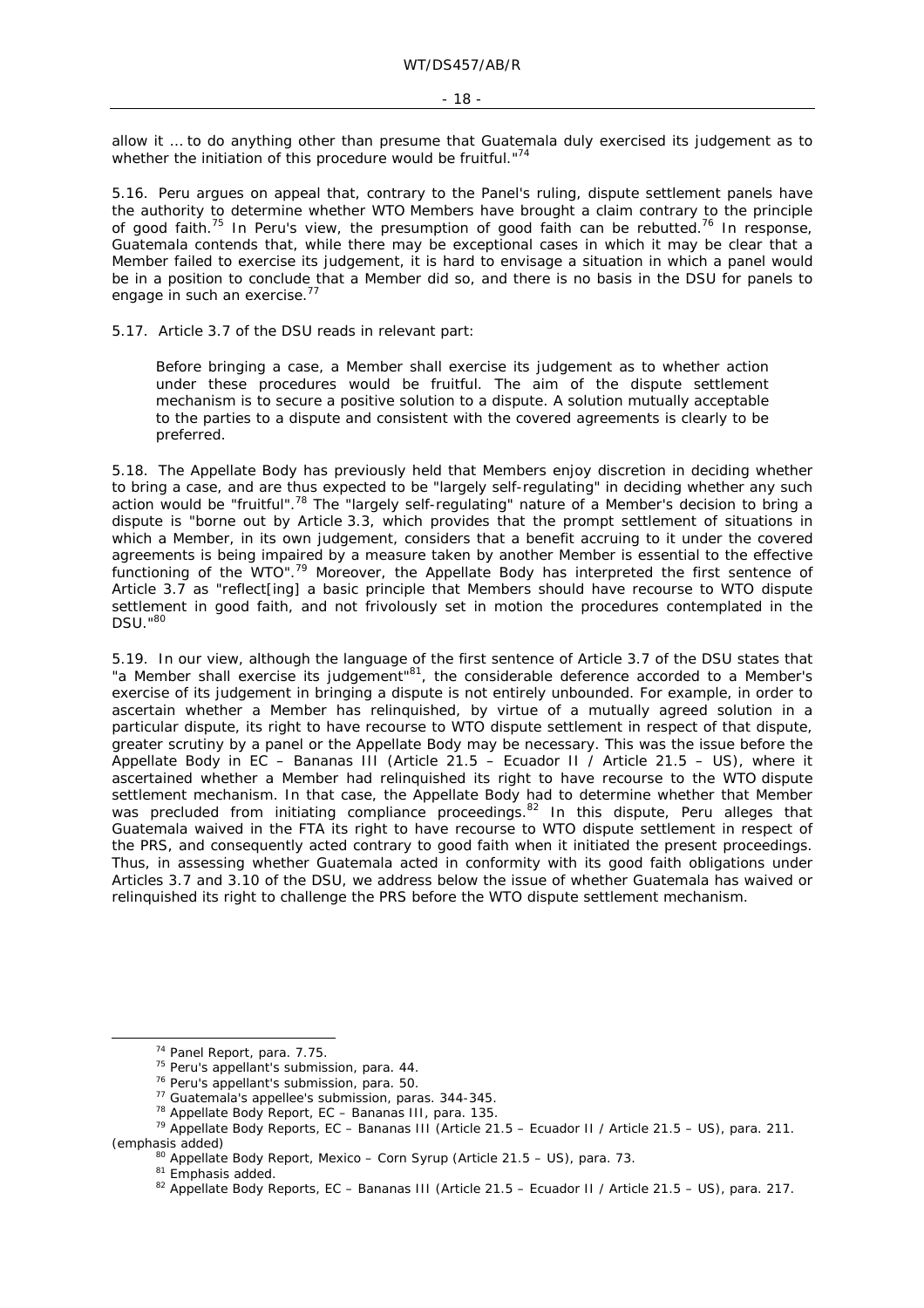#### **5.2.3 Whether the Panel erred in finding that there was no evidence that Guatemala brought these proceedings in a manner contrary to good faith under Articles 3.7 and 3.10 of the DSU**

5.20. The Panel stated that it would base its analysis on the question of "whether Guatemala, before engaging in this procedure, expressly waived the right to bring a case with respect to the PRS or recognized the consistency of that measure with the WTO agreements".<sup>83</sup> The Panel did not "consider it appropriate to make a general statement intended to cover all possible situations in which it might be found that a Member engaged in a procedure in the absence of good faith".<sup>84</sup> It did not find any reason to take other situations into consideration, given that no evidence suggested that Guatemala had engaged in this procedure with the intention of causing injury to another Member, or impairing its rights.<sup>85</sup> The Panel, however, did not ultimately examine whether the FTA contained a waiver of Guatemala's right to initiate WTO dispute settlement proceedings. Instead, the Panel reasoned that Peru's argument that paragraph 9 of Annex 2.3 to the FTA contained Guatemala's undertaking not to challenge the PRS was limited by the undisputed fact that the FTA was not in force.<sup>86</sup> Further, the Panel stated that it was not convinced that an alleged violation by a Member of Article 18 of the Vienna Convention – which imposes an obligation not to defeat the object and purpose of a treaty not yet in force – with respect to a treaty that is not a WTO covered agreement could constitute lack of good faith under Articles 3.7 and 3.10 of the  $DSU.<sup>87</sup>$ 

5.21. Peru argues on appeal that the Panel failed to interpret Articles 3.7 and 3.10 of the DSU correctly when it limited its analysis to the situation in which Guatemala "expressly waived the right to bring a case with respect to the PRS or recognized the consistency of that measure with the WTO agreements".88 According to Peru, rights under the WTO may be "waived (or modified) expressly or by necessary implication, provided that the language in the FTA reveals clearly that the parties intended to relinquish their rights."89 Peru contends that Articles 20 and 45 of the International Law Commission's Articles on Responsibility of States for Internationally Wrongful Acts<sup>90</sup> (ILC Articles) provide additional support for this interpretation.<sup>91</sup> Peru asserts that Guatemala "waived its right explicitly" when Guatemala agreed in the FTA that Peru may maintain the PRS.92 Peru further argues that, alternatively, Guatemala waived its rights by necessary implication since the WTO-consistency of the PRS had been the "subject of disagreement" between Peru and Guatemala, and they had agreed in the FTA that Peru may maintain its PRS, with the FTA prevailing over WTO agreements in the event of an inconsistency.<sup>93</sup>

5.22. In response, Guatemala argues that the Panel took account of the possibility that a waiver of rights may be made explicitly or by necessary implication.<sup>94</sup> Thus, the basis of Peru's appeal is merely its disagreement with how the Panel assessed the evidence in reaching the conclusion that the FTA does not contain a waiver.<sup>95</sup> Moreover, Guatemala argues that Peru's arguments on the ILC Articles relating to valid consent and waiver do not add anything to Peru's case, given the absence of any dispute as to whether a waiver may be made both explicitly or by necessary implication.<sup>96</sup>

<sup>83</sup> Panel Report, para. 7.84. (fn omitted)<br><sup>84</sup> Panel Report, para. 7.84.<br><sup>85</sup> Panel Report, para. 7.84.<br><sup>85</sup> Panel Report, para. 7.88.<br><sup>87</sup> Panel Report, para. 7.92.<br><sup>88</sup> Peru's appellant's submission, para. 59 (quoting fifty-third session, in 2001, published in *Yearbook of the International Law Commission, 2001*, Vol. II,

<sup>&</sup>lt;sup>91</sup> Peru's appellant's submission, para. 69.<br><sup>92</sup> Peru's appellant's submission, para. 89 (emphasis omitted). Peru contends that Guatemala had agreed to the continued application of the PRS in paragraph 9 of Annex 2.3 to the FTA, which provides that "Peru may maintain its Price Range System … with regard to the products subject to the application of the system marked with an asterisk (\*) in column 4 of Peru's Schedule as set out in this Annex".<br><sup>93</sup> Peru's appellant's submission, para. 92.<br><sup>94</sup> Guatemala's appellee's submission, paras. 368-369 and 381.<br><sup>95</sup> Guatemala's ap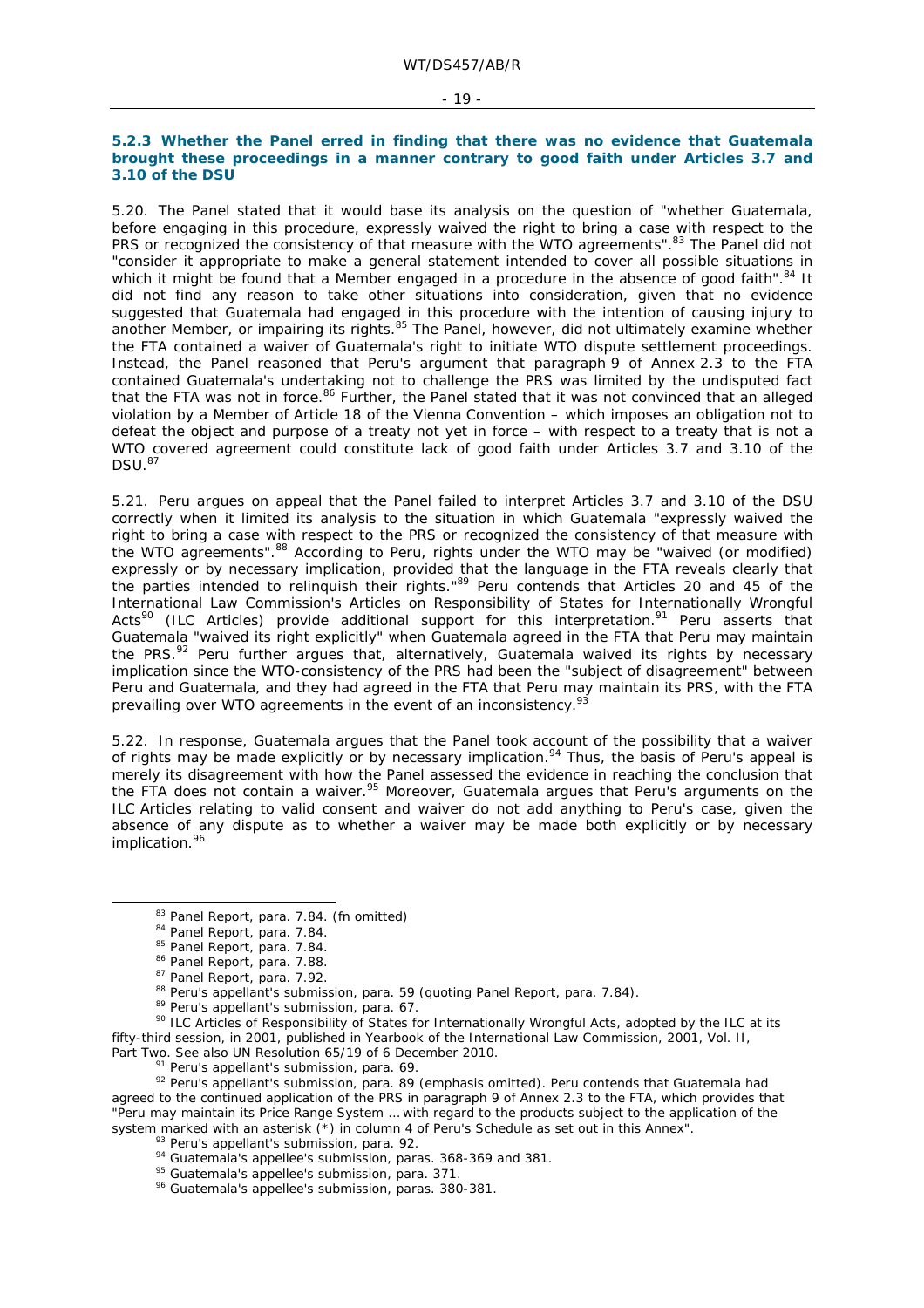5.23. Article 3.7 of the DSU reads, in relevant part:

Before bringing a case, a Member shall exercise its judgement as to whether action under these procedures would be fruitful. The aim of the dispute settlement mechanism is to secure a positive solution to a dispute. A solution mutually acceptable to the parties to a dispute and consistent with the covered agreements is clearly to be preferred.

5.24. Article 3.10 of the DSU reads, in relevant part:

It is understood that requests for conciliation and the use of the dispute settlement procedures should not be intended or considered as contentious acts and that, if a dispute arises, all Members will engage in these procedures in good faith in an effort to resolve the dispute.

5.25. In this dispute, we are called upon to determine whether Guatemala acted contrary to good faith under Articles 3.7 and 3.10 of the DSU on account of the alleged relinquishment of its right to challenge the PRS before the WTO dispute settlement mechanism. In *EC – Bananas III (Article 21.5 – Ecuador II / Article 21.5 – US)*, the Appellate Body determined whether the Understandings on Bananas<sup>97</sup>, which were notified to the DSB collectively as "a mutually agreed solution"<sup>98</sup>, contained a waiver by the parties of their right to have recourse to compliance proceedings under Article 21.5 of the DSU.<sup>99</sup> The Appellate Body held that "the relinquishment of rights granted by the DSU cannot be lightly assumed", and that "the language in the Understandings must clearly reveal that the parties intended to relinquish their rights".<sup>100</sup> Further, the Appellate Body emphasized that "irrespective of the type of proceeding, if a WTO Member has not clearly stated that it would not take legal action with respect to a certain measure, it *cannot be regarded as failing to act in good faith* if it challenges that measure."101 Thus, while we do not exclude the possibility of articulating the relinquishment of the right to initiate WTO dispute settlement proceedings in a form other than a waiver embodied in a mutually agreed solution, as in *EC – Bananas III (Article 21.5 – Ecuador II / Article 21.5 – US)*, any such relinquishment must be made clearly. In any event, in our view, a Member's compliance with its good faith obligations under Articles 3.7 and 3.10 of the DSU should be ascertained on the basis of actions taken in relation to, or within the context of, the rules and procedures of the DSU. Thus, we proceed to examine in this dispute whether the participants clearly stipulated the relinquishment of their right to have recourse to WTO dispute settlement by means of a "solution mutually acceptable to the parties" that is consistent with the covered agreements.<sup>102</sup>

5.26. Contrary to what Peru claims<sup>103</sup>, it does not appear that  $-$  for purposes of the DSU  $-$  the FTA, and in particular paragraph 9 of Annex 2.3, constitutes a solution mutually acceptable to both parties within the meaning of Article 3.7 of the DSU. Aside from the fact that Peru and Guatemala negotiated the FTA before the initiation of the present dispute, the DSU emphasizes that "[a] solution mutually acceptable to the parties to a dispute" must be "consistent with the covered

% Appellate Body Reports, *EC* – Bananas III (Article 21.5 – Ecuador II / Article 21.5 – US), para. 217.<br><sup>99</sup> Appellate Body Reports, *EC* – Bananas III (Article 21.5 – Ecuador II / Article 21.5 – US), para. 217.

<sup>&</sup>lt;sup>97</sup> Understanding on Bananas between the European Communities and the United States signed on 11 April 2001 (WT/DS27/59, G/C/W/270; WT/DS27/58, Enclosure 1); and Understanding on Bananas between the European Communities and Ecuador signed on 30 April 2001 (WT/DS27/60, G/C/W/274; WT/DS27/58, Enclosure 2). 98 Appellate Body Reports, *EC – Bananas III (Article 21.5 – Ecuador II / Article 21.5 – US)*, para. 8

<sup>(</sup>quoting *European Communities – Regime for the Importation, Sale and Distribution of Bananas*, Notification of

<sup>(</sup>fn omitted)<br><sup>101</sup> Appellate Body Reports, *EC – Bananas III (Article 21.5 – Ecuador II / Article 21.5 – US)*, para. 228.<br>(emphasis added)

 $102$  Article 3.5 of the DSU states that "[a]ll solutions to matters formally raised under the consultation and dispute settlement provisions of the covered agreements, including arbitration awards, shall be consistent with those agreements and shall not nullify or impair benefits accruing to any Member under those agreements, nor impede the attainment of any objective of those agreements." The third sentence of Article 3.7 provides that "[a] solution mutually acceptable to the parties to a dispute and consistent with the

covered agreements is clearly to be preferred."<br><sup>103</sup> Peru's appellant's submission, para. 51. Peru contends that the parties to the FTA had already reached a "positive solution" within the meaning of Article 3.7 of the DSU when they agreed in the FTA that Peru may maintain its PRS.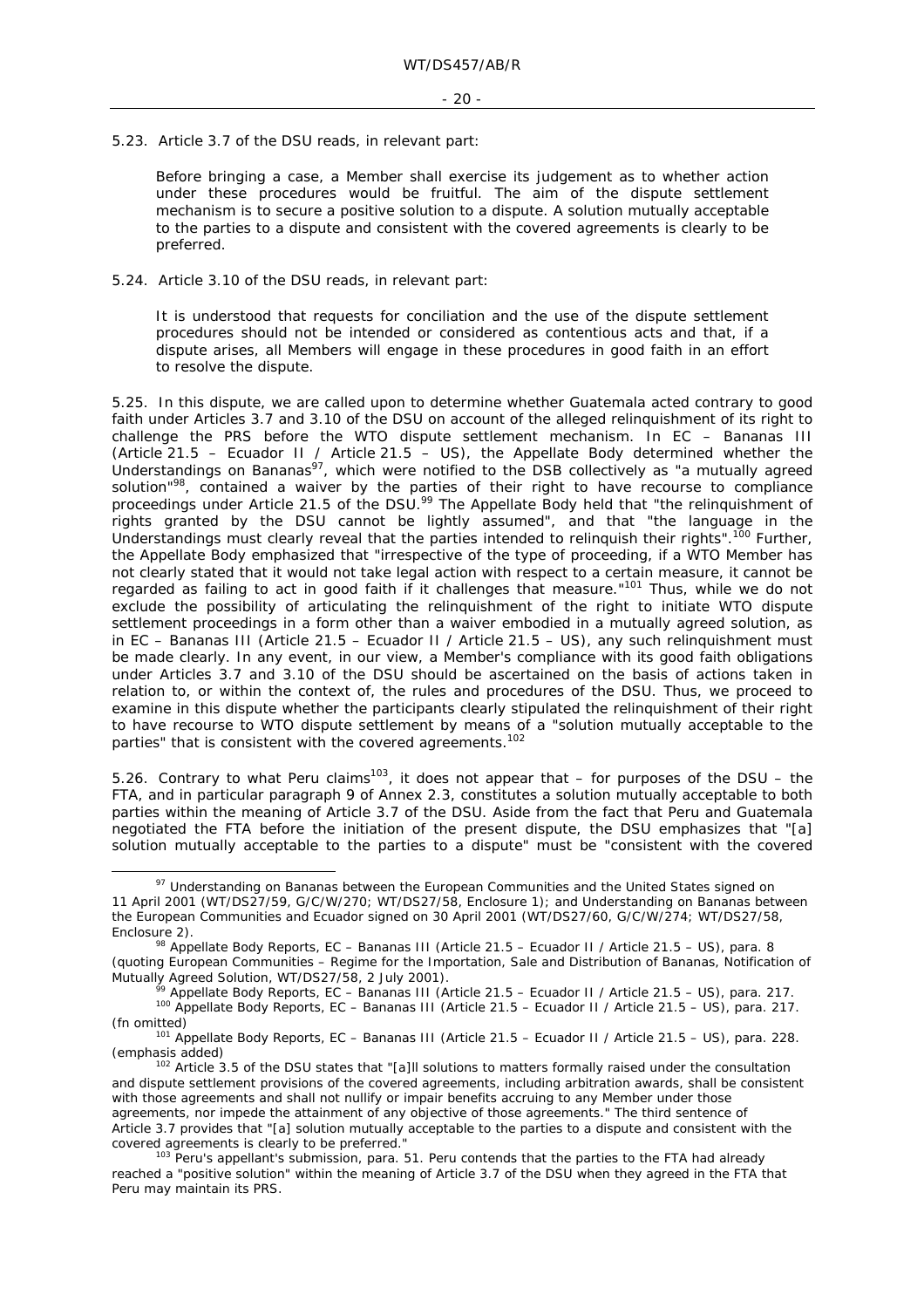agreements". As we have found elsewhere in this Report<sup>104</sup>, the additional duties resulting from the PRS are inconsistent with Article 4.2 of the Agreement on Agriculture and Article II:1(b) of the GATT 1994. Moreover, as discussed in more detail in section 5.3.3.2, the participants have raised conflicting arguments on how to read paragraph 9 of Annex 2.3 to the FTA, which provides that "Peru may maintain its [PRS]", in the context of other relevant provisions of the FTA $^{105}$ , so that there appears to be ambiguity as to whether even the FTA itself, regardless of its legal status, allows Peru to maintain the PRS if it is found to be WTO-inconsistent.<sup>106</sup>

5.27. Further, Peru recognizes that Guatemala is not "procedurally barred *from bringing a WTO claim against the PRS*".<sup>107</sup> Moreover, Article 15.3 of the FTA provides that, "[i]n the event of any dispute that may arise under this Treaty or under another free trade agreement to which the disputing Parties are party or the *WTO Agreement*, the complaining Party may choose the forum for settling the dispute."<sup>108</sup> Thus, even from the perspective of the FTA, parties to the FTA have the right to bring claims under the WTO covered agreements to the WTO dispute settlement system.

5.28. Based on the foregoing discussion, we do not consider that a clear stipulation of a relinquishment of Guatemala's right to have recourse to the WTO dispute settlement system exists in this case in relation to, or within the context of, the DSU. We reach the above findings irrespective of the status of the FTA as not being ratified by both parties.<sup>109</sup> Consequently, we do not see how Guatemala could be considered as having acted contrary to its good faith obligations under Articles 3.7 and 3.10 of the DSU when it initiated these proceedings to challenge the consistency of the PRS with the WTO covered agreements. Therefore, we uphold the Panel's finding in paragraphs 7.96 and 8.1.a of the Panel Report, that there is "no evidence that Guatemala brought these proceedings in a manner contrary to good faith".

#### **5.3 Peru's appeal: Article 4.2 of the Agreement on Agriculture and Article II:1(b) of the GATT 1994**

5.29. Peru challenges the Panel's interpretation and application of Article 4.2 of the Agreement on Agriculture and Article II:1(b) of the GATT 1994. We examine these aspects of Peru's appeal in sections 5.3.1 and 5.3.2 below. In addition, Peru claims that the Panel erred in its interpretation of Article 4.2 of the Agreement on Agriculture by failing to take into account the FTA between Peru and Guatemala and ILC Articles 20 and 45, in accordance with Article 31(3) of the Vienna Convention. We examine the aspects of Peru's appeal concerning the FTA and the ILC Articles in section 5.3.3.

<sup>106</sup> While Article 3.7 of the DSU acknowledges that parties may enter into a mutually agreed solution, we do not consider that Members may relinquish their rights and obligations under the DSU beyond the settlement of specific disputes. In this respect, we recall that Article 23 of the DSU mandates that "[w]hen Members seek the redress of a violation of obligations or other nullification or impairment of benefits under the covered agreements or an impediment to the attainment of any objective of the covered agreements, they shall have

recourse to, and abide by, the rules and procedures of this Understanding."<br>
<sup>107</sup> Peru's appellant's submission, para. 41. (emphasis added)<br>
<sup>108</sup> Panel Report, para. 7.41. (emphasis original)<br>
<sup>109</sup> Given our conclusion dispute settlement proceedings, we see no reason to address further Peru's arguments that ILC Articles 20 and 45 provide additional support for its argument that a WTO Member may waive its rights under the DSU explicitly or by necessary implication. In addition, in view of the ambiguity as to whether the FTA itself allows Peru to maintain the PRS if it is found to be WTO-inconsistent, we also do not see a reason to engage further with Peru's argument that, by agreeing in the FTA to the maintenance of the PRS and thereafter challenging it in the present proceedings, Guatemala acted inconsistently with its obligation under Article 18 of the Vienna Convention not to defeat the object and purpose of the treaty. We note that Peru has neither elaborated on the object and purpose of the FTA, nor demonstrated how maintaining the PRS forms part thereof.

<sup>&</sup>lt;sup>104</sup> See sections 5.3.1and 5.3.2of this Report.<br><sup>105</sup>Paragraph 9 of Annex 2.3 to the FTA provides:

Peru may maintain its Price Range System, established in Supreme Decree No. 1152001EF and the amendments thereto, with regard to the products subject to the application of the system marked with an asterisk (\*) in column 4 of Peru's Schedule as set out in this Annex. Article 1.3 of the FTA provides:

<sup>1.</sup> The Parties confirm their existing mutual rights and obligations under the WTO Agreement and other agreements to which they may be parties.

<sup>2.</sup> In the event of any inconsistency between this Treaty and the agreements referred to in paragraph 1, this Treaty shall prevail to the extent of the inconsistency, unless otherwise provided in this Treaty.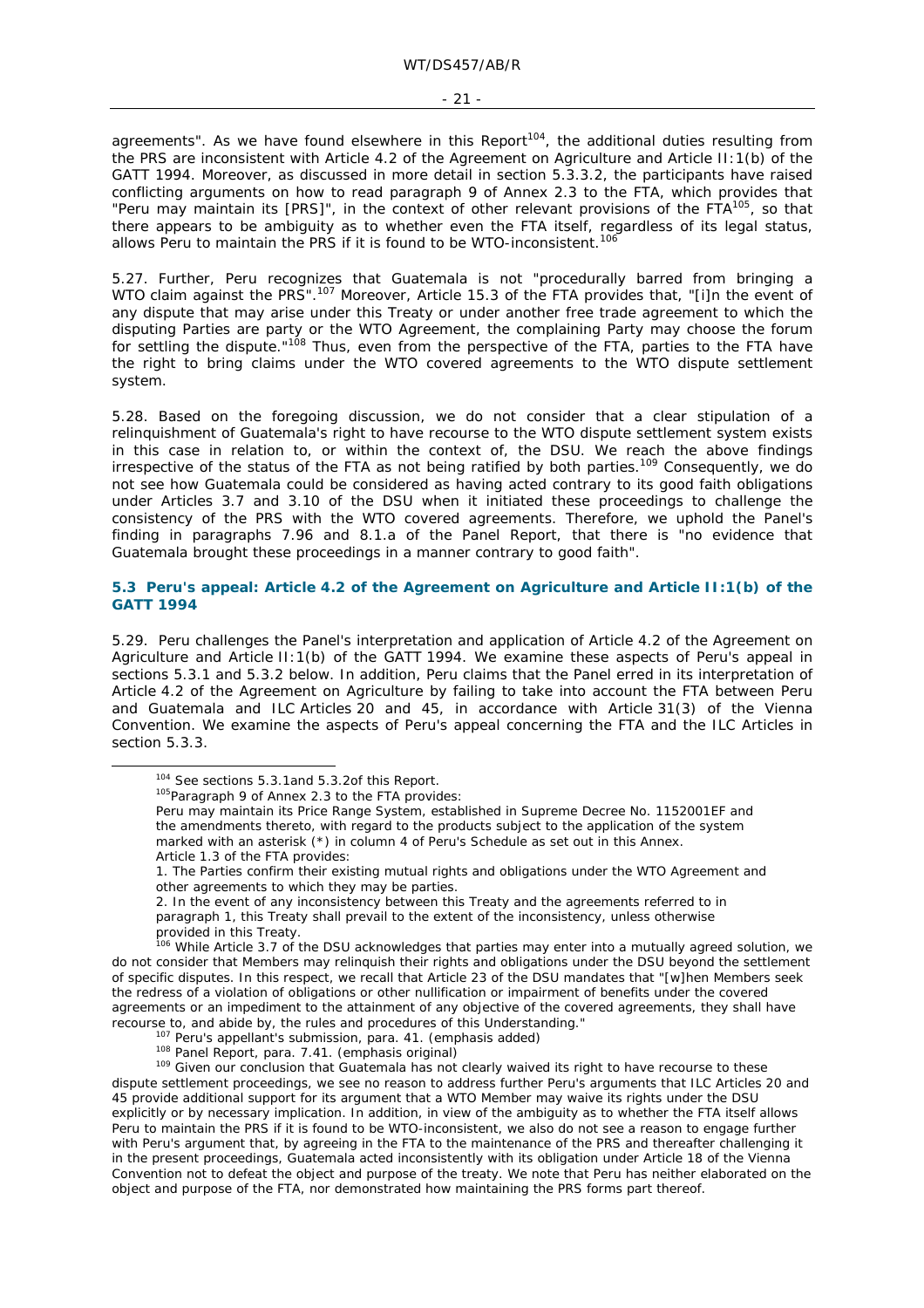#### - 22 -

#### **5.3.1 Article 4.2 of the Agreement on Agriculture – variable import levies**

5.30. The Panel found that the additional duties resulting from the PRS are "variable import levies", or at least "similar border measures", within the meaning of footnote 1 of Article 4.2 of the Agreement on Agriculture, and that, by maintaining them, Peru is acting inconsistently with Article 4.2.110 Peru challenges the Panel's findings, making three main claims of error. First, Peru contends that the Panel erred in its assessment of the "variability" of the measure at issue.<sup>111</sup> Second, Peru contends that the Panel erred in its assessment of the "additional features" of the measure at issue.<sup>112</sup> Finally, Peru claims that the Panel acted inconsistently with Article 11 of the DSU by failing to properly compare the measure at issue with "ordinary customs duties" and "variable import levies" when examining Guatemala's claim under Article 4.2 of the Agreement on Agriculture.<sup>113</sup> Peru requests us "to reverse and declare moot and with no legal effect" the Panel's finding that the additional duties resulting from the PRS constitute "variable import levies", or a border measure "similar" to "variable import levies", within the meaning of footnote 1, and are thus inconsistent with Article  $4.2^{114}$  Below, we summarize the Panel's interpretation and application of Article 4.2 of the Agreement on Agriculture at issue, and set out our understanding of certain issues relating to the interpretation of Article 4.2. Thereafter, we examine each of Peru's claims.

#### **5.3.1.1 The Panel's findings**

5.31. Article 4.2 and footnote 1 of the Agreement on Agriculture provide:

Members shall not maintain, resort to, or revert to any measures of the kind which have been required to be converted into ordinary customs duties<sup>1</sup>, except as otherwise provided for in Article 5 and Annex 5.

\_\_\_\_\_\_\_\_\_\_\_\_\_\_\_\_\_\_\_\_\_\_\_\_\_\_\_\_\_\_\_\_\_\_\_\_\_\_\_\_\_\_\_\_\_\_\_\_\_\_\_\_\_\_\_\_\_\_\_\_\_\_\_\_\_\_\_

1 These measures include quantitative import restrictions, *variable import levies, minimum import prices*, discretionary import licensing, non-tariff measures maintained through statetrading enterprises, voluntary export restraints, *and similar border measures other than ordinary customs duties*, whether or not the measures are maintained under country-specific derogations from the provisions of GATT 1947, but not measures maintained under balance-of-payments provisions or under other general, non-agriculture-specific provisions of GATT 1994 or of the other Multilateral Trade Agreements in Annex 1A to the WTO Agreement.<sup>115</sup>

5.32. Before the Panel, Guatemala claimed that the measure at issue is inconsistent with Article 4.2 of the Agreement on Agriculture. Guatemala argued that the additional duties resulting from the PRS constitute prohibited "variable import levies", or a prohibited "similar border measure", within the meaning of footnote 1 of Article 4.2 because the measure at issue: (i) exhibits inherent variability; (ii) lacks transparency and predictability; and (iii) obstructs the transmission of international price developments to Peru's domestic market.<sup>116</sup> Peru responded that Article 4.2 is not applicable because the measure at issue is an ordinary customs duty, and is thus permissible provided the additional duties do not exceed Peru's bound rate for the relevant products. Peru also argued that the measure at issue does not exhibit characteristics of a "variable import levy", or a "similar border measure".<sup>117</sup>

<sup>&</sup>lt;sup>110</sup> Panel Report, paras. 7.352, 7.372, and 8.1.d.<br><sup>111</sup> Peru's appellant's submission, paras. 237-256.<br><sup>112</sup> Peru's appellant's submission, paras. 257-289.<br><sup>113</sup> Peru's appellant's submission, paras. 290-295.<br><sup>114</sup> Peru' 7.325, 7.328, 7.334-7.340, 7.345-7.347, 7.349, 7.350-7.352, 7.371-7.374, 7.526-7.528, 8.1.b, 8.1.d, and 8.1.f). In addition, should we find that the measure at issue is of the type prohibited by Article 4.2 of the Agreement on Agriculture, Peru requests us to "find that the application of the Article 4.2 obligation in light of the facts in this case must lead to the conclusion that Peru did not act inconsistently with this provision." (Peru's appellant's submission, para. 298) We examine this aspect of Peru's request in section 5.3.3 below, together with Peru's arguments concerning the impact that the FTA between Peru and Guatemala should have in the assessment of Guatemala's claims under Article 4.2.

<sup>115</sup> Emphasis added.<br><sup>116</sup> Panel Report, paras. 7.169-7.170, 7.172, 7.181, and 7.193.<br><sup>117</sup> Panel Report, paras. 7.211, 7.214-7.219, 7.224-7.226, 7.230-7.233, and 7.235-7.239.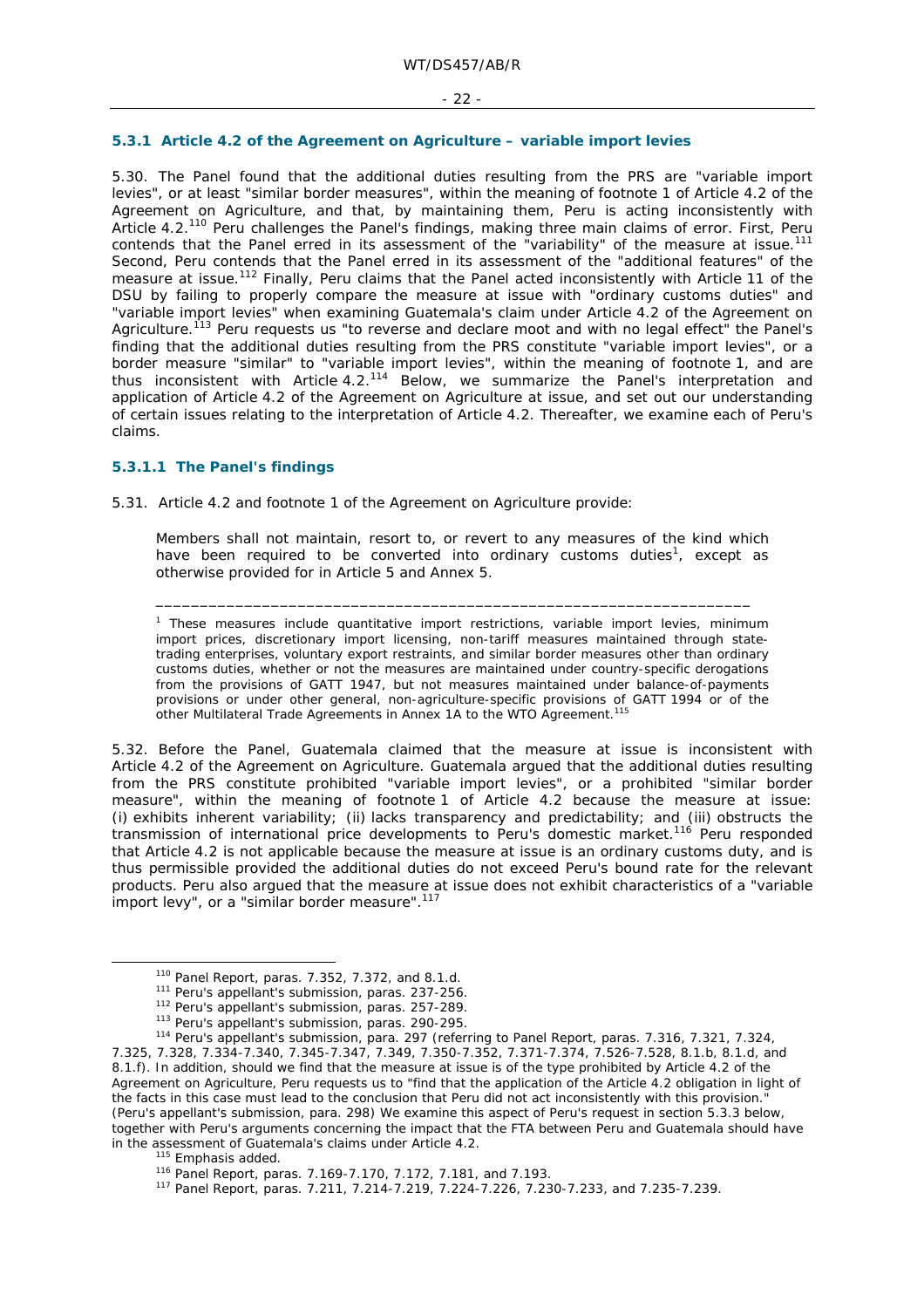5.33. The Panel began its analysis by setting out its understanding of "variable import levies" in footnote 1 of the Agreement on Agriculture.<sup>118</sup> The Panel noted that "variability" within the meaning of footnote 1 and Article 4.2 of the Agreement on Agriculture requires that the measure itself, as a mechanism, impose the variability of the duties, and that variability will be inherent in a measure if it incorporates a scheme or formula that causes levies to change automatically and continuously.119 Furthermore, the Panel noted that certain additional features may differentiate "variable import levies" from "ordinary customs duties". These features include a lack of transparency and predictability as compared to an ordinary customs duty.120 The Panel noted that the additional features "may help to determine the type of measure in question when compared to an ordinary customs duty, but [they do] not constitute a necessary condition for qualifying the measure as a 'variable import levy'".<sup>121</sup>

5.34. The Panel then turned to the relationship between "variable import levies" and "ordinary customs duties". The Panel stated that, if a measure is a "variable import levy" or a "similar border measure" that has been required to be converted into an "ordinary customs duty", it cannot be an "ordinary customs duty". Thus, if a panel finds that a measure is one of those listed in footnote 1 of the Agreement on Agriculture, it may conclude that such a measure is not an ordinary customs duty.<sup>122</sup>

5.35. Turning to the measure at issue, the Panel noted that the PRS includes a series of steps and mathematical formulas for calculating the ceiling and floor prices every six months, and the reference prices every two weeks, and that they may result in the imposition of additional duties, or granting of tariff rebates.<sup>123</sup> On this basis, the Panel found that the PRS, as a mechanism, contains a scheme or formula that causes and ensures automatic and continuous revision of the applicable duties or rebates<sup>124</sup>, and thus the additional duties resulting from the PRS are "an inherently variable measure".<sup>125</sup> In addition, the Panel noted that the PRS exhibits a certain degree of transparency and predictability in the way in which the additional duties are calculated, making it possible for private operators to predict with a certain margin of error the additional duties for a particular period. Nevertheless, the Panel found that the PRS lacks transparency and predictability regarding the level of duties when compared to the transparency and predictability afforded by ordinary customs duties.126 Finally, the Panel noted that the structure, design, and operation of the PRS show that the resulting additional duties act in such a way that they may distort the prices of

 <sup>118</sup> Panel Report, paras. 7.273-7.281 (recalling the objectives of the Agreement on Agriculture and the scope of Article 4.2 of the same Agreement; and quoting Appellate Body Report, *Chile – Price Band System*,

paras. 196, 200, 201, 212, 216, 217, 219, 221, and 227). 119 Panel Report, para. 7.287 (referring to Appellate Body Reports, *Chile – Price Band System*, paras. 233-234; *Chile – Price Band System (Article 21.5 – Argentina),* paras. 155-158; and Panel Report, *Chile – Price Band System (Article 21.5 – Argentina),* para. 7.28). The Panel also stated that "[a]n import levy that shows the inherent variability resulting from a scheme or formula that causes and ensures that the measure changes automatically and continuously is 'variable', not only in the sense that it varies or may vary, but even more so because it is a measure 'highly inclined or likely to vary'." (Panel Report, para. 7.288. See also paras. 7.316 and 7.320)<br><sup>120</sup> Panel Report, para. 7.291 (referring to Appellate Body Report, *Chile – Price Band System*,

para. 234). 121 Panel Report, para. 7.292. See also para. 7.290 (referring to Appellate Body Report, *Chile – Price Band System (Article 21.5 – Argentina),* para. 156). In addition, the Panel addressed the meaning of "similar border measures" in footnote 1 of the Agreement on Agriculture. Recalling the Appellate Body in past cases, the Panel explained that it is necessary to examine whether a measure, in its particular features, including its structure, design, and effects, shares sufficient features with the category of prohibited measures in footnote 1 to resemble, or be of the same nature or kind, and thus be prohibited by Article 4.2 of the Agreement on Agriculture. (Panel Report, paras. 7.297-7.305) 122 Panel Report, paras. 7.306-7.307 (referring to Appellate Body Report, *Chile – Price Band System* 

*<sup>(</sup>Article 21.5 – Argentina)*, paras. 167 and 171).<br><sup>123</sup> The Panel also noted that it is undisputed that the additional duties resulting from the PRS are border

measures. (Panel Report, para. 7.315)<br><sup>124</sup> Panel Report, para. 7.321.<br><sup>125</sup> Panel Report, paras. 7.325. 1<sup>26</sup> Panel Report, paras. 7.334 and 7.340. The Panel noted that "[t]he fact that specific additional duties are applied on the basis of an average reference price which changes every fortnight, rather than on the value or the volume of the imported goods, entails a systemic lack of transparency and predictability." (Panel Report, para. 7.338)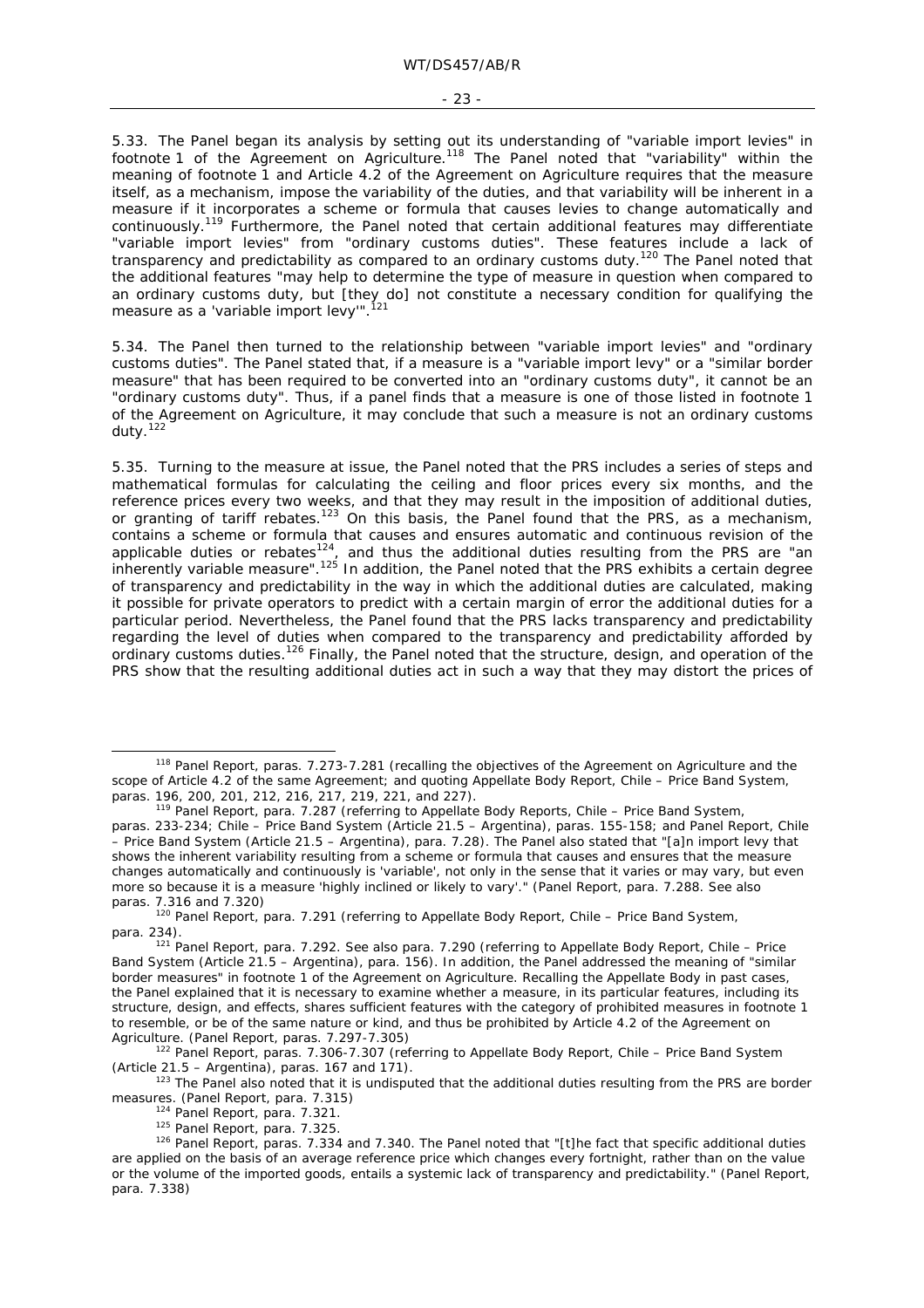imports subject to the PRS and limit the transmission of international prices to Peru's domestic market<sup>127</sup>, and thus operate differently from ordinary customs duties.<sup>128</sup>

5.36. The Panel considered that the additional duties resulting from the PRS constitute "variable import levies" or a "similar border measure" and, therefore, a measure other than "ordinary customs duties". Accordingly, the Panel concluded that, in maintaining this measure, Peru is acting inconsistently with Article 4.2 of the Agreement on Agriculture.<sup>129</sup>

### **5.3.1.2 Article 4.2 of the Agreement on Agriculture**

5.37. Peru's appeal requires us to interpret Article 4.2 of the Agreement on Agriculture. The preamble of the Agreement on Agriculture states that a key objective of that Agreement is "to establish a fair and market-oriented agricultural trading system", and to initiate a reform process "through the negotiation of commitments on support and protection and through the establishment of strengthened and more operationally effective GATT rules and disciplines".<sup>130</sup> The preamble further states that, to achieve this objective, it is necessary "to provide for substantial progressive reductions in agricultural support and protection … resulting in correcting and preventing restrictions and distortions in world agricultural markets," through achieving "specific binding commitments in [*inter alia*] market access".131

5.38. Part III of the Agreement on Agriculture serves to correct and prevent certain restrictions and distortions of trade in agricultural products. It consists of Article 4 on market access and Article 5 on special safeguard provisions. The Appellate Body has observed that "Article 4 of the Agreement on Agriculture is appropriately viewed as the legal vehicle for requiring the conversion into ordinary customs duties of certain market access barriers affecting imports of agricultural products."132 The Appellate Body has explained the origin and function of Article 4 as follows:

During the course of the Uruguay Round, negotiators identified certain border measures which have in common that they restrict the volume or distort the price of imports of agricultural products. The negotiators decided that these border measures should be converted into ordinary customs duties, with a view to ensuring enhanced market access for such imports. Thus, they envisioned that ordinary customs duties would, in principle, become the only form of border protection. As ordinary customs duties are more transparent and more easily quantifiable than non-tariff barriers, they are also more easily compared between trading partners, and thus the maximum amount of such duties can be more easily reduced in future multilateral trade negotiations. The Uruguay Round negotiators agreed that market access would be improved *–* both in the short term and in the long term *–* through bindings and reductions of tariffs and minimum access requirements, which were to be recorded in Members' Schedules.<sup>133</sup>

<sup>&</sup>lt;sup>127</sup> The Panel stated that, in the short term, the system is designed to prevent any fall in prices from being transmitted to Peru's domestic market, as any change in international prices occurring during the six months in which the floor price is in effect will not be reflected in the price at which imports may enter Peru's market. If there is a fall in international prices, leading to a fall in the reference price, the PRS increases the resulting additional duties in the same amount as the fall in the average reference price, thereby covering the difference between the reference price and the floor price. In the medium term, the PRS may also distort the transmission of international prices to the domestic market because a decrease in the floor price will be much slower than that in the reference price and will be delayed by up to six months. If decreasing monthly prices fall outside the confidence interval and are eliminated, it is even possible that none of them will be incorporated into the floor price, whereas no value is omitted from the average reference price. (Panel Report,

paras. 7.345-7.346)<br><sup>128</sup> Panel Report, para. 7.349. At the end of its analysis, the Panel found that the additional duties resulting from the PRS, by their structure, design, and operation, and in their particular features, share sufficient features with "variable import levies" to be considered as a border measure "similar" to a "variable import levy". (Panel Report, para. 7.351)

<sup>&</sup>lt;sup>129</sup> Panel Report, paras. 7.352, 7.371-7.372, and 8.1.d.<br><sup>130</sup> Agreement on Agriculture, preamble, recital 2.<br><sup>130</sup> Agreement on Agriculture, preamble, recitals 3 and 4. See also Appellate Body Report, *Chile – Price Band System*, para. 196.<br><sup>132</sup> Appellate Body Reports, *Chile – Price Band System*, para. 201; *Chile – Price Band System* 

*<sup>(</sup>Article 21.5 – Argentina),* para. 145. (emphasis omitted) 133 Appellate Body Report, *Chile – Price Band System*, para. 200.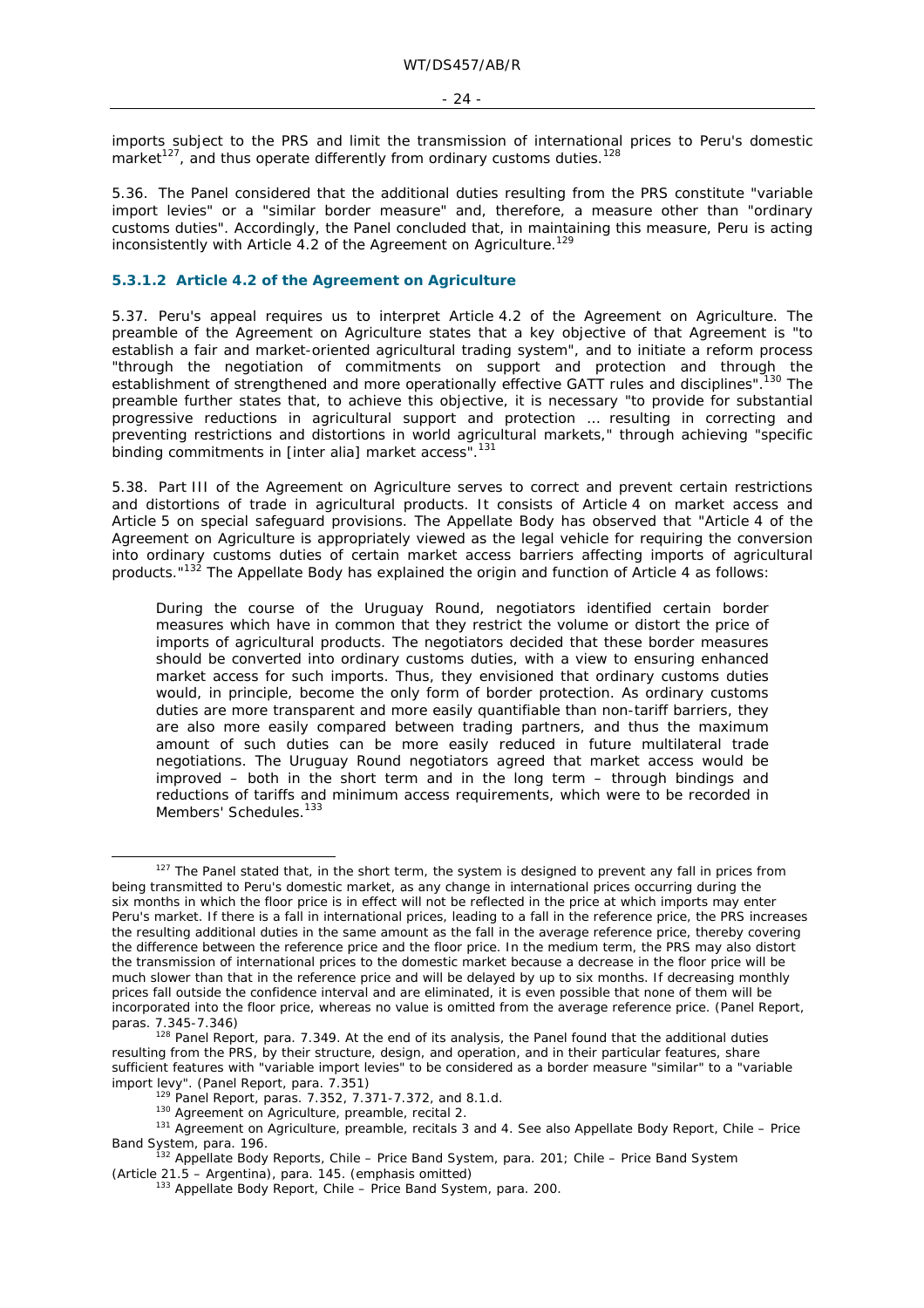#### - 25 -

5.39. Article 4.2 of the Agreement on Agriculture prohibits Members from maintaining, resorting to, or reverting to, "any measures of the kind which have been required to be converted into ordinary customs duties".<sup>134</sup> Footnote 1 provides a list of measures covered by the obligation under Article 4.2. The various measures identified in footnote 1 "have in common that they restrict the volume or distort the price of imports of agricultural products<sup>"135</sup> and, therefore, frustrate a key objective of the Agreement on Agriculture, namely, "to achieve improved market access conditions for imports of agricultural products by permitting only the application of ordinary customs duties".<sup>136</sup> Some of the measures specifically identified in footnote 1 entail the payment of duties at the border, while others do not. The mere fact that a measure *results* in the payment of duties that take the same *form* as ordinary customs duties does not, by itself, mean that the measure falls outside the scope of footnote  $1.^{137}$  Thus, in order to determine whether a measure is among the "measures of the kind which have been required to be converted into ordinary customs duties", it may be necessary to conduct an in-depth examination of the design and structure of the measure itself, as well as its operation, in the light of the relevant language in Article 4.2 and footnote 1.<sup>138</sup>

5.40. Turning to the term "variable import levies", the Appellate Body has explained that a levy is "variable" when it is "liable to vary".<sup>139</sup> This characteristic alone, however, would not suffice to characterize a measure as a "variable import levy", given that an "ordinary customs duty" could also fit this description.<sup>140</sup> Measures constituting "variable import levies" are "inherently" variable because they "incorporate[] a scheme or formula that causes and ensures that levies change automatically and continuously".141 This is a necessary and key element of "variable import levies".<sup>142</sup> The presence of this underlying scheme or formula distinguishes "variable import levies" from "ordinary customs duties", which may also be subject to variation, but through "discrete changes in applied tariff rates that occur independently, and unrelated to such … scheme or formula"<sup>143</sup>, and usually as a result of separate administrative or legislative action.<sup>144</sup>

5.41. "Variable import levies" may also have additional features that compromise the objective of the Agreement on Agriculture "to achieve improved market access conditions for imports of agricultural products by permitting only the application of ordinary customs duties".<sup>145</sup> Such additional features include "a lack of transparency and a lack of predictability in the level of duties that will result from such measures" when compared to the level of transparency and predictability of "ordinary customs duties".146 These additional features are *not* independent or absolute characteristics that a measure must display in order to be considered a "variable import levy"<sup>147</sup>;

<sup>&</sup>lt;sup>134</sup> This requirement applies from the date of entry into force of the Marrakesh Agreement Establishing the World Trade Organization (WTO Agreement), regardless of whether a Member *in fact* converted such measures into ordinary customs duties. (See Appellate Body Reports, *Chile – Price Band System*, para. 212;

<sup>&</sup>lt;sup>135</sup> Appellate Body Report, *Chile – Price Band System*, para. 200.<br><sup>136</sup> Appellate Body Report, *Chile – Price Band System (Article 21.5 – Argentina)*, para. 149.<br><sup>137</sup> Appellate Body Reports, *Chile – Price Band System* 

<sup>&</sup>lt;sup>138</sup> Appellate Body Report, *Chile – Price Band System (Article 21.5 – Argentina)*, para. 149.<br><sup>139</sup> Appellate Body Reports, *Chile – Price Band System*, para. 232; *Chile – Price Band System* 

*<sup>(</sup>Article 21.5 – Argentina),* para. 155. 140 Appellate Body Reports, *Chile – Price Band System*, para. 232; *Chile – Price Band System* 

*<sup>(</sup>Article 21.5 – Argentina),* para. 155. 141 Appellate Body Reports, *Chile – Price Band System*, para. 233; *Chile – Price Band System*  (Article 21.5 – Argentina), para. 155.<br>
<sup>142</sup> Appellate Body Report, *Chile – Price Band System*, para. 234.<br>
<sup>143</sup> Appellate Body Report, *Chile – Price Band System*, para. 233.<br>
<sup>144</sup> Appellate Body Reports, *Chile – Pri* 

*<sup>(</sup>Article 21.5 – Argentina),* para. 155. The Appellate Body further noted that the mere fact that the duties resulting from the application of a measure take the form of *ad valorem* or specific rates, or are calculated on the basis of value or volume of imports, does not, alone, imply that the underlying measure or scheme generates "ordinary customs duties" and cannot be similar to one of the categories of measure identified in footnote 1. (See Appellate Body Reports, *Chile – Price Band System*, paras. 274-279; *Chile – Price Band*  System (Article 21.5 – Argentina), para. 164)<br><sup>145</sup> Appellate Body Report, *Chile – Price Band System*, para. 234.<br><sup>146</sup> Appellate Body Reports, *Chile – Price Band System*, para. 234; *Chile – Price Band System* 

*<sup>(</sup>Article 21.5 – Argentina),* para. 156. 147 Appellate Body Report, *Chile – Price Band System (Article 21.5 – Argentina),* para. 156.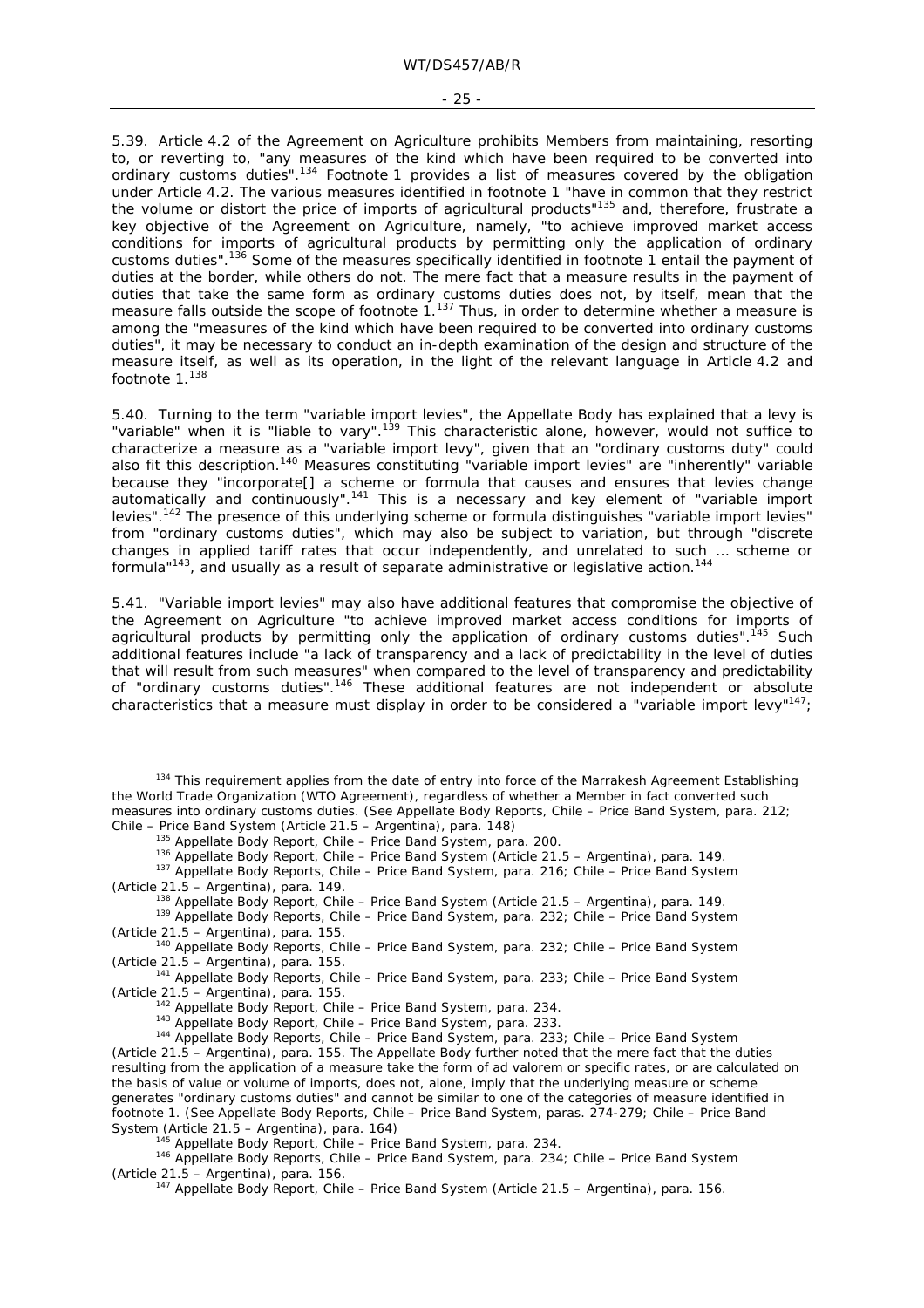rather, the additional features may serve to confirm that a measure is "inherently variable".<sup>148</sup> Finally, the Appellate Body has stated that "variable import levies" may contribute to distorting the prices of imports by impeding the transmission of international prices to the domestic market.

5.42. With this understanding in mind, we examine below Peru's claims of error in respect of the Panel's interpretation of "variable import levies" in footnote 1 of Article 4.2 and the Panel's application of this term to the measure at issue.

### **5.3.1.3 Peru's claim that the Panel erred in its assessment of the "variability" of the measure at issue**

5.43. Peru argues that the Panel's analysis of "variability" confuses the measure at issue *–* i.e. the additional duties resulting from the PRS *–* with the methodology used to calculate the reference price and the potential duty.150 By contrast, Guatemala argues that drawing a distinction between the additional duties and their calculation methodology would be inconsistent with the Panel's the additional duties and their calculation increasingly about  $\approx$  accretions of reference.<sup>151</sup> As explained above<sup>152</sup>, we consider that the measure before the Panel comprised both the additional duties resulting from the PRS and the PRS calculation methodology. Moreover, "inherent variability" must be assessed on the basis of the overall configuration of a measure and the extent to which the changes are automatic, continuous, and based on an underlying mechanism or formula.<sup>153</sup> Thus, we consider that the Panel was in fact required to examine the PRS calculation methodology when determining whether the additional duties resulting from the PRS are "variable import levies".

5.44. Peru also argues that the additional duties at issue "do not necessarily change as a result of the [PRS] calculation"154, and do not vary with any regularity.155 According to Guatemala, the fact that, in certain periods, the PRS did not give rise to a variable additional duty is not relevant to the examination of the PRS and the resulting additional duties during the periods "when they were in fact imposed".<sup>156</sup>

5.45. We first observe that Peru accepts that "[w]hat is inherent and automatic in the Peruvian system is the operation of a formula that calculates the relevant values for the upper and lower ranges and the reference prices."157 We note that the PRS calculation methodology is a necessary element in the calculation of the additional duties resulting from the PRS. Duties that are calculated based on an "inherently variable" system will themselves be "inherently variable".

5.46. Moreover, the Panel's finding of "variability" is not based on the frequency of change in the duties at issue. Rather, the Panel based its finding on the fact that the PRS contains a scheme or formula that causes and ensures automatic and continuous revision of the applicable duties.<sup>158</sup> In addition, the Panel explicitly addressed the frequency of change, stating that "[t]he fact that the result may be the same for some or several fortnightly periods as a result of applying the formulas … does not mean that the PRS, as a mechanism, does not impose fortnightly variability of duties."159 The Appellate Body has noted that the frequency of change effected by a measure may be relevant in determining whether such measure is "variable", but "[n]o specific frequency of change in resulting duties is required in order for a measure to be considered 'variable' within the

<sup>&</sup>lt;sup>148</sup> The Appellate Body has examined "transparency and predictability in tandem and in relation to the level of resulting duties, observing that 'an exporter is less likely to ship to a market if that exporter does not know and cannot reasonably predict what the amount of duties will be.'" (Appellate Body Report, *Chile – Price Band System (Article 21.5 – Argentina),* para. 156 (quoting Appellate Body Report, *Chile – Price Band System*,

para. 234))<br>
<sup>149</sup> Appellate Body Reports, *Chile – Price Band System*, para. 234; *Chile – Price Band System*<br> *(Article 21.5 – Argentina),* para. 156.<br>
<sup>150</sup> Peru's appellant's submission, para. 248.

<sup>&</sup>lt;sup>151</sup> Guatemala's appellee's submission, para. 112.<br><sup>152</sup> See para. 5.4 of this Report.<br><sup>152</sup> Appellate Body Reports, *Chile – Price Band System*, para. 233; *Chile – Price Band System* (Article 21.5 – Argentina), paras. 155 and 211.<br>
<sup>154</sup> Peru's appellant's submission, para. 250.<br>
<sup>155</sup> Peru's appellant's submission, para. 249-251.<br>
<sup>155</sup> Guatemala's appellee's submission, para. 116. (emphasis omitted)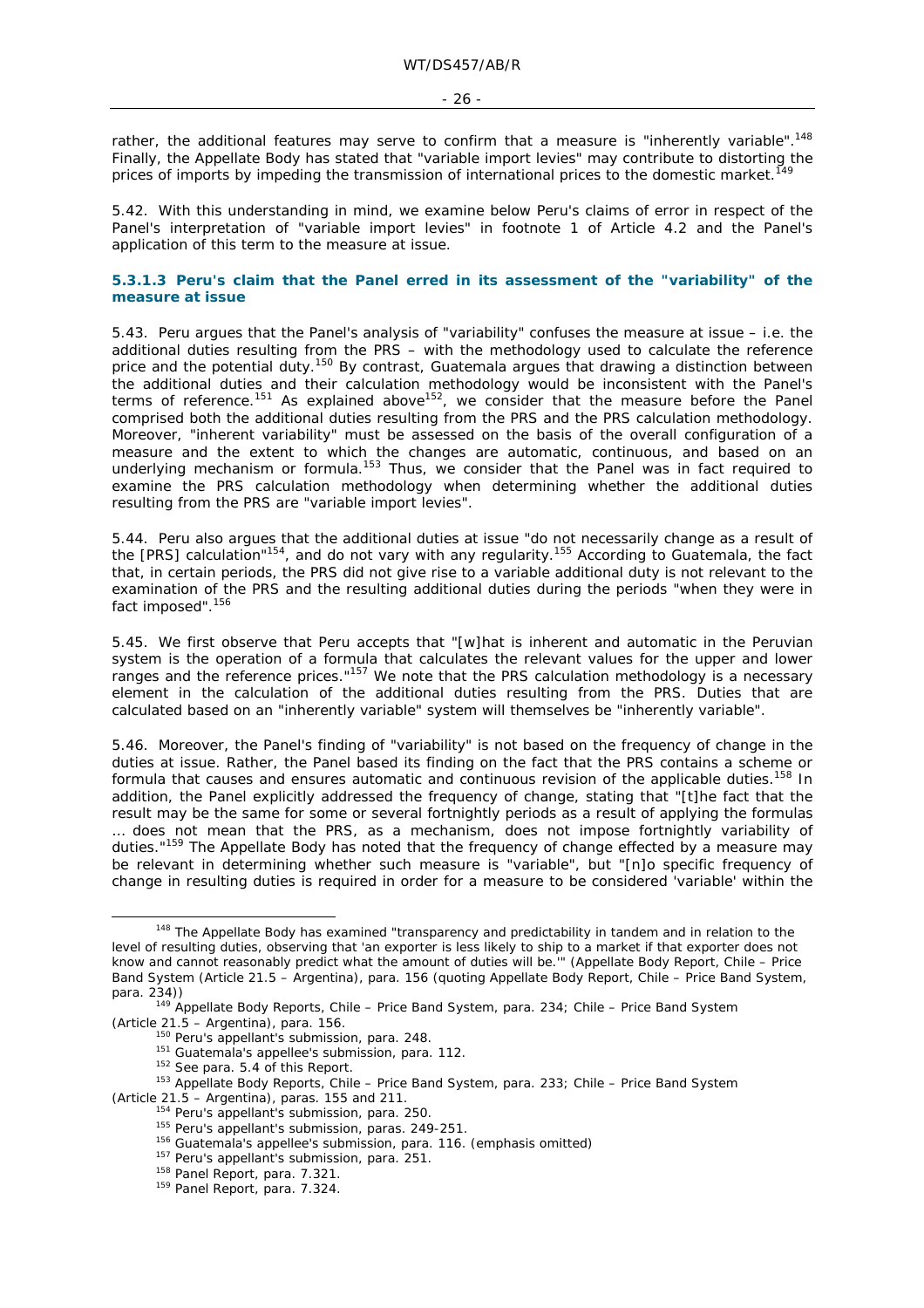meaning of footnote 1" of the Agreement on Agriculture.<sup>160</sup> That a measure produces duties that vary with *every* transaction is not a necessary condition for a measure to be "variable".161

5.47. We also note Peru's objection to the Panel's statement that the variability imposed by the PRS cannot be compared to the fact that "ordinary customs duties" may occasionally vary. Peru argues that changes of both the additional duties resulting from the PRS and "ordinary customs duties" are neither constant nor mechanical.162 Guatemala responds that the evidence submitted by Peru reveals that the variation of the additional duties resulting from the PRS is significantly greater than the variation of "ordinary customs duties".<sup>163</sup>

5.48. In our view, the fact that a levy is "variable" is not sufficient for characterizing a measure as a "variable import levy" because an "ordinary customs duty" could also fit this description.<sup>164</sup> Rather, "variable import levies" are distinct from "ordinary customs duties" because of the presence of an underlying scheme or formula in the measure at issue that causes those levies to change automatically and continuously.<sup>165</sup> Thus, we consider that the Panel was correct in stating that the "variability imposed by the PRS, as a mechanism, which is the result of rules and formulas that form part of the system and are applied automatically and continuously, cannot be compared to the normal variability of ordinary customs duties".<sup>166</sup>

5.49. In addition, Peru contends that, while the Panel correctly identified the legal standard for "variable import levies", the Panel relied "too heavily" on "inherent variability" in finding that the measure is a "variable import levy".<sup>167</sup> Guatemala argues that "the Panel did not rely entirely on the inherent variability" of the measure and that, in any event, inherent variability "*is* the key criterion for the finding of a variable import levy".168 In our view, Peru's argument does not find support in the Panel Report. The Panel examined certain "additional features" of the measure at issue to confirm its finding of "inherent variability".169 Furthermore, the Panel found that "[t]he PRS … contains a scheme or formula which causes and ensures automatic and continuous revision of the applicable duties or rebates, from one fortnight to the next" and that it is thus "clear that the PRS, as a mechanism, imposes the variability of the additional duties."<sup>170</sup> Such a finding of "variability" based on an underlying formula "that causes and ensures that levies change automatically and continuously"<sup>171</sup> is a necessary and key element for a finding of "variable import levies" within the meaning of footnote 1 of the Agreement on Agriculture. We, therefore, disagree with Peru's argument that the Panel erred by "relying too heavily" on this aspect in its analysis.

5.50. Finally, Peru submits an argument that relates the Panel's findings concerning "variable import levies" with those concerning "minimum import prices". Peru contends that the Panel's finding, that the PRS floor price does not prevent the entry of imports priced below  $it^{172}$ , should

<sup>&</sup>lt;sup>160</sup> Appellate Body Report, *Chile – Price Band System (Article 21.5 – Argentina)*, para. 211.<br><sup>161</sup> Rather, "variability" must be assessed on the basis of the overall configuration of a measure and the interaction of its specific features. (Appellate Body Report, *Chile – Price Band System (Article 21.5 –* 

<sup>&</sup>lt;sup>162</sup> Peru's appellant's submission, paras. 252-255 (referring to Panel Report, para. 7.324).<br><sup>163</sup> Guatemala refers to evidence concerning boneless bovine meat, and argues that an ordinary customs duty that was changed "by discrete, discretionary and unannounced acts of the Peruvian authorities seven times over the past 23 years" is not the same as "a duty generated by an automatic, fortnightly mathematical formula that has changed over 400 times since 2001". (Guatemala's appellee's submission, para. 117) 164 Appellate Body Reports, *Chile – Price Band System*, para. 232; *Chile – Price Band System* 

*<sup>(</sup>Article 21.5 – Argentina),* para. 155. Moreover, we recall that no specific frequency of change in resulting duties is required in order for a measure to be considered "variable" within the meaning of footnote 1 of the Agreement on Agriculture. (Appellate Body Report, *Chile – Price Band System (Article 21.5 – Argentina)*, para. 211)<br>165 In this context, the Appellate Body has noted that "ordinary customs duties" are subject to discrete

changes in applied tariff rates that occur independently from and unrelated to an underlying scheme or formula, and as a result of separate administrative or legislative action. (See Appellate Body Reports, *Chile –* 

Price Band System, para. 233; Chile – Price Band System (Article 21.5 – Argentina), para. 155)<br><sup>166</sup> Panel Report, para. 7.324.<br><sup>167</sup> Peru's appellant's submission, para. 247.<br><sup>168</sup> Guatemala's appellee's submission, para *(Article 21.5 – Argentina)*, para. 155. 172 Peru's appellant's submission, para. 240 (referring to Panel Report, para. 7.357). See also

paras. 237, 241, 242, and 245 (referring to Panel Report, paras. 7.361, and 7.366-7.369).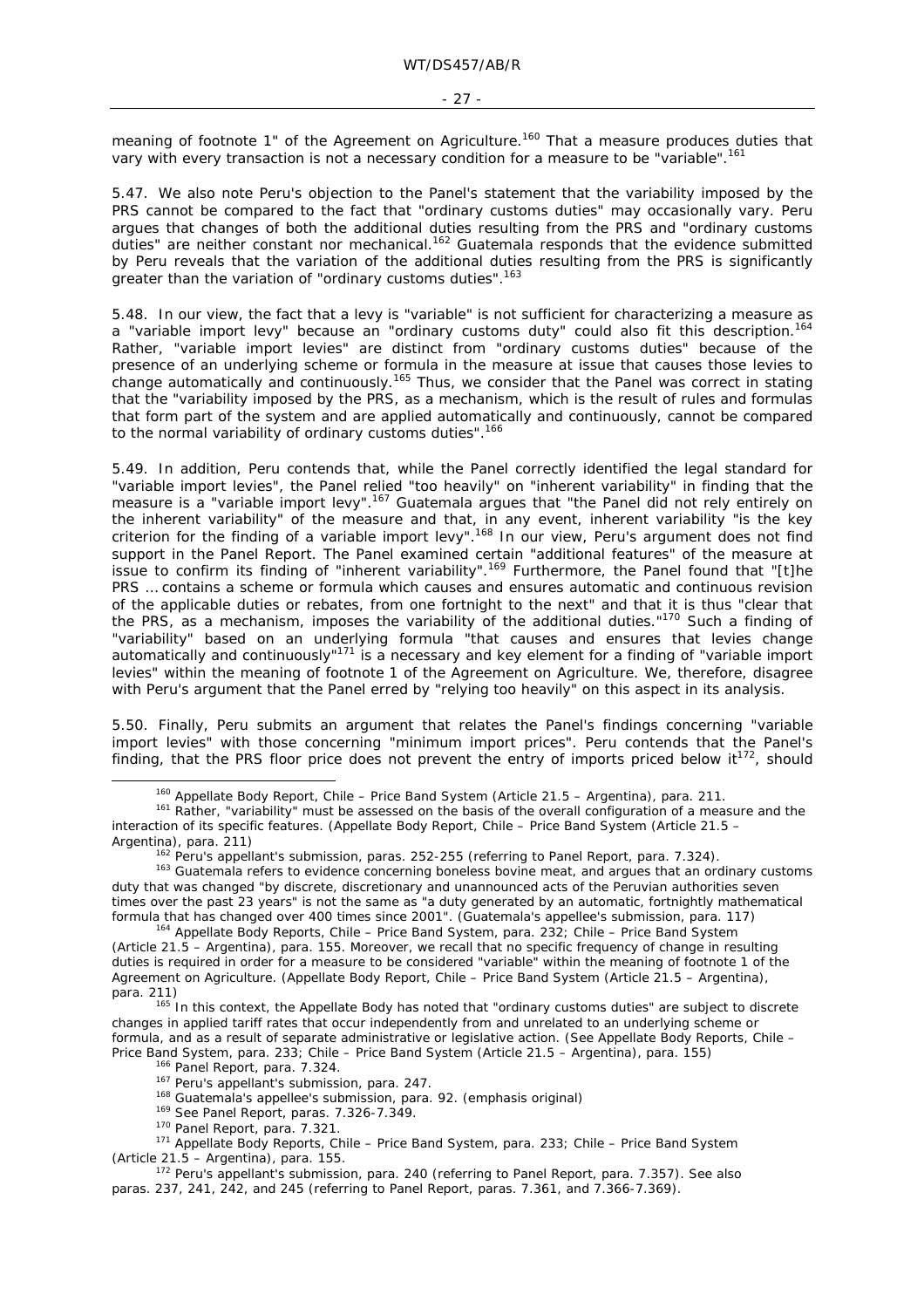have led the Panel to conclude that the additional duties resulting from the PRS are not "variable import levies", nor "similar border measures".<sup>173</sup> Peru argues that the legal standards for "variable import levies" and "minimum import prices" share common characteristics, in particular, the use of a minimum or threshold price.<sup>174</sup> In contrast, Guatemala argues that the legal standard for "variable import levies" does not require a minimum-price component, and that "variable import levies" and "minimum import prices" are two distinct concepts.<sup>175</sup>

5.51. We first note that Peru refers to a minimum *or* threshold price. The narrative of Peru's argument *–* in particular*,* the reference to the Panel's finding that the floor price used in the PRS does not act as a threshold preventing the entry of imports priced below it *–* suggests that Peru is not referring to just any threshold, but to a particular one, i.e. a minimum threshold. The term "variable import levies", within the meaning of footnote 1 of the Agreement on Agriculture, however, has not been interpreted as necessarily comprising a minimum import price threshold. Rather, as explained above<sup>176</sup>, "variable import levies" are import levies characterized as "inherently variable" because they contain a mechanism that causes the levies to change automatically and continuously.177 A given measure may contain elements that are common to both "variable import levies" and "minimum import prices". A "variable import levy", however, need not necessarily contain a certain *minimum* threshold for it to be characterized as "variable", or more precisely as "inherently variable".<sup>178</sup>

5.52. On the basis of the foregoing, we find that Peru has not established that the Panel erred in its assessment of the "variability" of the measure at issue.<sup>179</sup>

#### **5.3.1.4 Peru's claim that the Panel erred in its assessment of the "additional features" of the measure at issue**

5.53. Peru claims that the Panel erred in its assessment of the "additional features" of the measure at issue when finding that the additional duties resulting from the PRS constitute "variable import levies" within the meaning of footnote 1 of Article 4.2 of the Agreement on Agriculture.

5.54. With respect to the Panel's assessment of the transparency and predictability of the measure at issue, Peru first contends that the Panel erred by conflating the ability to forecast duties with transparency and predictability.<sup>180</sup> Guatemala disagrees and points out that, while the rate of ordinary customs duties can change, such rates are fixed and thus predictable until such change.181 Given the structure, design, and operation of the PRS, and in particular the recalculation of the potential additional duties every two weeks, we see no error in the Panel's explanation that the PRS lacks transparency and predictability regarding the level of the additional

<sup>&</sup>lt;sup>173</sup> Peru's appellant's submission, para. 243.<br><sup>174</sup> Peru's appellant's submission, paras. 238 and 241 (referring to Appellate Body Report, *Chile – Price Band System*, paras. 236-238, 246, 252, and 262; and Panel Report, *Chile – Price Band System*,

<sup>&</sup>lt;sup>175</sup> Guatemala's appellee's submission, paras. 100 and 104.<br><sup>176</sup> See paras. 5.40-5.41 above.<br><sup>177</sup> "Variable import levies" are also characterized by certain "additional features", which serve to

confirm the finding of "inherent variability".<br><sup>178</sup> To the extent that Peru's argument may be understood as referring to *any* threshold, we note that the Panel explicitly referred to, *inter alia*, the fact that the PRS contains a "series of steps and mathematical formulas for calculating the ceiling and floor prices" when concluding that the PRS "contains a scheme or formula which causes and ensures automatic and continuous revision of the applicable duties or rebates". (Panel Report, para. 7.321) Thus, the Panel found "inherent variability" on the basis of, *inter alia*, the existence of a floor price threshold in the PRS. This floor price threshold, however, need not necessarily be akin to, or operate as, a "minimum import price" for a finding of "variable import levies" within the meaning of footnote 1 of the Agreement on Agriculture.<br>
<sup>179</sup> See Panel Report, paras. 7.318-7.325.<br>
<sup>180</sup> Peru's appellant's submission, paras. 258-266. Peru submits that data and formulas are "beneficial",

as they enhance – rather than limit – predictability, particularly when compared to WTO-consistent ordinary customs duties that "can change without warning". (Peru's appellant's submission, paras. 258-260)<br><sup>181</sup> Guatemala submits that, in practice, ordinary customs duties remain unchanged over large periods

of time. (Guatemala's appellee's submission, para. 119)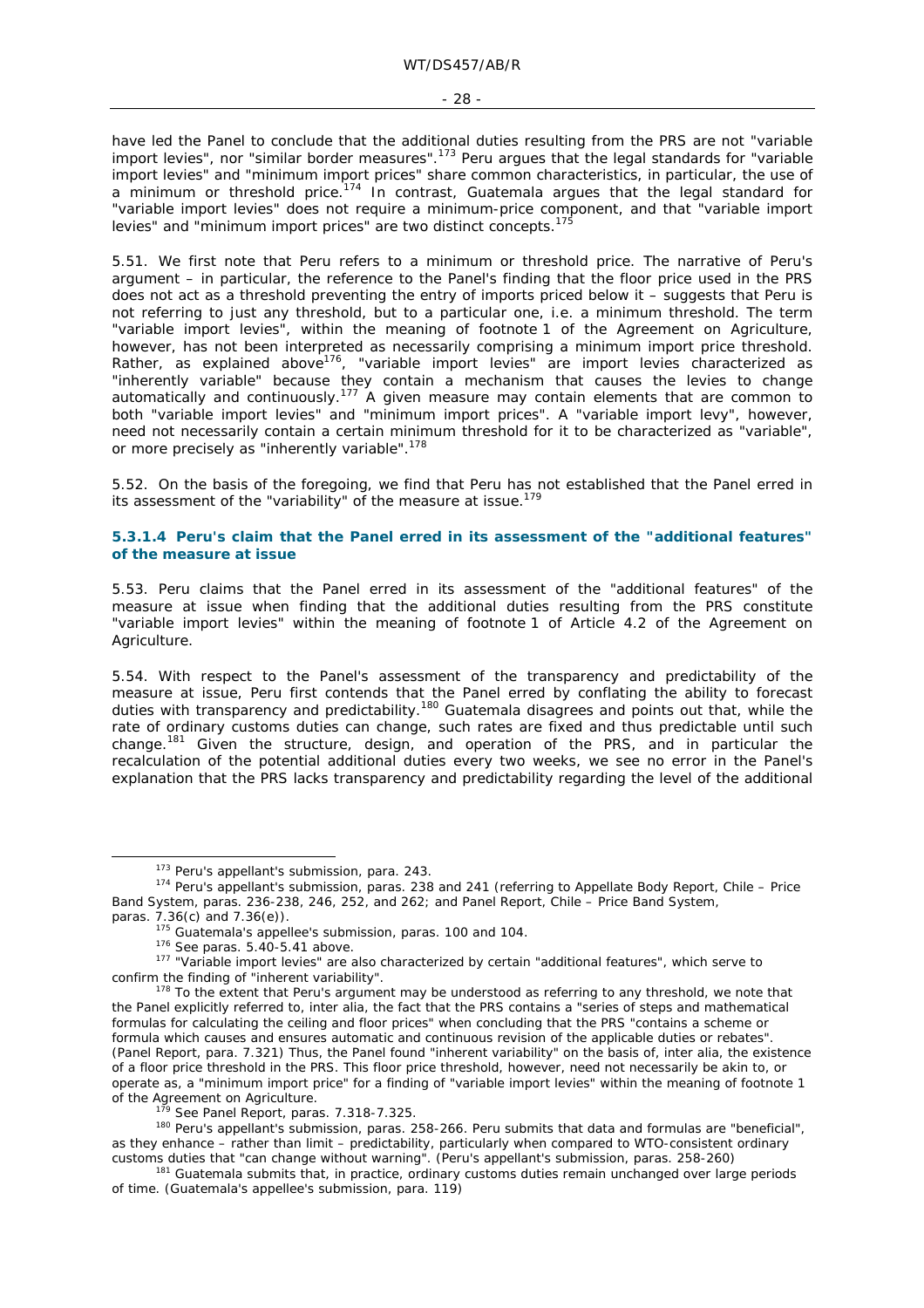duties when compared to the transparency and predictability afforded by ordinary customs duties.<sup>182</sup>

5.55. Moreover, Peru contends that any "variability" of the measure is due to the fluctuations in world market prices. As the Panel concluded that "such fluctuations may … become an additional factor in lack of transparency and predictability", Peru contends that the Panel incorrectly found that the measure lacked transparency and predictability *because* of its alleged "inherent variability".<sup>183</sup> Guatemala responds that, while Peru may rely on international prices to adjust its ordinary customs duties "through discrete and independent acts of its authorities", Peru may not "design import charges whose level depends mathematically on international prices and that are updated periodically via an automatic mechanism".<sup>184</sup> The Panel concluded that the "inherent variability" of the PRS relates to the "series of steps and mathematical formulas for calculating the ceiling and floor prices ... and the reference prices".<sup>185</sup> By contrast, in its analysis of transparency and predictability, the Panel observed that, in the context of the PRS, the difficulty in estimating future international prices leads to a lack of transparency and predictability when compared to the level of transparency and predictability of ordinary customs duties.<sup>186</sup> We disagree with Peru's argument that, in this part of the Panel's analysis, the Panel associated the lack of transparency and predictability of the PRS with the "inherent variability" of the measure at issue.<sup>187</sup>

5.56. With respect to the Panel's assessment of whether the measure at issue distorts the transmission of international prices to Peru's market, Peru argues that the Panel failed to provide a reasonable basis for its finding because the Panel relied solely on a theoretical analysis, and did not include an empirical assessment of the "observable effects of the measure".<sup>188</sup> Guatemala responds that there is nothing "theoretical" about the Panel's analysis, and that the Panel did not ignore, but was simply not convinced by, the evidence presented by Peru.<sup>189</sup> The Panel examined the declared objective of the PRS; the structure and design of the PRS, including the short-term and medium-term effects; and statistical evidence on sugar and maize.<sup>190</sup> We note that a panel is not required to focus its examination primarily on numerical or statistical data regarding the effects of the measure in practice. Rather, where it exists, "evidence on the observable effects of the measure should, obviously, be taken into consideration, along with information on the structure and design of the measure."<sup>191</sup> The weight and significance to be accorded to such evidence will depend on the circumstances of each case.<sup>192</sup>

5.57. In addition, Peru argues that the Panel's analysis appears to contradict the Panel's finding that the measure at issue is not a minimum import price.<sup>193</sup> By contrast, Guatemala considers that a measure may "neutralize, distort, impede or cushion" the transmission of international prices regardless of whether it also qualifies as a "minimum import price".194 Peru's argument associates elements of the Panel's examination of whether the measure at issue is a "variable import levy" with elements of the Panel's examination of whether the measure at issue is a "minimum import

<sup>&</sup>lt;sup>182</sup> In addition, as noted by Guatemala, Peru appears to refer to two different concepts of "change", when Peru compares a "change" in the level of ordinary customs duties with a "change" in the additional duties resulting from the PRS. The change in the PRS that would, by its nature, correspond to the discretionary and unannounced changes of an ordinary customs duty would be a *modification* of the PRS itself. We agree with Guatemala that such change is distinct from the variation of the PRS additional duty, which results from the application of the PRS formula and has no equivalent in a system of ordinary customs duties. (See Guatemala's appellee's submission, para. 131)<br><sup>183</sup> Peru's appellant's submission, paras. 267-269 (referring to Panel Report, para. 7.336). (emphasis

omitted)<br>
<sup>184</sup> Guatemala's appellee's submission, para. 139.<br>
<sup>185</sup> Panel Report, para. 7.321. See also paras. 7.322-7.325.<br>
<sup>186</sup> See Panel Report, paras. 7.334-7.338 and 7.340.<br>
<sup>187</sup> We further note that the Appellate

level of resulting duties in *Chile – Price Band System.* (See Appellate Body Report, *Chile – Price Band System* 

*<sup>(</sup>Article 21.5 – Argentina)*, para. 156) 188 Peru's appellant's submission, para. 276 (referring to Appellate Body Report, *Chile – Price Band* 

<sup>&</sup>lt;sup>189</sup> Guatemala's appellee's submission, paras. 148-149.<br><sup>190</sup> Panel Report, paras. 7.344-7.347.<br><sup>191</sup> Appellate Body Report, *Chile – Price Band System (Article 21.5 – Argentina)*, para. 189. (emphasis added)<br><sup>192</sup> Appellate Body Report, *Chile – Price Band System (Article 21.5 – Argentina)*, para. 189.<br><sup>193</sup> Peru's appellant's submission, para. 282-283.<br><sup>194</sup> Guatemala's appellee's submission, para. 156.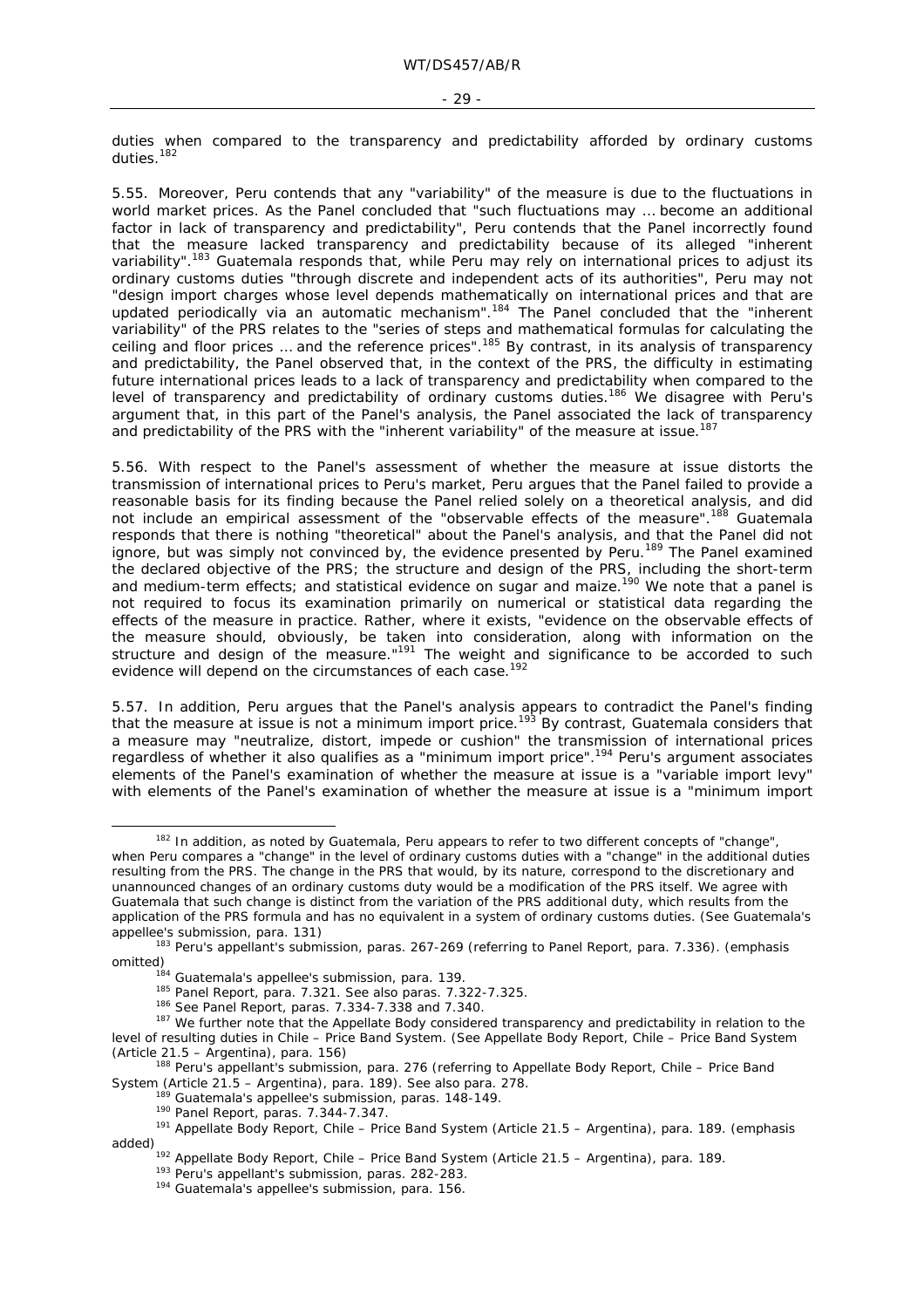price". According to the Panel, the question of whether the measure at issue is a "variable import levy" that distorts the transmission of international prices to the domestic market concerns the issue of whether the measure "insulates domestic prices from international price developments and thus impedes the transmission of world market prices to the domestic market."<sup>195</sup> Conversely, the question of whether a measure qualifies as a "minimum import price" concerns the issue of whether it "refers generally to the lowest price at which imports of a certain product may enter a Member's domestic market".<sup>196</sup> Even if these questions address features of "variable import levies" and "minimum import prices" that are related to each other, whether a measure falls within the scope of one or of another measure listed in footnote 1 of the Agreement on Agriculture nonetheless remains a separate question. Thus, we see no inconsistency in the Panel's analysis of "variable import levies" and its analysis of "minimum import prices" in this regard.

5.58. Peru also contends that the Panel overlooked the fact that the PRS is incapable of preventing the transmission of international prices to the domestic market for all products covered because it operates on the basis of only four "marker products".<sup>197</sup> Guatemala argues that, even for "associated products", the PRS ensures that international price fluctuations are neutralized or distorted. According to Guatemala, "a variable duty will always tend to distort the transmission of price changes onto the destination market".<sup>198</sup> Even if we were to assume, as suggested by Peru, that the prices of "associated products" and the relevant "marker product" are unrelated<sup>199</sup>, Peru's argument fails to explain how an import levy, varying according to the international price of another agricultural product (i.e. the "marker product"), would not distort the transmission of international prices of "associated products" to Peru's market, or how the effects of such levy could nevertheless be considered equivalent to the impact of an "ordinary customs duty".

5.59. Finally, Peru contends that, in contrast to Chile's price band system, the PRS results in a close correlation between international and domestic prices.200 Guatemala responds that the differences between the PRS and Chile's price band system identified by Peru are inaccurate and, in any event, irrelevant.<sup>201</sup> Simply stating, as Peru does, that the PRS is less distortive than the Chilean measure is insufficient to demonstrate that the PRS does not distort the transmission of international prices to Peru's domestic market. The Panel examined in detail the elements of the PRS, and specifically took into account the floor and reference prices when concluding that the short-term and medium-term effects of the PRS distort the transmission of international prices to the domestic market, differently from "ordinary customs duties".<sup>202</sup> Furthermore, as the Panel found<sup>203</sup>, the use of a floor price updated every six months, and the use of a reference price updated every two weeks, are key elements of a system that is designed to, and indeed does to a certain extent, "neutralize" or dilute fluctuations in international prices.<sup>204</sup> As for Peru's argument that the PRS results in a close correlation between international and domestic prices because it lacks a minimum import price<sup>205</sup>, we have explained above<sup>206</sup> that the issue of whether a measure is a "variable import levy" that distorts the transmission of international prices to the domestic market is separate from the issue of whether such measure also qualifies as a "minimum import price".

 <sup>195</sup> Panel Report, para. 7.343. 196 Appellate Body Reports, *Chile – Price Band System*, para. 236; *Chile – Price Band System* 

<sup>&</sup>lt;sup>197</sup> Peru stresses that the PRS operates on the basis of only four "marker products", and that, "among [the] 47 tariff lines [subject to the PRS], the prices can vary significantly". (Peru's appellant's submission,

para. 284. See also para. 285)<br><sup>198</sup> Guatemala's appellee's submission, para. 158.<br><sup>199</sup> We note that Peru and Guatemala disagree on the extent to which the international price of the relevant "marker product" can be said reasonably to represent the international price of the "associated

products". (See Peru's appellant's submission, para. 284; Guatemala's appellee's submission, para. 158) 200 Peru's appellant's submission, paras. 286-289. Peru argues that the PRS results in a close correlation between international and domestic prices because: (i) the floor and ceiling prices are updated every six months (twice as often as in Chile's price band system); (ii) the reference price is updated every two weeks; and (iii) the PRS lacks a minimum import price (unlike Chile's price band system). (Peru's appellant's submission, para. 288)<br>
<sup>201</sup> Guatemala's appellee's submission, paras. 162-163.<br>
<sup>202</sup> Panel Report, paras. 7.97-7.167, 7.344-7.347, and 7.349.<br>
<sup>203</sup> Panel Report, paras. 7.344-7.349.<br>
<sup>204</sup> Panel Report, paras. 7.344 a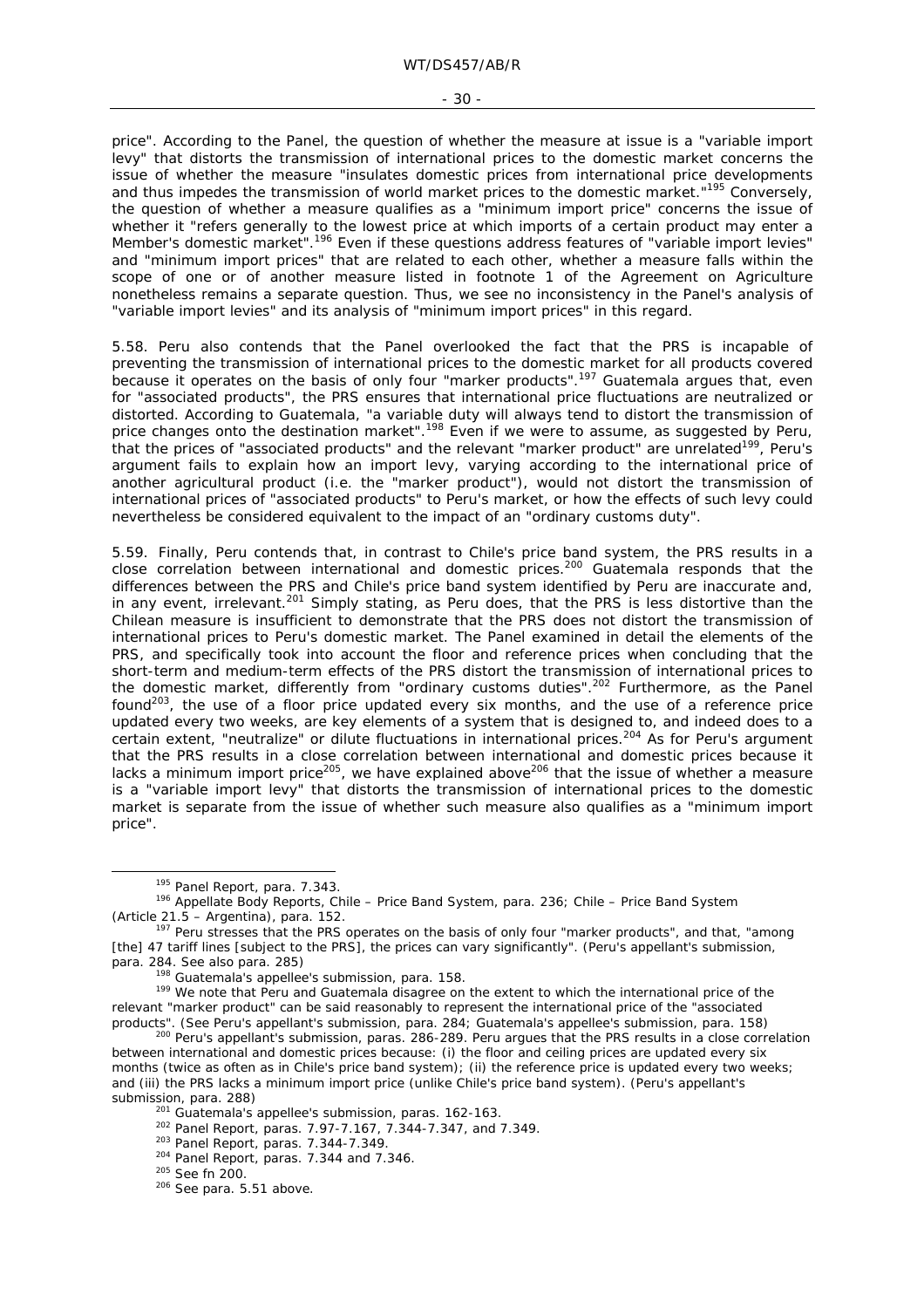5.60. Overall, we consider that the term "variable import levies" $207$ , within the meaning of footnote 1 of the Agreement on Agriculture, refers to import levies characterized as being "inherently variable". "Variable import levies" are also characterized by certain "additional features"208, which serve to confirm a finding of "inherent variability", and are *not* independent or absolute characteristics that a measure must display in order to be considered a "variable import levy".<sup>209</sup> Peru's appeal assigns too prominent a role to the assessments of a lack of transparency and predictability, and of distortion of the transmission of international prices to the domestic market, within the context of an analysis of whether a measure is a "variable import levy". Given that the "additional features" are not independent or absolute characteristics that a measure must display in order to be considered a "variable import levy", their assessment should not be given more prominence in a panel's analysis than the determination of whether a measure can be characterized as "inherently variable", which is a necessary and key element for a finding of "variable import levy".<sup>210</sup> Peru's arguments do not suffice to show that the Panel erred in its approach to resolving this issue. In particular, Peru's arguments do not undermine the fact that the Panel's assessment of these additional features confirms the Panel's conclusion that the additional duties resulting from the PRS are "inherently variable".

5.61. In the light of the foregoing, we find that Peru has not established that the Panel erred in its assessment of the "additional features" of the measure at issue when it found that the additional duties resulting from the PRS were "variable import levies", or at least a "similar border measure".

#### **5.3.1.5 Peru's claim that the Panel acted inconsistently with Article 11 of the DSU**

5.62. Peru claims that the Panel acted inconsistently with Article 11 of the DSU by failing to properly compare the measure at issue with "ordinary customs duties" and "variable import levies" when examining Guatemala's claim under Article 4.2 of the Agreement on Agriculture.<sup>21</sup>

5.63. We recall that the Panel found that the additional duties resulting from the PRS exhibit "inherent variability", which cannot be compared to the fact that "ordinary customs duties" may occasionally vary.<sup>212</sup> In addition, the Panel noted that the PRS lacks transparency and predictability regarding the level of the additional duties when compared to the transparency and predictability of "ordinary customs duties".213 Finally, the Panel noted that the structure, design, and operation of the PRS show that the resulting additional duties act in such a way that they may distort the prices of imports subject to the PRS and limit the transmission of international prices to Peru's domestic market, and thus operate differently from ordinary customs duties.<sup>214</sup> On this basis, the Panel considered that the additional duties resulting from the PRS constitute "variable import levies" or a "similar border measure", inconsistent with Article 4.2 of the Agreement on

<sup>&</sup>lt;sup>207</sup> See paras. 5.40-5.41 above.<br><sup>208</sup> The Appellate Body has noted that these "additional features" include a lack of transparency and a lack of predictability in the level of duties that will result from such measures when compared to the level of transparency and predictability of ordinary customs duties. (See Appellate Body Reports, *Chile – Price Band System*, para. 234; *Chile – Price Band System (Article 21.5 – Argentina)*, para. 156)<br><sup>209</sup> Appellate Body Report, *Chile – Price Band System (Article 21.5 – Argentina)*, para. 156. The

Appellate Body has also observed that "variable import levies" contribute to distorting the prices of imports by impeding the transmission of international prices to the domestic market. (Appellate Body Reports, *Chile – Price Band System*, para. 234; *Chile – Price Band System (Article 21.5 – Argentina)*, para. 156)

*Price Band System*, para. 234; *Chile – Price Band System (Article 21.5 – Argentina),* para. 156) 210 In *Chile – Price Band System (Article 21.5 – Argentina)*, the Appellate Body also noted that Chile had made extensive arguments regarding the alleged errors made by the panel in examining the "additional features" of the measure at issue, and that "Chile seem[ed] to [have] assign[ed] too prominent a role to these 'additional features'." (Appellate Body Report, *Chile – Price Band System (Article 21.5 – Argentina),* para. 214) In that case, the Appellate Body noted that those arguments rested on the mistaken assumption that the "additional features" were independent criteria that, if satisfied, conclusively establish that the measure cannot be a "variable import levy". Referring specifically to the assessment of "transparency" within the context of an examination of whether the measure is "similar" to a "variable import levy", see Appellate Body Report, *Chile –* 

Price Band System (Article 21.5 – Argentina), para. 220.<br><sup>211</sup> Peru's appellant's submission, paras. 290 and 295.<br><sup>212</sup> Panel Report, paras. 7.321-7.325. In particular, the Panel found that, since the PRS contains a series of steps and mathematical formulas for calculating the ceiling and the floor prices every six months, and the reference prices every fortnight, the PRS, as a mechanism, imposes the variability of the additional duties.<br><sup>213</sup> Panel Report, paras. 7.334 and 7.340.<br><sup>214</sup> Panel Report, paras. 7.343-7.349. At the end of its analysis, t

the additional duties resulting from the PRS, by their structure, design, and operation, and in their particular features, are border measures "similar" to a variable import levy. (Panel Report, para. 7.351)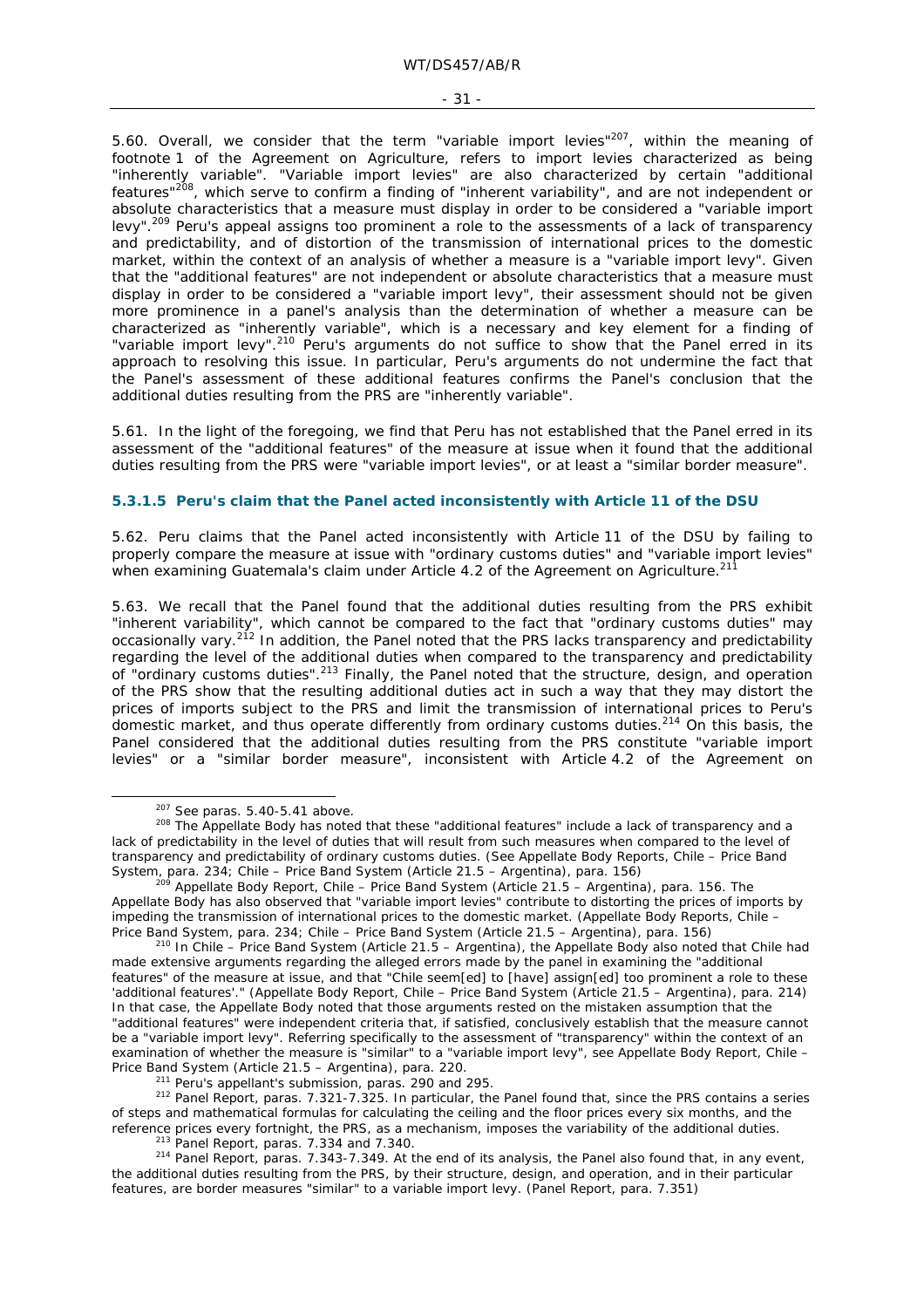#### - 32 -

Agriculture.<sup>215</sup> The Panel further observed that, if a measure is a "variable import levy" or a "similar border measure" that has been required to be converted into an "ordinary customs duty", such measure cannot be, at the same time, an "ordinary customs duty". The Panel held that, consequently, it is "not necessary … to make a separate additional finding as to whether or not the measure is an ordinary customs duty."<sup>216</sup> In the light of these findings, the Panel concluded that "the measure does not constitute an ordinary customs duty, and it is not necessary to undertake further analysis in this regard."<sup>217</sup>

5.64. Peru contends that the Panel's finding, that Peru's additional duties are "variable import levies" or a "similar border measure", was based upon an incomplete analysis, given that the Panel failed to identify the relevant characteristics of an ordinary customs duty on a number of instances.218 Peru submits that the Appellate Body's jurisprudence should not be understood as meaning "that relevant characteristics of an ordinary customs duty need not be identified in order to properly conduct a comparative analysis as to whether specific characteristics of a measure are more similar to a variable import levy or to an ordinary customs duty".<sup>219</sup> Thereby, Peru arques that the Panel's "attempted" comparative analysis of whether the measure at issue is more similar to a "variable import levy" than to an "ordinary customs duty" fails to meet the required standard under Article 11 of the DSU to make an objective assessment of the facts of the case.<sup>220</sup>

5.65. Guatemala submits that the Panel did not fail to make an objective assessment of the matter before it, and that we should reject Peru's claim under Article 11 of the DSU.<sup>221</sup> Guatemala contends that Peru's arguments address the legal standard applied by the Panel rather than any lack of objectivity in the Panel's assessment of the facts. Guatemala contends that, in any event, Peru is simply attempting to re-argue the facts, asking us to replace the Panel's assessment of facts, without explaining how the objectivity of the Panel's analysis was affected.<sup>222</sup>

5.66. In previous disputes, the Appellate Body has noted that a panel is required to "consider all the evidence presented to it, assess its credibility, determine its weight, and ensure that its factual findings have a proper basis in that evidence".<sup>223</sup> Within these parameters, "it is generally within the discretion of the [p]anel to decide which evidence it chooses to utilize in making findings."<sup>224</sup> A claim that a panel has failed to conduct an "objective assessment of the matter before it" is "a very serious allegation".<sup>225</sup> An appellant may not effectively recast its arguments before the panel under the guise of an Article 11 claim, but must identify specific errors<sup>226</sup> that are so material that, "taken together or singly"227, they undermine the objectivity of the panel's assessment of the matter before it.<sup>228</sup> A challenge under Article 11 of the DSU must "stand by itself and be substantiated with specific arguments, rather than merely being put forth as a subsidiary

<sup>&</sup>lt;sup>215</sup> Panel Report, paras. 7.352, and 7.371-7.372.<br><sup>216</sup> Panel Report, para. 7.373 (referring to Appellate Body Report, *Chile – Price Band System*, paras. 167<br><sup>217</sup> Panel Report. para. 7.374.

 $^{218}$  Peru's appellant's submission, paras. 290, 292, 294, and 295. Peru argues that, when examining the inherent variability of the measure, the Panel merely asserted that the fortnightly variability of the PRS and the normal variability of an ordinary customs duty cannot be compared. Peru also submits that the Panel failed to identify the level of transparency and predictability of an ordinary customs duty. In addition, Peru contends that the Panel failed to explain how the transmission of international market prices to the domestic market with respect to the PRS is different from the transmission associated with ordinary customs duties. (Peru's

appellant's submission, paras. 294-295)<br>
<sup>219</sup> Peru's appellant's submission, para. 293.<br>
<sup>220</sup> Peru's appellant's submission, paras. 291-293.<br>
<sup>221</sup> Guatemala's appellee's submission, paras. 394 and 401.<br>
<sup>222</sup> Guatemala' *Brazil – Retreaded Tyres*, para. 185). 224 Appellate Body Report *US – COOL*, para. 299 (quoting Appellate Body Report, *EC – Hormones*,

para. 135). 225 Appellate Body Report, *China – Rare Earths*, para. 5.227 (quoting Appellate Body Report,

*EC – Poultry*, para. 133). 226 Appellate Body Report, *EC – Fasteners (China)*, para. 442. 227 Appellate Body Report, *EC and certain member States – Large Civil Aircraft*, para. 1318. See also Appellate Body Report, *EC – Fasteners (China)*, para. 499. 228 Appellate Body Report, *China – Rare Earths*, para. 5.179.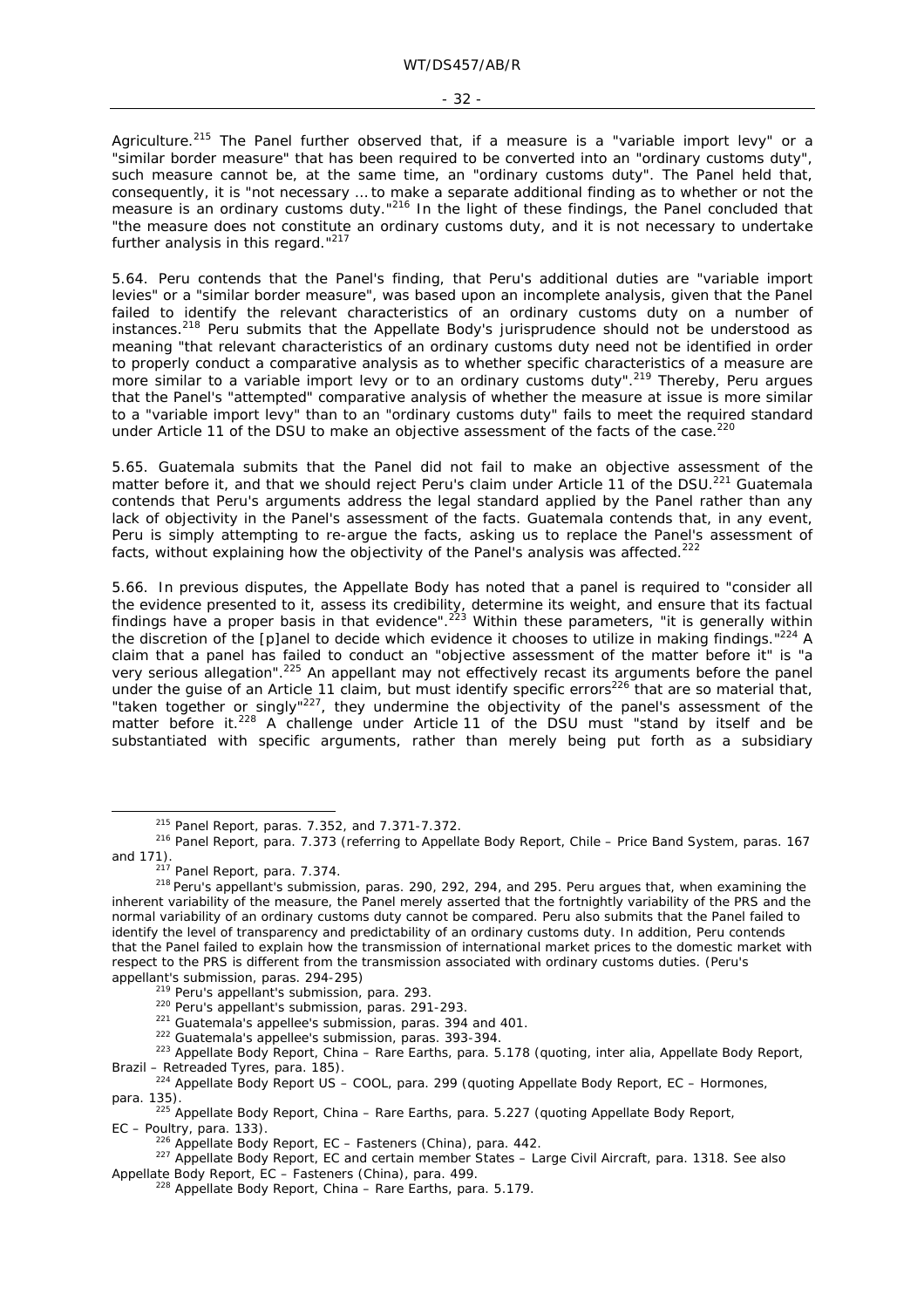argument or claim in support of a claim of a panel's failure to construe or apply correctly a particular provision of a covered agreement."<sup>229</sup>

5.67. In essence, Peru takes issue with the nature and scope of the comparative analysis conducted by the Panel, under which the Panel allegedly failed to identify the characteristics of "ordinary customs duties", confining its analysis to an assessment of "variable import levies" and "similar border measures" only. We note, however, that, in *Chile – Price Band System (Article 21.5 – Argentina)*, the Appellate Body found that an "inconsistency with Article 4.2 [of the Agreement on Agriculture] can be established when it is shown that a measure is a border measure similar to one of the measures explicitly identified in footnote 1 [of the Agreement on Agriculture]".<sup>230</sup> Although a panel may undertake "[a] separate analysis of whether, or an additional demonstration that, the measure is 'other than ordinary customs duties'", in order to confirm a finding of inconsistency with Article 4.2, such analysis is "not indispensable for reaching a conclusion on the categories listed in footnote 1".<sup>231</sup> Nevertheless, Peru claims that the Panel's failure to provide the "other half" of the comparative analysis "by inadequately identifying the corresponding characteristic of an ordinary customs duty amounts to legal error and undermines the basis on which the conclusions rest".<sup>232</sup> Peru's challenge does not concern the Panel's proper weighing and appreciation of the evidence or the objectivity of the Panel's assessment of the matter before it. Rather, Peru's challenge relates to the legal standard applied by the Panel under Article 4.2.<sup>233</sup> Peru has not explained the basis for requesting an *additional* examination of the Panel's assessment of the matter before it in the context of an Article 11 claim.

5.68. For the foregoing reasons, we find that the Panel did not act inconsistently with Article 11 of the DSU in its examination of Guatemala's claim under Article 4.2 of the Agreement on Agriculture.

#### **5.3.2 Article II:1(b) of the GATT 1994 and Article 4.2 of the Agreement on Agriculture**

5.69. We now turn to Peru's appeal in connection with the additional duties resulting from the PRS and Article II:1(b) of the GATT 1994. Overall, Peru raises two claims of error concerning the Panel's analysis of whether the additional duties are inconsistent with Article II:1(b). First, Peru contends that the Panel erred in finding that the additional duties are not "ordinary customs duties" under Article II:1(b) of the GATT 1994 on the basis of its finding under Article 4.2 of the Agreement on Agriculture.<sup>234</sup> Second, Peru claims that the Panel acted inconsistently with Article 11 of the DSU by failing to examine evidence submitted in connection with Guatemala's claim under Article II:1(b) of the GATT 1994.<sup>235</sup> Peru requests us to reverse and "declare moot and with no legal effect" the Panel's findings that the additional duties resulting from the PRS constitute "other duties or charges … imposed on or in connection with the importation", within the meaning of the second sentence of Article II:1(b).<sup>236</sup> Peru further requests us to complete the

under Article 4.2 of the Agreement on Agriculture, and the Panel's application of such standard in this case.<br><sup>234</sup> Peru's appellant's submission, paras. 308-315.<br><sup>235</sup> Peru's appellant's submission, paras. 316-324.<br><sup>236</sup>

 <sup>229</sup> Appellate Body Report, *US – Anti-Dumping and Countervailing Duties (China)*, para. 337 (referring to Appellate Body Reports, *US – Steel Safeguards*, para. 498; *Australia – Apples*, para. 406). In case of similarly overlapping claims of error in the application of a legal standard to the relevant facts of a case and under Article 11 of the DSU, there is no basis to have a separate and additional examination of whether a panel has conducted an objective assessment of the facts under Article 11 of the DSU. (Appellate Body Report, *China – Rare Earths, para.* 5.174 (referring to Appellate Body Report, *China e GOES, para.* 184))

<sup>&</sup>lt;sup>230</sup> Appellate Body Report, *Chile – Price Band System (Article 21.5 – Argentina)*, para. 171.<br><sup>231</sup> Appellate Body Report, *Chile – Price Band System (Article 21.5 – Argentina)*, para. 171. In that case, the Appellate Body rejected Chile's argument that the panel should have conducted an analysis as to whether the measure constituted an "ordinary customs duty" in addition to its examination of whether the measure was "similar" to a "variable import levy" or a "minimum import price". (Appellate Body Report, *Chile – Price Band System (Article 21.5 – Argentina)*, paras. 165-167 and 171)<br><sup>232</sup> Peru's appellant's submission, para. 294.<br><sup>233</sup> We recall that we have examined above Peru's challenges to the legal standard adopted by the Panel

<sup>7.430-7.432, 7.526-7.528, 8.1.</sup>e and 8.1.f). (emphasis omitted) See also para. 309. In addition, should we find that Article II:1(b) of the GATT 1994 does not permit the measure at issue, Peru requests us to "find that the application of the … Article II:1(b) obligation in light of the facts in this case must lead to the conclusion that Peru did not act inconsistently with this provision". (Peru's appellant's submission, para. 327) We examine this aspect of Peru's request in section 5.3.3 below, together with Peru's arguments concerning the impact the FTA between Peru and Guatemala should have in the assessment of Guatemala's claims under Article II: 1(b).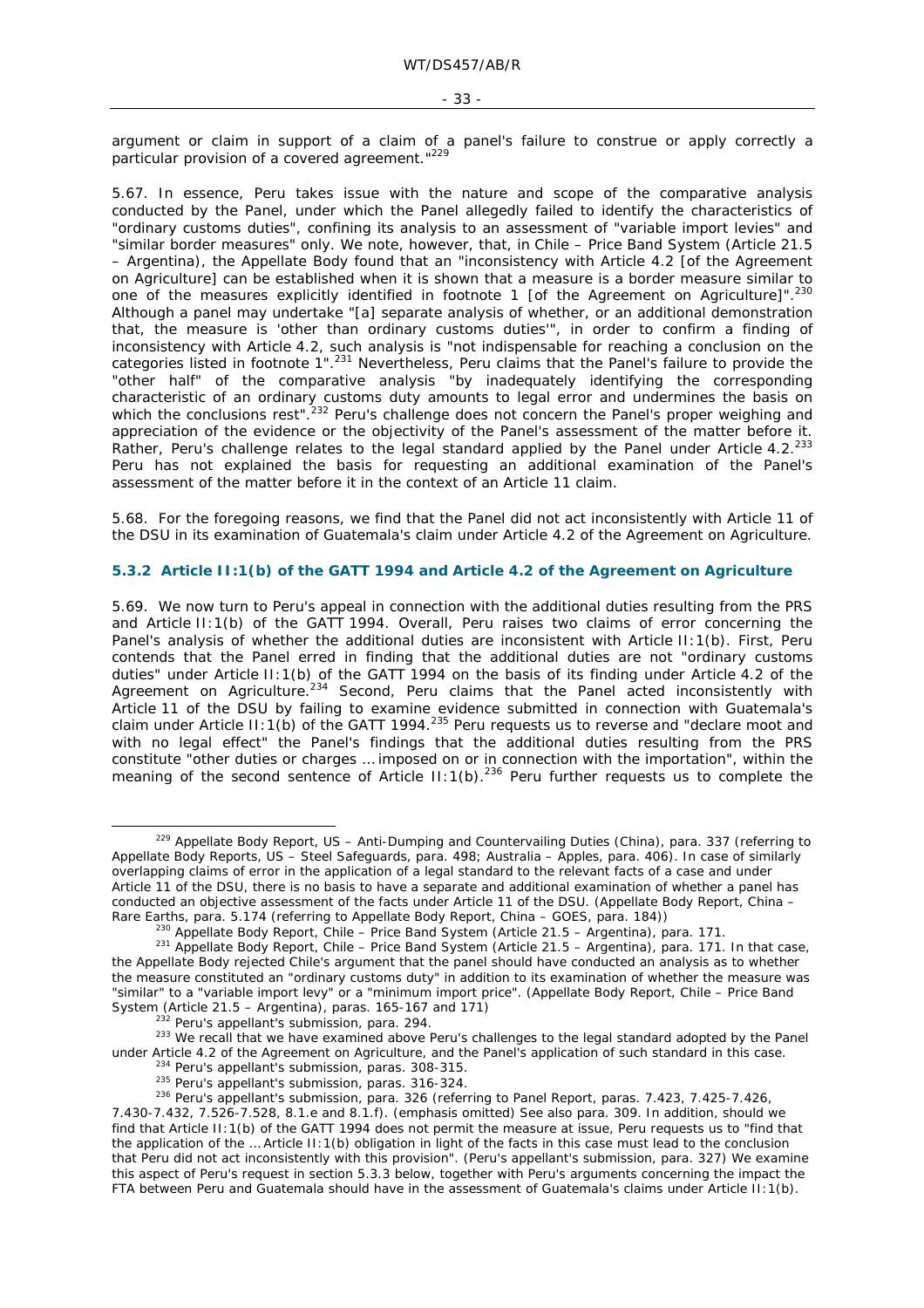legal analysis and find that Peru is acting consistently with its obligations under Article II:1(b) of the GATT 1994.<sup>237</sup> We examine each of Peru's claims below.

#### **5.3.2.1 Peru's claim that the Panel erred in finding that the measure at issue is not an "ordinary customs duty" under Article II:1(b) of the GATT 1994**

5.70. Peru claims that the Panel erred in finding that the additional duties resulting from the PRS are not "ordinary customs duties" under Article II: 1(b) of the GATT 1994 on the basis of its finding under Article 4.2 of the Agreement on Agriculture.<sup>238</sup> While Peru argues that the Panel should have examined separately whether the measure at issue is an "ordinary customs duty" under Article II:1(b) of the GATT 1994<sup>239</sup>, Guatemala contends that the Panel was correct to conclude that the measure at issue is not an "ordinary customs duty" under Article II:1(b) of the GATT 1994, having found that such measure falls under the scope of footnote 1 of Article 4.2 of the Agreement on Agriculture.<sup>240</sup>

5.71. The question before us is whether the Panel erred by finding that the measure at issue is not an "ordinary customs duty" under the first sentence of Article II:1(b) of the GATT 1994 on the basis of the Panel's earlier finding that the measure at issue is a "variable import levy" or a "similar border measure" within the meaning of footnote 1 of Article 4.2 of the Agreement on Agriculture.

5.72. Article 4.2 of the Agreement on Agriculture and the first sentence of Article II:1(b) of the GATT 1994 contain different obligations. Article 4.2 of the Agreement on Agriculture provides that "Members shall not maintain, resort to, or revert to any measures of the kind which have been required to be converted into ordinary customs duties". The first sentence of Article II:1(b) of the GATT 1994 provides that certain products shall "be exempt from ordinary customs duties in excess of those set forth and provided" in the relevant Schedule of Concessions. We note that both provisions refer to "ordinary customs duties".

5.73. As explained above $241$ , footnote 1 of the Agreement on Agriculture provides a list of measures covered by the obligation under Article 4.2 of the Agreement on Agriculture. The list in footnote 1 includes "variable import levies", "minimum import prices", and "similar border measures". We also recall that, with respect to footnote 1, the Appellate Body has stated that "the structure and logic of footnote 1 make clear that variable import levies and minimum import prices cannot be ordinary customs duties."242 In the context of deciding the order of analysis in a case with claims under both Article 4.2 of the Agreement on Agriculture and Article II:1(b) of the GATT 1994, the Appellate Body has stated that "the term 'ordinary customs duties' should be interpreted in the same way in both of these provisions."243 In this dispute, both Peru and Guatemala agree with the Panel's statement that "the term 'ordinary customs duties' must have the same meaning in Article 4.2 of the Agreement on Agriculture and the [first] sentence of Article II:1(b) of the GATT 1994."<sup>244</sup>

5.74. The Panel found that the additional duties resulting from the PRS constitute "variable import levies" or a border measure "similar" to a "variable import levy" within the meaning of footnote 1 of the Agreement on Agriculture.<sup>245</sup> On this basis, the Panel concluded, when examining Guatemala's claim under Article 4.2 of the Agreement on Agriculture, that the additional duties cannot at the same time constitute an "ordinary customs duty", and stated that "it [was] not

<sup>&</sup>lt;sup>237</sup> Peru's appellant's submission, para. 328. Peru submits that the necessary facts and arguments are in the record of the Panel proceedings should we decide to complete the legal analysis. (Peru's appellant's

submission, para. 324 (referring to Panel Report, paras. 7.212-7.239 and 7.377-7.394))<br>
<sup>238</sup> Peru's appellant's submission, paras. 308-315.<br>
<sup>239</sup> Peru's appellant's submission, para. 314.<br>
<sup>240</sup> Guatemala's appellee's s (both referring to Panel Report, para. 7.419); Peru's and Guatemala's responses to questioning at the oral hearing.<br><sup>245</sup> Panel Report, paras. 7.371-7.372.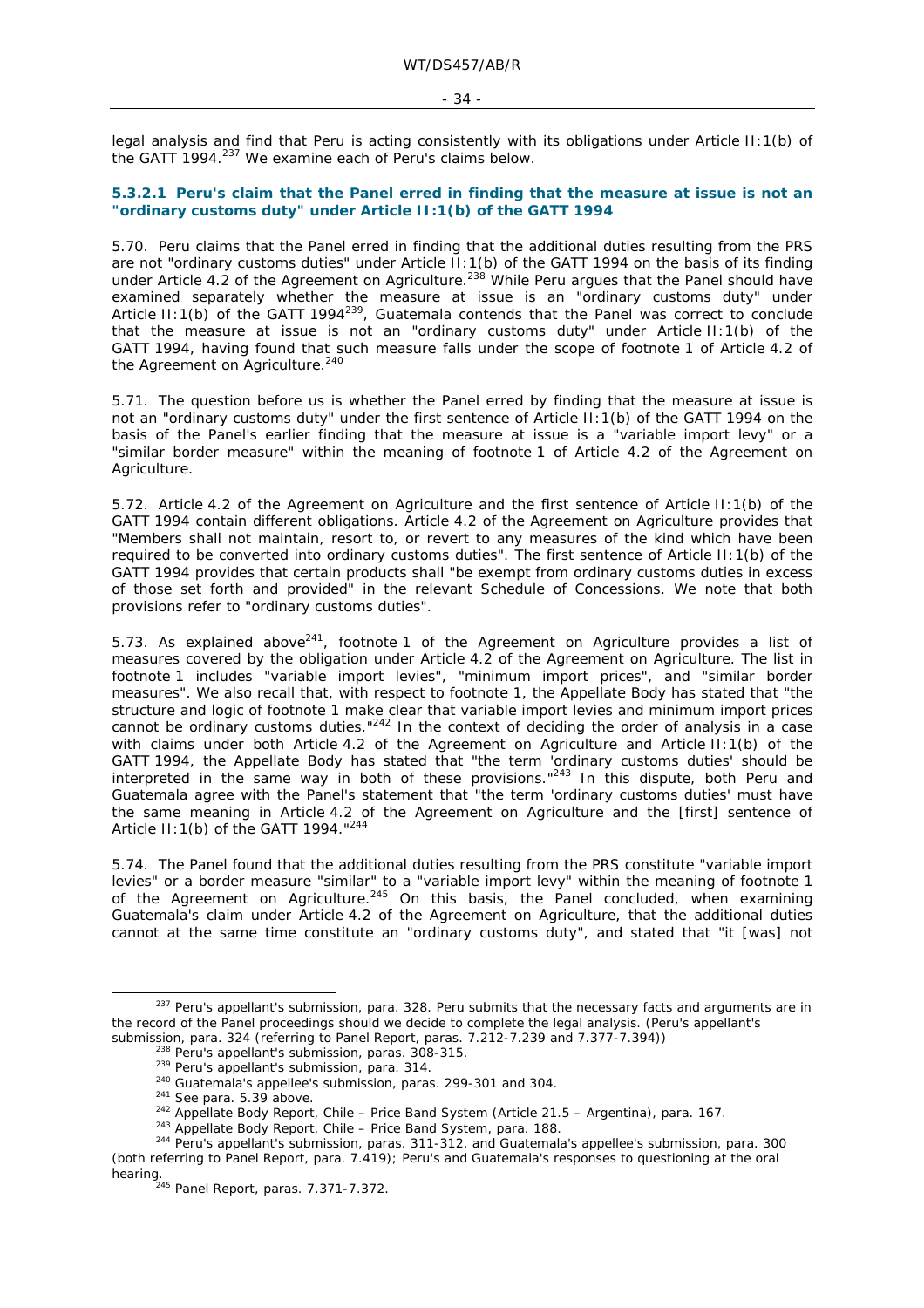necessary to undertake further analysis in this regard".<sup>246</sup> In the context of its analysis under Article II:1(b) of the GATT 1994, the Panel recalled the statement in *Chile – Price Band System*  that "the term 'ordinary customs duties' must have the same meaning" in both Article 4.2 of the Agreement on Agriculture and the first sentence of Article II: 1(b) of the GATT 1994.<sup>247</sup> The Panel also recalled its earlier conclusion that the additional duties are not "ordinary customs duties" in the context of Article 4.2 of the Agreement on Agriculture.<sup>248</sup> On the basis of the above considerations, the Panel concluded that the additional duties at issue are "other duties or charges" within the meaning of Article II:1(b) of the GATT 1994.<sup>249</sup> Given the Panel's finding that the additional duties resulting from the PRS fall within footnote 1 of the Agreement on Agriculture and that "variable import levies" cannot be "ordinary customs duties" within the meaning of Article 4.2, we consider that the Panel was correct in finding that such additional duties are also not "ordinary customs duties" within the meaning of the first sentence of Article II:1(b) of the GATT 1994.

5.75. Contrary to Peru's argument, the Panel's approach and reasoning do not suggest that the Panel found an inconsistency with Article II: 1(b) of the GATT 1994 "by implication" from a finding of inconsistency with Article 4.2 of the Agreement on Agriculture.250 Article 4.2 prohibits "measures of the kind which have been required to be converted into ordinary customs duties". In turn, the first sentence of Article II:1(b) of the GATT 1994 provides that certain products shall "be exempt from ordinary customs duties in excess of those set forth and provided" in the relevant Schedule of Concessions. The second sentence of Article II:1(b), read together with the Understanding on the Interpretation of Article II:1(b) of the GATT 1994, prohibits the imposition of "other duties or charges" in excess of those recorded in the relevant Member's Schedule of Concessions. In line with the understanding that Article 4.2 of the Agreement on Agriculture and Article II:1(b) of the GATT 1994 contain "distinct legal obligations arising under ... two different legal provisions" $^{251}$ , the Panel examined both provisions separately in different sections of its Report, and did not make a consequential finding of inconsistency with the second sentence of Article II:1(b) based on its earlier finding under Article 4.2.

5.76. On the basis of the foregoing, we find that Peru has not established that the Panel erred in finding that the measure at issue is not an "ordinary customs duty" under the first sentence of Article II:1(b) of the GATT 1994.

#### **5.3.2.2 Peru's claim that the Panel acted inconsistently with Article 11 of the DSU**

5.77. Peru claims that the Panel acted inconsistently with Article 11 of the DSU by failing to examine evidence relevant to the determination of whether Peru correctly scheduled the additional duties resulting from the PRS as "ordinary customs duties" within the meaning of Article II of the

<sup>&</sup>lt;sup>246</sup> Panel Report, para. 7.374. See also para. 7.373. The Panel referred to the Appellate Body's statement in *Chile – Price Band System (Article 21.5 – Argentina)* that, once it is shown that a measure falls into one of the categories prohibited in footnote 1, a "separate analysis of whether, or an additional demonstration that, the measure is 'other than ordinary customs duties' may also be undertaken to confirm such a finding. However, these are not indispensable for reaching a conclusion on the categories listed in footnote 1." (Appellate Body Report, *Chile – Price Band System (Article 21.5 – Argentina)*, para. 171)

footnote 1." (Appellate Body Report, *Chile – Price Band System (Article 21.5 – Argentina)*, para. 171) 247 Panel Report, para. 7.419 (referring to Panel Report, *Chile – Price Band System*, para. 7.104; and Appellate Body Report, *Chile – Price Band System*, para. 188). We also note the Appellate Body's statements in *Chile – Price Band System*, para. 188 ("'[o]rdinary customs duties' should be interpreted in the same way in both [Article 4.2 of the Agreement on Agriculture and Article II:1(b) of the GATT 1994]"), and *Chile – Price* 

*Band System (Article 21.5 – Argentina)*, paras. 167 and 171. 248 Panel Report, para. 7.423. 249 Panel Report, para. 7.425. In its analysis under Article II:1(b) of the GATT 1994, the Panel noted that "other duties or charges of any kind" correspond to a residual category of measures not falling under "ordinary customs duties" or under the three categories of measures covered by Article II:2 of the GATT 1994. (Panel Report, paras. 7.407-7.412) Thereafter, the Panel examined each of the three categories covered by Article II:2 *–* namely: (i) internal taxes; (ii) anti-dumping duties; and (iii) fees or charges for services rendered *–* and found that there is no relevant evidence that the additional duties resulting from the PRS correspond to any of them. (Panel Report, paras. 7.413-7.418) In response to questioning at the oral hearing and in their oral statements, the participants confirmed that Article II:2 of the GATT 1994 is not implicated in this appeal.<br><sup>250</sup> Peru's appellant's submission, para. 314.<br><sup>251</sup> Appellate Body Report, *Chile – Price Band System*, par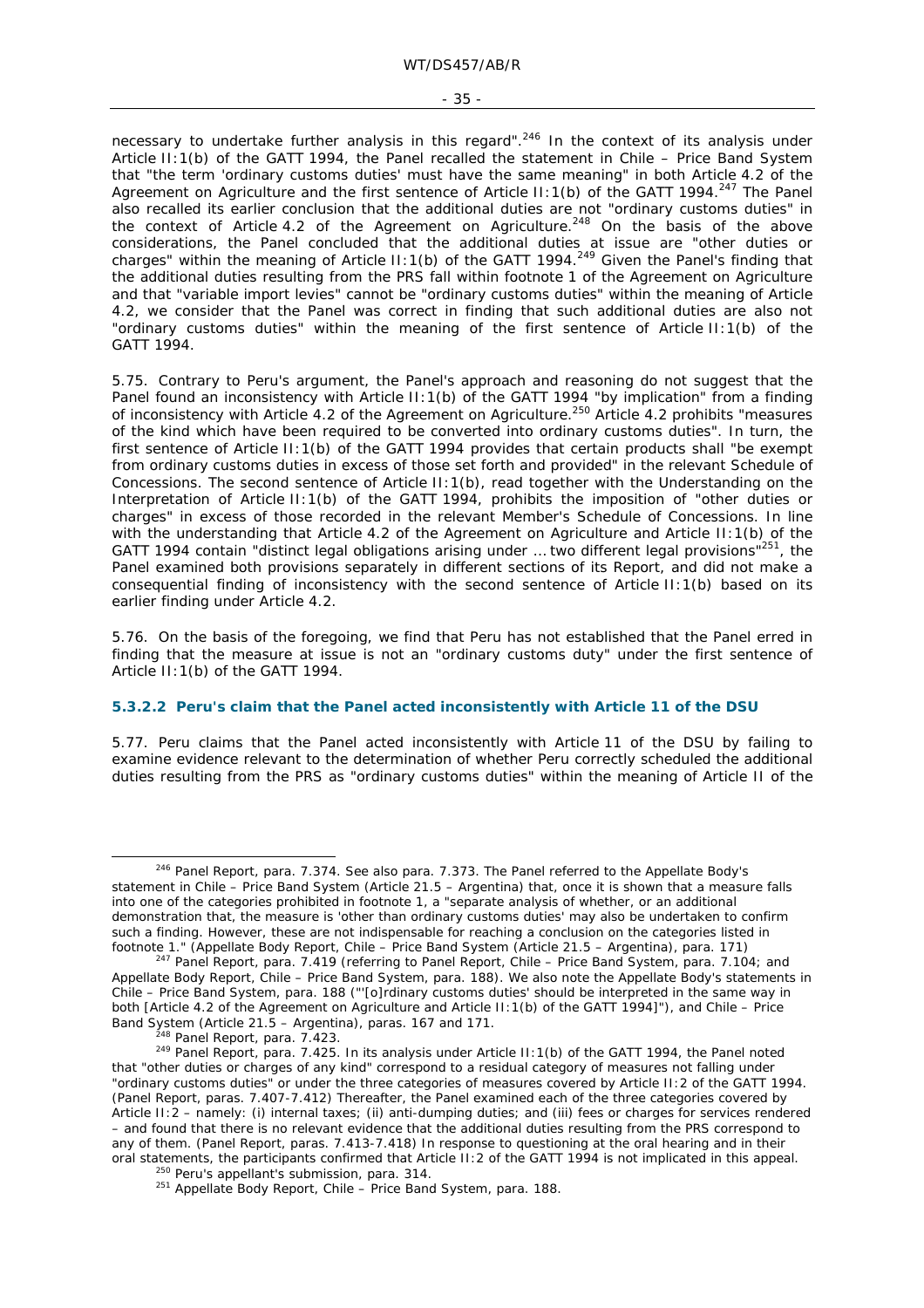- 36 -

GATT 1994.<sup>252</sup> Peru contends that, instead, the Panel found an inconsistency with the second sentence of Article II:1(b) of the GATT 1994 "by implication" of its finding of inconsistency with Article 4.2 of the Agreement on Agriculture.<sup>253</sup> Guatemala argues that, to the extent that the Panel failed to consider any facts, this was a result of the Panel's use of the correct legal standard, rather than any failure to conduct an objective assessment within the meaning of Article 11 of the DSU.<sup>254</sup> Thus, Guatemala submits that we need not complete the legal analysis in this regard.<sup>255</sup>

5.78. We have addressed above the standard articulated by the Appellate Body concerning a panel's duty under Article 11 of the DSU<sup>256</sup> and, in particular, that a challenge under Article 11 of the DSU must "stand by itself and be substantiated with specific arguments, rather than merely being put forth as a subsidiary argument or claim in support of a claim of a panel's failure to construe or apply correctly a particular provision of a covered agreement."<sup>257</sup>

5.79. We note that the Panel did not "deem it necessary" to rule on the impact of certain facts submitted by Peru.<sup>258</sup> The Panel, however, made this statement following its understanding that: (i) the term "ordinary customs duties" must have the same meaning in both Article 4.2 of the Agreement on Agriculture and the first sentence of Article II:1(b) of the GATT 1994<sup>259</sup>; and (ii) "the structure and logic of footnote 1 make clear that variable import levies and minimum import prices cannot be ordinary customs duties".<sup>260</sup> Thus, the Panel concluded that examination of the evidence presented by Peru was not necessary for its analysis of whether the measure at issue is an "ordinary customs duty". To that end, Peru's claim does not challenge any lack of objectivity in the Panel's assessment of the facts, but the correctness of the Panel's legal analysis. The Panel expressly acknowledged that "the parties differ as to whether there are elements in the Peruvian legislation that could characterize the duties resulting from the PRS as ordinary customs duties"261, but chose to rely only on those pieces of evidence that it considered relevant in the light of the articulated legal standard. Moreover, we observe that Peru put forward an analogous claim of error concerning the legal standard applied by the Panel when examining Guatemala's claim under the second sentence of Article II:1(b) of the GATT 1994. We have rejected Peru's claim ahac. ..... **2021.... Extreme in the set of the 11** of the DSU should not merely be put above.<sup>262</sup> As we have noted, a challenge under Article 11 of the DSU should not merely be put

<sup>&</sup>lt;sup>252</sup> Peru lists three "relevant facts" that the Panel did not "deem necessary to examine": (i) "the specific duties … were created in 1991, not in 2001", and were therefore part of Peru's customs tariff at the time of the Uruguay Round negotiations; (ii) during the Uruguay Round, the modalities agreed for the negotiation allowed developing countries to schedule "ordinary customs duties" by setting a tariff ceiling, "which is precisely what Peru did with respect to the tariff items subject to the specific duties"; and (iii) Peru confirmed, in the final days of the negotiations, that "its specific duties were not 'other duties or charges' required to be scheduled as<br>such". (Peru's appellant's submission, para. 321.)

 $\frac{253}{1}$  Peru's appellant's submission, paras. 319 and 322-323. Peru takes issue with the Panel's statement that it "[did] not deem it necessary to rule on the impact of the elements of the Peruvian legislation on the characterization of the duties resulting from the PRS as ordinary customs duties." (Peru's appellant's submission, para. 319 (referring to Panel Report, para. 7.423))

<sup>&</sup>lt;sup>254</sup> Guatemala's appellee's submission, para. 307. See also paras. 308-309 (referring to Appellate Body Report, *US – Carbon Steel (India)*, para. 4.80). According to Guatemala, the Panel acknowledged that Peru had made certain factual assertions relating to the measure at issue, but found that their examination was unnecessary given its previous characterization of the measure as a "variable import levy". Guatemala submits that any error in the Panel's approach would therefore be an error of law, not an inconsistency with Article 11 of the DSU. (Guatemala's appellee's submission, para. 400)

<sup>&</sup>lt;sup>255</sup> Guatemala's appellee's submission, paras. 310-311.<br><sup>256</sup> See para. 5.66 above.<br><sup>257</sup> Appellate Body Report, *US – Anti-Dumping and Countervailing Duties (China)*, para. 337 (referring to Appellate Body Reports, *US – Steel Safeguards*, para. 498; and *Australia – Apples*, para. 406.) In case of similarly overlapping claims of error in the application of a legal standard to the relevant facts of a case and under Article 11 of the DSU, there is no basis to have a separate and additional examination of whether a panel has conducted an objective assessment of the facts under Article 11 of the DSU. (Appellate Body

Reports, *China – Rare Earths*, para. 5.174 (referring to Appellate Body Report, *China – GOES*, para. 184))<br><sup>258</sup> Panel Report, para. 7.423.<br><sup>259</sup> Panel Report, para 7.419 (referring to Panel Report, *Chile – Price Band S* Appellate Body Report, *Chile – Price Band* System, para. 188 (where the Appellate Body agreed that "'ordinary customs duties' should be interpreted in the same way in both [Article 4.2 of the Agreement on Agriculture and Article II:1(b) of the GATT 1994]"). 260 Panel Report, para. 7.422 (emphasis omitted) (quoting Appellate Body Report, *Chile – Price Band* 

*System (Article 21.5 – Argentina)*, para. 167).<br><sup>261</sup> Panel Report, para. 7.423.<br><sup>262</sup> See paras. 5.70-5.76 above.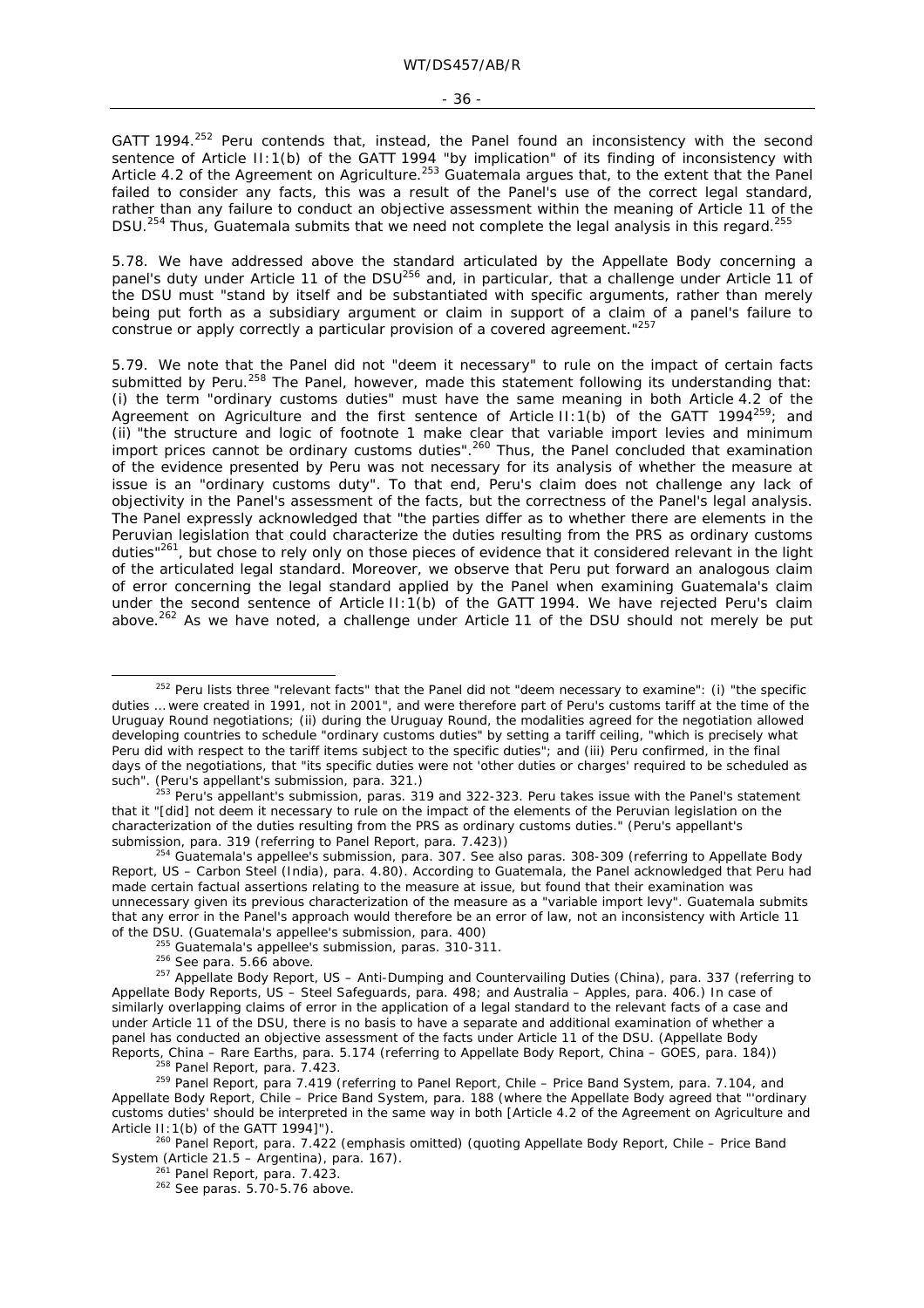forth as a subsidiary argument or claim in support of a claim that a panel failed to construe or apply correctly a particular provision.<sup>263</sup>

5.80. On the basis of the foregoing, we find that the Panel did not act inconsistently with Article 11 of the DSU in its examination of Guatemala's claim under Article II:1(b) of the GATT 1994. Having found that the Panel did not err in finding that the measure at issue is not an "ordinary customs duty" under the first sentence of Article II:1(b) of the GATT 1994, and having found that the Panel did not act inconsistently with Article 11 of the DSU, we need not address Peru's request to complete the legal analysis.

### **5.3.3 Relationship between WTO and FTA provisions**

#### **5.3.3.1 New arguments**

5.81. Guatemala contends that Peru's arguments that the Panel erred in its interpretation of Article 4.2 of the Agreement on Agriculture and Article II:1(b) of the GATT 1994 by failing to take into account Article 31(3) of the Vienna Convention were not raised before the Panel and are accordingly not properly within the scope of the appeal.<sup>264</sup> Guatemala objects that it is confronted for the first time on appeal with these arguments and with extensive supporting materials.<sup>265</sup> Guatemala thus requests us to exclude from the scope of this appeal these arguments, which, according to Guatemala, would require us to consider new facts266 and to address issues that are not issues of law covered in the Panel Report or legal interpretations developed by the Panel. Guatemala contends that our consideration of Article 31(3)(a) and (c) of the Vienna Convention, either with respect to the FTA or ILC Articles 20 and 45, would thus be contrary to Article 17.6 of the DSU $^{267}$  and would violate Guatemala's due process rights. $^{268}$ 

5.82. At the oral hearing, Peru responded that the Appellate Body's jurisprudence does not support the conclusion that all issues must be raised at each stage of the proceedings. Rather, according to the jurisprudence, WTO Members have the right to raise new arguments on appeal, provided these do not require the Appellate Body to solicit or review new facts.

5.83. In previous disputes, the Appellate Body has considered that, while in principle new arguments are not excluded from the scope of appellate review, its ability to consider new arguments is circumscribed by Article 17.6 of the DSU.<sup>269</sup> In particular, the Appellate Body has found that it would be able to consider new arguments if: (i) they do not require it "to solicit, receive and review new facts<sup>"270</sup>; and (ii) they "involve either an 'issue of law covered in the panel<br> $\frac{270}{100}$  and (ii) they "involve either an 'issue of law covered in the panel report' or 'legal interpretations developed by the panel"<sup>271</sup> In any event, such consideration must not compromise a party's due process rights to have a fair opportunity to defend itself adequately.272

5.84. Peru claims on appeal that the Panel erred in the interpretation of Article 4.2 of the Agreement on Agriculture and Article II:1(b) of the GATT 1994 because it failed to take into account the FTA between Peru and Guatemala and ILC Articles 20 and 45, in accordance with Article 31(3) of the Vienna Convention. Nevertheless, Peru also requests us "to *declare moot and with no legal effect*" the Panel's findings in paragraphs 7.525-7.528 and to reverse the Panel's findings in paragraph 8.1.f of the Panel Report<sup>273</sup>, which are not those findings concerning the interpretation of Article 4.2 and Article II:1(b), but rather those concerning the question of whether, by means of the FTA, the parties modified their WTO rights between themselves. We thus note that, while Peru's arguments on appeal focus on the interpretation of Article 4.2 and Article II:1(b) under Article 31(3)(a) and (c) of the Vienna Convention, Peru also requests the reversal of the Panel's findings on the alleged modification of WTO provisions by means of the FTA.

<sup>&</sup>lt;sup>263</sup> Appellate Body Report, *US – Anti-Dumping and Countervailing Duties (China)*, para. 337.<br><sup>264</sup> Guatemala's appellee's submission, paras. 42-44.<br><sup>265</sup> Guatemala's appellee's submission, para. 44.<br><sup>266</sup> Guatemala's ap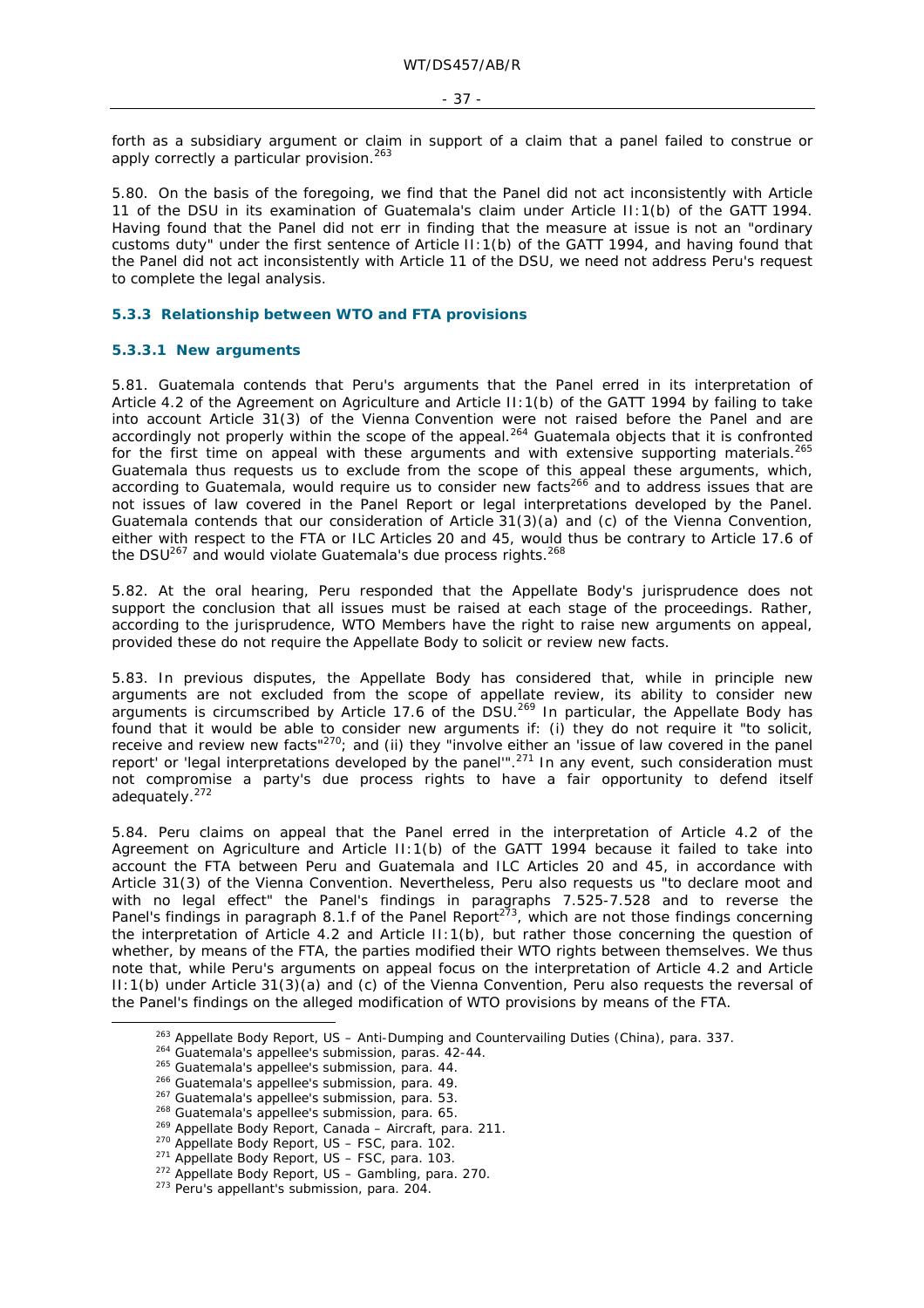5.85. We note that, before the Panel, Peru did not raise arguments in respect of the FTA or ILC Articles 20 or 45 under Article 31(3)(a) or (c) of the Vienna Convention. Its arguments in respect of the FTA were that, even assuming that Peru's PRS was WTO-inconsistent, Peru and Guatemala had *modified* between themselves the relevant WTO provisions to the extent that the FTA allowed Peru to maintain the PRS. Peru referred to Article 41 of the Vienna Convention in support of its argument that parties to a multilateral treaty may modify their obligations as between themselves.<sup>274</sup>

5.86. Although, before the Panel, Peru did not raise arguments on the interpretation of Article 4.2 of the Agreement on Agriculture and Article II:1(b) of the GATT 1994 on the basis of Article 31(3)(a) or (c) of the Vienna Convention, it did raise arguments concerning the interpretation of Article 4.2 and Article II:1(b). Peru's arguments on appeal, albeit new, are framed as concerning the interpretation of WTO provisions, namely, Article 4.2 and Article II:1(b), which were raised before the Panel and are covered in the Panel Report. Therefore, Peru's new arguments on appeal can be considered as relating to "issues of law covered in the panel report" or "legal interpretations developed by the panel".<sup>275</sup> We consider that although arguments relating to the FTA and the ILC Articles 20 and 45 under Article 31(3) of the Vienna Convention were not raised before the Panel, those arguments can be addressed in this appeal to the extent they concern issues of law and legal interpretations covered in the Panel Report, and without prejudicing Guatemala's due process rights. In addition, we are of the view that the consideration of provisions of an FTA for the purpose of determining whether a Member has complied with its WTO obligations involves legal characterizations that fall within the scope of appellate review under Article 17.6 of the DSU.<sup>276</sup>

5.87. We now turn to Guatemala's contention that, in order to address the new arguments raised by Peru, we would have to consider facts that were not presented to the Panel.<sup>277</sup> We agree that if Peru's new arguments on appeal required us to review new facts, we would not be able to address such arguments to that extent. However, to the extent Peru's arguments would require us to consider the provisions of the FTA and ILC Articles 20 and 45 to determine the consistency of the PRS with Article 4.2 of the Agreement on Agriculture and Article II:1(b) of the GATT 1994, we are not persuaded that consideration of Peru's arguments on appeal would require us to review new facts.

 $276$  In respect of the provisions of the FTA at issue, we note that FTAs among WTO Members are permitted by Article XXIV of the GATT 1994 and by Article V of the General Agreement on Trade in Services (GATS) provided they fulfil specific conditions set forth in these provisions of WTO law. Article XXIV of the GATT 1994 and Article V of the GATS necessitate consideration of relevant FTA provisions and thus provide a basis for panels and the Appellate Body to determine the meaning of the provisions in such FTAs in order to determine their consistency with WTO law. We further recall that, in *EC – Bananas III*, the Appellate Body was confronted with the issue of whether the panel erred in conducting an objective examination of the requirements of the Fourth ACP-EC Convention of Lomé, Decision of the CONTRACTING PARTIES of 9 December 1994, L/7604, 19 December 1994; extended by EC – The Fourth ACP-EEC Convention of Lomé, Extension of Waiver, Decision of the WTO General Council of 14 October 1996, WT/L/186 (Lomé Convention). In that dispute, the GATT Contracting Parties granted the European Communities a waiver from Article I of the GATT 1947. (The EC – The Fourth ACP-EC Convention of Lomé, Extension of Waiver, Decision of the WTO General Council of 14 October 1996, WT/L/186 (Lomé Waiver) to permit the European Communities to provide preferential treatment to products originating from the African, Caribbean, and Pacific Group of States (ACP) to the extent required under the Lomé Convention.) The Appellate Body agreed with the panel that, since the GATT Contracting Parties "incorporated a reference to the Lomé Convention into the Lomé Waiver, the meaning of the Lomé Convention became a GATT/WTO issue" to the extent necessary to interpret the Lomé Waiver. (See Appellate Body Report, *EC – Bananas III*, para. 167)<br><sup>277</sup> In particular, Guatemala refers to statements or practice by WTO Members in WTO bodies or outside

the WTO, facts pertaining to the negotiating history or circumstances of the conclusion of the Vienna Convention, and evidence of domestic practices and judicial decisions as well as the provisions of the FTA. (Guatemala's appellee's submission, paras. 49-50)

 $274$  Panel Report, para. 7.508.<br> $275$  Before the Panel, Peru also claimed that, if the Panel were to conclude that the PRS is inconsistent with the WTO agreements, the terms of the FTA should be considered as having modified as between the parties to the FTA their WTO rights and obligations. (Panel Report, para. 7.507) Thus, even if one were to take the view, as Guatemala does, that such arguments do not in fact concern interpretations but rather modifications of WTO provisions, they could be considered as relating to "issue[s] of law covered in the panel report" or "legal interpretations developed by the panel", to the extent they concern the Panel's finding on the alleged modification of WTO rights and obligations by means of the FTA.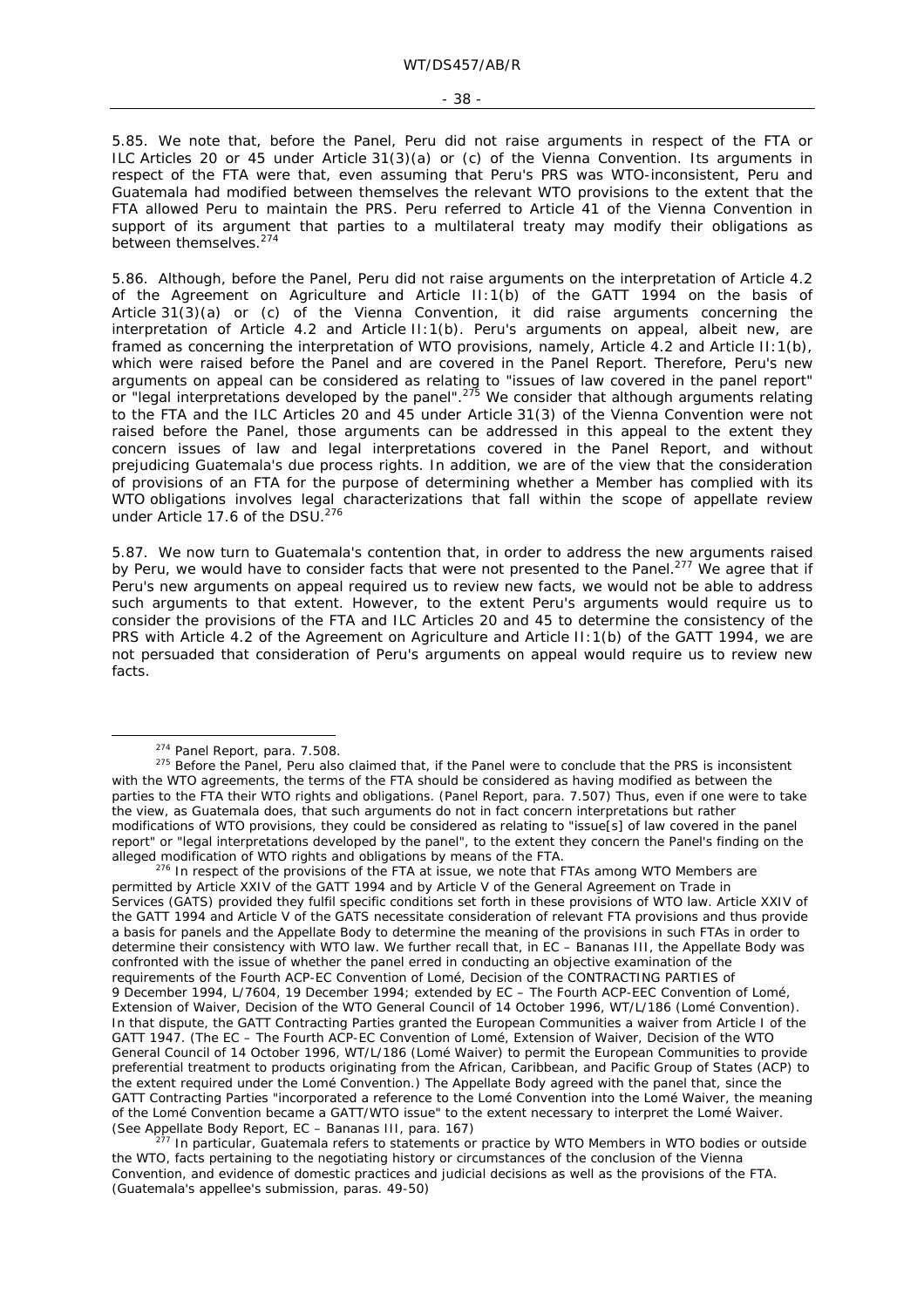5.88. In the light of the above, we are of the view that Peru's arguments on appeal regarding the interpretation of Article 4.2 of the Agreement on Agriculture and Article II:1(b) of the GATT 1994 in accordance with Article 31(3)(a) and (c) of the Vienna Convention are new, but concern "issues of law covered in the panel report" or "legal interpretations developed by the panel". Therefore, to the extent that consideration of these arguments does not require us to consider new facts, we are of the view that such arguments do not adversely affect Guatemala's due process rights and were properly raised on appeal.

5.89. Guatemala further contends that, even accepting that Peru can raise its new arguments on appeal, the Panel was not obliged to address these arguments on its own motion, considering that Peru did not raise them before the Panel. Guatemala contends that the Panel cannot be faulted because it failed to address arguments that Peru did not raise in the Panel proceedings.<sup>278</sup> In Guatemala's view, in the absence of arguments by Peru, the Panel was not required to develop on its own motion an interpretation of Article 4.2 of the Agreement on Agriculture and Article II:1(b) of the GATT 1994 under Article 31(3) of the Vienna Convention that took into account the FTA and ILC Articles 20 and 45.

5.90. These arguments by Guatemala do not concern the *admissibility* of Peru's arguments on appeal, but, rather, the *merits* of the Panel's findings on the interpretation of Article 4.2 of the Agreement on Agriculture and Article II:1(b) of the GATT 1994. Therefore, these arguments should not be considered separately from the issue of whether the Panel committed an error in its interpretation of Article 4.2 and Article II:1(b).

### **5.3.3.2 Peru's arguments under Article 31 of the Vienna Convention**

5.91. Peru contends that the Panel should have interpreted the term "shall not maintain" in Article 4.2 of the Agreement on Agriculture in the light of the provisions of the FTA between Peru and Guatemala as allowing Peru to maintain the PRS. More specifically, Peru argues that paragraph 9 of Annex 2.3 to the FTA, providing that "Peru may maintain its Price Range System" with regard to imports of certain products, is relevant to the interpretation of Article 4.2 of the Agreement on Agriculture and Article II:1(b) of the GATT 1994 in accordance with Article 31(3)(a) and (c) of the Vienna Convention.<sup>279</sup> Peru also contends that, according to ILC Article 20, Guatemala's approval and ratification of the FTA amounts to "consent" precluding the wrongfulness of Peru's maintenance of the PRS, and that "Guatemala's ratification of the FTA amounts to a waiver in the sense of Article 45(a) of the ILC Articles".280 Peru makes, *mutatis mutandis*, the same arguments in respect of Article II: 1(b) of the GATT 1994.<sup>281</sup>

5.92. Guatemala responds that Peru is misusing Article 31 of the Vienna Convention, which is about the *interpretation* of a treaty, and that Peru does not want us merely to *interpret* Article 4.2 in the light of the FTA or the ILC Articles. Rather, in Guatemala's view, Peru wants us to *modify*  and *amend* Article 4.2, and to *apply* the provisions of the FTA or certain ILC Articles.282 Guatemala submits that a treaty interpreter is constrained, in the interpretative exercise, by the natural limits of the treaty language being interpreted and that Peru is requesting us to modify or amend WTO law and *apply* it in a manner that no longer corresponds to its wording.<sup>283</sup>

<sup>&</sup>lt;sup>278</sup> Guatemala's appellee's submission, para. 179.<br><sup>279</sup> Article 31 of the Vienna Convention, entitled "General rule of interpretation", states in relevant part:

<sup>1.</sup> A treaty shall be interpreted in good faith in accordance with the ordinary meaning to be given to the terms of the treaty in their context and in the light of its object and purpose.

<sup>…</sup>  3. There shall be taken into account, together with the context:

<sup>(</sup>a) any subsequent agreement between the parties regarding the interpretation of the treaty or the application of its provisions;

<sup>(</sup>b) any subsequent practice in the application of the treaty which establishes the agreement of

the parties regarding its interpretation;

<sup>(</sup>c) any relevant rules of international law applicable in the relations between the parties.<br><sup>280</sup> Peru's appellant's submission, paras. 213-215. Peru refers to ILC Articles 20 and 45 (on the validity of "consent" by a state that precludes wrongfulness of an act of another state within the limits of that consent and the "loss of the right to invoke responsibility of a state" in circumstances where the injured state has validly waived the claim).

<sup>&</sup>lt;sup>281</sup> Peru's appellant's submission, paras. 301, 303, 305, and 307.<br><sup>282</sup> Guatemala's appellee's submission, para. 182.<br><sup>283</sup> Guatemala's appellee's submission, para. 197.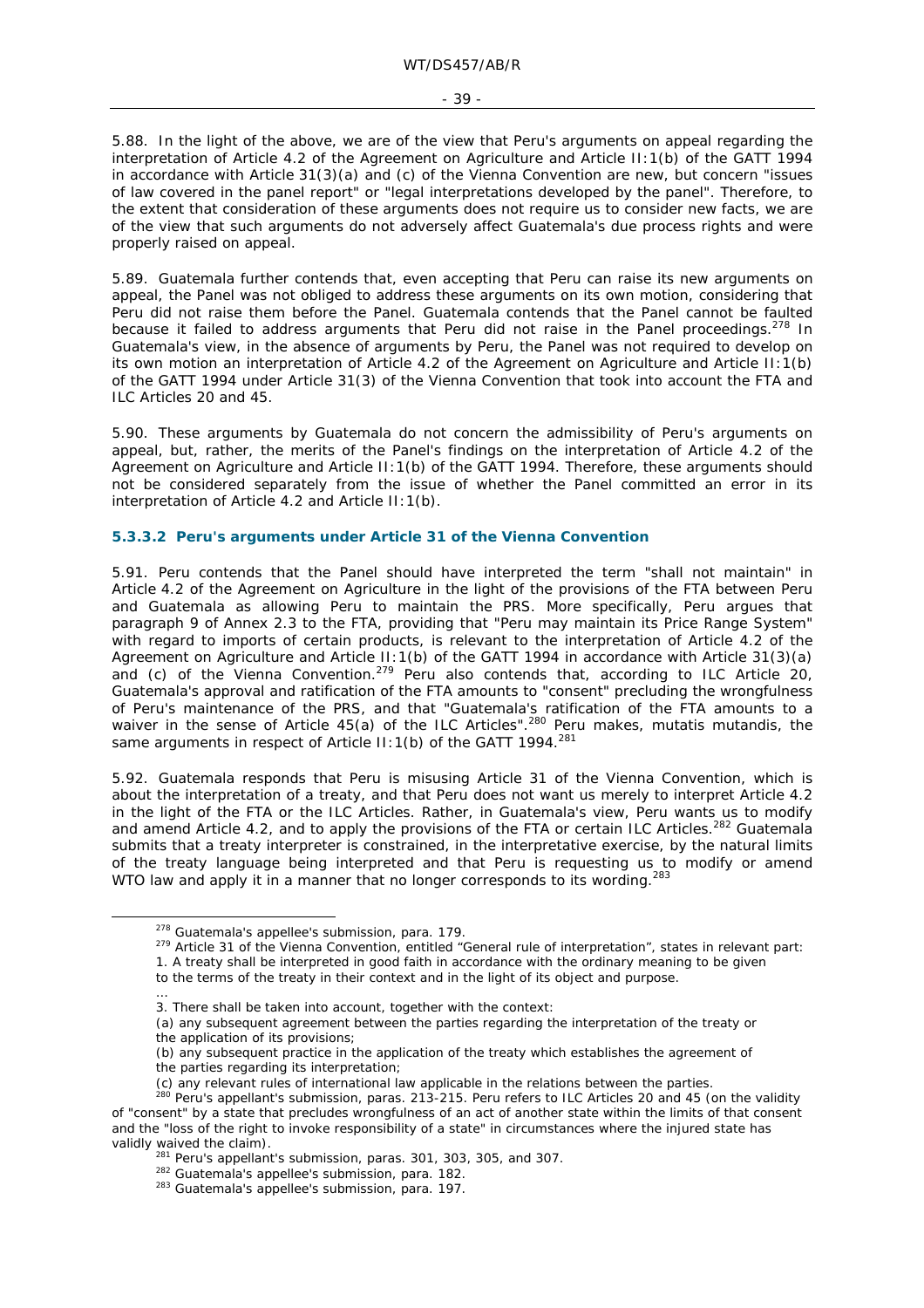5.93. We note that Peru argues that, by relying on paragraph 9 of Annex 2.3 to the FTA and on ILC Articles 20 and 45, the Panel should have interpreted the terms "shall not maintain" in Article 4.2 of the Agreement on Agriculture as meaning "may maintain" in the relationship between Peru and Guatemala.<sup>284</sup> By the same token, we understand Peru to suggest that, by relying on paragraph 9 of Annex 2.3 to the FTA and on ILC Articles 20 and 45, the Panel should have interpreted Article II:1(b) of the GATT 1994 as allowing Peru to maintain the PRS. Article 31 *–*  included in Part III, Section 3 of the Vienna Convention, entitled "Interpretation of Treaties" *–* is meant to assist an interpreter in ascertaining the ordinary meaning of treaty terms, reflecting the common intention of the parties to the treaty. Under Article 31, treaty terms should be interpreted in accordance with their ordinary meaning in their context and in the light of the object and purpose of the treaty.

5.94. While context is a necessary element of an interpretative analysis under Article 31 of the Vienna Convention, its role and importance in an interpretative exercise depends on the clarity of the plain textual meaning of the treaty terms. If the meaning of treaty terms is difficult to discern, determining the ordinary meaning under Article 31 may require more reliance on the context and the object and purpose of the treaty and possibly other elements considered "together with the context" and the tools mentioned in Article 32. However, we do not see how, in an interpretative exercise under Article 31, elements considered "together with the context" can be used to reach the conclusion that the textual terms "shall not maintain" in Article 4.2 of the Agreement on Agriculture should be read as meaning "may maintain" based on a particular provision found in the FTA. We do not consider that Article 31 can be used to develop interpretations based on asserted subsequent agreements or asserted "relevant rules of international law applicable in the relations between the parties" under Article 31(3)(a) and (c) that appear to subvert the common intention of the treaty parties as reflected in the text of Article 4.2 and Article II:1(b).

5.95. Moreover, Peru clarified at the oral hearing that it is advocating an interpretation of Article 4.2 of the Agreement on Agriculture and Article II:1(b) of the GATT 1994 as permitting the PRS exclusively in the relations between Peru and Guatemala, who are the parties to the FTA.<sup>285</sup> Article 31(1) of the Vienna Convention states that "[a] treaty shall be interpreted" such that the object of the interpretative exercise is the treaty as a whole, not the treaty as it may apply between some of its parties. We thus understand that, with multilateral treaties such as the WTO covered agreements, the "general rule of interpretation" in Article 31 of the Vienna Convention is aimed at establishing the ordinary meaning of treaty terms reflecting the common intention of the parties to the treaty, and not just the intentions of some of the parties. While an interpretation of the treaty may in practice apply to the parties to a dispute, it must serve to establish the common intentions of the parties to the treaty being interpreted.

5.96. Therefore, although Peru submits on appeal that the Panel erred in the interpretation of Article 4.2 of the Agreement on Agriculture and Article II:1(b) of the GATT 1994, in our view, these arguments are beyond the scope of an interpretative exercise as envisaged in Article 3.2 of the DSU and in Article 31 of the Vienna Convention. They are essentially the same arguments Peru made before the Panel when it argued that, by virtue of the FTA, Peru and Guatemala modified between themselves their obligations under the relevant WTO provisions.<sup>286</sup> This is also confirmed by the fact that, in concluding its arguments that Article 4.2 and Article II:1(b) should be interpreted taking into account the FTA under Article 31(3)(a) and (c) of the Vienna Convention, Peru requests us to reverse the Panel's findings concerning the alleged modification of WTO provisions by means of the FTA.<sup>287</sup>

5.97. Having concluded that Peru's arguments in fact amount to arguments about alleged modifications of Article 4.2 of the Agreement on Agriculture and Article II:1(b) of the GATT 1994 as between Peru and Guatemala, and not to their interpretations under Article 31 of the Vienna Convention, we now turn to consider whether other arguments made by Peru on the basis of

<sup>&</sup>lt;sup>284</sup> Paragraph 9 of Annex 2.3 to the FTA states that "Peru may maintain its Price Range System".<br><sup>285</sup> Peru is not arguing that its interpretation of Article 4.2 of the Agreement on Agriculture and

Article II:1(b) of the GATT 1994 based on Article 31(3)(a) and (c) of the Vienna Convention would equally apply to other WTO Members. As considered above in sections 5.3.1 and 5.3.2, Peru advocates a "multilateral" interpretation of Article 4.2 of the Agreement on Agriculture and Article II:1(b) of the GATT 1994 in arguing that the measure at issue in an "ordinary custom duty" and does not constitute a "variable import levy" or "similar border measure". 286 Panel Report, paras. 7.506-7.510. 287 Peru's appellant's submission, para. 204.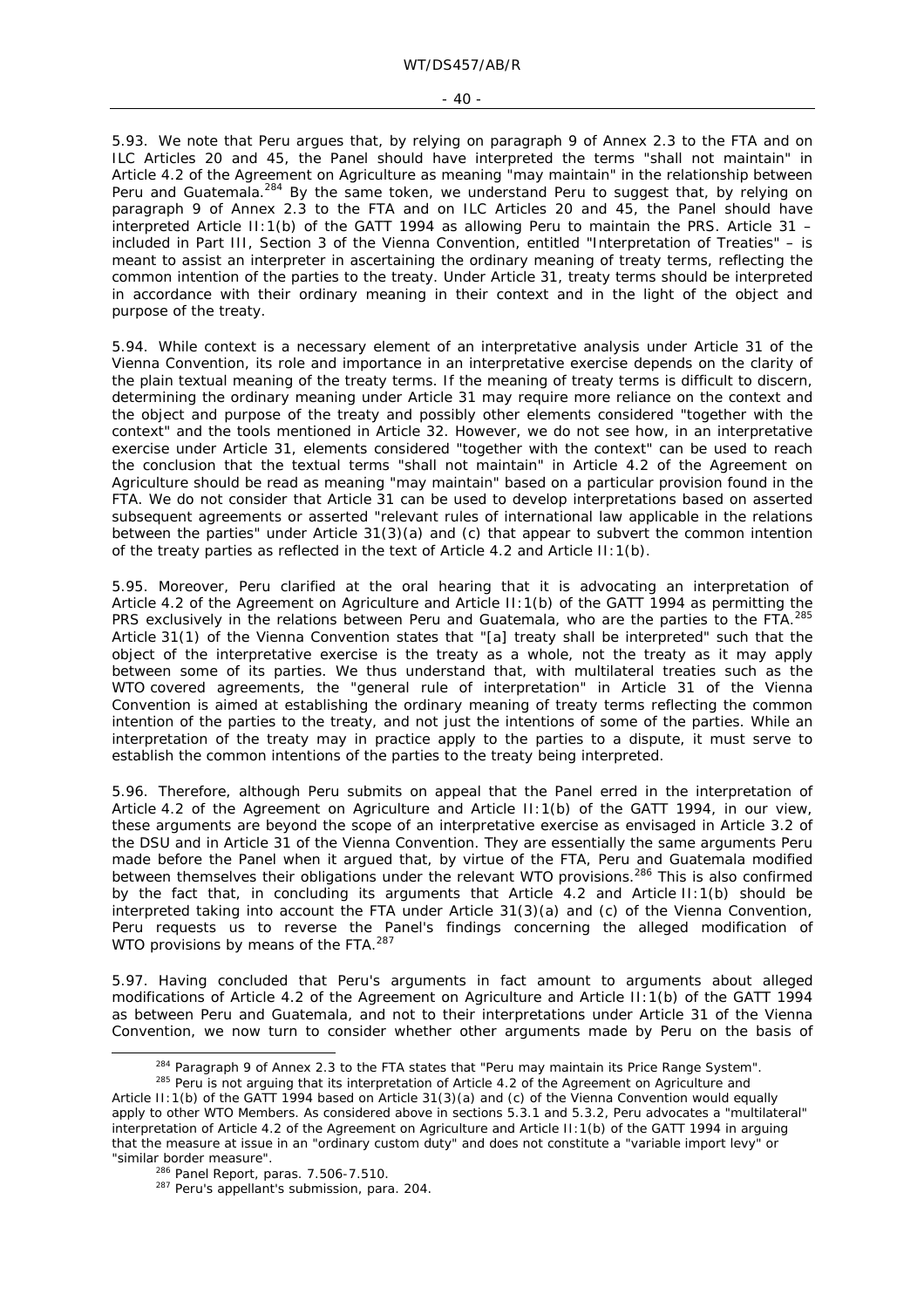Article 31(3)(a) and (c) of the Vienna Convention would confirm or change our conclusion that Peru's arguments do not concern interpretations within the meaning of Article 31.

5.98. Peru's argues that the FTA and ILC Articles 20 and 45 constitute relevant rules of international law applicable in the relations between the parties within the meaning of Article 31(3)(c) of the Vienna Convention and that, in addition, the FTA constitutes a "subsequent agreement between the parties" under Article 31(3)(a). In this respect, Peru's arguments require us to address the threshold question of whether the FTA and ILC Articles 20 and 45 are instruments that could be taken into account "together with the context" under Article 31(3)(a) and (c) of the Vienna Convention in the interpretation of Article 4.2 of the Agreement on Agriculture and Article II:1(b) of the GATT 1994.

5.99. In particular, Peru contends that the both the FTA and the ILC Articles are "rules of international law", that they are "applicable" between the parties, that they are "relevant" to the interpretation of the above-mentioned WTO provisions, and that "parties" in Article 31(3)(c) of the Vienna Convention should be understood to mean the parties to the dispute.288 Similarly, Peru argues that the FTA is a "subsequent agreement", that it is "regarding the interpretation" of a treaty, and that the term "parties" in Article 31(3)(a) should be understood to mean the parties to the dispute.<sup>289</sup> Guatemala rejects all these arguments by Peru.<sup>290</sup>

5.100. We begin by examining, without addressing whether they are rules of international law applicable between the parties, whether the FTA and ILC Articles 20 and 45 can be considered as "relevant" to the interpretation of Article 4.2 of the Agreement on Agriculture and Article II:1(b) of the GATT 1994 within the meaning of Article 31(3)(c) of the Vienna Convention, and whether the FTA can be considered as a subsequent agreement "regarding the interpretation" of these WTO provisions within the meaning of Article 31(3)(a) of the Vienna Convention.

5.101. In order to be "relevant" for purposes of interpretation, rules of international law within the meaning of Article 31(3)(c) of the Vienna Convention must concern the same subject matter as the treaty terms being interpreted.291 In *EC and certain member States – Large Civil Aircraft*, the Appellate Body considered that Article 4 of the 1992 Agreement between the EEC and the United States on Trade in Civil Aircraft<sup>292</sup> was not relevant to the interpretation of "benefit" in Article 1.1(b) of the Agreement on Subsidies and Countervailing Measures (SCM Agreement), because, while imposing certain quantitative limits on the amount of government support that may be provided for the development of large civil aircraft programmes, it did not "speak to the market-based concept of 'benefit' as reflected in Article 1.1(b) of the SCM Agreement and the market-based benchmark reflected in Article  $14(b)$ ".<sup>293</sup> The Appellate Body has also considered that agreements "regarding the interpretation of the treaty or the application of its provisions" within the meaning Article 31(3)(a) of the Vienna Convention are "agreements bearing specifically upon the interpretation of a treaty".<sup>294</sup>

5.102. Paragraph 9 of Annex 2.3 to the FTA states that "Peru may maintain its Price Range System". ILC Article 20 addresses the issue of validity of consent by a State that precludes the wrongfulness of a given act by another State within the limits of that consent. ILC Article 45,

<sup>&</sup>lt;sup>288</sup> See Peru's appellant's submission paras. 161-198 and 205-212.<br><sup>289</sup> See Peru's appellant's submission paras. 226-233.<br><sup>290</sup> Guatemala's appellee's submission paras. 206-287.<br><sup>291</sup> Appellate Body Reports, *US – Anti-*

*certain member States – Large Civil Aircraft*, para. 846. 292 Done at Brussels on 17 July 1992, *Official Journal of the European Communities*, L Series, No. 301 (17 October 1992), p. 32.<br><sup>293</sup> Appellate Body Report, *EC and certain member States – Large Civil Aircraft*, para. 851.<br><sup>294</sup> Appellate Body Reports, *EC – Bananas III (Article 21.5 – Ecuador II / Article 21.5 – US)*, par

In *US – Clove Cigarettes*, the Appellate Body found that it was not possible to discern a function of

paragraph 5.2 of the 2001 Doha Ministerial Decision "*other than* to interpret the term 'reasonable interval'" in the Agreement on Technical Barriers to Trade (TBT Agreement), and it was therefore considered to "*bear[] specifically* upon the interpretation" of that term. (Appellate Body Report, *US – Clove Cigarettes*, para. 266 (emphasis original)) In *US – Tuna II (Mexico)*, the Appellate Body found that a TBT Committee Decision could be considered as a "subsequent agreement" within the meaning of Article 31(3)(a) of the Vienna Convention. The Appellate Body considered that the extent to which the Decision would inform the interpretation and application of a term or provision of the TBT Agreement would depend on the degree to which it "bears specifically" on the interpretation and application of a term or provision "in a specific case". (Appellate Body Report, *US – Tuna II (Mexico)*, para. 372)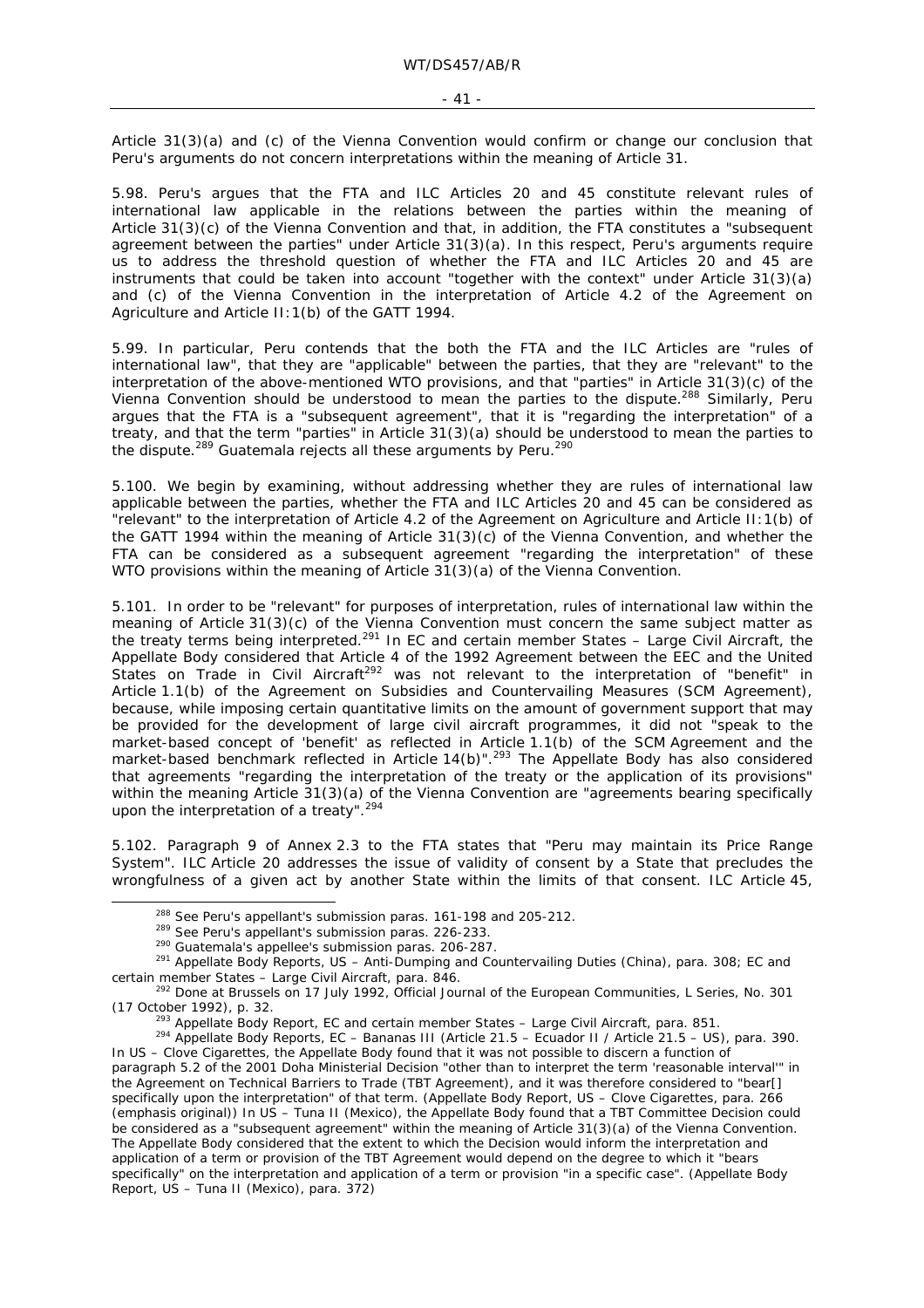paragraph (a) concerns the loss of right to invoke responsibility of a State, in circumstances where the injured State has validly waived the claim.

5.103. The specific interpretative issues arising under Article 4.2 of the Agreement on Agriculture and Article II:1(b) of the GATT 1994 in question in this dispute are not whether Peru "may maintain" its PRS with regard to designated products<sup>295</sup>, or whether Guatemala has consented to the maintain" its PRS with regard to designated products<sup>295</sup>, or whether Guatemala has consented to the maintenance of the PRS or waived its right to challenge it.296 Rather, in order to determine whether Peru could maintain its PRS, the Panel had to interpret the meaning of the terms in Article 4.2 and footnote 1 of the Agreement on Agriculture, and find whether the additional duties resulting from the PRS could be characterized as "variable import levies", "minimum import prices" or "similar border measures" rather than "ordinary customs duties" within the meaning of footnote 1. With respect to Article II:1(b) of the GATT 1994, the Panel had to determine whether the additional duties resulting from the PRS could be characterized as "other duties or charges" or "ordinary custom duties". Paragraph 9 of Annex 2.3 to the FTA and ILC Articles 20 and 45 do not provide "relevant" interpretative guidance in this respect. Thus, we do not see how the FTA and ILC Articles 20 and 45 can be considered as rules concerning the same subject matter as Article 4.2 and Article II:1(b), or as bearing specifically upon the interpretation of these provisions.

5.104. Thus, without reaching the questions of whether the FTA and ILC Articles 20 and 45 are "rules of international law applicable in the relations between the parties" within the meaning of Article  $31(3)(c)$  of the Vienna Convention and whether the FTA is an "agreement" within the meaning of Article 31(3)(a), we disagree with Peru that the FTA and ILC Articles 20 and 45 are "relevant" rules of international law within the meaning of Article 31(3)(c) and that the FTA is a subsequent agreement "regarding the interpretation" of Article 4.2 of the Agreement on Agriculture and Article II:1(b) of the GATT 1994 within the meaning of Article 31(3)(a) of the Vienna Convention.

5.105. Having concluded that the FTA and ILC Articles 20 and 45 are not "relevant" to the interpretation of Article 4.2 of the Agreement on Agriculture and Article II:1(b) of the GATT 1994 within the meaning of Article 31(3)(c) of the Vienna Convention, and that the FTA does not qualify as a subsequent agreement "regarding the interpretation" of these provisions within the meaning of Article 31(3)(a), there is no need for us to address whether the FTA and ILC Articles 20 and 45 are "rules of international law applicable in the relations between the parties", or the meaning of the term "parties" in both Article 31(3)(a) and (c) of the Vienna Convention. Similarly, there is no need for us to address whether the FTA can be considered as an "agreement" within the meaning of Article 31(3)(a) for purposes of Article 4.2 and Article II:1(b).

 $295$  We further note that, even from the perspective of the FTA, other FTA provisions seem to give priority to WTO law and can be read as qualifying paragraph 9 of Annex 2.3. Thus, under Article 1.3, paragraph 1, of the FTA, "[p]arties confirm their existing mutual rights and obligations under the WTO Agreement". In the context of tariff elimination, Article 2.3, paragraph 2 provides that "[e]xcept as otherwise provided in this Treaty, each Party shall eliminate its customs tariffs on goods originating in the other Party, in accordance with Annex 2.3." If paragraph 9 of Annex 2.3 is considered to be "relevant" to the interpretation of Article 4.2 of the Agreement on Agriculture and Article II:1(b) of the GATT 1994, we fail to see why these other FTA provisions could not be "relevant" as well. To the extent that these other provisions of the FTA are also "relevant" to the interpretation of Article 4.2 and Article II:1(b), they point to a conclusion contrary to Peru's contention that, by means of the FTA, Guatemala has consented to Peru maintaining a PRS that is not WTO-consistent. While noting these discrepancies between various FTA provisions, we see no need to resolve them here.<br><sup>296</sup> We also note that the relevance of the ILC Articles to Peru's interpretation of Articles 4.2 of the

Agreement on Agriculture and Article II:1(b) of the GATT 1994 appears to be premised on the assumption that the FTA allows Peru to maintain a PRS that would otherwise be in breach of WTO obligations, considering that ILC Article 20 addresses the issue of validity of consent by a State that precludes the wrongfulness of a given act by another State within the limits of that consent and that ILC Article 45, paragraph (a) concerns the loss of right to invoke responsibility of a State, in circumstances where the injured State has validly waived the claim. As we have already considered above, it is not clear whether paragraph 9 of Annex 2.3 of the FTA, which states that Peru may maintain the PRS, can be construed as allowing Peru to maintain a WTOinconsistent PRS, when read together with other provisions of the FTA, such as paragraph 1 of Article 1.3 of the FTA which states that the parties confirm their existing rights and obligations under the WTO Agreement. Thus, in the absence of clarity as to whether the FTA rules allow Peru to depart from its WTO obligations, we do not see how the ILC Articles that address consent to wrongful acts and consent to a waiver can be relevant to the interpretation of Article 4.2 of the Agreement on Agriculture and Article II:1(b) of the GATT 1994.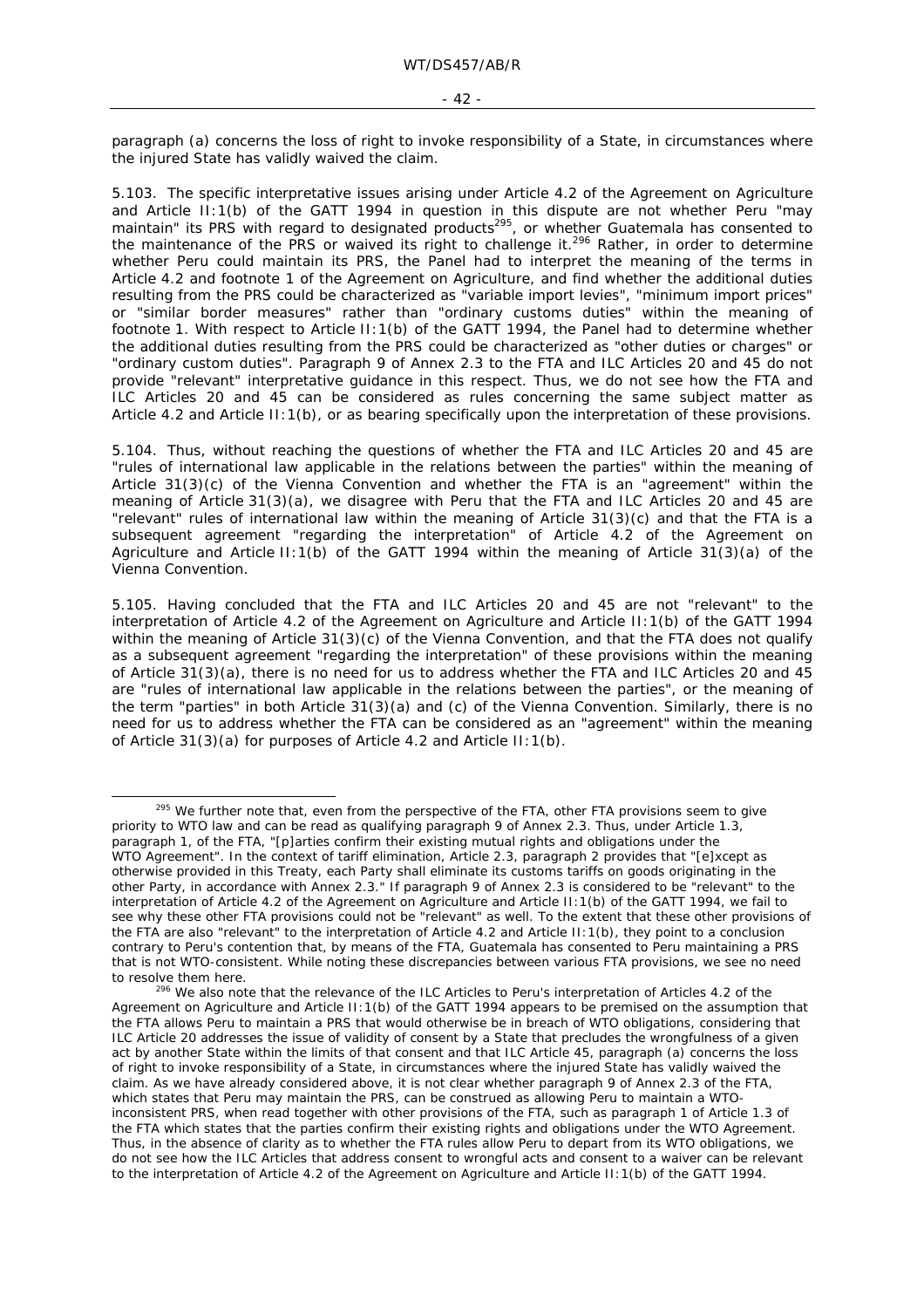5.106. We note, however, that Peru has not yet ratified the FTA. In this respect, it is not clear whether Peru can be considered as a "party" to the FTA. Moreover, we express reservations as to whether the provisions of the FTA (in particular paragraph 9 of Annex 2.3), which could arguably be construed as to allow Peru to maintain the PRS in its bilateral relations with Guatemala, can be used under Article 31(3) of the Vienna Convention in establishing the *common* intention of WTO Members underlying the provisions of Article 4.2 of the Agreement on Agriculture and Article II:1(b) of the GATT 1994. In our view, such an approach would suggest that WTO provisions can be interpreted differently, depending on the Members to which they apply and on their rights and obligations under an FTA to which they are parties.

5.107. In the light of the above, we consider that, while Peru has brought arguments on appeal under Article 31(3)(a) and (c) of the Vienna Convention concerning the Panel's interpretation of Article 4.2 of the Agreement on Agriculture and Article II:1(b) of the GATT 1994, in fact, Peru's arguments go beyond the interpretation of these provisions in accordance with Article 3.2 of the DSU and Article 31 of the Vienna Convention, and amount to arguing that, by means of the FTA, Peru and Guatemala actually modified these WTO provisions between themselves.

5.108. We further observe that Peru's arguments regarding the interpretation of Article 4.2 of the Agreement on Agriculture and Article II:1(b) of the GATT 1994, on the basis of relevant provisions of the FTA, presuppose that the FTA provisions permit the maintenance of the PRS and the resulting additional duties, even if they are found to be WTO-inconsistent. We have upheld the Panel's findings that the duties resulting from the PRS constitute "variable import levies" within the meaning of footnote 1 of Article 4.2 of the Agreement on Agriculture and "other duties or charges" within the meaning of Article II:1(b) of the GATT 1994, which were not recorded in Peru's Schedule of Concessions, and that Peru is therefore acting inconsistently with these provisions. We further note that the parties to this dispute disagree on whether the provisions of the FTA indeed permit Peru to maintain a WTO-inconsistent PRS.

5.109. In this respect, we note that paragraph 1 of Article 1.3 of the FTA states that the parties confirm their existing rights and obligations under the Marrakesh Agreement Establishing the World Trade Organization (WTO Agreement), while paragraph 2 of the same provision states that, in the event of any inconsistency between the FTA and the WTO covered agreements, the provisions of the FTA shall prevail to the extent of the inconsistency.<sup>297</sup> A reading of these provisions on their face reveals that it is not clear whether paragraph 9 of Annex 2.3, which states that Peru may maintain the PRS, should necessarily be construed as allowing Peru to maintain a WTO-inconsistent PRS, when read together with other provisions of the FTA.

5.110. As we have considered above, modifying or interpreting the obligations in Article 4.2 of the Agreement on Agriculture and Article II:1(b) of the GATT 1994 in the light of the FTA presupposes that the FTA provisions permit the maintenance of a WTO-inconsistent PRS. However, having concluded that, even under the FTA itself, there is ambiguity as to whether the FTA allows Peru to maintain a WTO-inconsistent PRS, we do not consider that it can be argued that, by means of the FTA, the parties have agreed between themselves to modify Article  $4.2$  and Article II:1(b).

5.111. In any event, even assuming *arguendo* that the provisions of the FTA allowed Peru to maintain a WTO-inconsistent PRS, we are not convinced that, as Peru suggested before the Panel, such alleged modification as between the FTA parties would be subject to Article 41 of the Vienna Convention. Part IV of the Vienna Convention, which is entitled "Amendment and Modification of Treaties", provides rules for the modifications of treaty terms. In particular, Article 41 concerns

<sup>&</sup>lt;sup>297</sup> On the one hand, paragraph 9 of Annex 2.3 to the FTA, when read together with paragraph 2 of Article 1.3 of the FTA, seems to suggest that the FTA would prevail over WTO law to the extent that these provisions permit a WTO-inconsistent PRS; on the other hand, when paragraph 9 of Annex 2.3 is read together with paragraph 1 of Article 1.3, which confirms the parties' WTO rights and obligations, it seems to suggest that the FTA would only permit a WTO-consistent PRS. Moreover, paragraph 2 of Article 2.3 states that, [e]xcept as otherwise provided in this Treaty, each Party shall eliminate its customs tariffs on goods originating in the other Party, in accordance with Annex 2.3." (Emphasis added) Paragraph 2 of Article 2.3 and paragraph 9 of Annex 2.3 could be read together so that the phrase "[e]xcept as otherwise provided" in paragraph 2 of Article 2.3 refers also to paragraph 9 of Annex 2.3, which states that "Peru may maintain its Price Range System". The PRS would thus represent an exception to the obligation in paragraph 2 of Article 2.3 to the FTA that requires the elimination of all customs tariffs; at the same time it would have to remain consistent with WTO rights and obligations, as provided for in paragraph 1 of Article 1.3 of the FTA.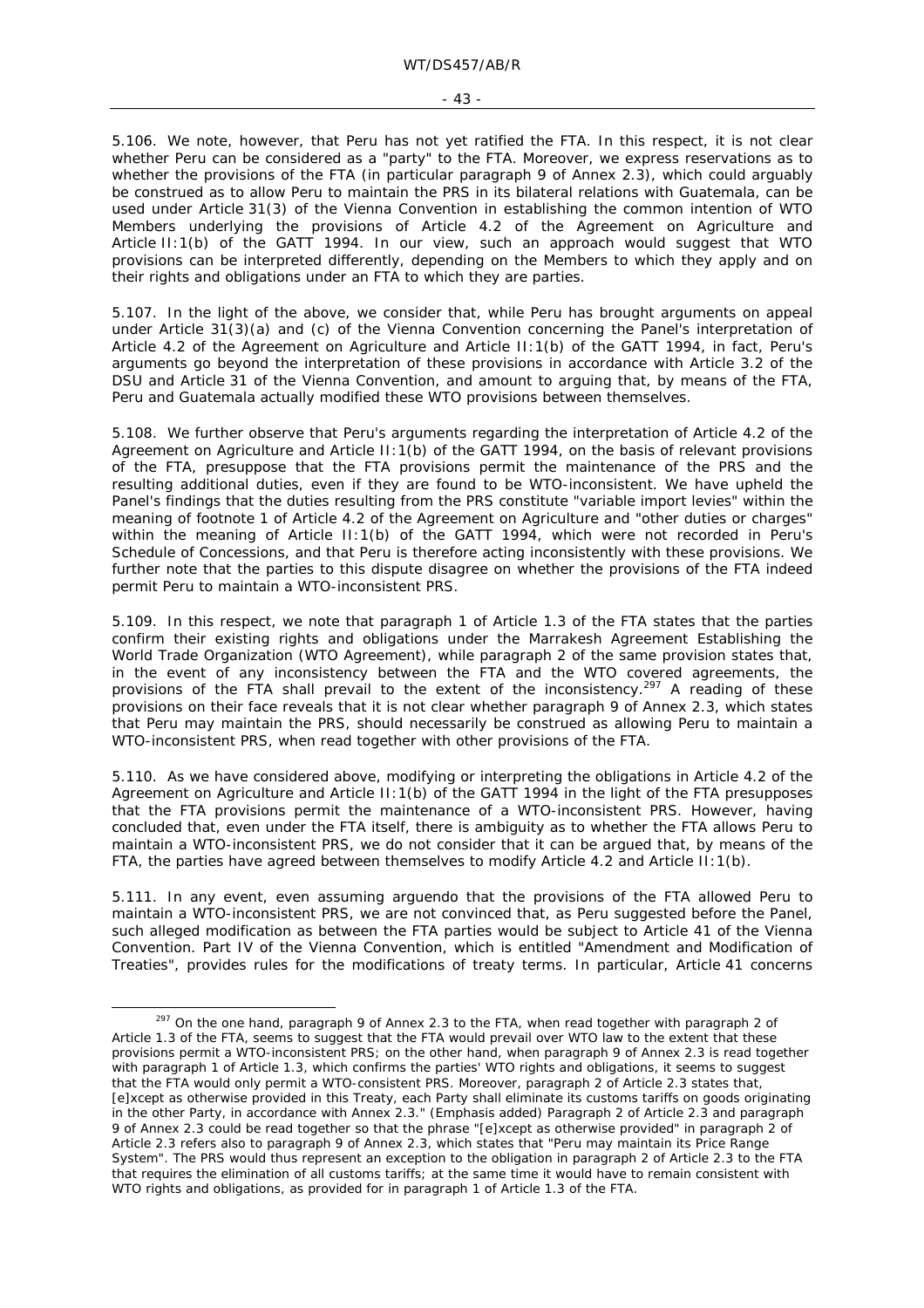"Agreements to modify multilateral treaties between certain of the parties only."<sup>298</sup> Before the Panel, Peru seemed itself to rely on the distinction that the Vienna Convention draws between rules of interpretation and rules concerning modifications, when it referred to Article 41 of the Vienna Convention in making its arguments that the FTA provisions modified the relevant WTO provisions between Peru and Guatemala.<sup>299</sup>

5.112. Nevertheless, we note that the WTO agreements contain specific provisions addressing amendments, waivers, or exceptions for regional trade agreements<sup>300</sup>, which prevail over the general provisions of the Vienna Convention, such as Article 41. This is particularly true in the case of FTAs considering that Article XXIV of the GATT 1994 specifically permits departures from certain WTO rules in FTAs. However, Article XXIV conditions such departures on the fulfilment of the rule that the level of duties and other regulations of commerce, applicable in each of the FTA members to the trade of non-FTA members, shall not be higher or more restrictive than those applicable prior to the formation of the FTA.

5.113. In the light of the above, we consider that the proper routes to assess whether a provision in an FTA that may depart from certain WTO rules is nevertheless consistent with the covered agreements are the WTO provisions that permit the formation of regional trade agreements *–*  namely: Article XXIV of the GATT 1994, or the Enabling Clause<sup>301</sup> as far as agreements between developing countries are concerned, in respect of trade in goods; and Article V of the General Agreement on Trade in Services (GATS) in respect of trade in services.

5.114. While it did not invoke Article XXIV of the GATT 1994 as a defence, in its appellant's submission, Peru recalls that the Appellate Body in *Turkey – Textiles* had made clear that "Article XXIV may justify a measure which is inconsistent with certain other GATT provisions", provided that certain conditions are met.302 Before the Panel, Peru had argued that "Article XXIV of the GATT 1994 demonstrates that Members may modify their WTO rights by means of regional trade agreements".303 Guatemala responds that "Peru … makes no attempt to justify the departure from Article 4.2 using the test applied by the Appellate Body in *Turkey – Textiles*".304 In Guatemala's view, the consequence of Peru's arguments is that "Article XXIV is redundant or, at a minimum, overridden by an alleged principle of 'systemic integration'" and that "WTO Members could rely on provisions of bilateral agreements … as amending their obligations under WTO law,

<sup>299</sup> Panel Report, para. 7.508 (referring to Peru's first written submission to the Panel, para. 4.28; and second written submission to the Panel para. 2.59).

<sup>&</sup>lt;sup>298</sup> Article 41 of the Vienna Convention, entitled "Agreements to modify multilateral treaties between certain of the parties only", states:

<sup>1.</sup> Two or more of the parties to a multilateral treaty may conclude an agreement to modify the treaty as between themselves alone if:

<sup>(</sup>a) the possibility of such a modification is provided for by the treaty; or

<sup>(</sup>b) the modification in question is not prohibited by the treaty and:

<sup>(</sup>i) does not affect the enjoyment by the other parties of their rights under the treaty or the performance of their obligations;

<sup>(</sup>ii) does not relate to a provision, derogation from which is incompatible with the effective execution of the object and purpose of the treaty as a whole.

<sup>2.</sup> Unless in a case falling under paragraph 1(a) the treaty otherwise provides, the parties in question shall notify the other parties of their intention to conclude the agreement and of the modification to the treaty for which it provides.

second written submission written submitteries written submission to the Panel and the provisions of this also Article X of the WTO Agreement sets out detailed procedures "to amend the provisions of this Agreement or the Multilateral Trade Agreements". Article IX of the WTO Agreement gives the Ministerial Conference and the General Council the exclusive authority to adopt interpretations of the WTO Multilateral Trade Agreements and to waive obligations imposed on Members under these agreements. Importantly, Article XXIV of the GATT 1994 and Article V of the GATS provide for regional trade exceptions, allowing WTO Members to depart from specific rights and obligations under the WTO covered agreements when they form customs unions, free trade areas or agreements liberalizing trade in services. Developing countries entering into regional trade agreements covering trade in goods with other developing countries may also avail themselves of the exception provided by the Enabling Clause. We note, however, that neither participant has invoked or relied upon the Enabling Clause in respect of the FTA at issue.<br><sup>301</sup> GATT 1979 Decision o Differential and More Favourable Treatment, Reciprocity, and Fuller

Participation of Developing Countries, L/4903, 28 November 1979, BISD 26S, P. 203.<br><sup>302</sup> Peru's appellant's submission, para. 197 (referring to Appellate Body Report, *Turkey – Textiles*,

para. 58).<br><sup>303</sup> Panel Report, para. 7.508 (referring to Peru's first written submission to the Panel, para. 4.28).<br><sup>304</sup> Guatemala's appellee's submission, para. 204.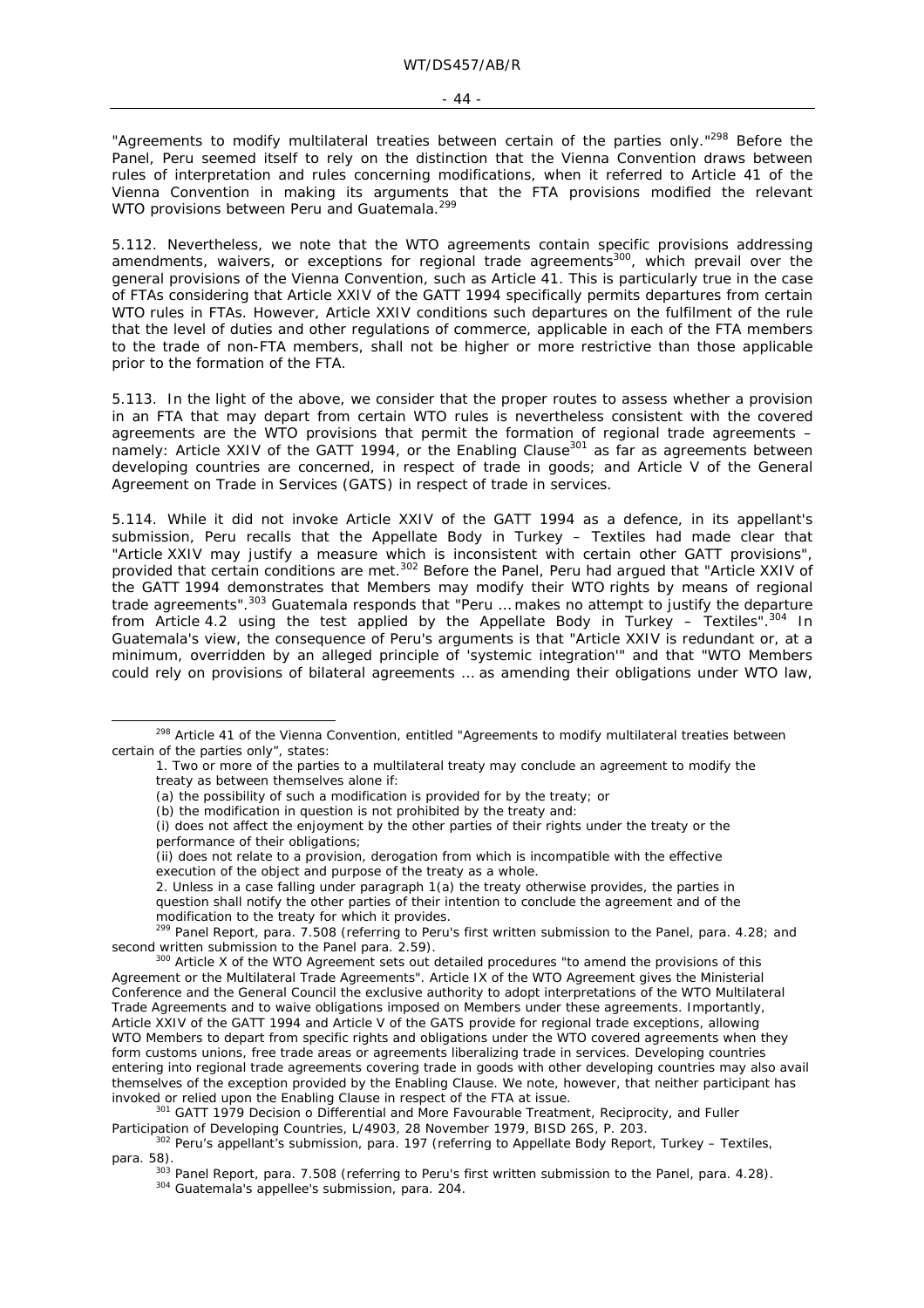regardless of whether the conditions for exceptions or defences under WTO law under Articles XXIV or XX of the GATT 1994 have been established."305

5.115. In *Turkey – Textiles,* the Appellate Body considered that Article XXIV of the GATT 1994 may provide justification for measures that are inconsistent with certain other GATT 1994 provisions, provided that two cumulative conditions are fulfilled: (i) the party claiming the benefit of this defence must demonstrate that the measure at issue is introduced upon the formation of a customs union or FTA that fully meets the requirements of Article XXIV; and (ii) that party must demonstrate that the formation of that customs union or FTA would be prevented if it were not allowed to introduce the measure at issue.<sup>306</sup>

5.116. In setting out the above cited conditions for a GATT 1994-inconsistent measure to be justified as part of a customs union or FTA under paragraph 5 of Article XXIV of the GATT 1994, in *Turkey – Textiles*, the Appellate Body relied also on paragraph 4 of this provision, which states that the purpose of a customs union or FTA is "to facilitate trade" between the constituent members and "not to raise barriers to the trade" with third countries.<sup>307</sup> We further note that paragraph 4 qualifies customs unions or FTAs as "agreements, of *closer* integration between the economies of the countries parties to such agreements".<sup>308</sup> In our view, the references in paragraph 4 to facilitating trade and closer integration are not consistent with an interpretation of Article XXIV as a broad defence for measures in FTAs that roll back on Members' rights and obligations under the WTO covered agreements.

5.117. In the present dispute, Peru has not invoked Article XXIV of the GATT 1994 in order to justify the inconsistency of the PRS with Article 4.2 of the Agreement on Agriculture and Article II:1(b) of the GATT 1994 and the parties agree that the FTA has not entered into force. At the oral hearing, Peru and Guatemala agreed that an agreement that is not yet in force cannot benefit from the defence of Article XXIV.<sup>309</sup> Moreover, as we have considered above, it is not clear whether the FTA allows Peru to maintain a WTO-inconsistent PRS. In the light of this, we do not need to consider whether the PRS is consistent with the requirements set forth in Article XXIV.

#### **5.3.3.3 Conclusions**

5.118. In the light of all of the above, we find that Peru's arguments, that the Panel erred in its interpretation of Article 4.2 of the Agreement on Agriculture and Article II:1(b) of the GATT 1994 because it failed to take into account under Article 31(3) of the Vienna Convention the FTA between Peru and Guatemala and ILC Articles 20 and 45, go beyond the interpretation of Article 4.2 and Article II:1(b) in accordance with Article 3.2 of the DSU and Article 31 of the Vienna Convention and amount to arguing that, by means of the FTA, Peru and Guatemala actually modified these provisions between themselves. Moreover, we find that the FTA between Peru and Guatemala and ILC Articles 20 and 45 are not "relevant" to the interpretation of Article 4.2 and Article II:1(b) within the meaning of Article 31(3)(c) of the Vienna Convention and that the FTA is not a subsequent agreement "regarding the interpretation" of these provisions within the meaning of Article 31(3)(a). We, therefore, find that the Panel did not commit an error by not interpreting Article 4.2 of the Agreement on Agriculture and Article II:1(b) of the GATT 1994 taking into account the provisions of the FTA and ILC Articles 20 and 45 under Article 31(3) of the Vienna Convention.

5.119. Moreover, while Peru is asking us to reverse the Panel's findings that, "inasmuch as the Free Trade Agreement signed by Peru and Guatemala in December 2011 ha[d] not entered into force, it [was] not necessary for [the] Panel to rule on whether the parties [could], by means of the FTA, modify as between themselves their rights and obligations under the covered agreements"<sup>310</sup>, on appeal, Peru has not challenged the Panel's finding that an agreement that has not yet entered into force, such as the FTA, cannot modify the rights and obligations under the

<sup>&</sup>lt;sup>305</sup> Guatemala's appellee's submission, para. 204.<br><sup>306</sup> Appellate Body Report, *Turkey – Textiles*, para. 58.<br><sup>307</sup> Appellate Body Report, *Turkey – Textiles*, para. 57.<br><sup>308</sup> Emphasis added.<br><sup>309</sup> The Article XXIV defen of a customs union or of a free-trade area". We understand, however, that also such "interim agreement" would need to be in force for the defence to apply.<br><sup>310</sup> Panel Report, para. 8.1.f. See also para. 7.528.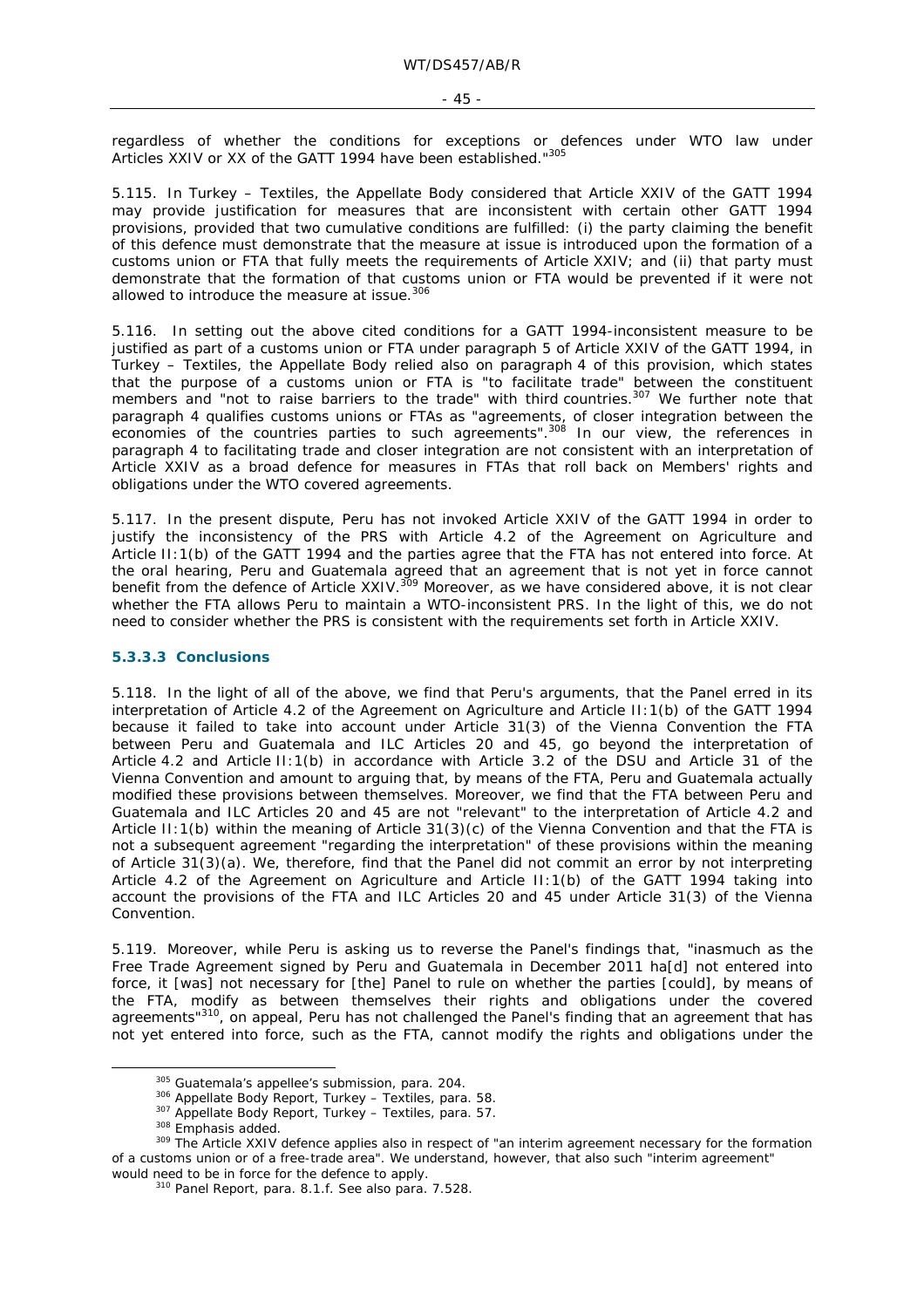covered agreements.<sup>311</sup> In the light of this, we find that the Panel did not err in declining to make findings as to whether the FTA modified the WTO rights and obligations between Peru and Guatemala because the FTA was not in force.

#### **5.3.4 Overall conclusions**

5.120. On the basis of the foregoing, we find that Peru has not established Peru's claim that the Panel erred in finding that the additional duties resulting from the PRS are "variable import levies" within the meaning of footnote 1 of Article 4.2 of the Agreement on Agriculture.<sup>312</sup> Thus, we uphold the Panel's findings, in paragraph 8.1.b of the Panel Report, that the additional duties resulting from the PRS constitute "variable import levies" within the meaning of footnote 1 of Article 4.2 of the Agreement on Agriculture, and in paragraph 8.1.d of the Panel Report, that, by maintaining a measure that constitutes a "variable import levy", Peru acts inconsistently with its obligations under Article 4.2 of the Agreement on Agriculture.

5.121. On the basis of the foregoing, we also find that Peru has not established Peru's claim that the Panel erred in finding that the measure at issue is not an "ordinary customs duty" under the first sentence of Article II:1(b) of the GATT 1994.<sup>313</sup> Thus, we uphold the Panel's findings, in paragraph 8.1.e of the Panel Report, that the additional duties resulting from the PRS constitute "other duties or charges … imposed on or in connection with the importation", within the meaning of the second sentence of Article II:1(b) of the GATT 1994, and that, by applying such measure without having recorded it in its Schedule of Concessions, Peru acts inconsistently with its obligations under the second sentence of Article II:1(b) of the GATT 1994.

### **5.4 Guatemala's appeal: Article 4.2 of the Agreement on Agriculture – minimum import prices**

5.122. We now turn to Guatemala's other appeal in connection with the additional duties resulting from the PRS, and Article 4.2 and footnote 1 of the Agreement on Agriculture. Overall, Guatemala questions the Panel's interpretation and application of the terms "minimum import prices" and "similar border measures" in footnote 1 of Article 4.2 of the Agreement on Agriculture.314 Guatemala requests us to reverse the Panel's finding that the measure at issue constitutes neither a "minimum import price" nor a "similar border measure".315 In addition, Guatemala requests us to complete the legal analysis and find that the measure at issue constitutes a "minimum import price" or at least a "similar border measure".316 Below, we summarize the Panel's interpretation and application of Article 4.2 and footnote 1 of the Agreement on Agriculture at issue. Thereafter, we examine each of Guatemala's claims.

#### **5.4.1 The Panel's findings**

5.123. Before the Panel, Guatemala claimed that the additional duties resulting from the PRS constitute "minimum import prices", or measures "similar" to minimum import prices, within the meaning of footnote 1 of Article 4.2 of the Agreement on Agriculture, because the PRS prevents goods from entering Peru at a price below the PRS floor price. Guatemala also argued that the PRS ensures that no import will enter Peru at a price below the sum of the relevant lowest international

<sup>311</sup> Panel Report, para. 7.527. At the oral hearing Peru acknowledged that "an agreement that is not in force could not … constitute a treaty that could modify obligations in the sense of Article 41 of the Vienna Convention". 312 See Panel Report, paras. 7.352, 7.371-7.372, 8.1.b, and 8.1.d. The Panel found that the additional

duties resulting from the PRS "constitute variable import levies or, at the least, share sufficient characteristics with variable import levies to be considered a border measure similar to a variable import levy". (Panel Report, para. 8.1.b) We note that Peru does not appeal separately the Panel's finding that the additional duties resulting from the PRS constitute at least a border measure "similar" to "variable import levies". Thus, our analysis is limited to the Panel's finding that the additional duties constitute "variable import levies".

 $313$  See Panel Report, paras. 7.423, 7.425, and 8.1.e.<br> $314$  Guatemala's other appellant's submission, paras. 65-118.<br> $315$  Guatemala's other appellant's submission, paras. 119 and 141 (referring to Panel Report,

paras. 7.370, 7.371, and 8.1.c). <sup>316</sup> Guatemala's other appellant's submission, paras. 120-141.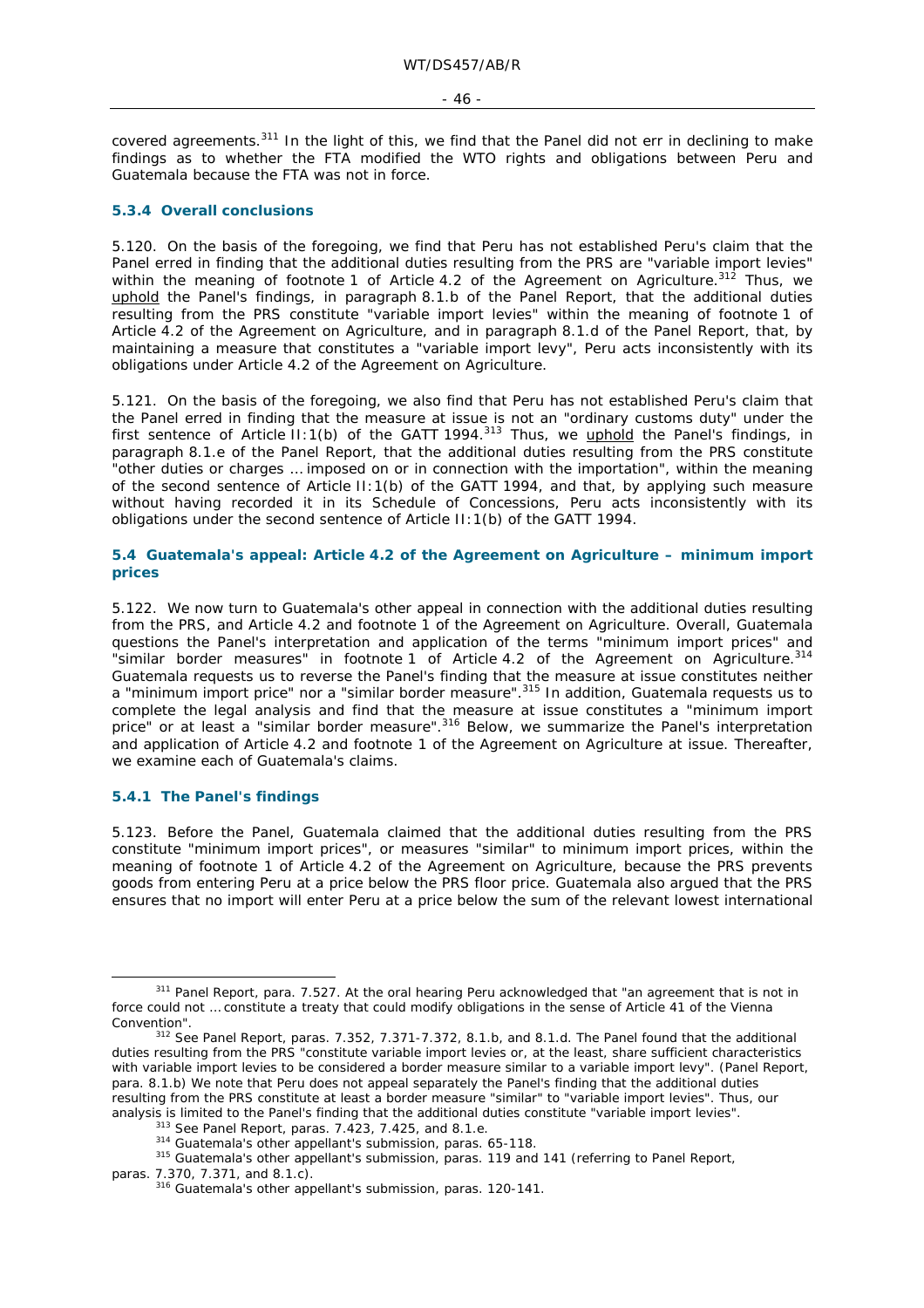#### $-47 -$

price and the additional duty, thus establishing a *de facto* minimum import price threshold.<sup>317</sup> Peru replied that the PRS does not operate as to impose a minimum import price, either by impeding the entry of goods at a price below a specified minimum level, or by varying the levy to equalize import prices with a minimum threshold. Peru further argued that the measure at issue has neither the objective nor the capacity to arrive at an indicative target price, and applies the same additional duty regardless of the transaction value.<sup>318</sup>

5.124. The Panel noted that the term "minimum import price" refers generally to the lowest price at which imports of a certain product may enter a Member's domestic market.<sup>319</sup> Referring to the original and compliance panels in *Chile – Price Band System*, the Panel noted that "minimum import prices" are schemes that generally or normally operate in relation to the actual transaction value of imports, so that, if the transaction price of an import is below a specified minimum import price, an additional charge is imposed corresponding to the difference.<sup>320</sup>

5.125. The Panel also examined the meaning of "similar border measures" in footnote 1 of the Agreement on Agriculture. The Panel noted that the word "similar" suggests a comparison with the types of measures listed in footnote 1.<sup>321</sup> The Panel considered that a measure is "similar" to a "minimum import price" when it shares a sufficient number of characteristics with, and has a design, structure, and effects similar to, a "minimum import price".<sup>322</sup>

5.126. The Panel then turned to examine whether the measure at issue constituted a "minimum import price". It found that there was "no evidence at all" that the additional duties resulting from the PRS directly impede the entry of products at prices below a certain threshold in a way different from what would occur with ordinary customs duties and, in particular, with a specific import tariff.323

5.127. Having concluded that the measure at issue does not constitute a "minimum import price", the Panel went on to consider whether the measure at issue nonetheless constitutes a border measure "similar" to a "minimum import price". Despite the fact that the additional duties resulting from the PRS have some similarly to the measure that was at issue in *Chile – Price Band System*324, the Panel noted that Peru had presented evidence that the additional duties do not impede the entry of imports into the Peruvian market at transaction values below the PRS floor

 <sup>317</sup> Panel Report, paras. 7.354-7.355 (referring to Guatemala's first written submission to the Panel, paras. 4.84-4.95, 4.141; second written submission to the Panel, paras. 4126-4.141; opening statement at the

first meeting of the Panel, paras. 37-39; and response to Panel question No. 126, paras. 135-152).<br><sup>318</sup> Panel Report, para. 7.356 (referring to Peru's first written submission to the Panel, paras. 5.58-5.68;<br>second writte

<sup>&</sup>lt;sup>319</sup> Panel Report, para. 7.295 (referring to Appellate Body Report, *Chile – Price Band System*, para 236). The Panel also observed that the ordinary meaning of "minimum" is "[t]he smallest amount or quantity possible, usual, attainable, etc." (Panel Report, para. 7.293 (referring to *Shorter Oxford English Dictionary*,

<sup>&</sup>lt;sup>320</sup> Panel Report, para. 7.295 (referring to Panel Reports, *Chile – Price Band System*, para. 7.36(e);and Chile *– Price Band System (Article 21.5 – Argentina),* para. 7.30; and Appellate Body Report, *Chile – Price* 

*Band System*, paras. 236-237). 321 Panel Report, para. 7.302 (referring to Appellate Body Report, *Chile – Price Band System*, para. 228). The Panel also noted that the determination of whether a measure is similar to something else must be approached on an empirical basis. (Panel Report, paras. 7.298-7.299 (referring to Appellate Body Reports, *Chile – Price Band System*, para 226; *Chile – Price Band System (Article 21.5 – Argentina),*  para. 189)) 322 Panel Report, para. 7.359 (referring to Appellate Body Report, *Chile – Price Band System* 

*<sup>(</sup>Article 21.5 – Argentina),* para. 193). According to the Panel, for a measure to qualify as a border measure "similar" to a minimum import price, it must, in its particular features, share "sufficient features with [this] categor[y] of prohibited measure[] to resemble, or be of the same nature or kind and thus be prohibited by Article 4.2" of the Agreement on Agriculture. (Panel Report, para. 7.303 (referring to Appellate Body Report, *Chile – Price Band System*, para 239)) The Panel observed that the term "similar" means "having a resemblance or likeness", "of the same nature or kind", and "having characteristics in common". (Panel Report, para . 7.297 (referring to Appellate Body Report, *Chile - Price Band System*, para 226))

<sup>323</sup> Panel Report, paras. 7.360-7.361.<br><sup>323</sup> Panel Report, paras. 7.360-7.361.<br><sup>324</sup> The Panel observed that the measure at issue in *Chile – Price Band System* was considered to be "similar" to a minimum import price inasmuch as it operated in practice as a "proxy" or "substitute" for a minimum import price. According to the Panel, this conclusion was "based on the fact that the measure operated in such a way as to impede the entry of imports … at prices below the lower threshold in the band". (Panel Report, para. 7.362 (referring to Appellate Body Report, *Chile – Price Band System (Article 21.5 – Argentina)*, paras. 194-195))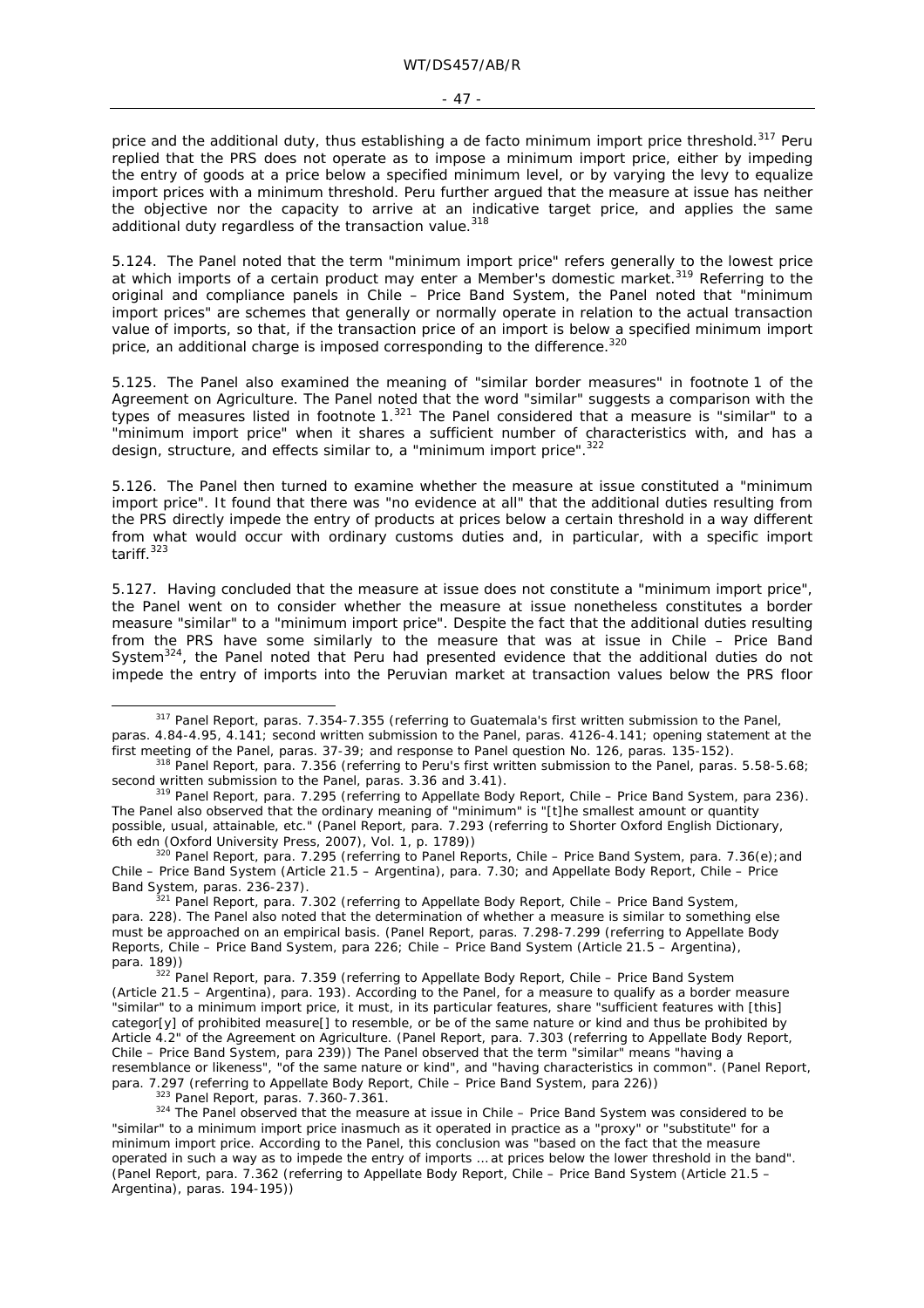price.<sup>325</sup> Moreover, the Panel was not convinced that the additional duties resulting from the PRS lead to the establishment of a minimum import price with a *de facto* threshold consisting of the sum of the lowest transaction price and the duty resulting from the PRS. According to the Panel, this situation is not different from a specific tariff.<sup>326</sup> On this basis, the Panel found that the PRS does not share sufficient characteristics with "minimum import prices" to make it a border measure "similar" to a "minimum import price".<sup>327</sup>

### **5.4.2 Guatemala's claim that the Panel erred in its interpretation and application of "minimum import prices"**

### **5.4.2.1 Interpretation of "minimum import prices"**

5.128. Guatemala claims that the Panel erred in its interpretation of "minimum import prices", in footnote 1 of Article 4.2 of the Agreement on Agriculture, by adopting an excessively narrow legal standard, requiring that such a measure must impose duties based on the transaction value of imports, and must prevent each and every import from entering below a specified threshold.<sup>328</sup> Peru argues that the Panel adopted the correct legal standard for "minimum import prices". Peru contends that the Panel neither stated that, under such a measure, each and every import must be prevented from entering the market below a specified threshold, nor suggested that a measure relying on reference prices, instead of transaction values, cannot be considered a "minimum import price" scheme.<sup>329</sup>

5.129. The Appellate Body explained in *Chile – Price Band System* that "[t]he term 'minimum import price' refers generally to the lowest price at which imports of a certain product may enter a Member's domestic market."330 It further noted that "no definition has been provided by the drafters of the Agreement on Agriculture."331 The Appellate Body has also referred to the explanation given by the panel in that dispute that "minimum import price" schemes "generally operate in relation to the actual transaction value of the imports", and that, under such a scheme, "[i]f the price of an individual consignment is below a specified minimum import price, an additional charge is imposed corresponding to the difference."<sup>332</sup> Moreover, the Appellate Body has further stated that "in a typical minimum import price scheme the value to which the minimum import price or target price is compared is the *transaction value* of a particular shipment, rather than a calculated reference price."333 While the Appellate Body has noted that minimum import prices schemes "generally operate" in relation to the actual transaction value of imports and that a "typical" minimum import price scheme would involve such a comparison, we consider that these qualifications suggest that there can be other examples of benchmarks for determining "the lowest price at which imports … may enter a … market". The Appellate Body has not excluded the possibility that measures that define in a different manner the lowest price at which imports may enter a market could nevertheless qualify as a "minimum import price" scheme or as a "similar border measure".334 Such an assessment would have to be made on the basis of the total configuration of the measure. Thus, in our view, a panel's examination of whether a measure is a "minimum import price" within the meaning of footnote 1 of the Agreement on Agriculture should

<sup>&</sup>lt;sup>325</sup> Panel Report, para. 7.366.<br><sup>326</sup> Panel Report, para. 7.368.<br><sup>327</sup> Panel Report, para. 7.370.<br><sup>328</sup> Guatemala's other appellant's submission, paras. 61, 71, and 73.<br><sup>329</sup> Peru's appellee's submission, paras. 9-13.<br><sup>3</sup>

<sup>(</sup>Article 21.5 – Argentina), para. 152.<br><sup>331</sup> Appellate Body Report, *Chile – Price Band System*, para. 236.<br><sup>332</sup> Appellate Body Reports, *Chile – Price Band System (Article 21.5 – Argentina),* para. 152; *Chile –* 

Price Band System, paras. 236-237 (both quoting Panel Report, Chile – Price Band System, para. 7.36(e)).<br><sup>333</sup> Appellate Body Report, Chile – Price Band System (Article 21.5 – Argentina), fn 267 to para. 195.<br>(emphasis ori

<sup>&</sup>lt;sup>334</sup> We recall that this Panel observed that the measure at issue in *Chile – Price Band System* was considered to be "similar" to a minimum import price inasmuch as it operated in practice as a "proxy" or "substitute" for a minimum import price. According to the Panel, this conclusion was "based on the fact that the measure operated in such a way as to impede the entry of imports … at prices below the lower threshold in the band." (Panel Report, para. 7.362 (referring to Appellate Body Report, *Chile – Price Band System (Article 21.5 – Argentina)*, paras. 194-195))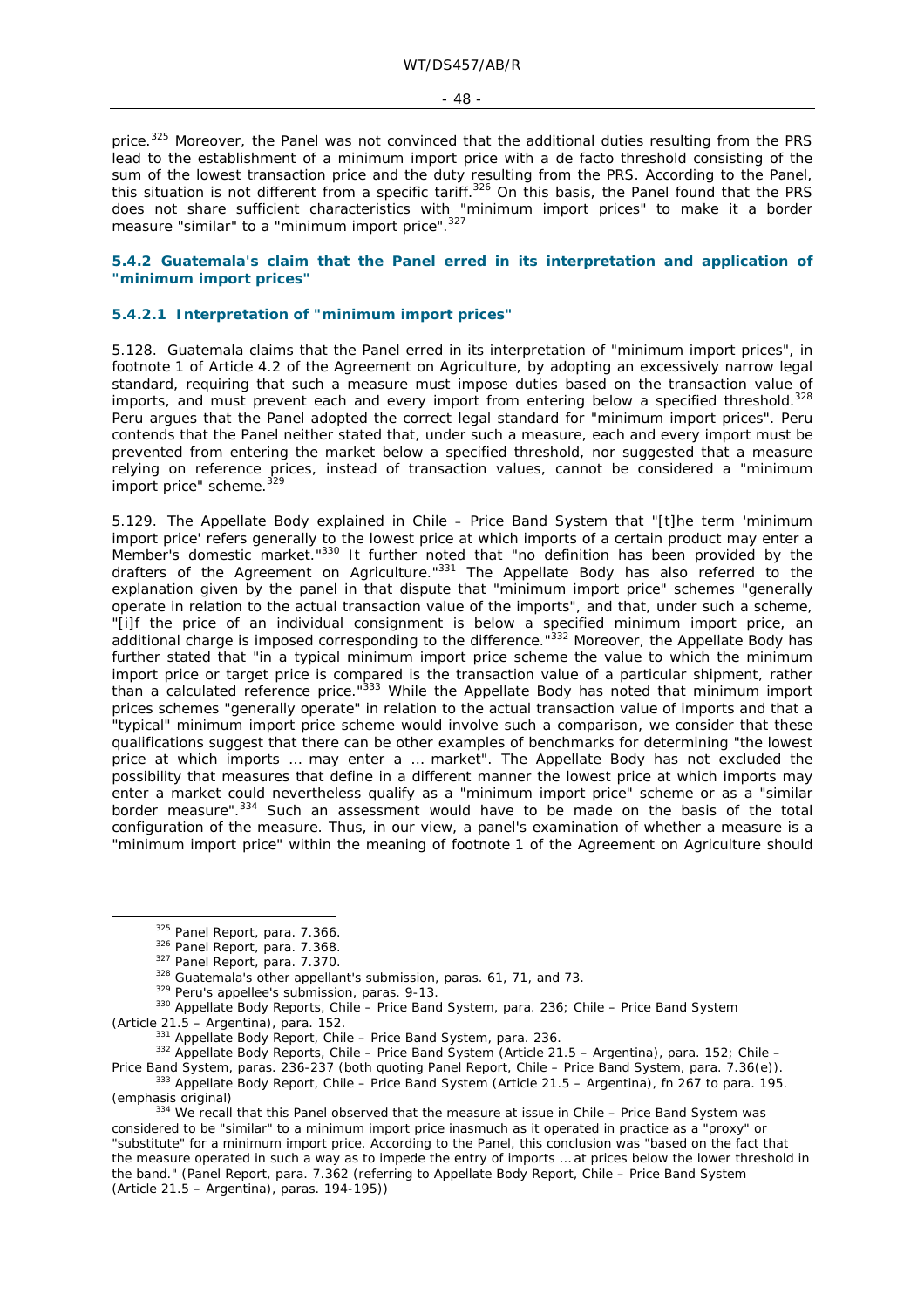be based on evidence, where available, concerning the operation and impact of the measure, as well as an analysis of the design and structure of the measure.<sup>335</sup>

5.130. As stated above<sup>336</sup>, with respect to the meaning of the term "minimum import prices" in footnote 1 of the Agreement on Agriculture, the Panel relied on the relevant passages of the Appellate Body report in *Chile – Price Band System*. In particular, the Panel noted that the term "minimum import price" refers generally to the lowest price at which imports of a certain product may enter a Member's domestic market.<sup>337</sup> The Panel noted that "minimum import prices" are schemes that generally or normally operate in relation to the actual transaction value of imports, so that, if the price of an individual import is below a specified minimum import price, an additional charge is imposed corresponding to the difference.<sup>338</sup> Turning to the measure at issue, the Panel found that there was "no evidence at all" that the additional duties resulting from the PRS directly impede the entry of products at prices below a certain threshold, in a way different from what would occur with ordinary customs duties, and, in particular, with a specific import tariff.<sup>339</sup>

5.131. Guatemala argues that the Panel's finding "appears to be premised on the fact that the duties resulting from the PRS are not linked to the transaction price of individual shipments, but to a reference price, based on an average of world prices".<sup>340</sup> Guatemala contends that the Appellate Body has not indicated "categorically that minimum import prices must *always* be applied to the actual transaction value of imports".<sup>341</sup> Thus, Guatemala submits that the Panel "erroneously held … that the definition of a minimum import price includes *only* measures that are applied with respect to the actual transaction value of each shipment of imports."<sup>342</sup> Peru responds that the Panel did not adopt the legal standard, as suggested by Guatemala, to "disqualify any system using a reference price 'based on an average of world prices' from being a minimum import price within the meaning of Article 4.2 of the Agreement on Agriculture". 343

5.132. Contrary to Guatemala's submission, the Panel did not interpret the term "minimum import prices" in footnote 1 of the Agreement on Agriculture to mean that a measure must necessarily operate in relation to the transaction values of imports. Moreover, we do not consider the Panel to have adopted such a standard when examining the measure at issue. In particular, the Panel did not find that the additional duties resulting from the PRS cannot constitute "minimum import prices" because the PRS operates in relation to reference prices instead of transaction values. Rather, the Panel noted statistical evidence submitted by Peru showing that certain transactions entered Peru's market at a price below the PRS floor price.<sup>344</sup> The Panel also noted that there was no evidence at all that the additional duties resulting from the PRS directly impede the entry of

<sup>335</sup> In the context of different WTO provisions, the Appellate Body has noted that, in assessing a measure, a panel should take into account its design, and structure, as well as the operation of a measure.

<sup>(</sup>See e.g. Appellate Body Reports, Japan – Alcoholic Beverages II, p. 29; China – Raw Materials, para. 5.96)<br><sup>336</sup> See paras. 5.123-5.127 above.<br><sup>337</sup> Panel Report, paras. 7.295-7.296 (referring to Appellate Body Report, *C* 

para. 236). 338 Panel Report, para. 7.295 (referring to Panel Reports, *Chile – Price Band System*, para. 7.36(e); *Chile – Price Band System (Article 21.5 – Argentina),* para. 7.30; and Appellate Body Report, *Chile – Price* 

Band System, paras. 236-237).<br><sup>339</sup> Panel Report, paras. 7.360-7.361.<br><sup>340</sup> Guatemala's other appellant's submission, para. 70.<br><sup>341</sup> Guatemala's other appellant's submission, paras. 71-74 (referring to Appellate Body Repo *Price Band System (Article 21.5 – Argentina),* para. 153; *Chile – Price Band System*, para. 236). (emphasis original)<br>
<sup>342</sup> Guatemala's other appellant's submission, para. 74. (emphasis original)<br>
<sup>343</sup> Peru's appellee's submission, para. 12.<br>
<sup>344</sup> The Panel noted that, *inter alia*, Peru submitted statistical evidence to the

between 2001 and 2013, demonstrating that, in approximately 57% of the two-week periods since Supreme Decree No. 115-2001-EF came into force, "various trade transactions entered Peru at a price lower than the reference price and the floor price in the range, accounting for more than one third of trade transactions recorded over these periods." (Panel Report, para. 7.357 (referring to Peru's first written submission to the Panel, paras. 5.62-5.68; response to Panel question No. 123, paras. 98-99; and Panel Exhibit PER-90))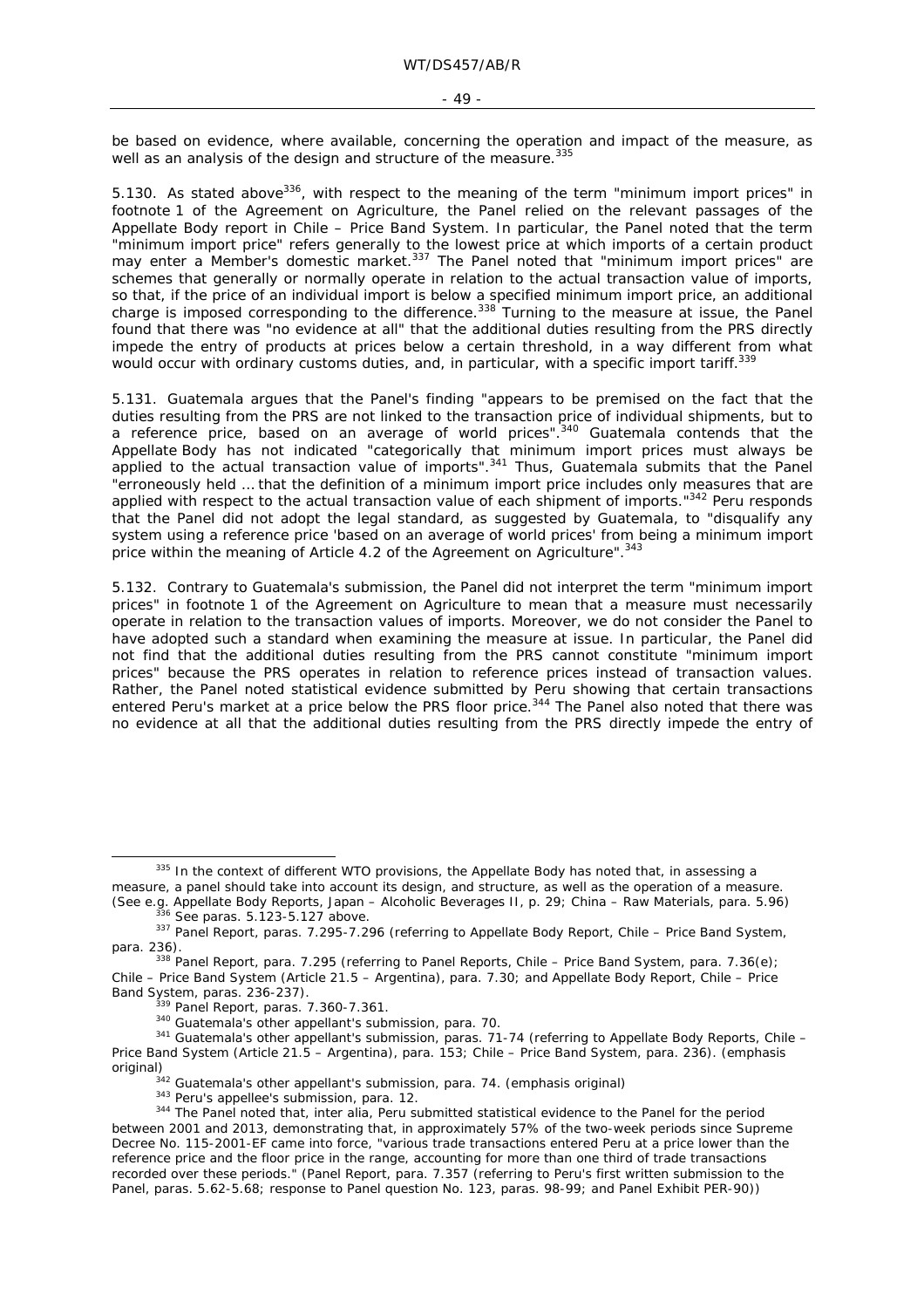products at prices below a certain threshold, in a way different from what would occur with ordinary customs duties.<sup>345</sup>

5.133. In addition, Guatemala contends that "the Panel adopted an excessively narrow legal standard, requiring that, in order to constitute a minimum import price, a measure … has to prevent, in each and every import, that a product enter below a given threshold."<sup>346</sup> Guatemala argues that "the correct legal characterization of a measure is not affected by the fact that the measure may not produce its intended effects with respect to 100 per cent of imports."<sup>347</sup> Peru contends that the Panel did not adopt the excessively narrow legal standard suggested by Guatemala. Rather, according to Peru, the Panel followed the understanding of "minimum import prices" set out in past reports, where such excessively narrow legal standard was not used.<sup>348</sup>

5.134. We fail to see, and Guatemala has not explained, where in the Panel Report the Panel required that, for a measure to constitute a "minimum import price" scheme, such measure must prevent each and every import transaction from entering at prices below a specified threshold. The Panel noted evidence submitted by Peru demonstrating that a certain percentage of imports entered the domestic market at a price below the PRS floor price.<sup>349</sup> We do not consider the Panel to have interpreted "minimum import prices" as implying that a measure requires that "each and every import" enter at or above a specified threshold.

5.135. On the basis of the foregoing, we find that Guatemala has not established that the Panel erred in its interpretation of "minimum import prices", in footnote 1 of Article 4.2 of the Agreement on Agriculture, by requiring that a measure must impose duties based on the transaction value of imports, and must prevent each and every import from entering below a specified threshold.

#### **5.4.2.2 Application of "minimum import prices"**

5.136. Guatemala claims that the Panel erred in finding that Peru's measure is not a "minimum import price" despite the existence of an implicit or *de facto* threshold.350 According to Guatemala, the PRS contains an implicit or *de facto* threshold, which consists of the lowest international price of the relevant product in the previous two-week period plus the additional duty resulting from the PRS.<sup>351</sup> In essence, Guatemala argues that, without regard to the floor price, transaction prices of imports will always reach the implicit threshold of the PRS, "except in highly unlikely and unproven circumstances".<sup>352</sup> Guatemala contends that, since basically no import can enter the Peruvian market below the implicit threshold, the measure at issue qualifies as a "minimum import price", and is thus inconsistent with Article 4.2 of the Agreement on Agriculture.<sup>353</sup>

5.137. Peru submits that the implicit threshold identified by Guatemala is based upon a calculation that is not part of the PRS, and that the Panel was correct to find that there is no

<sup>345</sup> Panel Report, paras. 7.360-7.361. In our view, simply because a measure operates in relation to a reference price, instead of the transaction value of imports, does not *necessarily* mean that it is incapable of preventing the entry of imports priced below a certain threshold. The measures at issue in *Chile – Price Band System* operated in relation to a reference price, and, in those cases, the panels and the Appellate Body accepted that it was "highly improbable" that a product would enter the Chilean market below the lower threshold price of those measures. (See Appellate Body Report, *Chile – Price Band System (Article 21.5 – Argentina)*, paras. 202 and 224; and Panel Reports, *Chile – Price Band System (Article 21.5 – Argentina)*, para. 7.89; *Chile – Price Band System*, para. 7.41 and fn 607 thereto) In both the original and compliance proceedings in *Chile – Price Band System*, the measures at issue were found to be "similar" to a minimum import price. We examine in paras. 5.136-5.142 below Guatemala's claim that the Panel erred in its application of Article 4.2 of the Agreement on Agriculture, including the term "minimum import prices" in footnote 1 of the Agreement on Agriculture, to the measure at issue.<br>
346 Guatemala's other appellant's submission, para. 61.<br>
347 Guatemala's other appellant's submission, para. 75.<br>
348 Peru's appellee's submission, paras. 10-11 (referrin

Report, *Chile – Price Band System (Article 21.5 – Argentina)*, para. 7.30) and para. 7.363 (quoting Appellate Body Report, *Chile – Price Band System (Article 21.5 – Argentina)*, para. 195).<br><sup>349</sup> See Panel Report, para. 7.357 (referring to Peru's first written submission to the Panel, paras. 5.62-5.68; and response to Panel quest

<sup>&</sup>lt;sup>350</sup> Guatemala's other appellant's submission, paras. 84-85.<br><sup>351</sup> Guatemala's other appellant's submission, paras. 44, 48, 84, 97 and 111. See also Guatemala's second written submission to the Panel, para. 4.141.<br><sup>352</sup> Guatemala's other appellant's submission, para. 100. See also paras. 87-88.<br><sup>353</sup> Guatemala's other appellant's submission, para. 101.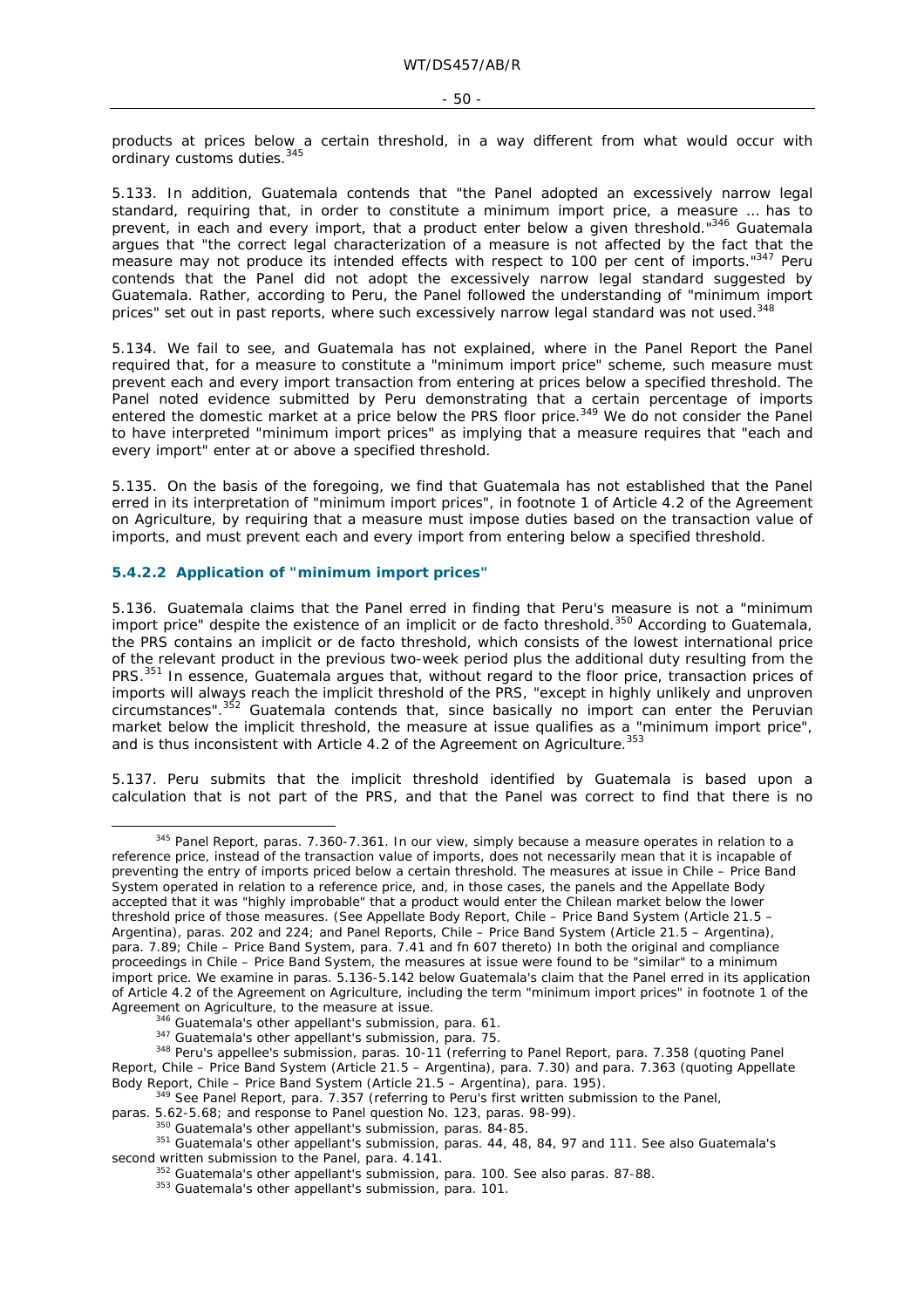de facto or implicit threshold in the PRS.<sup>354</sup> Peru contends that operators are free to transact at any price. Peru argues that, if transaction prices are unlikely to be below the lowest international price contemplated in the PRS reference price, this is a result of the tendency of import prices to follow international prices, and not a result imposed by the PRS. 355

5.138. The Panel noted statistical evidence submitted by Peru showing that certain transactions entered Peru's market at a price below the PRS floor price.<sup>356</sup> The Panel stated that, "[t]aking into account the structure and design of the measure at issue, as well as the details concerning its operation, there is no evidence at all that the additional duties resulting from … the PRS directly ensure that imported products subject to the PRS will not enter the Peruvian market at a price lower than a certain threshold."357 The Panel then compared the operation of the additional duties resulting from the PRS with the operation of ordinary customs duties, in particular, specific import tariffs. According to the Panel, "a specific tariff (for example a tariff of USD 100 per metric ton on a product) could indirectly ensure that imports of that product do not enter at a price lower than a certain threshold (in the case of the example, it would be ensured that the specific tariff would operate as the lower threshold)."358 With respect to this example, the Panel concluded that this effect "would not convert the specific tariff into a minimum import price or a measure other than ordinary customs duties".359 Finally, the Panel turned to examine the *de facto* threshold of the PRS, as identified by Guatemala. The Panel was not convinced that "the duties resulting from the PRS lead to the establishment of a minimum import price with a *de facto* threshold".<sup>360</sup> According to the Panel, the situation involving an alleged *de facto* threshold is also not different from "a specific tariff, where the entry price might be no lower than the amount of the tariff itself, irrespective of the way in which the authorities of a Member determine the amount of the specific duty" $361$ 

5.139. Where available, statistical evidence concerning the impact of the measure is relevant to a panel's examination.<sup>362</sup> There may be, however, additional elements relevant to a panel's examination of whether a measure is a "minimum import price" within the meaning of footnote 1 of the Agreement on Agriculture. For purposes of such examination, a panel should also analyse the design, structure, and operation of a measure. In this case, the Panel's finding was based on the statistical evidence submitted by Peru. The Panel stated that, "[t]aking into account the structure and design of the measure at issue, as well as the details concerning its operation", there is no evidence that the measure ensures that imports will not enter below a certain threshold.<sup>363</sup> Beyond this sentence, the Panel did not explain any further how it had analysed the design and structure of the measure at issue. Thus, the Panel did not sufficiently engage with the relevant elements of the design, structure, and operation of the measure at issue that could have supported the conclusion the Panel drew.

5.140. The only element concerning the operation of the measure examined by the Panel, in the context of Guatemala's claim relating to "minimum import prices", was the operation of the additional duties resulting from the PRS in comparison with the operation of ordinary customs duties. The Panel concluded that the additional duties operate similarly to a specific tariff "irrespective of the way in which the authorities of a Member determine the amount of the specific dutv".<sup>364</sup> We consider that the Panel could not have reached such a conclusion without conducting a more thorough examination of the design, structure, and operation of the measure in its relevant context. The mere fact that a measure results in the payment of duties that may take the same form as ordinary customs duties does not necessarily mean that the measure falls outside the

<sup>&</sup>lt;sup>354</sup> Peru's appellee's submission, paras. 24-25.<br><sup>355</sup> Peru's appellee's submission, para. 28.<br><sup>356</sup> See fn 348 above.<br><sup>357</sup> Panel Report, para. 7.360.<br><sup>358</sup> Panel Report, para. 7.361.<br><sup>359</sup> Panel Report, para. 7.368.<br><sup>36</sup> depend on the circumstances of each case. In this regard, with respect to an examination of whether a measure is a "similar border measure" within the meaning of footnote 1 of the Agreement on Agriculture, see Appellate Body Report, *Chile – Price Band System (Article 21.5 – Argentina)*, para. 189.<br><sup>363</sup> Panel Report, para. 7.360.<br><sup>364</sup> Panel Report, para. 7.368.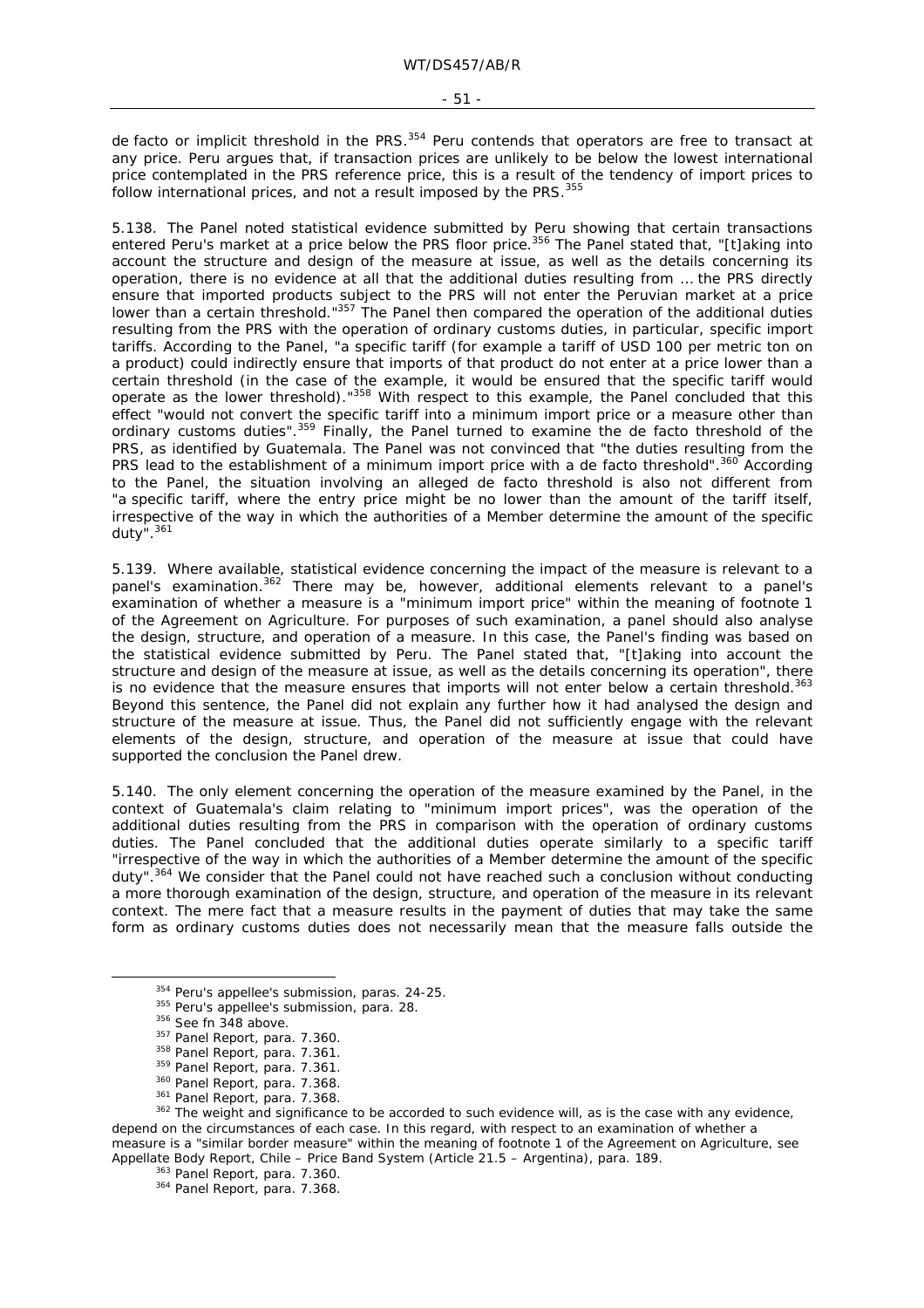scope of footnote 1.<sup>365</sup> A measure may result in the imposition of specific duties that resemble ordinary customs duties and nevertheless comprise a scheme imposing an explicit or implicit minimum import price. For these reasons, the "way in which the authorities of a Member determine the amount of the … duty"366, together with the design, structure, and operation of the measure, are relevant elements that must form part of a panel's examination because they assist in distinguishing "minimum import prices" from "ordinary customs duties".

5.141. Thus, the Panel did not sufficiently examine the explicit or the implicit threshold identified by Guatemala. In particular, the Panel did not properly examine to what extent the implicit threshold, as identified by Guatemala<sup>367</sup>, can be said to form part of the design and structure of the PRS. Furthermore, the Panel did not determine whether the reference price of the PRS serves as an appropriate proxy for transaction values of imports entering the Peruvian market. In this regard, there was no examination of: (i) the relationship between the prices of "marker products" and the prices of "associated products" $368$ ; (ii) the fact that the reference price is calculated on the basis of only a particular specified international market; and (iii) the impact, if any, of the two-week gap in time between the international prices used to calculate the reference price and the transaction values of imports entering the Peruvian market.

5.142. On the basis of the foregoing, we find that the Panel erred in its analysis of whether the measure at issue is a "minimum import price" within the meaning of footnote 1 of Article 4.2 of the Agreement on Agriculture because the Panel did not properly examine the design, structure, and operation of the measure when addressing Guatemala's claim. Consequently, we reverse the Panel's finding, in paragraphs 7.371 and 8.1.c of the Panel Report, that the additional duties resulting from the PRS do not constitute "minimum import prices" within the meaning of footnote 1 of Article 4.2.

**5.4.3 Guatemala's claim that the Panel erred in its interpretation and application of "similar border measures"** 

#### **5.4.3.1 Interpretation of "similar border measures"**

5.143. Guatemala claims the Panel erred in its interpretation of "similar border measures", in footnote 1 of Article 4.2 of the Agreement on Agriculture, by conflating the legal standard for "minimum import prices" with the legal standard for border measures "similar" to minimum import prices. In Guatemala's view, the Panel failed to give effect to the term "similar" in footnote 1 of the Agreement on Agriculture.<sup>369</sup> Peru contends that the Panel applied the correct legal test in determining that the additional duties are not "similar" to "minimum import prices".<sup>370</sup>

5.144. Article 4.2 of the Agreement on Agriculture prohibits Members from maintaining, resorting to, or reverting to, "any measures of the kind which have been required to be converted into ordinary customs duties". Footnote 1 of the Agreement on Agriculture provides a list of measures covered by the obligation under Article 4.2. The various border measures identified in footnote 1, which include "minimum import prices" and "variable import levies", have different forms and structures and apply to imports in different ways. Yet, these measures "have in common that they restrict the volume or distort the price of imports of agricultural products".<sup>371</sup> Footnote 1 includes a category of "similar border measures other than ordinary customs duties". The Appellate Body has endorsed the definition of "similar" as "having a resemblance or likeness", "of the same nature or

 <sup>365</sup> Appellate Body Reports, *Chile – Price Band System*, para. 216; *Chile – Price Band System* 

*<sup>(</sup>Article 21.5 – Argentina)*, para. 149. 366 Panel Report, para. 7.368. 367 According to Guatemala, this *de facto* or implicit threshold consists of the sum of the lowest relevant international price and the additional duty resulting from the PRS. (Guatemala's other appellant's submission, paras. 44-48, 84, 97, 111-113, and 115. See also Guatemala's second written submission to the Panel, para. 4.141.)<br><sup>368</sup> We note that the floor and reference prices, and ultimately the additional duty resulting from the

PRS, are calculated only for the four "marker products". The same additional duty applicable for each "marker product" is then also applied to the respective "associated products". See fn 31 and para. 5.163 below.<br><sup>369</sup> Guatemala's other appellant's submission, paras. 63 and 107-109.<br><sup>370</sup> Peru's appellee's submission, paras. 32-3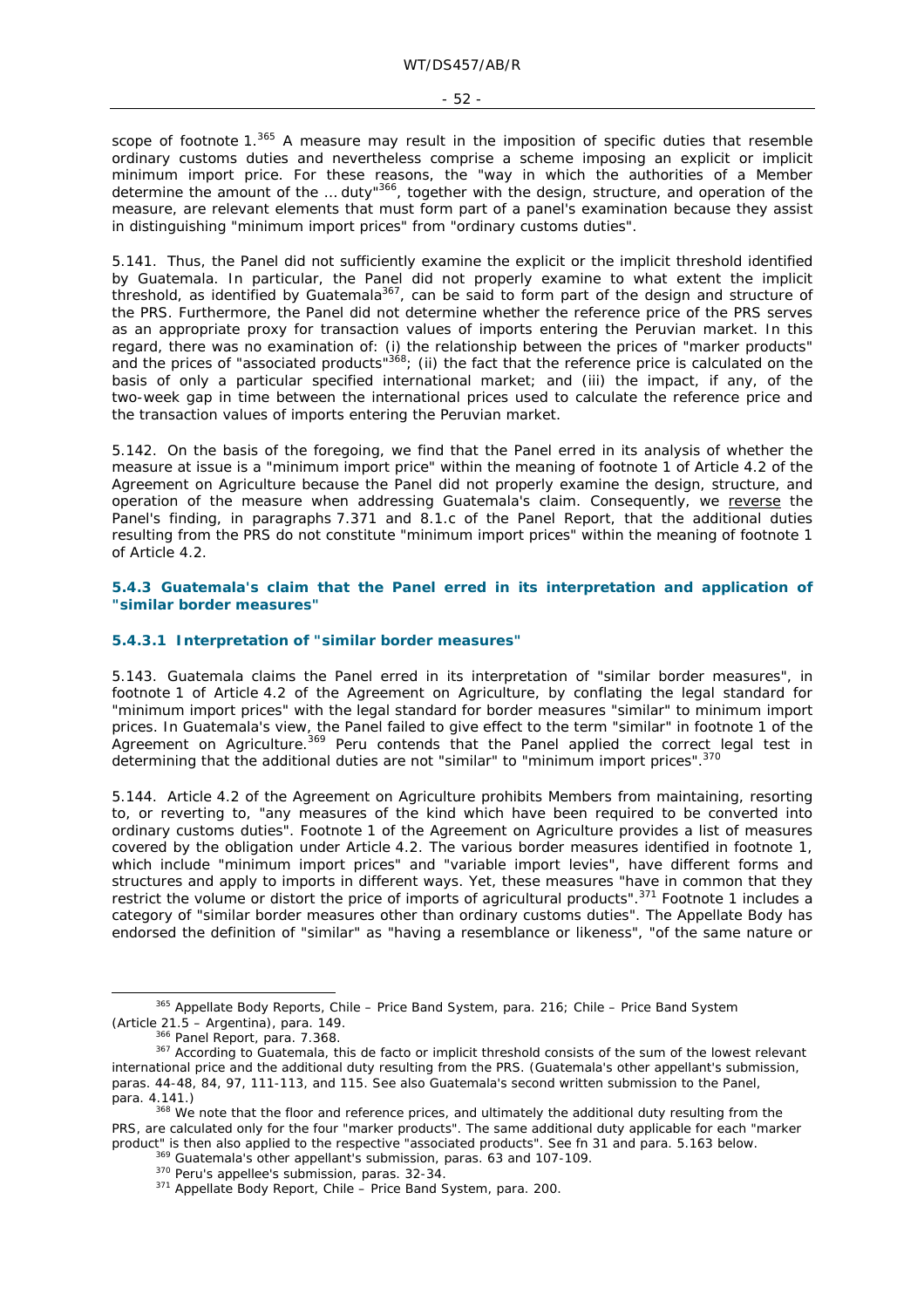#### - 53 -

kind", and "having characteristics in common".<sup>372</sup> Similarity must be established by undertaking a comparative analysis between an actual measure and one or more of the measures explicitly listed in footnote 1, and such a task must be approached on an empirical basis.<sup>373</sup> A measure need not be *identical* to one of the prohibited categories of measures in footnote 1 to fall nevertheless within the scope of this provision. Rather, in order to be a "similar border measure", a measure must, in its specific configuration, have sufficient "resemblance or likeness to" or be "of the same nature or kind" as at least one of the specific categories of measures listed in footnote 1.<sup>374</sup> Thus, a measure is "similar" to a "minimum import price" scheme when it shares a sufficient number of characteristics with, and has a design, structure, operation, and impact similar, to a minimum import price, even if it is not "identical" to such a scheme in all respects.<sup>375</sup>

5.145. In setting out its understanding of "similar border measures" in footnote 1 of the Agreement on Agriculture<sup>376</sup>, the Panel relied on the Appellate Body reports in the original and compliance proceedings in *Chile – Price Band System*. Recalling that Article 4 of the Agreement on Agriculture prohibits border measures that do not constitute "ordinary customs duties", the Panel found it "necessary also to examine whether the particular features of the measure, taking into account its structure and design as well as its effects, make it similar to the categories of measures prohibited by footnote 1 ... or to an ordinary customs duty".<sup>377</sup>

5.146. Guatemala asserts that, by definition, a measure that is "similar" will not be exactly the same as a measure that is a minimum import price, and does not need to be "identical' to such scheme in all respects".<sup>378</sup> Guatemala contends that the Panel ignored the fact that "minimum" import prices" and measures "similar" to minimum import prices are two different types of measures.379 In Guatemala's view, under the Panel's logic, a measure would qualify as a "similar border measure" only if it shared all necessary attributes with one of measures enumerated under footnote 1 of the Agreement on Agriculture.<sup>380</sup>

5.147. In our view, the Panel did not find that, for a measure to qualify as a "similar border measure", within the meaning of footnote 1 of the Agreement on Agriculture, it must share all necessary attributes with "minimum import prices". Rather, quoting from the Appellate Body Report in *Chile – Price Band System (Article 21.5 – Argentina)*, the Panel stated that "[a] measure is 'similar' to a minimum import price when it shares a sufficient number of characteristics with, and has a design, structure, and effects similar to, a minimum import price, even if it is not 'identical' to such a scheme in all respects."<sup>381</sup> As stated above<sup>382</sup>, a proper interpretation of "similar border measures" requires a panel to examine whether a measure shares a sufficient number of characteristics with at least one of the specific categories of measures listed in footnote 1. In its examination, a panel must analyse the design, structure, and operation of the measure at issue. In this regard, the Panel's interpretation of "similar border measures" is an accurate rendering of the meaning of this expression, as interpreted by the Appellate Body.

 <sup>372</sup> Appellate Body Reports, *Chile – Price Band System*, paras. 225-226; *Chile – Price Band System* 

*<sup>(</sup>Article 21.5 – Argentina)*, para. 163. 373 Appellate Body Reports, *Chile – Price Band System*, paras. 226-228; *Chile – Price Band System (Article 21.5 – Argentina)*, para. 163. In the compliance proceedings in *Chile – Price Band System*, the Appellate Body explained that, in advocating that the approach be taken "on an empirical basis", the Appellate Body in the original proceedings was contrasting this to, and counselling against, an approach that focused on the *fundamental nature* of the shared characteristics. In the compliance proceedings, the Appellate Body concluded that the panel was not required to focus its examination *primarily* on numerical or statistical data regarding the effects of that measure in practice. Rather, where available, evidence on the "observable effects of the measure" should, obviously, be taken into consideration, along with information on the structure and design of the measure. (Appellate Body Report, *Chile – Price Band System (Article 21.5 – Argentina)*,

para. 189) 374 Appellate Body Reports, *Chile – Price Band System*, para. 227; *Chile – Price Band System* 

<sup>(</sup>Article 21.5 – Argentina), para. 163.<br>
<sup>375</sup> Appellate Body Report, *Chile – Price Band System (Article 21.5 – Argentina)*, para. 193.<br>
<sup>376</sup> See para. 5.125 above.<br>
<sup>377</sup> Panel Report, para. 7.305.<br>
<sup>378</sup> Guatemala's ot

 $379$  Guatemala's other appellant's submission, paras. 106-107.<br><sup>380</sup> Guatemala's other appellant's submission, para. 108.<br><sup>381</sup> Panel Report, para. 7.359 (quoting Appellate Body Report, *Chile – Price Band System (Articl Argentina)*, para. 193).<br><sup>382</sup> See para. 5.144 above.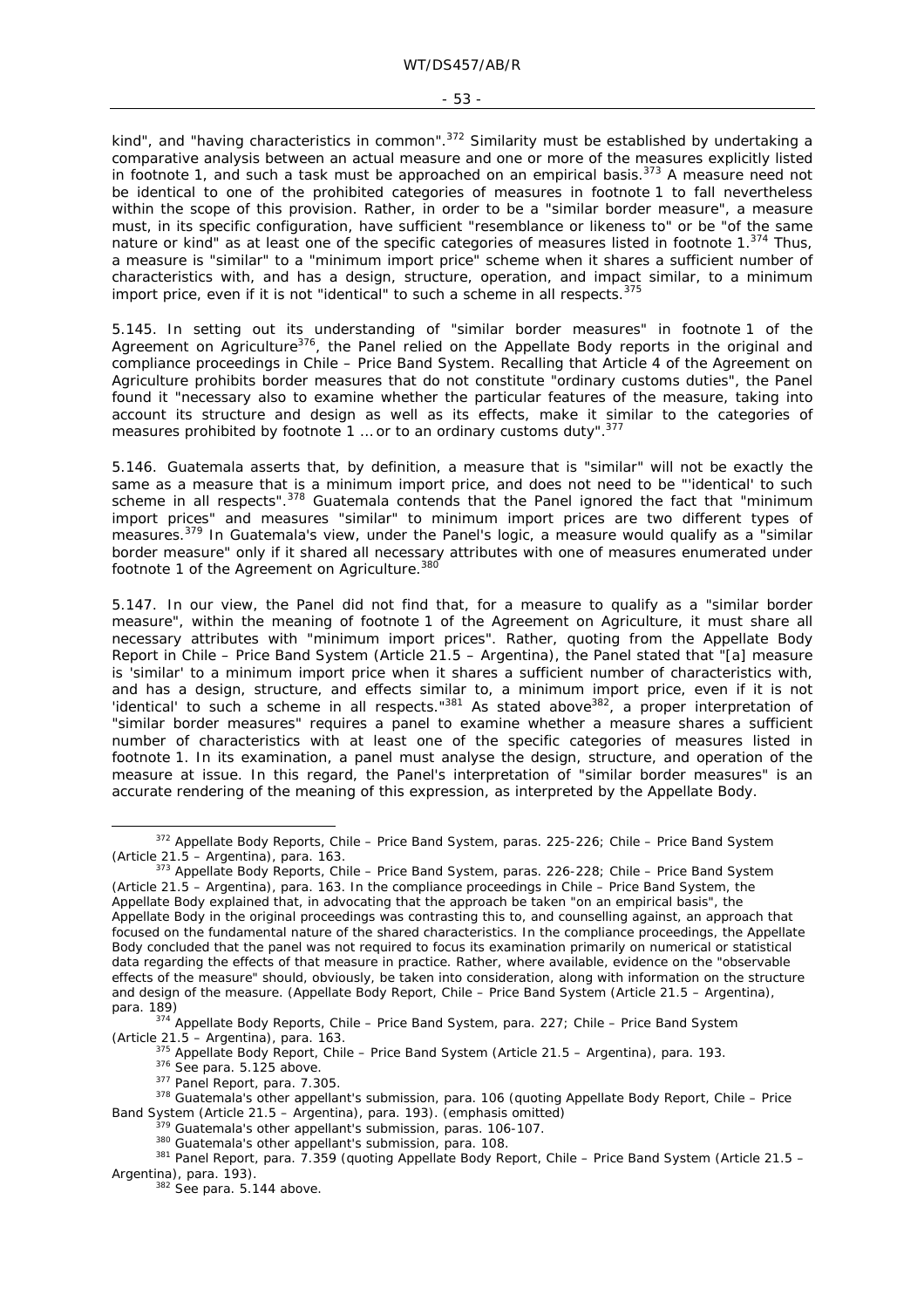5.148. On the basis of the foregoing, we find that Guatemala has not established that the Panel erred in its interpretation of "similar border measures" in footnote 1 of Article 4.2 of the Agreement on Agriculture by conflating the legal standard for "minimum import prices" with the legal standard for border measures "similar" to minimum import prices. We note, however, that the Panel stated that "it [is] necessary …. to examine whether the particular features of the measure … make it *similar* to the categories of measures prohibited by footnote 1 … *or to an ordinary customs duty*."383 Footnote 1 of the Agreement on Agriculture, however, does not refer to measures "similar" to "ordinary customs duties". Rather, footnote 1 includes within the scope of the prohibition in Article 4.2 of the Agreement on Agriculture certain types of measures including "similar border measures other than ordinary customs duties". Thus, we disagree with this statement by the Panel to the extent that the Panel suggested that it is necessary to examine whether a measure is "similar" to an "ordinary customs duty".

#### **5.4.3.2 Application of "similar border measures"**

5.149. Guatemala claims that the Panel erred in finding that Peru's measure is not "similar" to a "minimum import price" within the meaning of footnote 1 of Article 4.2 of the Agreement on Agriculture. Guatemala argues that, contrary to what the Panel implies, the measure contains two mechanisms preventing imports from entering the Peruvian market at prices below certain thresholds, namely, the explicit threshold and the implicit threshold. Thus, in Guatemala's view, Peru's measure is at least "similar" to a "minimum import price".<sup>384</sup> Peru responds that Guatemala failed to submit examples of any shared characteristics that would make the Peruvian measure "similar" to a minimum import price, and has simply re-stated its arguments regarding the explicit and implicit thresholds that were presented to the Panel.<sup>385</sup>

5.150. After concluding that the additional duties resulting from the PRS do not constitute a "minimum import price", the Panel considered whether the duties nonetheless constitute a border measure "similar" to a "minimum import price". The Panel observed that, similarly to the measure at issue in *Chile – Price Band System*386, the additional duties resulting from the PRS are calculated on the basis of the difference between the floor price and the reference price.<sup>387</sup> The Panel also noted that, under the PRS, "[t]he lower the reference price in comparison with the floor price, the higher the specific duty and the greater its protective impact."<sup>388</sup> The Panel noted, however, that Peru had presented evidence that the additional duties resulting from the PRS do not impede the entry of imports into the Peruvian market at transaction values below the PRS floor price.<sup>389</sup> Moreover, the Panel was not convinced that the additional duties resulting from the PRS lead to the establishment of a minimum import price with a *de facto* threshold consisting of the sum of the lowest transaction price and the duty resulting from the PRS. According to the Panel, this situation was no different from a specific tariff, where the entry price might be no lower than the amount of the tariff itself, irrespective of the way in which the authorities determine the amount of the specific duty.<sup>390</sup> On this basis, the Panel found that the PRS does not share sufficient characteristics with minimum import prices to make them a border measure "similar" to a "minimum import price".<sup>391</sup>

<sup>&</sup>lt;sup>383</sup> Panel Report, para. 7.305. (emphasis added)<br><sup>384</sup> Guatemala's other appellant's submission, paras. 111-113. Guatemala also alleges that the Panel conflated and thus misapplied the concept of "similar border measures" because, in its view, the Panel's factual basis for finding that the measure at issue is not "similar" to a minimum import price is essentially the same as the factual basis for finding that the measure is not a "minimum import price". (Guatemala's other appellant's

submission, paras. 102-103)<br><sup>385</sup> Peru's appellee's submission, para. 35.<br><sup>386</sup> The Panel observed that the measure at issue in *Chile – Price Band System* was considered to be "similar" to a "minimum import price" inasmuch as it operated in practice as a "proxy" or "substitute" for a "minimum import price". According to the Panel, "[t]his conclusion was based on the fact that the measure operated in such a way as to impede the entry of imports … at prices below the lower threshold in the band." (Panel Report, para. 7.362 (referring to Appellate Body Report, *Chile – Price Band System (Article 21.5 –* 

<sup>&</sup>lt;sup>387</sup> Panel Report, para. 7.364.<br><sup>388</sup> Panel Report, para. 7.365.<br><sup>389</sup> Panel Report, paras. 7.366-7.369.<br><sup>391</sup> Panel Report, para. 7.370.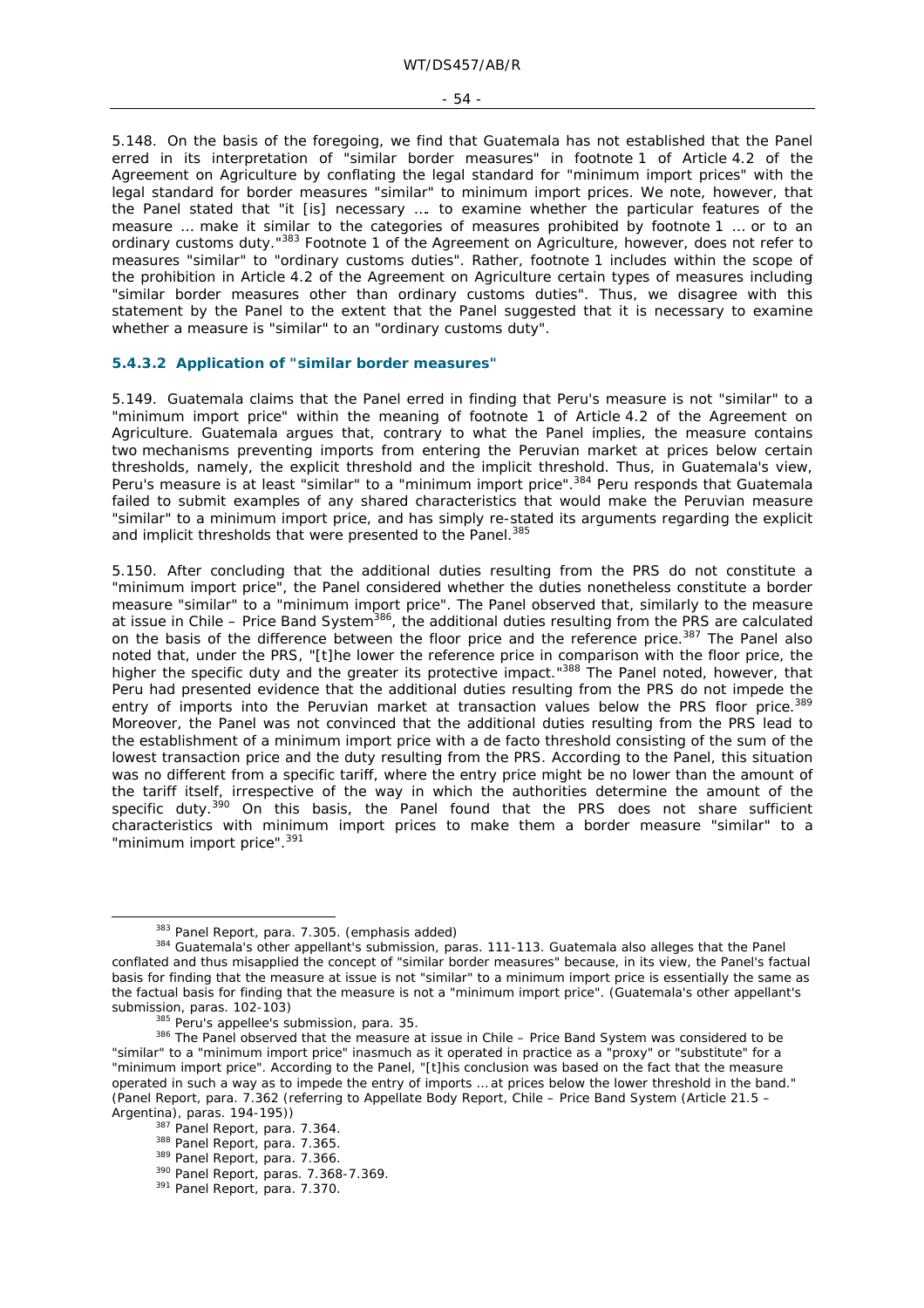#### - 55 -

5.151. As we have stated above $392$ , the Panel's comparison between the operation of the additional duties resulting from the PRS and the operation of ordinary customs duties is inadequate, since the Panel did not sufficiently examine the design, structure, and operation of the measure in its relevant context. Despite having distinct legal standards, the same or equivalent factual elements or aspects of the design, structure, or operation of a measure may be relevant for an assessment of whether such measure constitutes a "minimum import price" or a "similar border measure". As the Panel relied on the same comparison to reach its finding concerning whether the measure at issue is "similar" to a minimum import price<sup>393</sup>, our earlier analysis is also relevant here.

5.152. Moreover, the Panel considered that the additional duties resulting from the PRS operate in a manner similar to the measure that was at issue in *Chile – Price Band System*. In particular, the Panel noted that the additional duties resulting from the PRS are calculated on the basis of the difference between the floor price and the reference price, and that, under the PRS, the lower the reference price in comparison with the floor price, the higher the specific duty and the greater its protective impact.394 Despite the fact that the measure in *Chile – Price Band System* was found to be "similar" to a minimum import price, the Panel gave prominence to statistical evidence submitted by Peru showing that certain transactions entered Peru's market at a price below the PRS floor price.<sup>395</sup> The Panel then concluded that the statistical evidence presented by Peru "shows that the measure at issue does not impede the entry of products subject to the PRS into the Peruvian market at a transaction value below the floor price".<sup>396</sup>

5.153. As we have noted above in our analysis of whether the PRS is a "minimum import price"<sup>397</sup>, where available, statistical evidence concerning the impact of the measure is relevant to .<br>a panel's examination.<sup>398</sup> There may be, however, additional elements relevant to a panel's examination of whether a measure is a border measure "similar" to a "minimum import price" within the meaning of footnote 1 of Article 4.2 of the Agreement on Agriculture. For purposes of this examination, a panel should also analyse the design, structure, and operation of a measure. This is particularly important for an examination of whether a measure is "similar" to one of the prohibited categories of measures listed in footnote 1. Also as stated above<sup>399</sup>, a measure is "similar" to a minimum import price scheme when it shares a sufficient number of characteristics with, and has a design, structure, operation and impact similar to, a minimum import price, even if it is not "identical" to such a scheme in all respects.<sup>400</sup> The Panel's finding was based essentially on the statistical evidence submitted by Peru. Thus, by failing to analyse sufficiently the design, structure and operation of the measure at issue, the Panel did not conduct a proper analysis as to whether the additional duties resulting from the PRS, even if not identical to a "minimum import price" scheme, may nonetheless constitute a "similar border measure" within the meaning of footnote 1 of Article 4.2 of the Agreement on Agriculture.

5.154. As noted earlier<sup>401</sup>, the Panel did not sufficiently examine the explicit or the implicit threshold identified by Guatemala. The Panel also failed to determine whether the reference price of the PRS serves as an appropriate proxy for transaction values of imports entering the Peruvian market. These factual elements or aspects of the design, structure, and operation of the PRS are relevant for both an assessment of whether the measure at issue meets the legal standard for "minimum import prices" or the legal standard for "similar border measures".<sup>402</sup>

5.155. On the basis of the foregoing, we find that the Panel erred in its analysis of whether the measure at issue is a border measure "similar" to a "minimum import price" within the meaning of

<sup>&</sup>lt;sup>392</sup> See para. 5.139 above.<br><sup>393</sup> See Panel Report, paras. 7.368-7.369.<br><sup>394</sup> Panel Report, paras. 7.363-7.365 (referring to Appellate Body Report, *Chile – Price Band System (Article 21.5 – Argentina)*, para. 195).

<sup>&</sup>lt;sup>395</sup> Panel Report, para. 7.366 (referring to Panel Exhibit PER-90).<br><sup>396</sup> Panel Report, para. 7.366.<br><sup>397</sup> See para. 5.139 above.<br><sup>398</sup> The weight and significance to be accorded to such evidence will, as is the case wit depend on the circumstances of each case. (See Appellate Body Report, *Chile – Price Band System*  (Article 21.5 – Argentina), para. 189)<br>
<sup>399</sup> See para. 5.144 above.<br>
<sup>400</sup> Appellate Body Report, *Chile – Price Band System (Article 21.5 – Argentina)*, para. 193.<br>
<sup>401</sup> See para. 5.141 above.<br>
<sup>402</sup> See para. 5.151 ab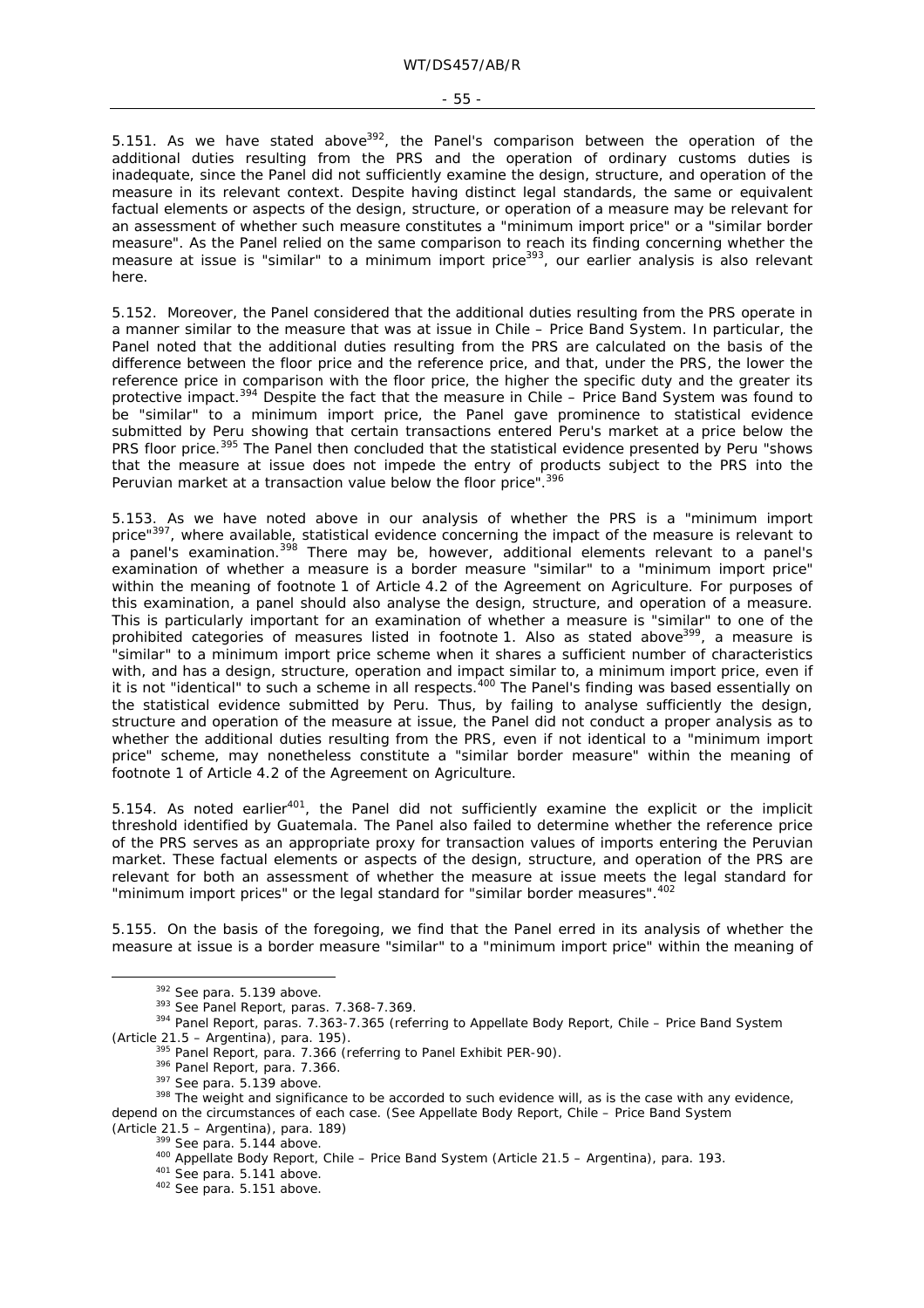footnote 1 of Article 4.2 of the Agreement on Agriculture because the Panel did not properly examine the design, structure, and operation of the measure at issue when addressing Guatemala's claim. Consequently, we reverse the Panel's finding, in paragraphs 7.370 and 8.1.c of the Panel Report, that the measure at issue does not share sufficient characteristics with "minimum import prices" to be considered a border measure "similar" to a "minimum import price" within the meaning of footnote 1 of Article 4.2.

#### **5.4.4 Guatemala's request for completion of the legal analysis**

5.156. Guatemala requests that we complete the legal analysis and find that Peru's measure is inconsistent with Article 4.2 of the Agreement on Agriculture because, as Guatemala argues, the measure is either a "minimum import price" or a measure "similar" to a minimum import price. Guatemala's request is contingent on whether we reverse the Panel's findings on "minimum import prices" or on "similar border measures".<sup>403</sup> Having reversed both of these findings, we now consider whether we can complete the legal analysis as requested by Guatemala.

5.157. In previous disputes, the Appellate Body has completed the legal analysis with a view to facilitating the prompt settlement and effective resolution of the dispute.<sup>404</sup> The Appellate Body has, however, held that it can do so only if the factual findings of the panel and the undisputed facts on the panel record provide it with a sufficient basis for its own analysis.<sup>405</sup> Reasons that have prevented the Appellate Body from completing the legal analysis include the absence of full exploration of the issues before the panel, and, consequently, considerations for parties' due process rights.<sup>406</sup>

5.158. Guatemala submits that the measure at issue is a "minimum import price" or a "similar border measure" within the meaning of footnote 1 of Article 4.2 of the Agreement on Agriculture because the measure prevents imports from entering the Peruvian market at prices below the explicit threshold of the PRS, namely, the floor price.<sup>407</sup> Alternatively, even if Peru's measure does not raise, in all instances, the entry prices of imports to the level of the floor price, Guatemala contends that the measure raises the entry price for the specified imports at least to the level of a *de facto* or implicit threshold. According to Guatemala, this *de facto* or implicit threshold consists of the sum of the lowest relevant international price and the additional duty resulting from the PRS.<sup>408</sup>

5.159. Pursuant to Guatemala's request for completion, the issue before us is whether the measure at issue contains a "minimum import price" or a "similar border measure" within the meaning of footnote 1 of Article 4.2 of the Agreement on Agriculture. As stated above<sup>409</sup>, the term "minimum import price" in footnote 1 "refers generally to the lowest price at which imports of a

 <sup>403</sup> Guatemala's other appellant's submission, para. 120. 404 See e.g. Appellate Body Reports, *Australia – Salmon*, paras. 117-118; *US – Wheat Gluten*,

paras. 80-92; *Canada – Aircraft (Article 21.5 – Brazil)*, paras. 43-52.<br><sup>405</sup> See Appellate Body Reports, *US – Gasoline*, p. 19, DSR 1996:1, p. 17; *Canada – Periodicals*, p. 24, DSR 1997:I, p. 469; *EC – Poultry*, para. 156; *US – Shrimp*, paras. 123-124; *US – FSC*, para. 133; *Australia – Salmon*, paras. 117-119; *Canada – Autos*, paras. 133 and 144; *Korea – Various Measures on Beef*, para. 125 and fn 62 thereto; *US – Lamb*, paras. 150 and 172; *US – Section 211 Appropriations Act*, paras. 343 and 352; *EC and certain member States – Large Civil Aircraft*, paras. 1174-1178; *US – Large Civil Aircraft (2nd complaint)*, paras. 1272-1274; *US – Carbon Steel (India)*, para. 4.483. In certain disputes, the Appellate Body could not complete the legal analysis in the absence of sufficient factual findings or undisputed facts on the panel record. (See Appellate Body Reports, *EC – Asbestos*, paras. 78 and 82; *EC – Hormones*, para. 251; *Korea – Dairy*, paras. 92 and 102; *US – Hot-Rolled Steel*, paras. 180 and 236; *US – Softwood Lumber IV*, para. 118; *US – Softwood Lumber VI (Article 21.5 – Canada)*, paras. 157 and 161; *US – Oil Country Tubular Goods Sunset Reviews*, paras. 219-220; *US – Upland Cotton*, para. 693; *US – Zeroing (EC)*, paras. 228 and 243; *EC – Selected Customs Matters*, para. 286; *US – Continued Zeroing*, para. 194; *US – Anti-Dumping and Countervailing Duties (China)*, para. 537; *EC and certain member States – Large Civil Aircraft*, paras. 736,

<sup>990,</sup> and 993; *US – COOL*, para. 481) 406 See Appellate Body Reports, *EC – Export Subsidies on Sugar*, fn 537 to para. 339; *Canada – Renewable Energy / Canada – Feed-in Tariff Program*, para. 5.224; *US – Countervailing and Anti-Dumping* 

<sup>&</sup>lt;sup>407</sup> Guatemala's other appellant's submission, paras. 44, 48, 83, 111-113, and 115.<br><sup>408</sup> Guatemala's other appellant's submission, paras. 44-48, 84, 97, 111-113, and 115. See also Guatemala's first written submission to the Panel, para. 4.140.<br><sup>409</sup> See para. 5.129 above.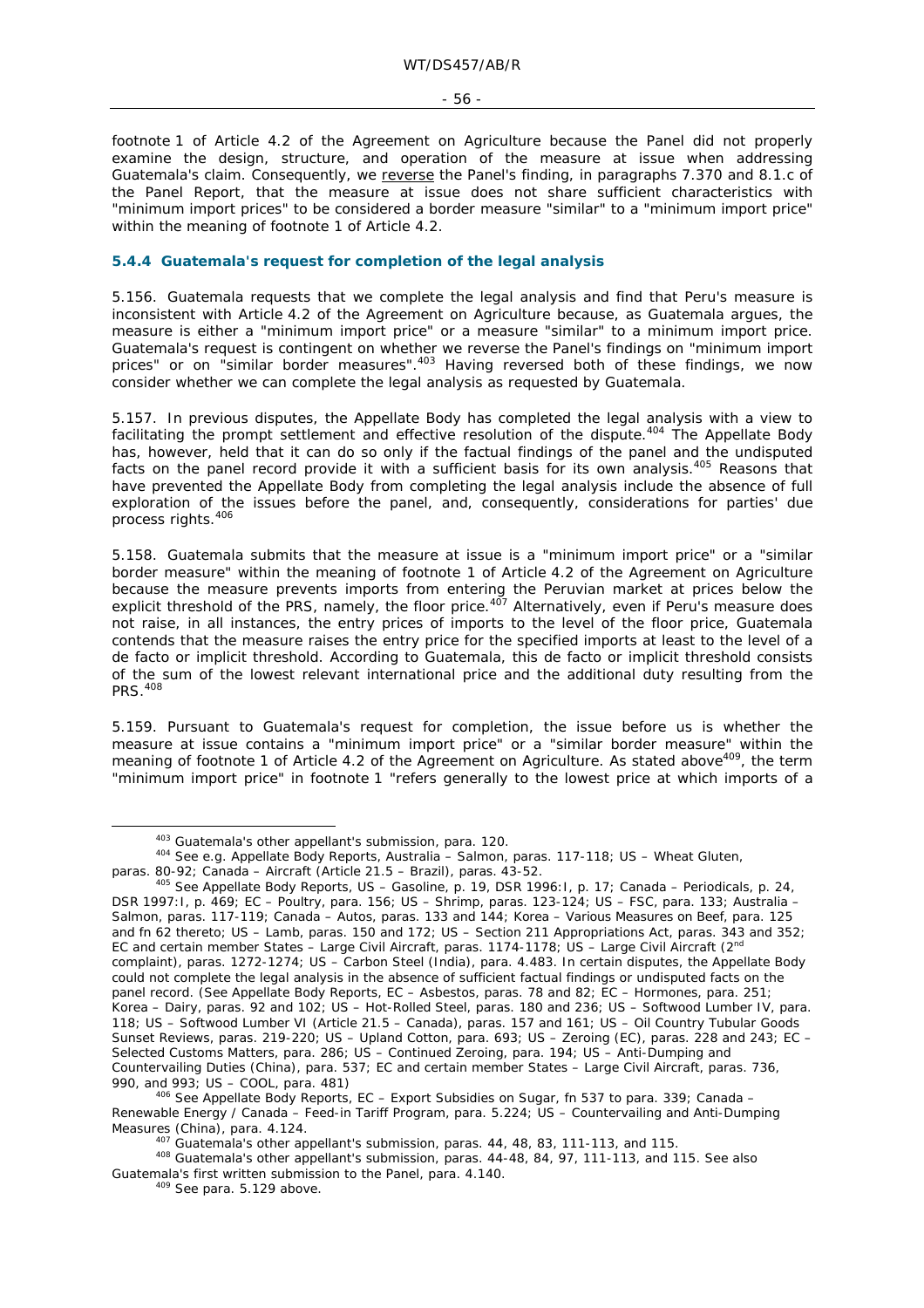certain product may enter a Member's domestic market".<sup>410</sup> With respect to "similar border measures" in footnote 1411, a measure is "similar" to a "minimum import price" scheme when it shares a sufficient number of characteristics with, and has a design, structure, operation and impact similar to, a "minimum import price", even if it is not identical to such a scheme in all respects.<sup>412</sup> Thus, in order to determine whether a measure contains either a "minimum import price" or a "similar border measure", a panel's analysis should include a thorough assessment of the design, structure, and operation of the measure at issue considered in its relevant context. The mere fact that a measure results in the payment of duties that take the same form as ordinary customs duties does not, alone, mean that the measure falls outside the scope of footnote 1.<sup>413</sup> Thus, we are required to examine whether, and to what extent, either of the two thresholds identified by Guatemala constitutes a minimum import price threshold. We shall do so by considering the design and structure of the measure at issue, as well as its application.

5.160. As summarized in the Panel Report, the PRS imposes an additional duty on imports of certain products when the reference price is below the floor price.<sup>414</sup> The floor price is based on an average of international prices in a specified international market over a recent past period of 60 months.415 The reference price is based on an average of international price quotations in the same specified international market over a recent past period of two weeks.<sup>416</sup> The additional duty is the difference between the floor price and the reference price multiplied by a factor associated with the import costs.<sup>417</sup> The Panel found that "[t]he lower the reference price in comparison with the floor price, the higher the specific duty and the greater its protective impact."418 Under Peru's regulations, the additional duties resulting from the PRS, plus Peru's *ad valorem* duties, may not exceed Peru's bound tariff rate.<sup>419</sup>

5.161. We have found that the Panel did not sufficiently examine the explicit or the implicit threshold identified by Guatemala.<sup>420</sup> The Panel record also does not contain undisputed facts concerning to what extent, in the light of the design, structure and operation of the measure, either of these thresholds serves, even if not in all instances, as a minimum price threshold for imports entering the Peruvian market, so as to qualify the measure as at least a "similar border measure" within the meaning of footnote 1 of Article 4.2 of the Agreement on Agriculture.

 <sup>410</sup> Appellate Body Reports, *Chile – Price Band System*, para. 236; *Chile – Price Band System (Article 21.5 – Argentina),* para. 152. The Appellate Body has also explained that, generally speaking, under a minimum import price scheme, "[i]f the price of an individual consignment is below a specified minimum import price, an additional charge is imposed corresponding to the difference". (Appellate Body Reports, *Chile – Price Band System (Article 21.5 – Argentina),* para. 152; *Chile – Price Band System*, para. 236

<sup>&</sup>lt;sup>411</sup> See also para. 5.144 above.<br><sup>412</sup> Appellate Body Report, *Chile – Price Band System (Article 21.5 – Argentina)*, para. 193.<br><sup>413</sup> Appellate Body Reports, *Chile – Price Band System*, para. 216; *Chile – Price Band Sy* 

<sup>&</sup>lt;sup>414</sup> Panel Report, para. 7.140; Annex III to Supreme Decree No. 115-2001-EF (Panel Exhibit GTM-4, p. 204889).

<sup>&</sup>lt;sup>415</sup> The floor price is to be updated every six months. (Panel Report, para. 7.135; Article 6 of Supreme Decree No. 115-2001-EF (Panel Exhibit GTM-4), p. 204888) The floor prices, which are expressed in f.o.b. terms, are converted into c.i.f. terms by applying the freight and insurance costs specified in Annex V to the Supreme Decree No. 115-2001-EF. (Panel Report, para. 7.133; Annexes II and V to Supreme Decree No. 115- 2001-EF (Panel Exhibit GTM-4), pp. 204889-204890) Annex V indicates the applicable freight and insurance costs for each "marker product" and identifies the General Secretariat of the Andean Community as the source of these costs. The Panel observed that these values coincide with the costs indicated in Annex 3 to Decision 371 of the Andean Price Band System. (Panel Report, para. 7.134; Commission of the Cartagena Agreement, Decision 371: Andean price Band System, 1994 (Panel Exhibit PER-27), Annex 3) The Panel noted that Decision 371 contains no explanation as to how these values were determined. (Panel Report,

para. 7.134)<br><sup>416</sup> The reference price is to be updated every two weeks. (Panel Report, para. 7.136; Article 4 of Supreme Decree No. 115-2001-EF (Panel Exhibit GTM-4), p. 204888) The reference prices are to be converted into c.i.f. terms by applying the freight and insurance costs specified in Annex V to the Supreme Decree No. 115-2001-EF. (Panel Report, para. 7.137; Article 5 and Annex V to Supreme Decree No. 115-2001-EF

<sup>(</sup>Panel Exhibit GTM-4), pp. 204888 and 204890) 417 Panel Report, paras. 7.140-7.141; Annex III to Supreme Decree No. 115-2001-EF (Panel

<sup>&</sup>lt;sup>418</sup> Panel Report, para. 7.365.<br><sup>419</sup> Panel Report, para. 7.142 (referring to Article 4 of Supreme Decree No. 153-2002-EF of 26 September 2002 (Panel Exhibit GTM-5), p. 147).<br><sup>420</sup> See paras. 5.139-5.142 and 5.151-5.155 above.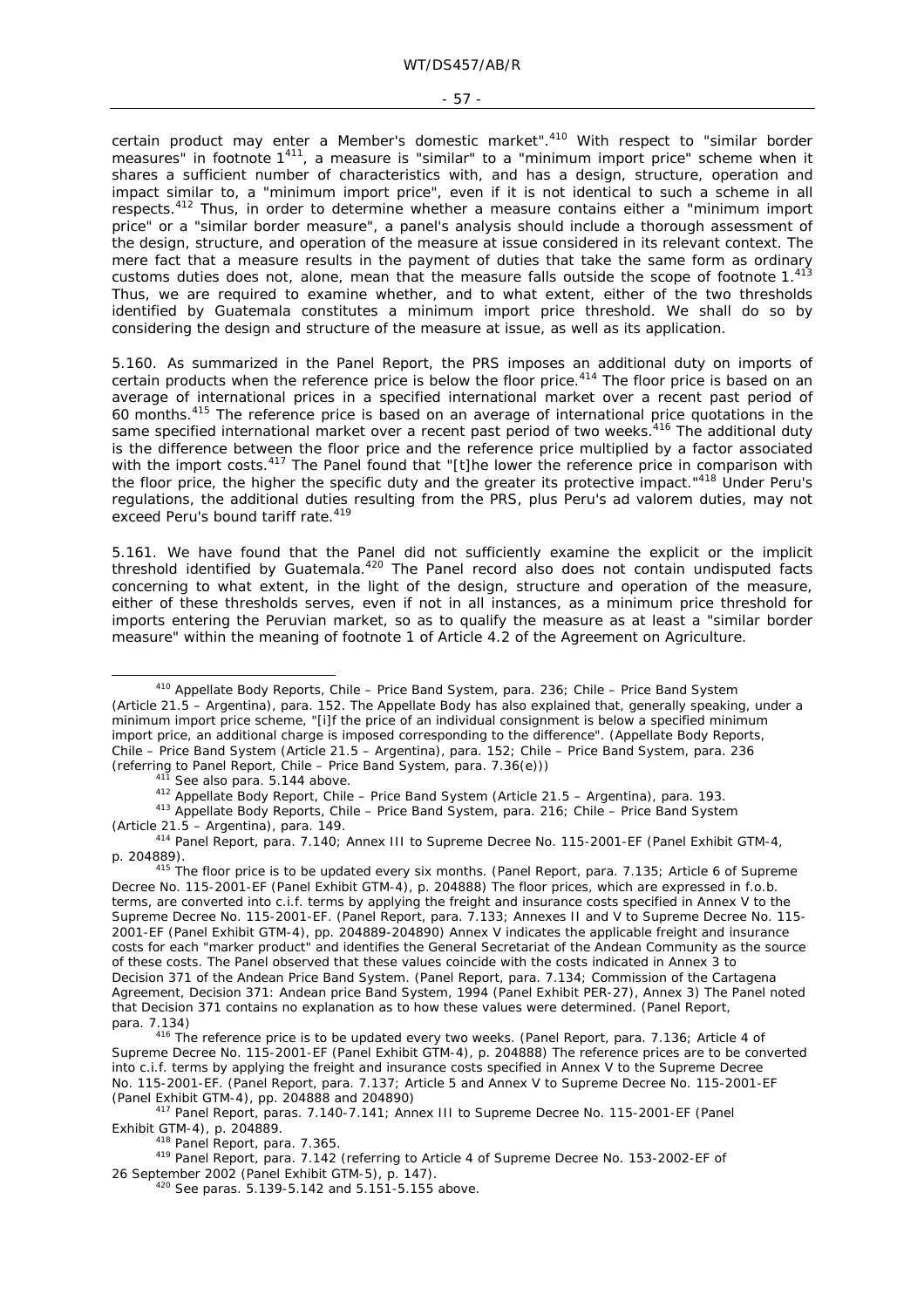5.162. Moreover, the Panel record does not contain undisputed facts concerning whether the reference price of the PRS serves as an appropriate proxy for transaction values of imports entering the Peruvian market. Guatemala argues that the reference price is designed to operate as an accurate and reliable proxy for typical transaction values of current imports entering the Peruvian market in any given two-week period.421 In contrast, Peru contends that the reference price is not a proxy for transaction values of current imports entering the Peruvian market.<sup>422</sup> Without examining this issue, the Panel simply concluded that the statistical evidence submitted by Peru revealed that "the measure at issue does not impede the entry of products subject to the PRS into the Peruvian market at a transaction value below the floor price."423

5.163. We note that the floor and reference prices, and ultimately the additional duty resulting from the PRS, are calculated only for the four "marker products" at issue.<sup>424</sup> The same additional duty applicable for each "marker product" is then also applied to the respective "associated products".425 There is, however, no undisputed evidence on the Panel record concerning the relationship between the prices of "marker products" and the prices of "associated products". In addition, the reference price is calculated on the basis of only a particular specified international market.<sup>426</sup> There is no undisputed evidence on the Panel record concerning to what extent such market can be said to adequately reflect global prices of a particular "marker product". Furthermore, there is no evidence on the Panel record concerning the impact, if any, of the two-week gap in time between the international prices used to calculate the reference price and the transaction values of imports entering the Peruvian market. Finally, the main statistical evidence referred to by Peru and Guatemala, and relied on by the Panel<sup>427</sup>, reveals, with respect to specific two-week periods, only the number of import transactions with a value below the floor price and the percentage that this number represents against the total number of import transactions within the same two-week period. It is not possible to conclude from this evidence overall how representative or close the reference price is to the actual import transaction values entering the Peruvian market. Without these factual elements, it is not possible to consider, on the basis of the Panel record, whether, and to what extent, the reference price serves as an

design and structure, the PRS does not operate in relation to the true transaction value of imports but on the basis of international prices." (Panel Report, para. 7.367) In our view, the Panel's statement does not constitute a conclusion on whether the reference price operates as a proxy for transaction values of imports entering the Peruvian market, in the light of the evidence on the Panel record and the design, structure, and operation of the PRS. Rather, the Panel's statement at issue merely recalls that the reference price is based on international prices, instead of transaction values of imports entering the Peruvian market.<br><sup>424</sup> Supreme Decree No. 115-2001-EF divides the tariff lines subject to the PRS into two groups:

 <sup>421</sup> Guatemala's other appellant's submission, paras. 10, 20, 33-34, 48, 52, 77, 111, 118, and 126-127. Guatemala contends that statistical evidence on the Panel record supports its argument. In particular, with respect to sugar imports since 2001, Guatemala contends that 97% of imports have entered at or above the floor price. (Guatemala's other appellant's submission, paras. 81 and 131)

floor countemalate term in the submission, para. 22. Peru submitted statistical evidence to the Panel for the period between 2001 and 2013, with respect to the four "marker products", demonstrating that, in approximately 57% of the two-week periods since Supreme Decree No. 115-2001-EF came into force, "various trade transactions entered Peru at a price lower than … the floor price in the range, accounting for more than one third of trade transactions recorded over these periods." (Panel Report, para. 7.357 (referring to Peru's first written submission to the Panel, paras. 5.62-5.68; response to Panel question No. 123, paras. 98-99; and Panel Exhibit PER-90)) The Panel also noted that Peru cited examples of import transactions for sugar whereby the transaction value of imports was below the floor price. In particular, according to the Panel, in the case of sugar, transaction values of imports were below the floor price in 224 transactions, "amounting to approximately 3% of sugar imports since the introduction of the PRS." (Panel Report, para. 7.357) According to Peru, disaggregated data per two-week period reveals that, in a particular two-week period, 46% of sugar imports entered below the floor price. (Peru's appellee's submission, para. 17)<br><sup>423</sup> Panel Report, para. 7.366. See also paras. 7.360-7.361. The Panel also stated that, "because of its

<sup>(</sup>i) four "marker products" and (ii) several "associated products". "Marker products" are defined as products whose international prices are used for calculating the floor, ceiling and reference prices, while "associated products" are defined as products obtained by processing or mixing of marker products or those that are capable of replacing a "marker product" for industrial use or consumption. Each of the four "marker products" corresponds to a specific tariff line for rice, maize, milk, and sugar, respectively. Several "associated products" are grouped under each "marker product". (Panel Report, paras. 7.120-7.122; Annexes I and II to Supreme

Decree No. 115-2001-EF (Panel Exhibit GTM-4), pp. 204888-204889)<br><sup>425</sup> Panel Report, para. 7.125; Annex III to Supreme Decree No. 115-2001-EF (Panel Exhibit GTM-4),

p. 204890.<br><sup>426</sup> The relevant international market for each product is specified in Supreme Decree No. 115-2001-EF. (Panel Report, paras. 7.128 and 7.136)<br><sup>427</sup> See chart submitted by Peru showing statistical data of product entries below the minimum price

<sup>(</sup>Panel Exhibit PER–90).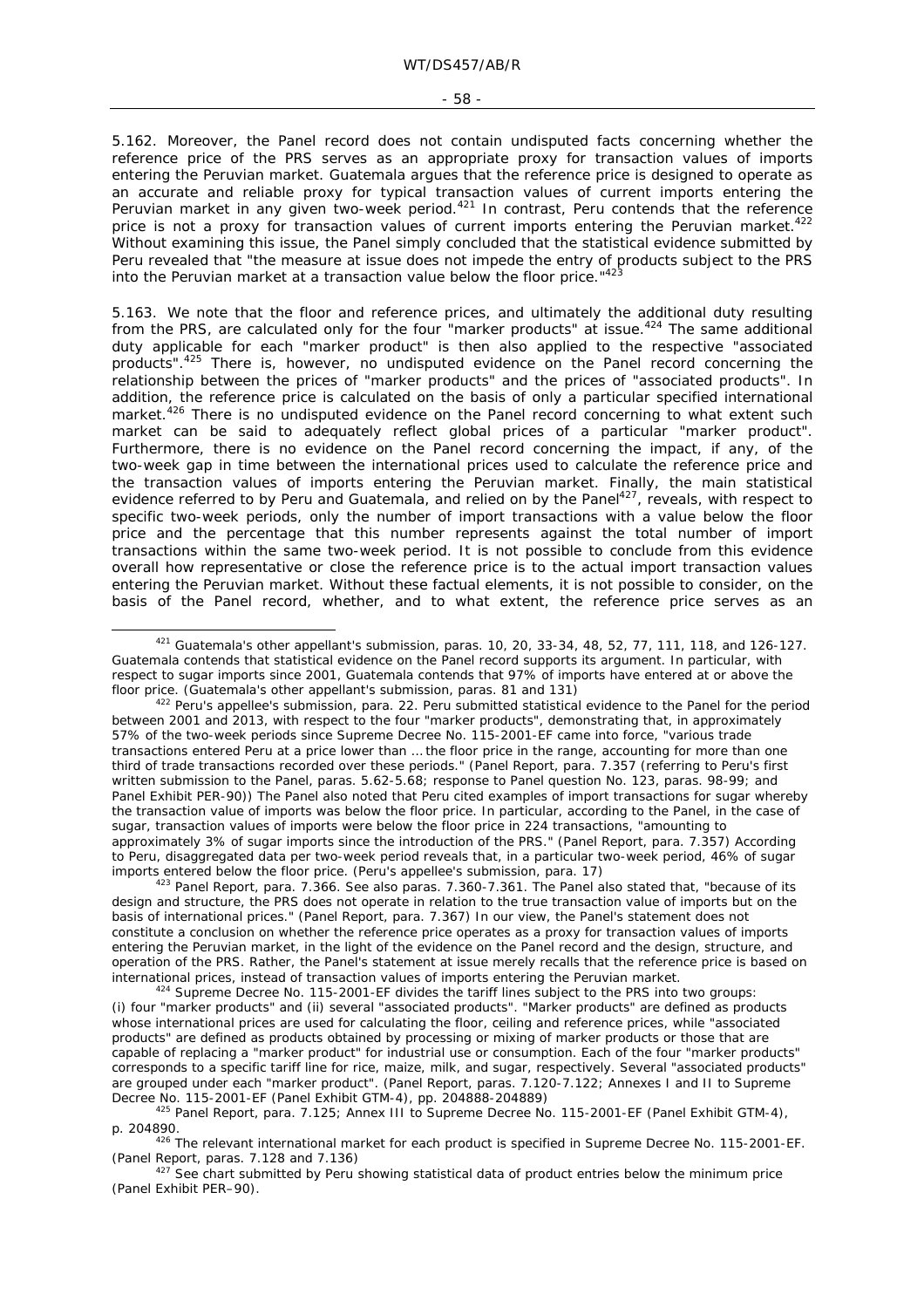appropriate proxy for transaction values of imports entering the Peruvian market. This consideration is also relevant for examining the *de facto* or implicit threshold identified by Guatemala.<sup>428</sup> This is because one of the two components of the implicit threshold is the additional duty resulting from the PRS, which is, in turn, dependent on the reference price.<sup>429</sup>

5.164. Without knowing whether the reference price serves, even if only to a certain degree, as a proxy for transaction values of imports entering Peru's market, it is not possible to determine whether either of the thresholds identified by Guatemala constitutes a "minimum import price" threshold, referring generally to the lowest price at which imports of a certain product may enter the Peruvian market. Being unable to undertake such an examination ourselves, we are also unable to determine whether the measure at issue shares a sufficient number of characteristics with, and has a design, structure, operation and impact similar to, a "minimum import price" to make it "similar" to a "minimum import price".

5.165. In the light of the above, we are unable to complete the legal analysis and reach a conclusion as to whether the measure at issue is inconsistent with Article 4.2 of the Agreement on Agriculture because it is either a "minimum import price" or a border measure "similar" to a minimum import price within the meaning of footnote 1 of Article 4.2 of the Agreement on Agriculture.

# **6 FINDINGS AND CONCLUSIONS**

6.1. For the reasons set out in section 5.2 of this Report, with respect to Articles 3.7 and 3.10 of the DSU, the Appellate Body:

- a. finds that Peru's arguments on appeal are not "new claims" or a "new defence" and are within the scope of this appeal;
- b. finds that Guatemala has not relinquished its right to have recourse to the WTO dispute settlement mechanism in respect of Peru's PRS; and
- c. consequently, upholds the Panel's finding, in paragraph 8.1.a of the Panel Report, that there is "no evidence that Guatemala brought these proceedings in a manner contrary to good faith", and that there was, therefore, "no reason for the Panel to refrain from assessing the claims put forward by Guatemala".

6.2. For the reasons set out in section 5.3.1 of this Report, with respect to "variable import levies" in footnote 1 of Article 4.2 of the Agreement on Agriculture, the Appellate Body:

- a. finds that Peru has not established that the Panel erred in its assessment of the "variability" of the measure at issue;
- b. finds that Peru has not established that the Panel erred in its assessment of the "additional features" of the measure at issue; and
- c. finds that the Panel did not act inconsistently with Article 11 of the DSU in its examination of Guatemala's claim under Article 4.2 of the Agreement on Agriculture.

<sup>&</sup>lt;sup>428</sup> There is also no undisputed facts on the Panel record concerning whether the design, structure, and operation of the PRS incorporates, or at least could reveal, the *de facto* or implicit threshold identified by Guatemala. Moreover, there are no Panel's findings or undisputed facts on the Panel record – and in many respects there is no evidence on the record – concerning the relationship between the lowest relevant international price and the transaction values of imports entering the Peruvian market.<br><sup>429</sup> We recall that the additional duty resulting from the PRS is calculated on the basis of the difference

between the reference price and the floor price of the PRS. In turn, the implicit threshold is the sum of the additional duty resulting from the PRS, and the lowest relevant international price.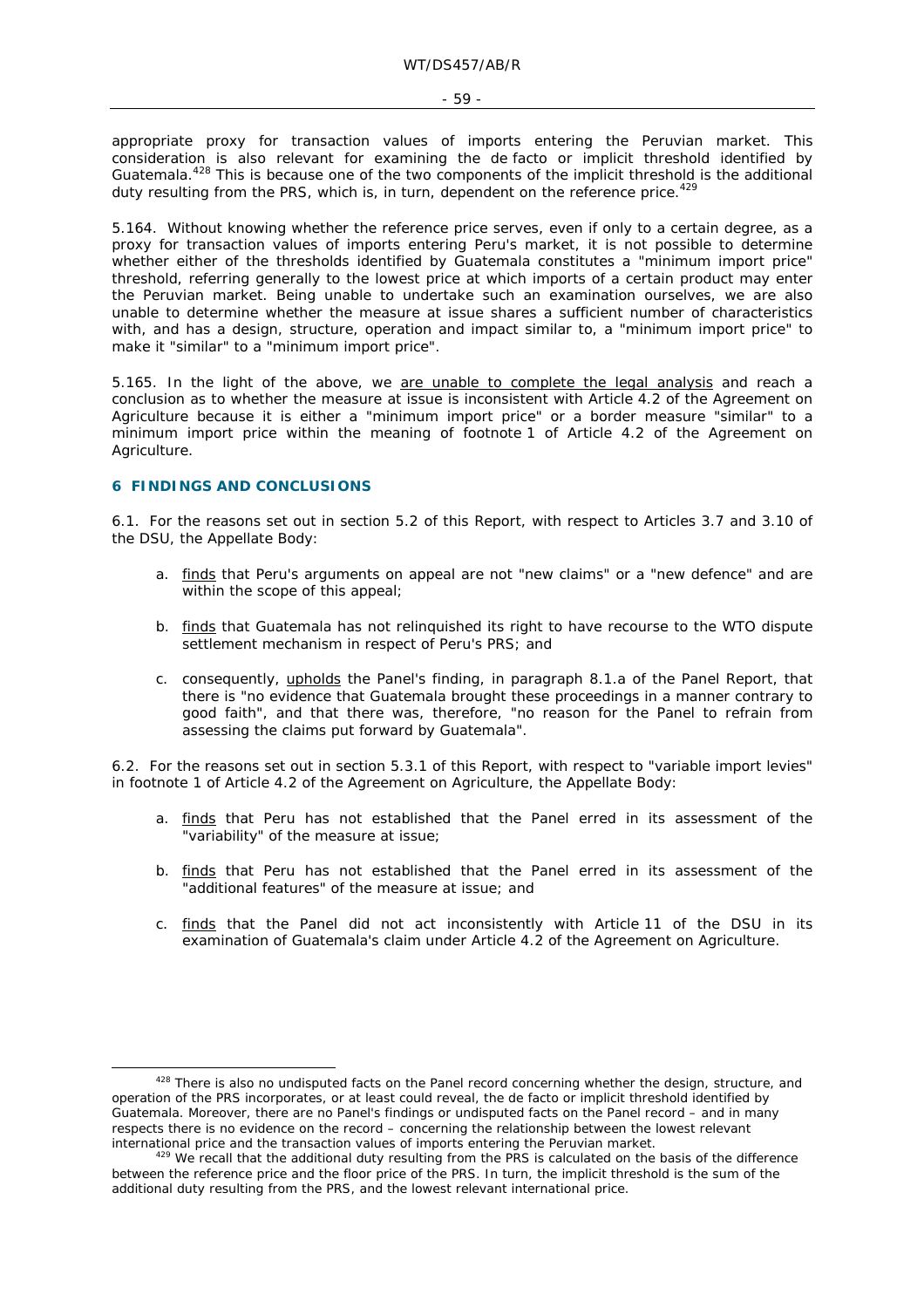6.3. For the reasons set out in section 5.3.2 of this Report, with respect to Article II:1(b) of the GATT 1994, the Appellate Body:

- a. finds that Peru has not established that the Panel erred in finding that the measure at issue is not an "ordinary customs duty" under the first sentence of Article II:1(b) of the GATT 1994; and
- b. finds that the Panel did not act inconsistently with Article 11 of the DSU in its examination of Guatemala's claim under Article II:1(b) of the GATT 1994.

6.4. For the reasons set out in section 5.3.3 of this Report, with respect to the interpretation of Article 4.2 of the Agreement on Agriculture and Article II:1(b) of the GATT 1994 in accordance with Article 31 of the Vienna Convention, the Appellate Body:

- a. finds that Peru's arguments regarding the interpretation of Article 4.2 of the Agreement on Agriculture and Article II: 1(b) of the GATT 1994 in accordance with Article 31(3)(a) and (c) of the Vienna Convention are within the scope of this appeal;
- b. finds that Peru's arguments, that the Panel erred in its interpretation of Article 4.2 of the Agreement on Agriculture and Article II:1(b) of the GATT 1994 because it failed to take into account under Article 31(3) of the Vienna Convention the FTA and ILC Articles 20 and 45, go beyond the interpretation of Article 4.2 and Article II:1(b) in accordance with Article 3.2 of the DSU and Article 31 of the Vienna Convention and amount to arguing that, by means of the FTA, Peru and Guatemala actually modified these WTO provisions between themselves;
- c. finds that the FTA between Peru and Guatemala and ILC Articles 20 and 45 are not "relevant" to the interpretation of Article 4.2 of the Agreement on Agriculture and Article II:1(b) of the GATT 1994 within the meaning of Article  $31(3)(c)$  of the Vienna Convention and that the FTA is not a subsequent agreement "regarding the interpretation" of these WTO provisions within the meaning of Article  $31(3)(a)$ ; and, therefore,
- d. finds that the Panel did not commit an error by not interpreting Article 4.2 of the Agreement on Agriculture and Article II:1(b) of the GATT 1994 taking into account the provisions of the FTA and ILC Articles 20 and 45 under Article 31(3) of the Vienna Convention.
- 6.5. For the reasons set out in section 5.3.3 of this Report, the Appellate Body:
	- a. finds that the Panel did not err in declining to make findings as to whether the FTA modified the WTO rights and obligations between Peru and Guatemala.
- 6.6. For the reasons set out in section 5.3 of this Report, the Appellate Body:
	- a. upholds the Panel's findings, in paragraph 8.1.b of the Panel Report, that the additional duties resulting from the PRS constitute "variable import levies" within the meaning of footnote 1 of the Agreement on Agriculture, and in paragraph 8.1.d of the Panel Report, that, by maintaining a measure that constitutes a "variable import levy", Peru acts inconsistently with its obligations under Article 4.2 of the Agreement on Agriculture; and
	- b. upholds the Panel's findings, in paragraph 8.1.e of the Panel Report, that the additional duties resulting from the PRS constitute "other duties or charges ... imposed on or in connection with the importation", within the meaning of the second sentence of Article II:1(b) of the GATT 1994, and that, by applying such measure without having recorded it in its Schedule of Concessions, Peru acts inconsistently with its obligations under the second sentence of Article II:1(b) of the GATT 1994.